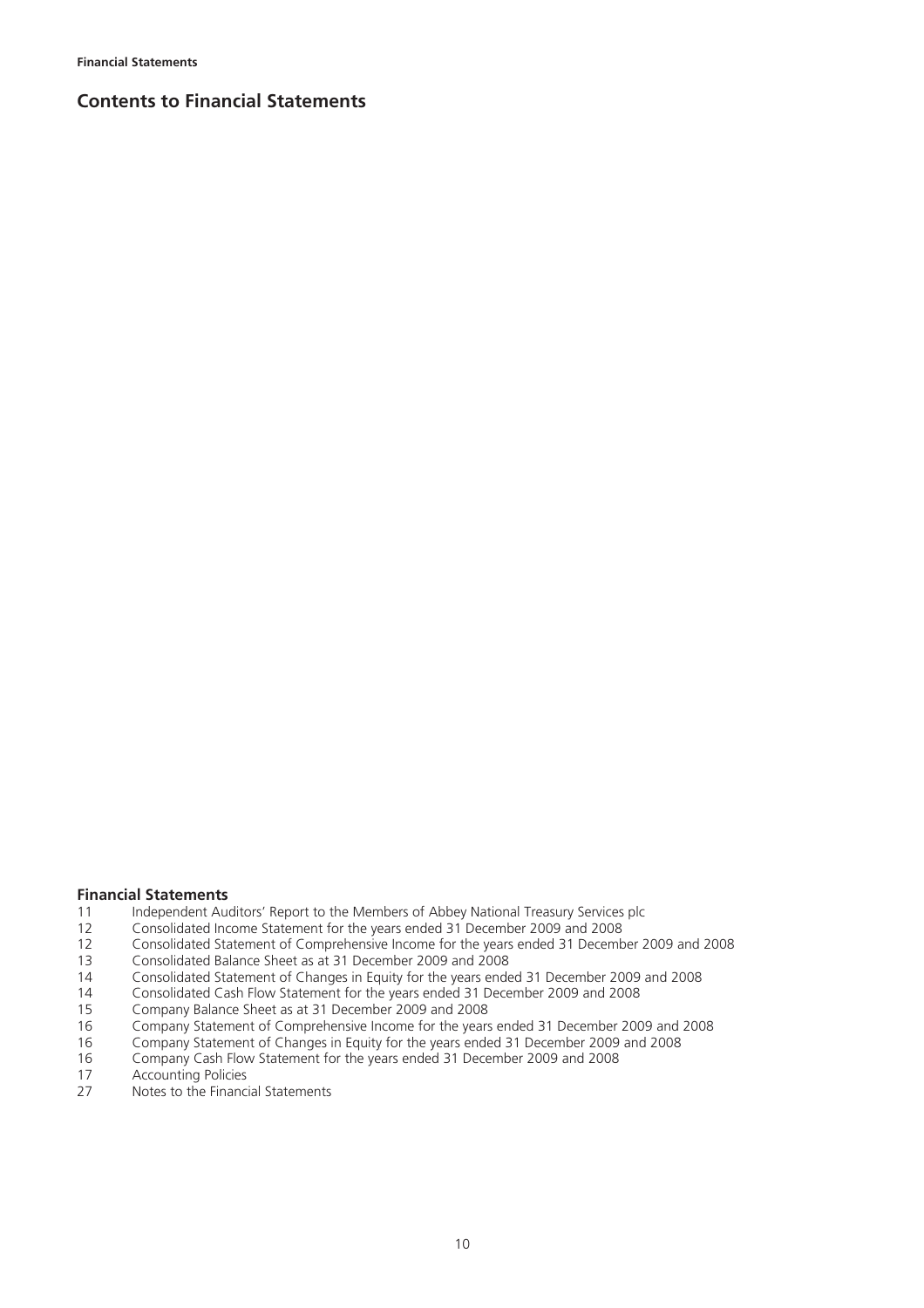## **Independent Auditors' Report to the Members of Abbey National Treasury Services plc**

We have audited the financial statements of Abbey National Treasury Services plc for the year ended 31 December 2009 which comprise the Consolidated Income Statement, the Consolidated and Company Statements of Comprehensive Income, the Consolidated and Company Balance Sheets, the Consolidated and Company Statements of Changes in Equity, the Consolidated and Company Cash Flow Statements, the Accounting Policies and the related Notes 1 to 46. The financial reporting framework that has been applied in their preparation is applicable law and International Financial Reporting Standards (IFRSs) as adopted by the European Union and as applied in accordance with the provisions of the Companies Act 2006.

This report is made solely to the Company's members, as a body, in accordance with Chapter 3 of Part 16 of the Companies Act 2006. Our audit work has been undertaken so that we might state to the Company's members those matters we are required to state to them in an auditors' report and for no other purpose. To the fullest extent permitted by law, we do not accept or assume responsibility to anyone other than the Company and the Company's members as a body, for our audit work, for this report, or for the opinions we have formed.

#### **Respective responsibilities of directors and auditors**

As explained more fully in the Directors' Responsibilities Statement, the directors are responsible for the preparation of the financial statements and for being satisfied that they give a true and fair view. Our responsibility is to audit the financial statements in accordance with applicable law and International Standards on Auditing (UK and Ireland). Those standards require us to comply with the Auditing Practices Board's (APB's) Ethical Standards for Auditors.

#### **Scope of the audit of the financial statements**

An audit involves obtaining evidence about the amounts and disclosures in the financial statements sufficient to give reasonable assurance that the financial statements are free from material misstatement, whether caused by fraud or error. This includes an assessment of: whether the accounting policies are appropriate to the Group's and the parent Company's circumstances and have been consistently applied and adequately disclosed; the reasonableness of significant accounting estimates made by the directors; and the overall presentation of the financial statements.

#### **Opinion on financial statements**

In our opinion:

- > the financial statements give a true and fair view of the state of the Group's and the parent Company's affairs as at 31 December 2009 and of the Group's profit for the year then ended;
- > the Group financial statements have been properly prepared in accordance with IFRSs as adopted by the European Union;
- > the parent Company financial statements have been properly prepared in accordance with IFRSs as adopted by the European Union and as applied in accordance with the provisions of the Companies Act 2006; and
- > the financial statements have been prepared in accordance with the requirements of the Companies Act 2006.

#### **Separate opinion in relation to IFRSs as issued by the IASB**

As explained in the Accounting Policies section of the financial statements, the Group, in addition to applying IFRSs as adopted by the European Union, has also applied IFRSs as issued by the International Accounting Standards Board (IASB). In our opinion the Group financial statements comply with IFRSs as issued by the IASB.

#### **Opinion on other matter prescribed by the Companies Act 2006**

In our opinion the information given in the Directors' Report for the financial year for which the financial statements are prepared is consistent with the financial statements.

#### **Matters on which we are required to report by exception**

We have nothing to report in respect of the following matters where the Companies Act 2006 requires us to report to you if, in our opinion:

- > adequate accounting records have not been kept by the parent Company, or returns adequate for our audit have not been received from branches not visited by us; or
- > the financial statements are not in agreement with the accounting records and returns; or
- > certain disclosures of directors' remuneration specified by law are not made; or
- > we have not received all the information and explanations we require for our audit.

anné

Caroline Britton (Senior Statutory Auditor) **for and on behalf of Deloitte LLP**  Chartered Accountants and Statutory Auditors London, UK 27 April 2010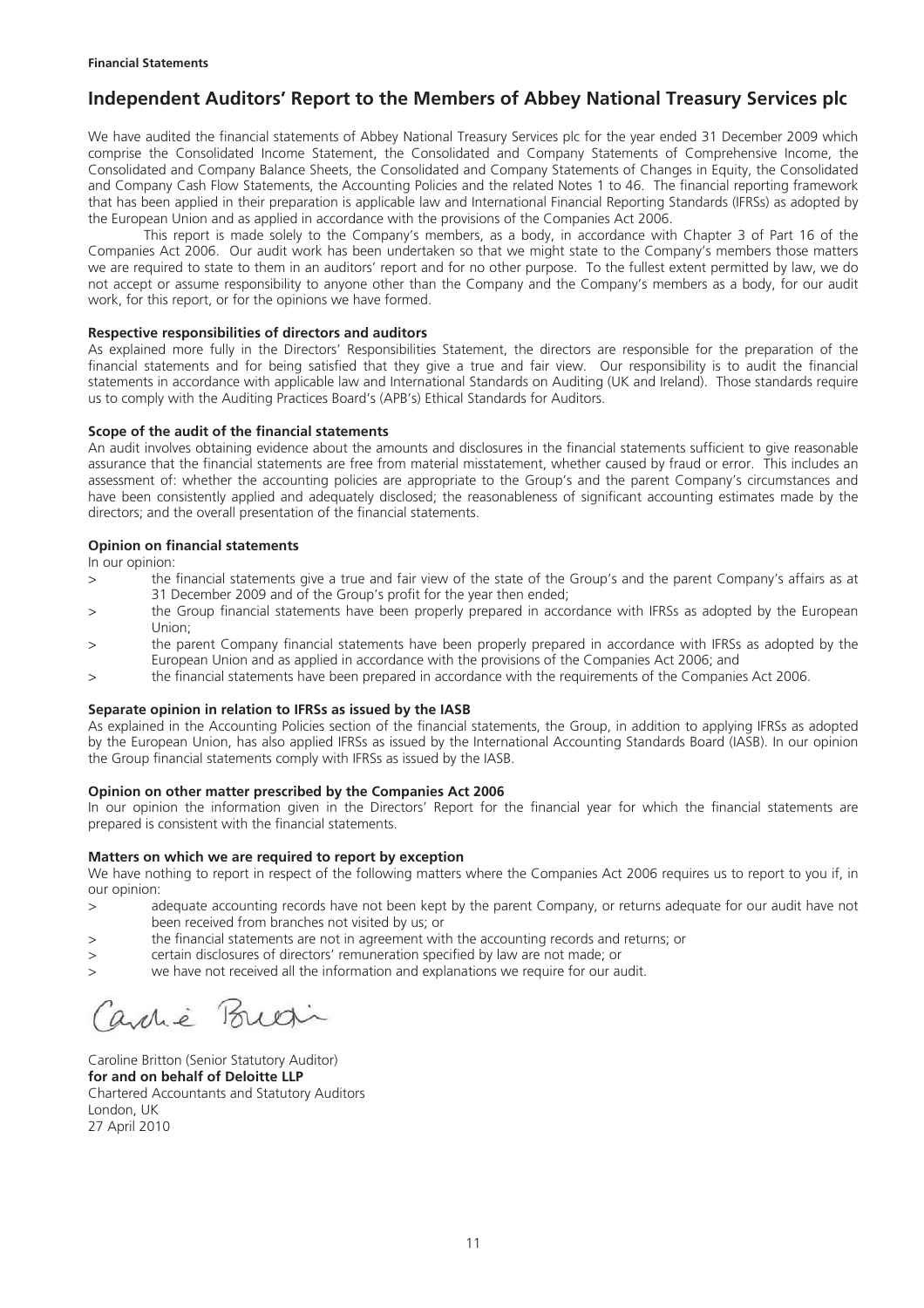## **Consolidated Income Statement**

For the years ended 31 December 2009 and 2008

| TOT the years ended ST December 2005 and 2000             |                |         |         |
|-----------------------------------------------------------|----------------|---------|---------|
|                                                           |                | 2009    | 2008    |
|                                                           | <b>Notes</b>   | £m      | £m      |
| Interest and similar income                               |                | 3,805   | 6,707   |
| Interest expense and similar charges                      |                | (3,429) | (6,316) |
| Net interest income                                       | 2              | 376     | 391     |
| Net fee and commission income                             |                | 25      | 16      |
| Net trading and other income                              | 4              | 250     | 114     |
| <b>Total operating income</b>                             |                | 651     | 521     |
| Administration expenses                                   | 5              | (162)   | (158)   |
| Depreciation and amortisation                             | 6              | (3)     | (3)     |
| Total operating expenses excluding provisions and charges |                | (165)   | (161)   |
| Impairment losses on loans and advances                   | $\overline{ }$ | (30)    | (26)    |
| <b>Total operating provisions and charges</b>             |                | (30)    | (26)    |
| Profit on continuing operations before tax                |                | 456     | 334     |
| Tax on profit on continuing operations                    | 10             | (78)    | (86)    |
| Profit for the year from continuing operations            |                | 378     | 248     |
| Profit for the year from discontinued operations          | 12             |         | 82      |
| Profit for the year                                       |                | 378     | 330     |
|                                                           |                |         |         |
| <b>Attributable to:</b>                                   |                |         |         |
| Equity holders of the parent                              |                | 378     | 330     |

The notes on pages 27 to 80 are an integral part of these Consolidated Financial Statements.

## **Consolidated Statement of Comprehensive Income**

For the years ended 31 December 2009 and 2008

| TOT the years chaca ST December 2005 and 2000             | 2009<br>£m         | 2008<br>£m |
|-----------------------------------------------------------|--------------------|------------|
| Profit for the year                                       | 378                | 330        |
| Other comprehensive income                                |                    |            |
| Exchange differences on translation of foreign operations | $\left( 4 \right)$ | 39         |
| Tax on items taken directly to equity                     |                    | (11)       |
| Net (loss)/income recognised directly in equity           | (4)                | 28         |
| Total comprehensive income for the year                   | 374                | 358        |
| Attributable to:                                          |                    |            |
| Equity holders of the parent                              | 374                | 358        |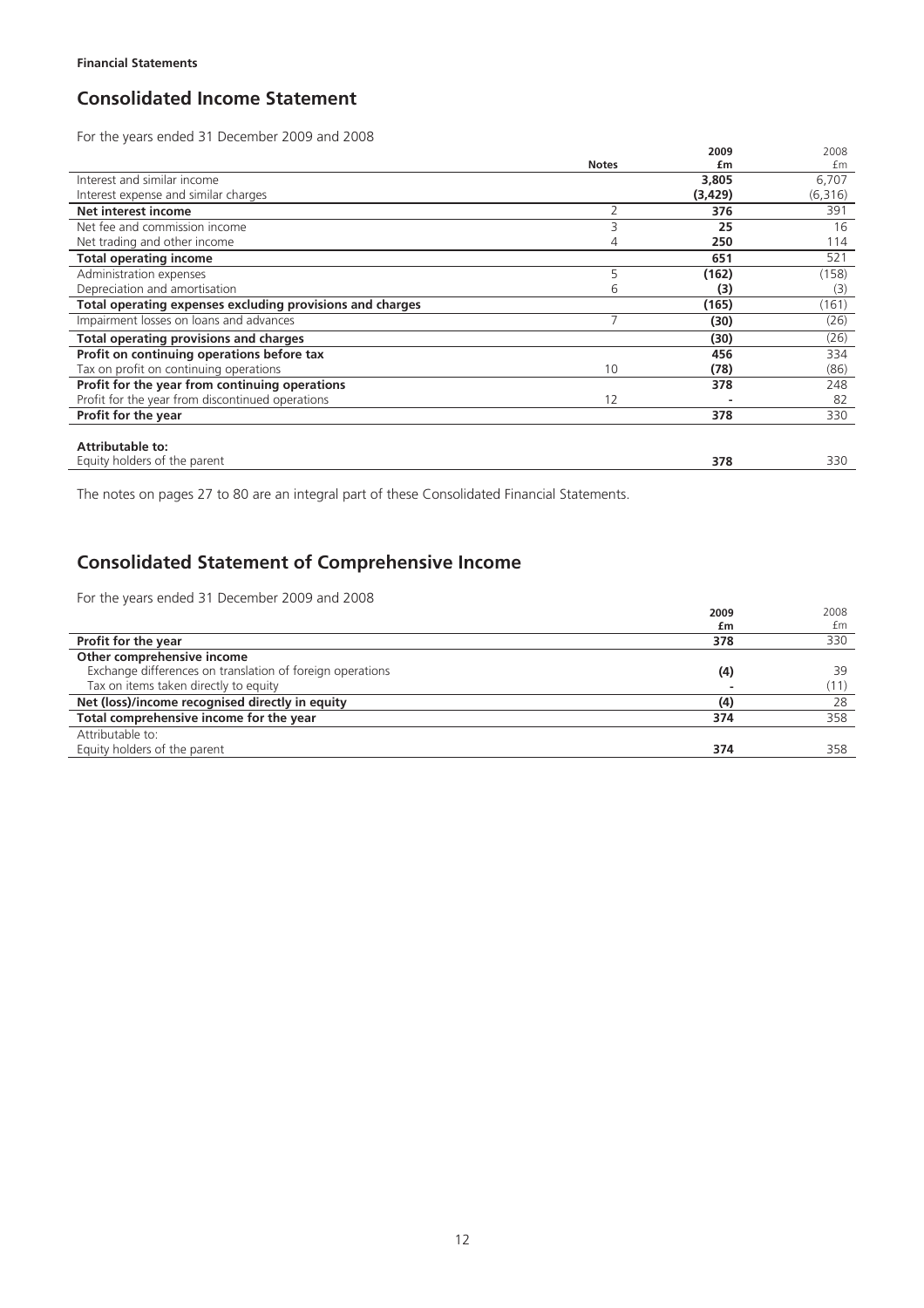## **Consolidated Balance Sheet**

As at 31 December 2009 and 2008

|                                                |              | 2009    | 2008    |
|------------------------------------------------|--------------|---------|---------|
|                                                | <b>Notes</b> | £m      | £m      |
| <b>Assets</b>                                  |              |         |         |
| Cash and balances at central banks             | 13           | 448     | 8       |
| Trading assets                                 | 14           | 33,290  | 26,268  |
| Derivative financial instruments               | 15           | 23,201  | 32,866  |
| Financial assets designated at fair value      | 16           | 12,000  | 11,005  |
| Loans and advances to banks                    | 17           | 191,749 | 147,089 |
| Loans and advances to customers                | 18           | 20,175  | 24,204  |
| Held-to-maturity securities                    | 19           | 300     | 300     |
| Loans and receivables securities               | 20           | 896     | 526     |
| Macro hedge of interest rate risk              |              | 682     | 1,475   |
| Intangible assets                              | 22           | 8       | 6       |
| Property, plant and equipment                  | 23           | 6       | 9       |
| Current tax assets                             |              | 3       |         |
| Deferred tax assets                            | 25           | 21      | 77      |
| Other assets                                   | 26           | 67      | 45      |
| <b>Total assets</b>                            |              | 282,846 | 243,878 |
| <b>Liabilities</b>                             |              |         |         |
| Deposits by banks                              | 27           | 166,305 | 123,496 |
| Deposits by customers                          | 28           | 9,461   | 2,933   |
| Derivative financial instruments               | 15           | 24,455  | 34,132  |
| Trading liabilities                            | 29           | 46,139  | 39,998  |
| Financial liabilities designated at fair value | 30           | 4,340   | 4,945   |
| Debt securities in issue                       | 31           | 27,997  | 33,927  |
| Subordinated liabilities                       | 32           | 331     | 432     |
| Other liabilities                              | 33           | 147     | 407     |
| Provisions                                     | 34           |         |         |
| Current tax liabilities                        |              | 167     | 333     |
| Deferred tax liabilities                       | 25           | 1       |         |
| <b>Total liabilities</b>                       |              | 279,343 | 240,604 |
| <b>Equity</b>                                  |              |         |         |
| Share capital                                  | 36           | 2,549   | 2,549   |
| Retained earnings                              |              | 938     | 704     |
| Other reserves                                 |              | 16      | 21      |
| Total shareholders' equity                     |              | 3,503   | 3,274   |
| <b>Total liabilities and equity</b>            |              | 282,846 | 243,878 |

The Notes on pages 27 to 80 are an integral part of these Consolidated Financial Statements.

The Financial Statements on pages 12 to 80 were approved and authorised for issue by the Board on 27 April 2010 and signed on its behalf by:

 $19e$ 

David Green Director

Company Registered Number 2338548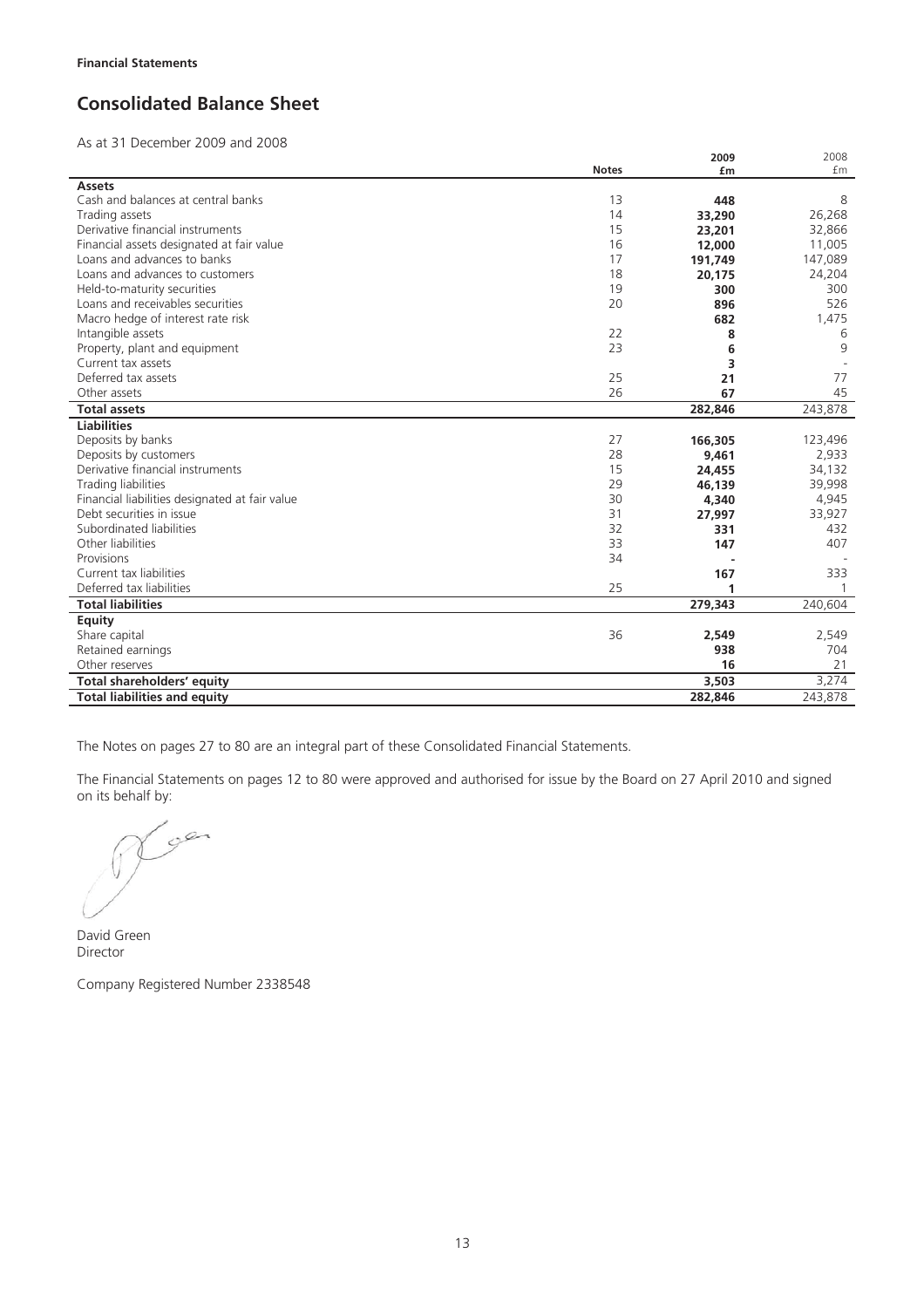## **Consolidated Statement of Changes in Equity**

For the years ended 31 December 2009 and 2008

|                                                                          |              |                          | Foreign                                  |                                   |                    |
|--------------------------------------------------------------------------|--------------|--------------------------|------------------------------------------|-----------------------------------|--------------------|
|                                                                          | <b>Notes</b> | Share<br>Capital<br>£m   | currency<br>translation<br>reserve<br>£m | <b>Retained</b><br>earnings<br>£m | <b>Total</b><br>£m |
| 1 January 2008                                                           |              | 2,549                    | (7)                                      | 535                               | 3,077              |
| Total comprehensive income (gross)                                       |              | ۰                        | 39                                       | 433                               | 472                |
| Tax relating to components of other comprehensive income                 |              |                          | (11)                                     | (103)                             | (114)              |
| Dividends declared and amounts representative of contractual obligations | 37           | $\overline{\phantom{a}}$ | $\overline{\phantom{a}}$                 | (161)                             | (161)              |
| 31 December 2008                                                         |              | 2,549                    | 21                                       | 704                               | 3,274              |
| 1 January 2009                                                           |              | 2,549                    | 21                                       | 704                               | 3.274              |
| Total comprehensive income (gross)                                       |              | ٠                        | (5)                                      | 378                               | 373                |
| Tax relating to components of other comprehensive income                 |              |                          |                                          |                                   |                    |
| Dividends declared and amounts representative of contractual obligations | 37           | $\overline{\phantom{a}}$ | ٠                                        | (144)                             | (144)              |
| 31 December 2009                                                         |              | 2.549                    | 16                                       | 938                               | 3,503              |

## **Consolidated Cash Flow Statement**

For the years ended 31 December 2009 and 2008

|                                                              | <b>Notes</b> | 2009<br>£m | 2008<br>fm |
|--------------------------------------------------------------|--------------|------------|------------|
| Net cash flow from/(used) in operating activities            |              |            |            |
| Profit for the year                                          |              | 378        | 330        |
| Adjustments for:                                             |              |            |            |
| Non cash items included in net profit                        |              | 791        | (1,108)    |
| Change in operating assets                                   |              | (5, 135)   | (104, 692) |
| Change in operating liabilities                              |              | 41,163     | 95,713     |
| Income taxes paid                                            |              |            | (4)        |
| Effect of exchange rate differences                          |              | (1, 423)   | 3,606      |
| Net cash flow from/(used in) operating activities            | 38           | 35,774     | (6, 155)   |
| Net cash flow (used in)/from investing activities            |              |            |            |
| Purchase of tangible and intangible fixed assets             |              | (3)        | (97)       |
| Disposal of subsidiaries, net of cash disposed               |              |            | 1,604      |
| Proceeds from sale of fixed assets                           |              |            | 6          |
| Net cash flow (used in)/from investing activities            |              | (2)        | 1,513      |
| Net cash flow used in financing activities                   |              |            |            |
| Issue of long term debt                                      |              |            | 101        |
| Dividends paid                                               |              |            | (161)      |
| Net cash flow used in financing activities                   |              |            | (60)       |
| Net increase/(decrease) in cash and cash equivalents         |              | 35,772     | (4,702)    |
| Cash and cash equivalents at beginning of the year           |              | 43,790     | 45,450     |
| Effect of exchange rate changes on cash and cash equivalents |              | (1,052)    | 3,042      |
| Cash and cash equivalents at the end of the year             | 38           | 78,510     | 43,790     |

2008

The Notes on pages 27 to 80 are an integral part of these Consolidated Financial Statements.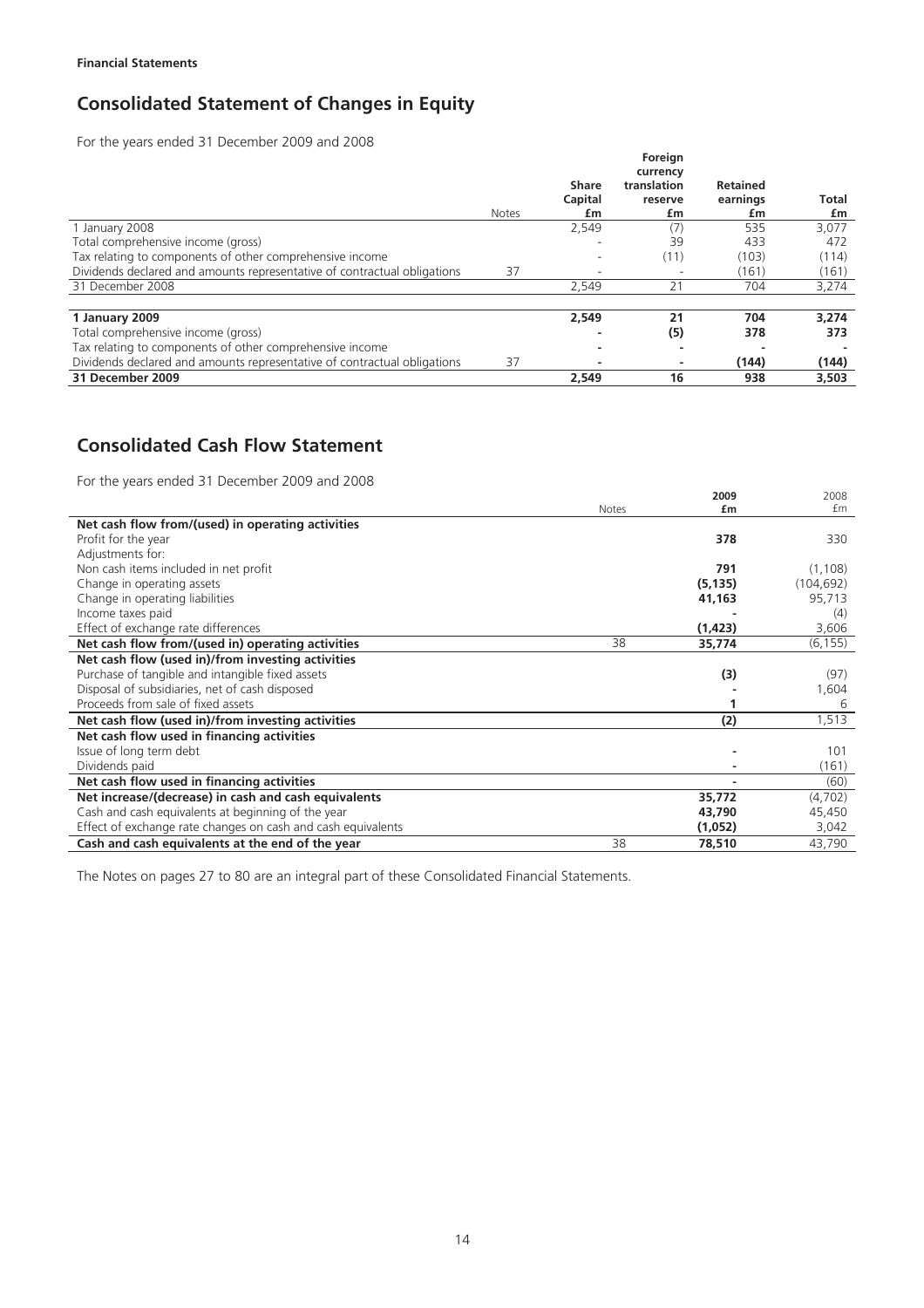## **Company Balance Sheet**

As at 31 December 2009 and 2008

|                                                |              | 2009    | 2008    |
|------------------------------------------------|--------------|---------|---------|
|                                                | <b>Notes</b> | £m      | £m      |
| <b>Assets</b>                                  |              |         |         |
| Cash and balances at central banks             | 13           | 448     | 8       |
| Trading assets                                 | 14           | 24,976  | 27,146  |
| Derivative financial instruments               | 15           | 23,129  | 32,160  |
| Financial assets designated at fair value      | 16           | 12,000  | 11,005  |
| Loans and advances to banks                    | 17           | 166,020 | 128,035 |
| Loans and advances to customers                | 18           | 20,266  | 24,501  |
| Loans and receivable securities                | 20           | 896     | 526     |
| Macro hedge of interest rate risk              |              | 682     | 1,475   |
| Investment in subsidiary undertakings          | 21           | 2,185   | 2,335   |
| Intangible assets                              | 22           | 8       | 6       |
| Property, plant and equipment                  | 23           | 6       | 9       |
| Current tax assets                             |              | 3       |         |
| Deferred tax assets                            | 25           | 21      | 75      |
| Other assets                                   | 26           | 67      | 21      |
| <b>Total assets</b>                            |              | 250,707 | 227,302 |
| <b>Liabilities</b>                             |              |         |         |
| Deposits by banks                              | 27           | 166,169 | 123,366 |
| Deposits by customers                          | 28           | 17,601  | 9,743   |
| Derivative financial instruments               | 15           | 24,330  | 33,511  |
| Trading liabilities                            | 29           | 13,315  | 22,996  |
| Financial liabilities designated at fair value | 30           | 4,282   | 4,898   |
| Debt securities in issue                       | 31           | 21,631  | 29,692  |
| Other liabilities                              | 33           | 136     | 83      |
| Current tax liabilities                        |              | 57      | 236     |
| <b>Total liabilities</b>                       |              | 247,521 | 224,525 |
| <b>Equity</b>                                  |              |         |         |
| Share capital                                  | 36           | 2,549   | 2,549   |
| Retained earnings                              |              | 622     | 211     |
| Other reserves                                 |              | 15      | 17      |
| <b>Total shareholders equity</b>               |              | 3,186   | 2,777   |
| <b>Total liabilities and equity</b>            |              | 250,707 | 227,302 |

The Notes on pages 27 to 80 are an integral part of these Consolidated Financial Statements.

The Financial Statements on pages 12 to 80 were approved and authorised for issue by the Board on 27 April 2010 and signed on its behalf by:

gen

David Green Director

Company Registered Number 2338548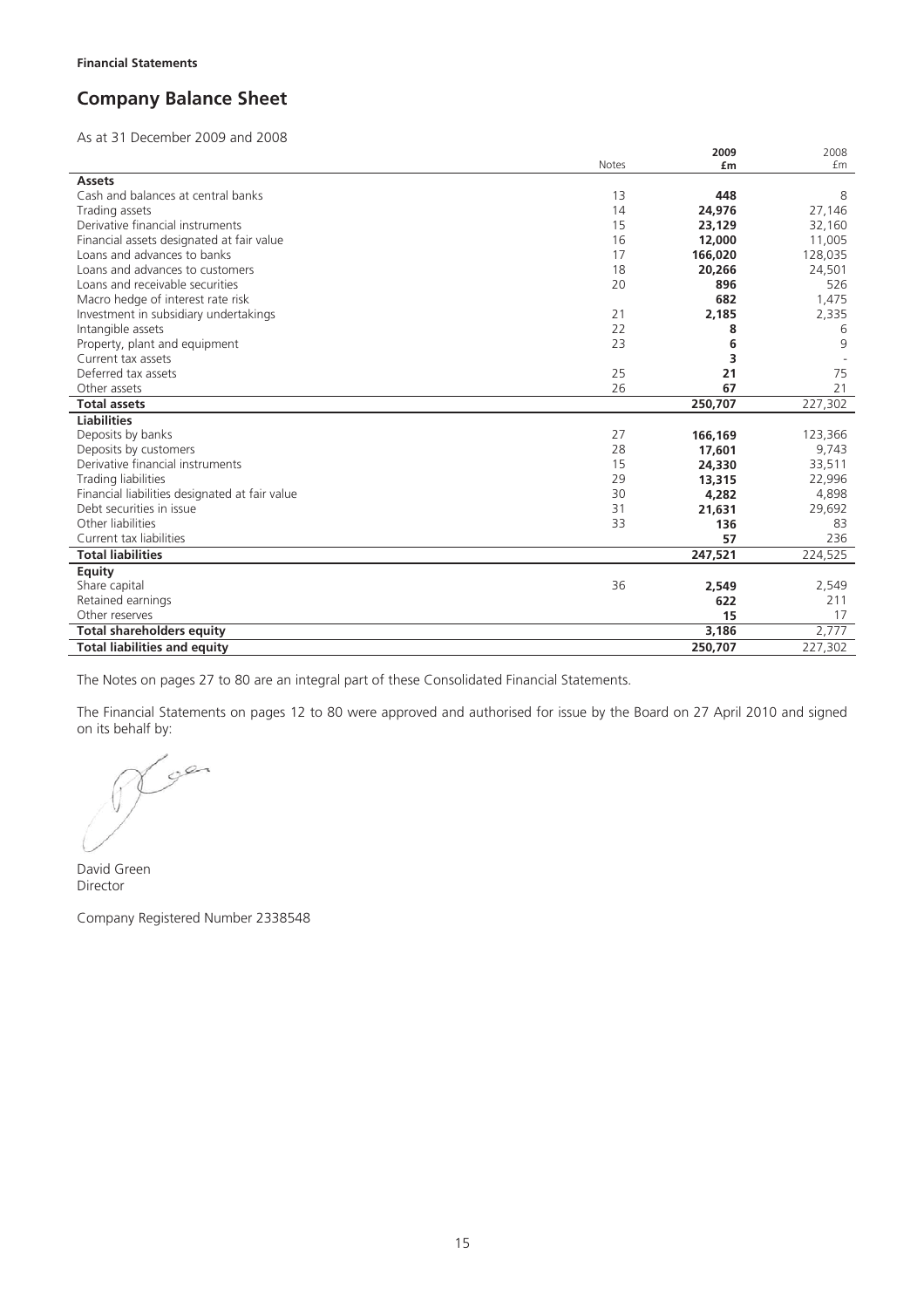## **Company Statement of Comprehensive Income**

For the years ended 31 December 2009 and 2008

|                                                           | 2009 | 2008 |
|-----------------------------------------------------------|------|------|
|                                                           | £m   | £m   |
| <b>Profit for the year</b>                                | 555  | 203  |
| Other comprehensive (expense)/income:                     |      |      |
| Exchange differences on translation of foreign operations | (2)  | 24   |
| Tax on items taken directly to equity                     |      |      |
| Net (expense)/income recognised directly in equity        |      | 17   |
| Total comprehensive income for the year                   | 553  | 220  |
| Attributable to:                                          |      |      |
| Equity holders of the parent                              | 553  | 220  |
|                                                           |      |      |

## **Company Statement of Changes in Equity**

For the years ended 31 December 2009 and 2008

|                                                                          |              |                          | Foreign                  |                 |       |
|--------------------------------------------------------------------------|--------------|--------------------------|--------------------------|-----------------|-------|
|                                                                          |              |                          | currency                 |                 |       |
|                                                                          |              | <b>Share</b>             | translation              | <b>Retained</b> |       |
|                                                                          |              | Capital                  | reserve                  | earnings        | Total |
|                                                                          | <b>Notes</b> | £m                       | £m                       | £m              | £m    |
| 1 January 2008                                                           |              | 2,549                    |                          | 169             | 2,718 |
| Total comprehensive income (gross)                                       |              | -                        | 24                       | 284             | 308   |
| Tax relating to components of other comprehensive income                 |              |                          | (7)                      | (81)            | (88)  |
| Dividends declared and amounts representative of contractual obligations | 37           | $\overline{\phantom{a}}$ | $\overline{\phantom{a}}$ | (161)           | (161) |
| 31 December 2008                                                         |              | 2,549                    |                          | 211             | 2,777 |
| 1 January 2009                                                           |              | 2,549                    | 17                       | 211             | 2.777 |
| Total comprehensive income (gross)                                       |              |                          | (2)                      | 555             | 553   |
| Tax relating to components of other comprehensive income                 |              |                          |                          |                 |       |
| Dividends declared and amounts representative of contractual obligations | 37           | -                        |                          | (144)           | (144) |
| 31 December 2009                                                         |              | 2.549                    | 15                       | 622             | 3,186 |

## **Company Cash Flow Statement**

For the years ended 31 December 2009 and 2008

| TOT the years ended ST December 2005 and 2000                |       |            |            |
|--------------------------------------------------------------|-------|------------|------------|
|                                                              | Notes | 2009<br>£m | 2008<br>£m |
| Net cash flow from operating activities                      |       |            |            |
| Profit for the year                                          |       | 555        | 203        |
| Adjustments for:                                             |       |            |            |
| Non cash items included in net profit                        |       | 676        | (1,224)    |
| Change in operating assets                                   |       | (13,063)   | (97, 861)  |
| Change in operating liabilities                              |       | 24,852     | 104,283    |
| Income taxes received                                        |       |            | (3)        |
| Effects of exchange rate differences                         |       | (870)      | 1,260      |
| Net cash flow from operating activities                      | 38    | 12,150     | 6,658      |
| Net cash flow from investing activities                      |       |            |            |
| Capital repatriation                                         |       | 129        |            |
| Purchase of tangible and intangible fixed assets             |       | (3)        | (9)        |
| Proceeds from sale of tangible fixed assets                  |       |            |            |
| Proceed from sale and redemption of securities               |       |            | 44         |
| Net cash flow from investing activities                      |       | 126        | 38         |
| Net cash flow used in financing activities                   |       |            |            |
| Dividends paid                                               |       |            | (161)      |
| Net cash flow used in financing activities                   |       |            | (161)      |
| Net decrease in cash and cash equivalents                    |       | 12,276     | 6,535      |
| Cash and cash equivalents at beginning of the year           |       | 38,020     | 29,137     |
| Effect of exchange rate changes on cash and cash equivalents |       | (969)      | 2,348      |
| Cash and cash equivalents at the end of the year             | 38    | 49,327     | 38,020     |

The Notes on pages 27 to 80 are an integral part of these Consolidated Financial Statements.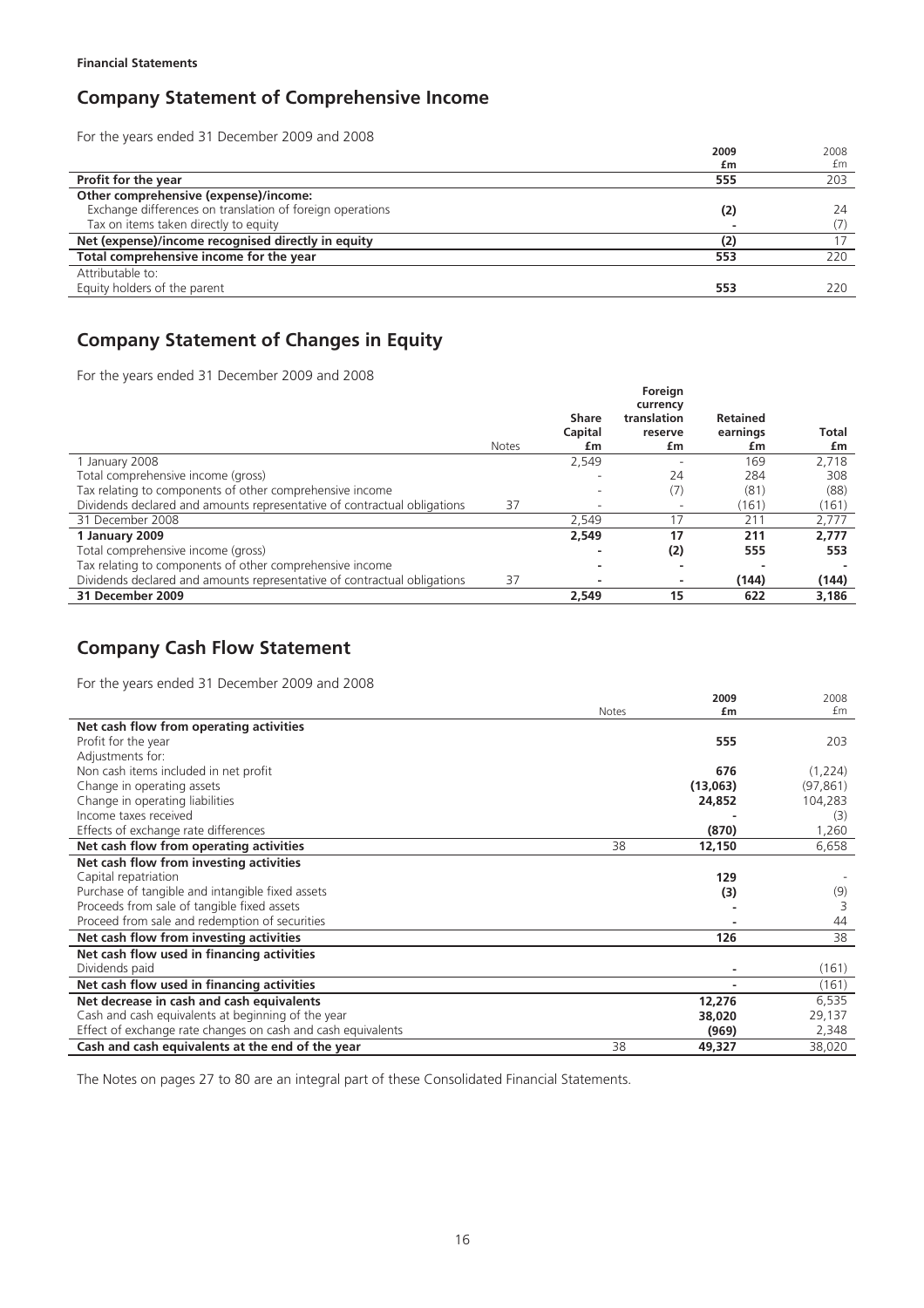## **Accounting Policies**

## **International Financial Reporting Standards**

The Consolidated Financial Statements have been prepared in accordance with International Financial Reporting Standards ('IFRS') as approved by the International Accounting Standards Board ('IASB'), and interpretations issued by the International Financial Reporting Interpretations Committee ('IFRIC') of the IASB that, under European Regulations, are effective and available for early adoption at the Group's reporting date. Abbey National Treasury Services plc (the 'Company') and its subsidiaries (together the 'Group') have complied with IFRS as issued by the IASB in addition to complying with its legal obligation to comply with IFRS as adopted for use in the European Union.

### **Recent developments**

In 2009, the Group adopted the following new or revised IFRS:

- a) IAS 23 'Borrowing Costs' On 29 March 2007, the IASB issued an amendment to IAS 23 'Borrowing costs' which removes the option to expense borrowing costs incurred during the acquisition, construction or production of a qualifying asset. The adoption of the amendment to IAS 23 did not have a material impact on the Group's profit or loss or financial position.
- b) IAS 1 'Presentation of Financial Statements' On 6 September 2007, the IASB issued an amendment to IAS 1 'Presentation of Financial Statements' which changes the way in which non-owner changes in equity are required to be presented. As a result, a 'Statement of Changes in Equity' has been included as a separate primary financial statement showing changes in equity during the periods presented. In addition, the Statement of Recognised Income and Expense has been replaced with a 'Statement of Comprehensive Income'. The adoption of the amendment to IAS 1 did not have any impact on the Group's profit or loss or financial position.
- c) IFRS 7 'Financial Instruments: Disclosures Improving Disclosures about Financial Instruments' On 5 March 2009, the IASB issued an amendment to IFRS 7 'Financial Instruments: Disclosures' which requires enhanced disclosures about fair value measurements and liquidity risk. Among other things, the amendment (1) requires disclosure of any change in the method for determining fair value and the reasons for the change; (2) establishes a three-level hierarchy for making fair value measurement disclosures; (3) requires disclosure for each fair value measurement in the balance sheet of which level in the hierarchy was used, and any transfers between levels, with additional disclosures whenever level 3 of the hierarchy is used including a measure of sensitivity to a change in input data; (4) clarifies that the current maturity analysis for non-derivative financial liabilities should include issued financial guarantee contracts; and (5) amends the required disclosure of a maturity analysis for derivative financial liabilities. The disclosures required by the amendment to IFRS 7 may be found on pages 55 and 72 to 79.

### **Future developments**

The Group has not yet adopted the following new or revised IFRS or IFRIC interpretations, which have been issued but which are not yet effective for the Group:

- a) IFRS 3 'Business Combinations' On 10 January 2008, the IASB issued an amendment to IFRS 3 'Business Combinations' which clarifies and changes certain elements of accounting for a business combination, including measurement of contingent consideration, step acquisitions and intangible assets and also widens the scope of this standard. There are also associated amendments to IAS 27, IAS 28 and IAS 31. The amendment to IFRS 3 is effective for periods beginning on or after 1 July 2009.
- b) IFRS 9 'Financial Instruments' On 12 November 2009, the IASB issued IFRS 9 'Financial Instruments', which significantly overhauls the accounting requirements for financial instruments under IFRS. IFRS 9 is mandatory for annual periods beginning on or after 1 January 2013, with early application permitted. IFRS 9 requires that a financial asset be classified into one of three categories for measurement and income recognition: (1) Amortised cost, (2) Fair value through profit or loss (FVTPL) and (3) Fair value through other comprehensive income. The standard requires reclassification between amortised cost and FVTPL (or vice versa) if a financial asset no longer meets the criteria for its original classification. IFRS 9 replaces the existing classification and measurement requirements in IAS 39 for financial assets. It changes the manner in which entities classify and measure investments in debt and equity securities, loan assets, trade receivables and derivative financial assets by requiring entities to classify financial assets as being measured at either amortized cost or fair value depending on the entity's business model and the contractual cash flow characteristics of the asset. The Group is currently evaluating the requirements of IFRS 9.

## **Basis of preparation**

The Financial Statements have been prepared under the historical cost convention, as modified by the revaluation of available for sale financial assets, financial assets and financial liabilities held at fair value through profit or loss and all derivative contracts, and on the going concern basis of accounting as set out below.

### **Going concern**

The Group's objectives, policies and processes for managing its capital are described in Note 46. Details of the Group's financial risk management objectives, its financial instruments and hedging activities; and its exposures to credit risk, interest rate risk, liquidity risk, operational risk and other risks are set out in Note 44.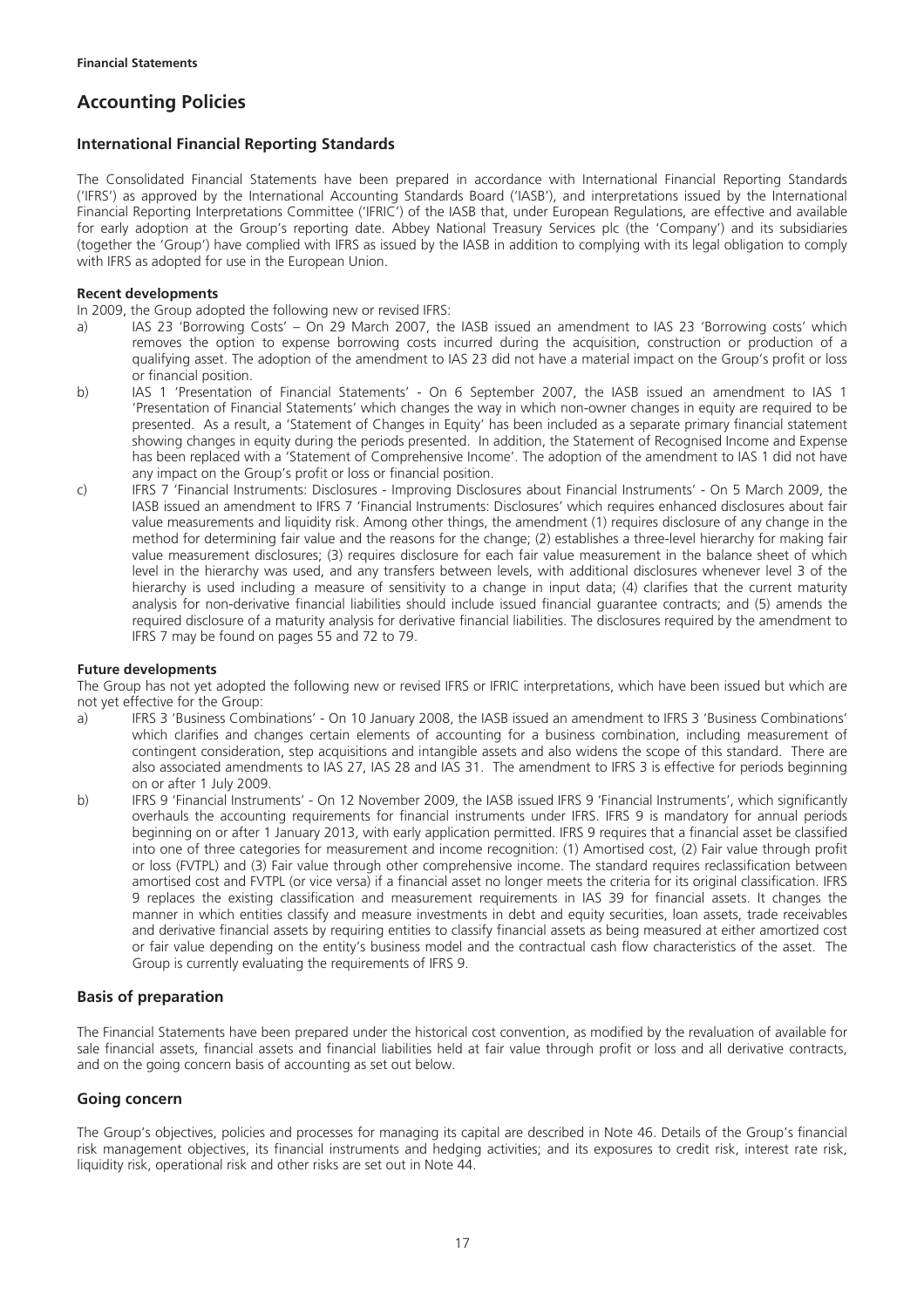The Group is reliant on Santander UK plc and other companies in Santander UK for a significant proportion of its funding. The Santander UK Board has confirmed that Santander UK plc and Santander UK are going concerns, and that it will provide funding to the Group for the foreseeable future. In giving this commitment to provide funding to the Group, the Santander UK Board has considered the uncertainties within the Group when preparing the forecasts and budgets of the combined business of Santander UK.

The Company has given a full and unconditional guarantee in respect of the unsubordinated liabilities of Santander UK plc incurred prior to 31 July 2012 under a deed poll guarantee entered into by the Company on 29 January 2008. Santander UK plc has given a reciprocal guarantee in respect of the unsubordinated liabilities of the Company incurred prior to 31 July 2012.

After making enquiries, the Directors have a reasonable expectation that the Company and the Group have adequate resources to continue in operational existence for the foreseeable future. Accordingly, they continue to adopt the going concern basis of accounting in preparing the financial statements.

## **Consolidation**

Subsidiaries, which are those companies and other entities (including Special Purpose Entities) over which the Group, directly or indirectly, has power to govern the financial and operating policies, are consolidated. The existence and effect of potential voting rights that are presently exercisable or presently convertible are considered when assessing whether the Group controls another entity. The Company recognises investments in subsidiaries at cost less impairment.

Subsidiaries are consolidated from the date on which control is transferred to the Group and are no longer consolidated from the date that control ceases. The purchase method of accounting is used to account for the acquisition of subsidiaries. The cost of an acquisition is measured at the fair value of the assets given up, shares issued or liabilities undertaken at the date of acquisition, plus directly attributable acquisition costs. The excess of the cost of acquisition over the fair value of the tangible and intangible net assets of the subsidiary acquired is recorded as goodwill. Intercompany transactions, balances and unrealised gains on transactions between Group companies are eliminated; unrealised losses are also eliminated unless the cost cannot be recovered. The accounting reference date of the Company and its subsidiary undertakings is 31 December, with the exception of those investment and funding companies which, because of commercial considerations, have various accounting reference dates. The Financial Statements of these subsidiaries have been consolidated on the basis of interim Financial Statements for the period to 31 December.

## **Foreign currency translation**

Items included in the Financial Statements of each entity of the Group are measured using the currency that best reflects the economic substance of the underlying events and circumstances relevant to that entity ('the functional currency'). The Consolidated Financial Statements are presented in pounds sterling, which is the functional currency of the parent.

Income statements and cash flows of foreign entities are translated into the Group's reporting currency at average exchange rates for the year and their balance sheets are translated at the exchange rates ruling on 31 December. Exchange differences arising from the translation of the net investment in foreign entities are taken to shareholders' equity. When a foreign entity is sold, such exchange differences are recognised in the income statement as part of the gain or loss on sale.

Foreign currency transactions are translated into the functional currency of the entity involved at the exchange rates prevailing at the dates of the transactions. Foreign exchange gains and losses resulting from the settlement of such transactions and from the translation of monetary assets and liabilities denominated in foreign currencies are recognised in the income statement.

The amount of exchange rate differences recognised in profit or loss on items not at fair value through profit and loss was £242m charge (2008: £820m charge). This was offset by income/charges on items held at fair value.

### **Revenue recognition**

#### (a) Interest income and expense

Interest income on financial assets that are classified as loans and receivables or held to maturity, and interest expense on financial liabilities other than those at fair value through profit and loss are determined using the effective interest method. The effective interest rate is the rate that discounts the estimated future cash payments or receipts over the expected life of the instrument or, when appropriate, a shorter period, to the net carrying amount of the financial asset or financial liability. When calculating the effective interest rate, the future cash flows are estimated after considering all the contractual terms of the instrument excluding future credit losses. The calculation includes all amounts paid or received by the Group that are an integral part of the overall return, direct incremental transaction costs related to the acquisition, issue or disposal of the financial instrument and all other premiums or discounts. Interest income on assets classified as loans and receivables or held to maturity, interest expense on liabilities classified at amortised cost and interest income and expense on hedging derivatives are recognised in interest and similar income and interest expense and similar charges in the income statement.

### (b) Fee and commission income

Fees and commissions that are not an integral part of the effective interest rate are generally recognised when the service has been provided.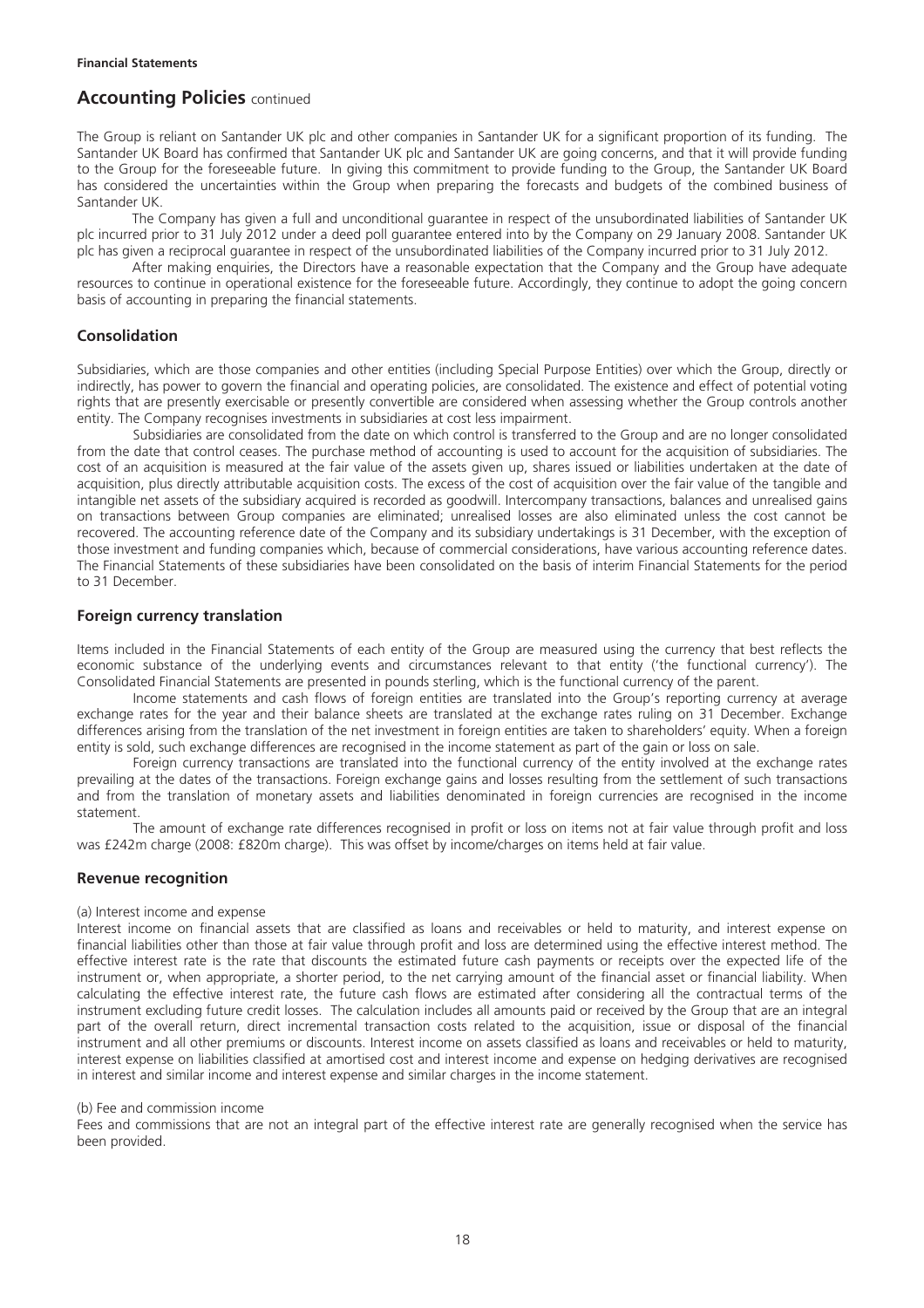### (c) Dividend income

Except for equity securities classified as trading assets or financial assets held at fair value through profit or loss, described below, dividend income is recognised when the right to receive payment is established. This is the ex-dividend date for equity securities.

#### (d) Net trading and other income

Net trading and other income comprises all gains and losses from changes in the fair value of financial assets and liabilities held at fair value through profit or loss (including financial assets and financial liabilities held for trading and designated as fair value through profit or loss), together with related interest income, expense and dividends. It also includes income from operating lease assets, and profits/(losses) on the sales of fixed assets and subsidiary undertakings.

Changes in the fair value of financial assets and liabilities held for trading, including trading derivatives, are recognised in the income statement as net trading and other income together with dividends and interest receivable and payable. Changes in the fair value of assets and liabilities designated as fair value through profit or loss are recognised in net trading and other income together with dividends, interest receivable and payable and changes in fair value of derivatives managed in conjunction with these assets and liabilities. Changes in fair value of derivatives in a designated hedging relationship are recognised in net trading and other income along with the fair value of the hedged item.

## **Pensions and other post retirement benefits**

The Group participates in various Santander UK plc group defined benefit and defined contribution pension schemes in operation. Details of the schemes are disclosed in the Annual Report and Accounts of Santander UK plc. There is no contractual agreement of stated policy for charging the net defined benefit cost of the Santander UK defined benefit schemes. Therefore, in accordance with IAS 19 the defined benefit asset or liability has been recognised in the financial statements of the sponsoring employer of the scheme and the Group accounts for its contributions as a defined contribution scheme. The contribution to be paid by the Group is calculated as the contributions made by Santander UK plc to the schemes in respect of the Group's employees.

## **Intangible assets**

Software development costs are capitalised when they are associated with identifiable and unique software products that are expected to provide future economic benefits and the cost of these products can be measured reliably. Internally developed software meeting these criteria and externally purchased software are classified in intangible assets on the balance sheet and amortised on a straight-line basis over their useful life of 3 years, unless the software is an integral part of the related computer hardware, in which case it is treated as property, plant and equipment as described below. Costs associated with maintaining software programmes are expensed as incurred.

## **Property, plant and equipment**

Property, plant and equipment include owner-occupied properties, office fixtures and equipment and computer software. Property, plant and equipment are carried at cost less accumulated depreciation and accumulated impairment losses. A review for indications of impairment is carried out at each reporting date. Gains and losses on disposal are determined by reference to the carrying amount and are reported in other operating income. Repairs and renewals are charged to the income statement when the expenditure is incurred.

Software development costs are capitalised when they are associated with identifiable and unique software products that are expected to provide future economic benefits and the cost of these products can be measured reliably. Internally developed software meeting these criteria and externally purchased software are classified in property, plant and equipment on the balance sheet where the software is an integral part of the related computer hardware. Costs associated with maintaining software programmes are expensed as incurred. Classes of property, plant and equipment are depreciated on a straight-line basis over their useful life as follows:

| Owner-occupied properties     | Not exceeding 50 years |
|-------------------------------|------------------------|
| Office fixtures and equipment | 5 to 8 years           |
| Computer software             | 3 years                |

Depreciation is not charged on freehold land and assets under construction.

## **Financial assets**

The Group classifies its financial assets as: financial assets at fair value through profit or loss, loans and receivables and held-tomaturity financial assets. Management determines the classification of its investments at initial recognition. Financial assets that are classified at fair value through profit or loss, which have not been designated as such or are not accounted for as derivatives, may subsequently in rare circumstances, be reclassified from the fair value through profit or loss category to the loans and receivables, available for sale or held to maturity categories.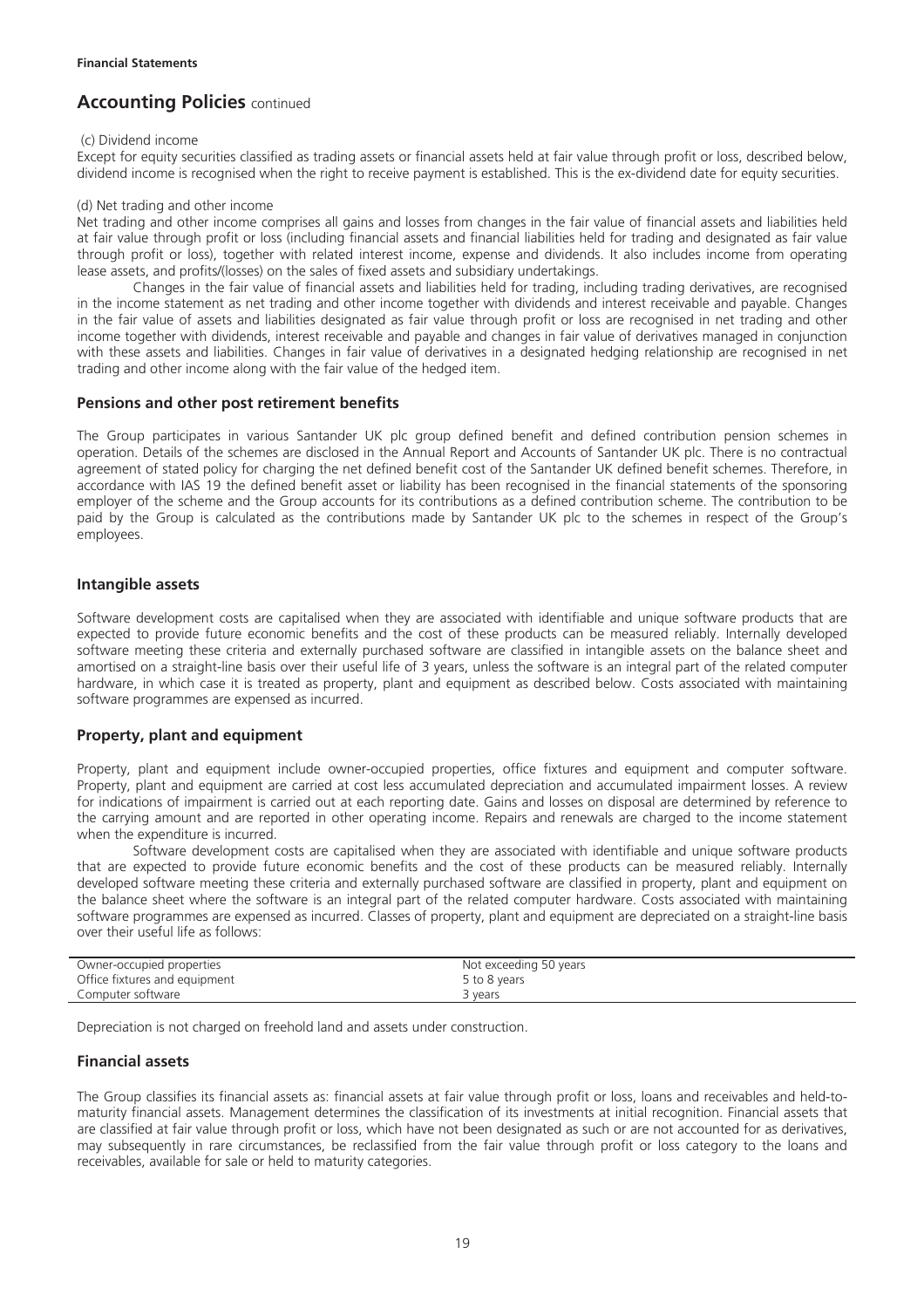In order to meet the criteria for reclassification, the asset must no longer be held for the purpose of selling or repurchasing in the near term and must also meet the definition of the category into which it is to be reclassified had it not been required to classify it at fair value through profit or loss at initial recognition. The reclassified value is the fair value of the asset at the date of reclassification. The Group has not utilised this option and therefore has not reclassified any assets from the fair value through profit or loss category that were classified as such at initial recognition.

#### (a) Financial assets at fair value through profit or loss

Financial assets are classified as fair value through profit or loss if they are either held for trading or otherwise designated at fair value through profit or loss on initial recognition. A financial asset is classified as held for trading if it is a derivative or it is acquired principally for the purpose of selling in the near term, or forms part of a portfolio of financial instruments that are managed together and for which there is evidence of short-term profit taking.

In certain circumstances financial assets other than those that are held for trading are designated at fair value through profit or loss where this results in more relevant information because it significantly reduces a measurement inconsistency that would otherwise arise from measuring assets or recognising the gains or losses on them on a different basis, where the assets are managed and their performance evaluated on a fair value basis, or where a financial asset contains one or more embedded derivatives which are not closely related to the host contract.

Trading assets, derivative financial instruments and financial assets designated at fair value are classified as fair value through profit or loss. They are derecognised when the rights to receive cash flows from the asset have expired or when the Group has transferred substantially all the risks and rewards of ownership.

#### (b) Loans and receivables

Loans and receivables are non-derivative financial assets with fixed or determinable payments, that are not quoted in an active market and which are not classified as available for sale or fair value through profit or loss. They arise when the Group provides money or services directly to a customer with no intention of trading the loan. Loans and receivables are initially recognised at fair value including direct and incremental transaction costs. They are subsequently valued at amortised cost, using the effective interest method. They are derecognised when the rights to receive cash flows have expired or the Group has transferred substantially all of the risks and rewards of ownership. Loans and receivables consist of loans and advances to banks and Loans and advances to customers and Loans and receivables securities.

#### (c) Held to maturity investments

Held to maturity investments are non-derivative financial assets with fixed or determinable payments and fixed maturity that an entity has the positive intention and ability to hold to maturity. Held to maturity investments are initially recognised at fair value including direct and incremental transaction costs. They are subsequently valued at amortised cost, using the effective interest method. They are derecognised when the rights to receive cash flows have expired or the Group has transferred substantially all of the risks and rewards of ownership. Were the Group to sell other than an insignificant amount of held to maturity assets, the entire category would be tainted and reclassified as available for sale.

### **Valuation of financial instruments**

Financial instruments that are classified at fair value through profit or loss ('FVTPL'), including those held for trading purposes and all derivatives are stated at fair value. The fair value of such financial instruments is the estimated amount at which the instrument could be exchanged in a current transaction between willing parties, knowledgeable parties, other than in a forced or liquidation sale.

#### **Initial measurement**

The best evidence of the fair value of a financial instrument at initial recognition is the transaction price unless the instrument is evidenced by comparison with other observable current market transactions in the same instrument or based on a valuation technique whose variables include significant data from observable markets. Any difference between the transaction price and the value based on a valuation technique where the inputs are not based on data from observable current markets is not recognised in profit or loss on initial recognition. Subsequent gains or losses are only recognised to the extent that they arise from a change in a factor that market participants would consider in setting a price.

#### **Subsequent measurement**

### **Fair value hierarchy**

The Group applies the following fair value hierarchy that prioritises the inputs to valuation techniques used in measuring fair value. The hierarchy establishes three categories for valuing financial instruments, giving the highest priority to unadjusted quoted prices in active markets for identical assets or liabilities and the lowest priority to unobservable inputs. The three categories are: quoted prices in active markets (Level 1), internal models based on observable market data (Level 2) and internal models based on other than observable market data (Level 3). If the inputs used to measure an asset or a liability fall to different levels within the hierarchy, the classification of the entire asset or liability will be based on the lowest level input that is significant to the overall fair value measurement of the asset or liability.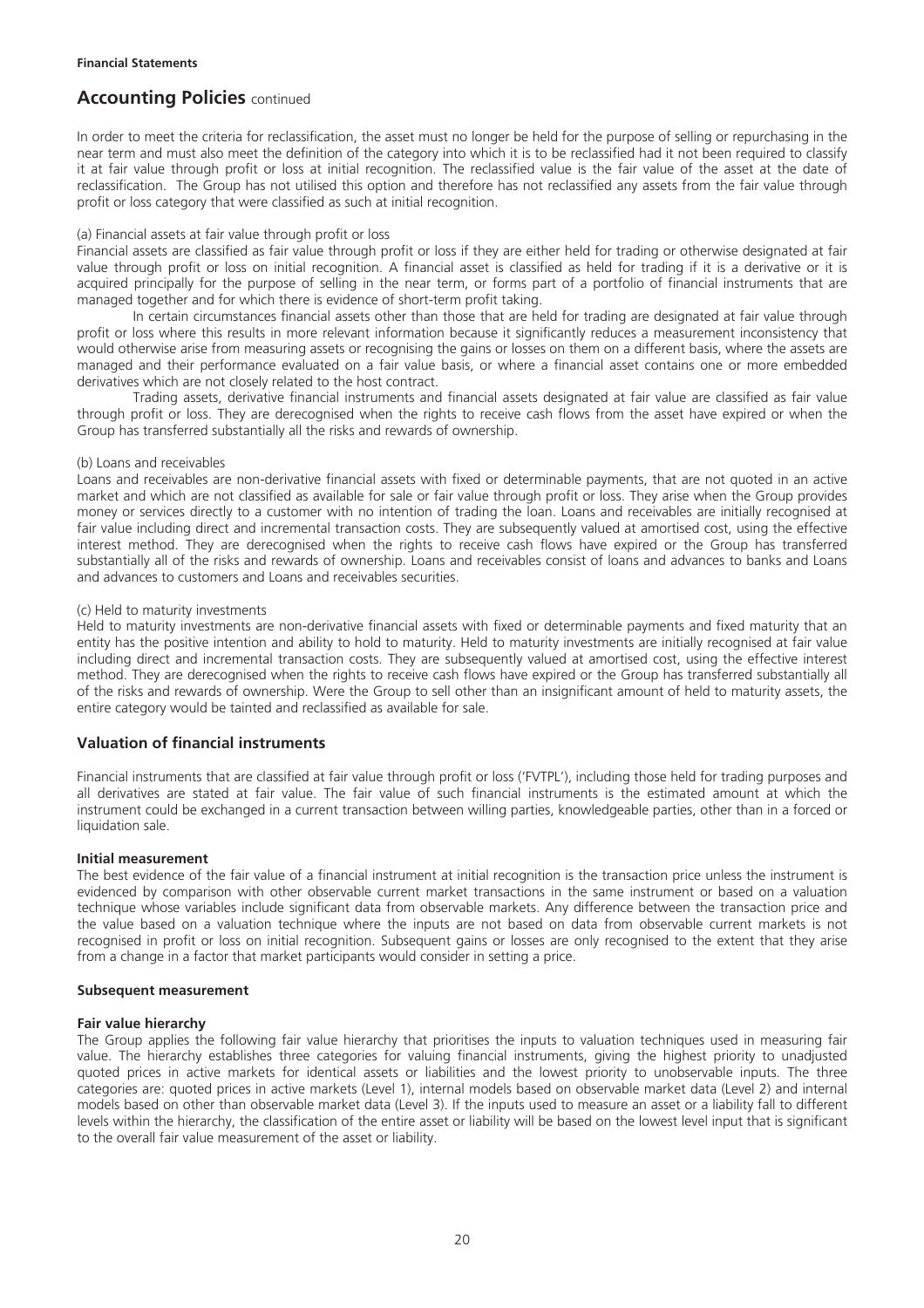The Group categorises assets and liabilities measured at fair value within the fair value hierarchy based on the inputs to the valuation techniques as follows:

- Level 1: Unadjusted quoted prices for identical assets or liabilities in an active market that the Group has the ability to access at the measurement date. Level 1 measurements include debt securities, equity securities, exchange rate derivatives, interest rate derivatives, equity and credit derivatives and short positions in securities.
- Level 2: Quoted prices in markets that are not active, quoted prices for similar assets or liabilities, recent market transactions, inputs other than quoted market prices for the asset or liability that are observable either directly or indirectly for substantially the full term, and inputs to valuation techniques that are derived principally from or corroborated by observable market data through correlation or other statistical means for substantially the full term of the asset or liability. Level 2 measurements include loans and advances to banks, loans and advances to customers, exchange rate derivatives, interest rate derivatives, equity and credit derivatives, debt securities in issue, deposits by banks, deposits by customers and debt securities in issue.
- Level 3: Inputs to the pricing or valuation techniques that are significant to the overall fair value measurement of the asset or liability are unobservable. Level 3 measurements include equity securities, exchange rate derivatives, equity and credit derivatives, loans and advances to customers, debt securities, and debt securities in issue.

The Group assesses active markets for equity instruments based on the average daily trading volume both in absolute terms and relative to the market capitalisation for the instrument. The Group assesses active markets for debt instruments based on both the average daily trading volume and the number of days with trading activity. The Group assesses active markets for exchange traded derivatives based on the average daily trading volume both in absolute terms and relative to the market capitalisation for the instrument. Market activity and liquidity is discussed in the relevant monthly Risk Forum as well as being part of the daily update given by each business at the start of the trading day. This information, together with the observation of active trading and the magnitude of the bid/offer spreads allow consideration of the liquidity of a financial instrument. All underlying assets and liabilities are reviewed to consider the appropriate adjustment to mark the mid price reported in the trading systems to a realisable value. This process takes into account the liquidity of the position in the size of the adjustment required. These liquidity adjustments are presented and discussed at the monthly Risk Forum.

In determining the appropriate measurement levels, the Group performs regular analyses on the assets and liabilities. All underlying assets and liabilities are regularly reviewed to determine whether a position should be regarded as illiquid; the most important practical consideration being the observability of trading. Where the bid-offer spread is observable, this is tested against actual trades. Changes in the observability of significant valuation inputs during the reporting period may result in a reclassification of certain assets and liabilities within the fair value hierarchy.

#### **Financial instruments valued using observable market prices**

If a quoted market price in an active market is available for an instrument, the fair value is calculated based on the market price.

#### **Financial instruments valued using a valuation technique**

In the absence of a quoted market price in an active market, management uses internal models to make its best estimate of the price that the market would set for that financial instrument. In order to make these estimations, various techniques are employed, including extrapolation from observable market data and observation of similar financial instruments with similar characteristics. Wherever possible, valuation parameters for each product are based on prices directly observable in active markets or that can be derived from directly observable market prices. Valuation parameters for each type of financial instrument are discussed below.

### **Unrecognised gains as a result of the use of valuation models using unobservable inputs ("Day One profits")**

The timing of recognition of deferred day one profit and loss is determined individually. It is deferred until either the instrument's fair value can be determined using market observable inputs or is realised through settlement. The financial instrument is subsequently measured at fair value, adjusted for the deferred day one profit and loss. Subsequent changes in fair value are recognised immediately in the consolidated income statement without immediate reversal of deferred day one profits and losses.

### **"Regular way" purchases of financial assets**

A regular way purchase is a purchase of a financial asset under a contract whose terms require delivery of the asset within the time frame established generally by regulation or convention in the market place concerned.

Regular way purchases of financial assets classified as loans and receivables are recognised on settlement date; all other regular way purchases are recognised on trade date. The assets are derecognised when the rights to receive cash flows have expired or the Group has transferred substantially all the risks and rewards of ownership.

### **Offsetting financial assets and liabilities**

Financial assets and liabilities including derivatives are offset and the net amount reported in the balance sheet when there is a legally enforceable right to set off the recognised amounts and there is an intention to settle on a net basis, or realise the asset and settle the liability simultaneously.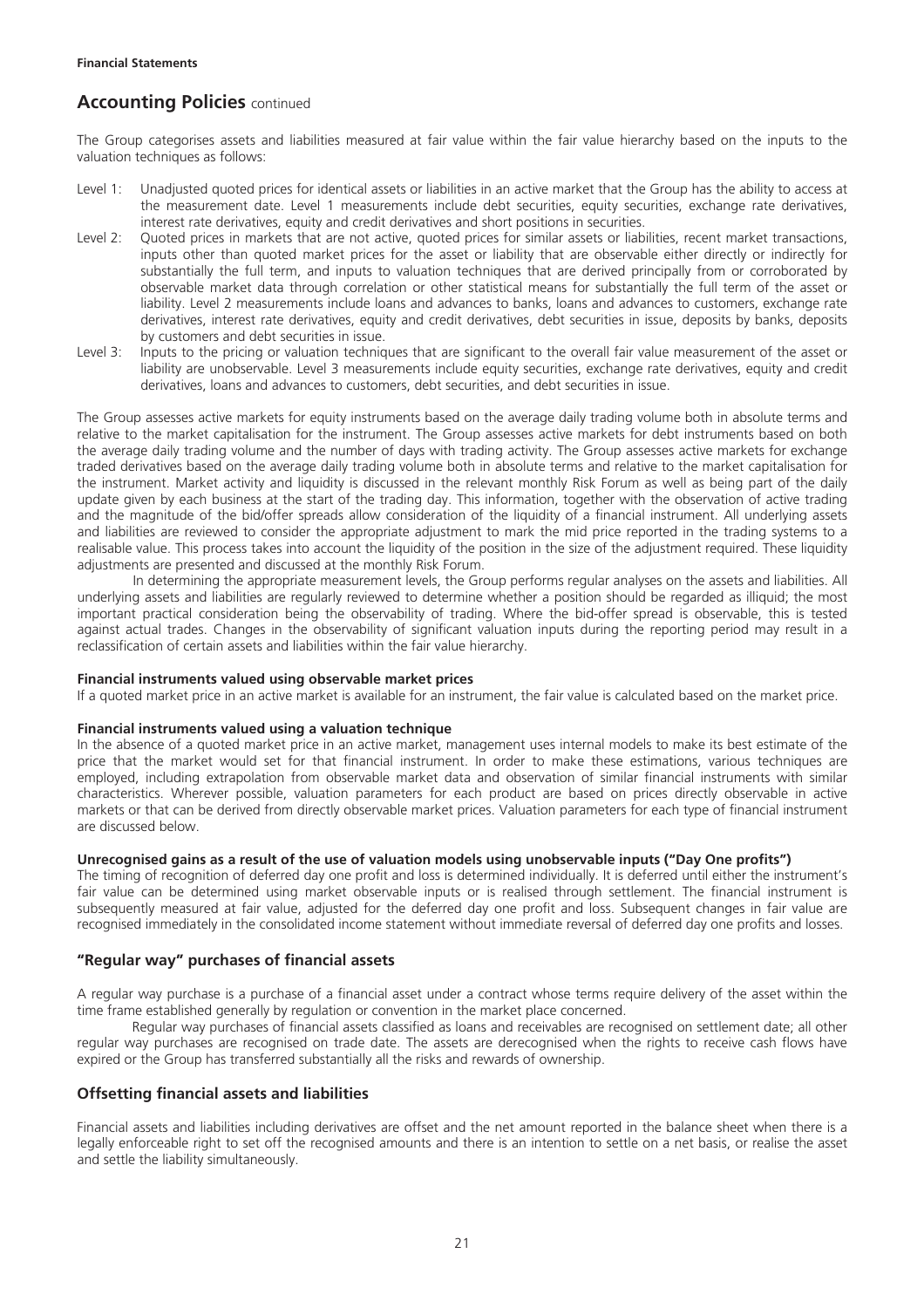## **Sale and repurchase agreements (including stock borrowing and lending)**

Securities sold subject to a linked repurchase agreement ('repos') are retained in the Financial Statements as trading assets and the counterparty liability is included in 'Deposits by banks' or 'Deposits by customers' within trading liabilities as appropriate. Securities purchased under agreements to resell ('reverse repos') are recorded as 'Loans and advances to banks' or 'Loans and advances to customers' within trading assets as appropriate. The difference between the sale and repurchase price is treated as trading income in the income statement. Securities lent to counterparties that are collateralised by cash are also retained in the balance sheet. Securities borrowing and lending transactions collateralised with other securities are not recognised in the balance sheet.

## **Derivative financial instruments**

Transactions are undertaken in derivative financial instruments, ('derivatives'), which include interest rate, cross currency, equity, residential property and other index related swaps, forwards, caps, floors, swaptions, as well as credit default and total return swaps, equity index contracts and exchange traded interest rate futures and equity index options. Derivatives are contracts or agreements whose value is derived from one or more underlying indices or asset values inherent in the contract or agreement, which require no or little initial net investment and are settled at a future date.

Derivatives are initially recognised at fair value on the date on which a derivative contract is entered into and are subsequently remeasured at their fair value. Fair values are obtained from quoted market prices in active markets, including recent market transactions, and valuation techniques, including discounted cash flow models and option pricing models as appropriate. All derivatives are carried as assets when fair value is positive and as liabilities when fair value is negative, except where netting is permitted.

Certain derivatives embedded in other financial instruments, such as the conversion option in a convertible bond, are treated as separate derivatives when their economic characteristics and risks are not closely related to those of the host contract and the hybrid contract is not carried at fair value through profit or loss. These embedded derivatives are measured at fair value with changes in fair value recognised in the income statement. Contracts containing embedded derivatives are not subsequently reassessed for separation unless there has been a change in the terms of the contract which significantly modifies the cash flows, or where assets have been reclassified where they are reassessed at the time of reclassification.

## **Hedge accounting**

The Group designates certain derivatives as hedging instruments of the fair value of recognised assets or liabilities or firm commitments (fair value hedge). Hedge accounting is used for derivatives designated in this way provided certain criteria are met.

At the time a financial instrument is designated as a hedge, the Group formally documents the relationship between the hedging instrument(s) and hedged item(s). Documentation includes risk management objectives and the strategy in undertaking the hedge transaction, together with the methods that will be used to assess the effectiveness of the hedging relationship. Accordingly, the Group formally assesses, both at the inception of the hedge and on an ongoing basis, whether the hedging derivatives have been and will be highly effective in offsetting changes in the fair value of the hedged items. A hedge is normally regarded as highly effective if, at inception and throughout its life, the Group can expect, and actual results indicate, that changes in the fair value of the hedged items are effectively offset by changes in the fair value of the hedging instrument, and actual results are within a range of 80% to 125%.

The Group discontinues hedge accounting when it is determined that: a derivative is not, or has ceased to be, highly effective as a hedge; when the derivative expires, or is sold, terminated or exercised; or when the hedged item matures or is sold or repaid. On discontinuance of hedge accounting amortisation of the adjustment to the hedged item is included in net trading and other income.

The hedge adjustment for fair value hedges is classified in the balance sheet in the same category as the hedged item, unless it relates to a macro hedging relationship where the hedge adjustment is recognised as a macro hedge on the face of the balance sheet.

For fair value hedges, changes in the fair value of the hedging instrument and hedged item are recognised in net trading and other income. Hedge ineffectiveness represents the amount by which the changes in the fair value of the hedging derivative differ from changes in the fair value of the hedged item. Such gains and losses are recorded in current period earnings within net trading and other income. Gains and losses on components of a hedging derivative that are excluded from assessing hedge effectiveness are also included in net trading and other income.

### **Impairment of financial assets**

At each balance sheet date, the Group assesses whether, as a result of one or more events occurring after initial recognition, there is objective evidence that a financial asset or group of financial assets classified as loans and receivables and held to maturity have become impaired. Evidence of impairment may include indications that the borrower or group of borrowers have defaulted, are experiencing significant financial difficulty, or the debt has been restructured to reduce the burden to the borrower.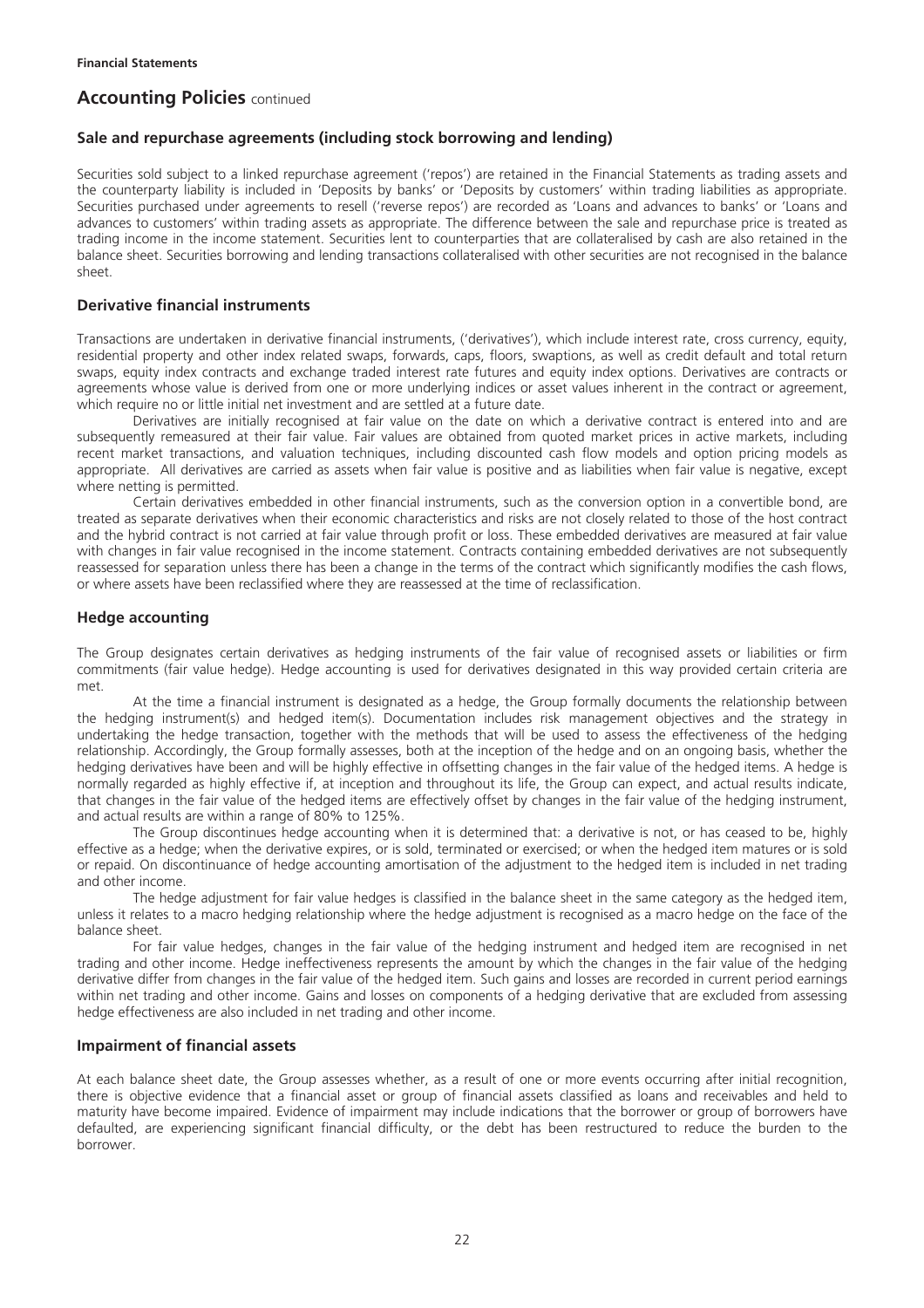#### **Financial assets carried at amortised cost**

(a) Corporate assets

Impairments are assessed on both an individual and a collective basis. For individual assets impairment reviews are conducted monthly for those assets on the Group's Watchlist of new, emerging and serious circumstances relating to the portfolio, with a particular focus on the following scenarios: (1) where an asset has a payment default which has been outstanding for 90 days or more; (2) where non-payment defaults have occurred and/or where it has become evident that some sort of workout or rescheduling exercise is to be undertaken; or (3) where, for example with Real Estate Finance, it has become evident that the value of the Group's security is no longer considered adequate.

In such situations a full review of the expected future cash flows in relation to the relevant asset, appropriately discounted, will be undertaken and the result compared with the current net book value of the asset. Any shortfall evidenced as a result of such a review, particularly where the shortfall is likely to be permanent, will lead to a suitable impairment recommendation.

Collective impairments are also looked at for portfolios where it is felt that market events, either specific or general, are likely to determine that losses are already inherent in a portfolio notwithstanding that these events may not have manifested themselves in specific defaults or other triggers that would lead to an individual impairment assessment. The amount of any such collective impairment will, for each portfolio concerned, represent management's best estimate of likely loss levels and will take into account *inter alia* estimates of future actual default rates and likely recovery levels.

Once a financial asset or a group of financial assets has been written down as a result of an impairment loss, the assets are not placed onto a non-accrual status. Subsequent interest income continues to be recognised on an effective interest rate basis, though on the asset value after provisions have been deducted.

For secured loans, a write-off is made when all collection procedures have been exhausted and the security has been sold. For unsecured loans, a write-off is made when all avenues for collecting the debt have been exhausted. There may be occasions where a write-off occurs for other reasons, for example, following a consensual restructure of the debt or where the debt is sold for strategic reasons into the secondary market at a value lower than the face value of the debt. Write-offs are charged against previously established provisions for impairment.

(b) Loans and receivables securities

Loans and receivables securities are assessed individually for impairment. An impairment loss is incurred if there is objective evidence that an event has occurred since initial recognition of the assets that has an impact in the estimated future cash flows of the loans and receivables securities.

#### **Impairment of non-financial assets**

At each balance sheet date, or more frequently when events or changes in circumstances dictate, property plant and equipment (including operating lease assets) and intangible assets are assessed for indicators of impairment. If indications are present, these assets are subject to an impairment review. The impairment review comprises a comparison of the carrying amount of the asset or cash generating unit with its recoverable amount: the higher of the asset's or cash-generating unit's fair value less costs to sell and its value in use. Net selling price is calculated by reference to the amount at which the asset could be disposed of in a binding sale agreement in an arm's length transaction evidenced by an active market or recent transactions for similar assets, less costs to sell. Value in use is calculated by discounting the expected future cash flows obtainable as a result of the asset's continued use, including those resulting from its ultimate disposal, at a market based discount rate on a pre tax basis.

The carrying values of fixed assets are written down by the amount of any impairment and the loss is recognised in the income statement in the period in which it occurs. Impairment of a cash generating unit is allocated first to goodwill and then to other assets held within the unit on a pro-rata basis. An impairment loss recognised in an interim period is not reversed at the balance sheet date. A previously recognised impairment loss relating to a fixed asset may be reversed in part or in full when a change in circumstances leads to a change in the estimates used to determine the fixed asset's recoverable amount. The carrying amount of the fixed asset will only be increased up to the amount that would have been had the original impairment not been recognised. Impairment losses on goodwill are not reversed. For conducting impairment reviews, cash generating units are the lowest level at which management monitors the return on investment on assets.

### **Leases**

The Group as lessor **–** Operating lease assets are recorded at deemed cost and depreciated over the life of the asset after taking into account anticipated residual values. Operating lease rental income and depreciation is recognised on a straight-line basis over the life of the asset.

The Group as lessee **–** The Group enters into operating leases for the rental of equipment or real estate. Payments made under such leases are charged to the income statement on a straight-line basis over the period of the lease. When an operating lease is terminated before the lease period has expired, any payment to be made to the lessor by way of penalty is recognised as an expense in the period in which termination takes place.

If the lease agreement transfers the risk and rewards of the asset, the lease is recorded as a finance lease and the related asset is capitalised. At inception, the asset is recorded at the lower of the present value of the minimum lease payments or fair value and depreciated over the lower of the estimated useful life and the life of the lease. The corresponding rental obligations are recorded as borrowings. The aggregate benefit of incentives, if any, is recognised as a reduction of rental expense over the lease term on a straight-line basis.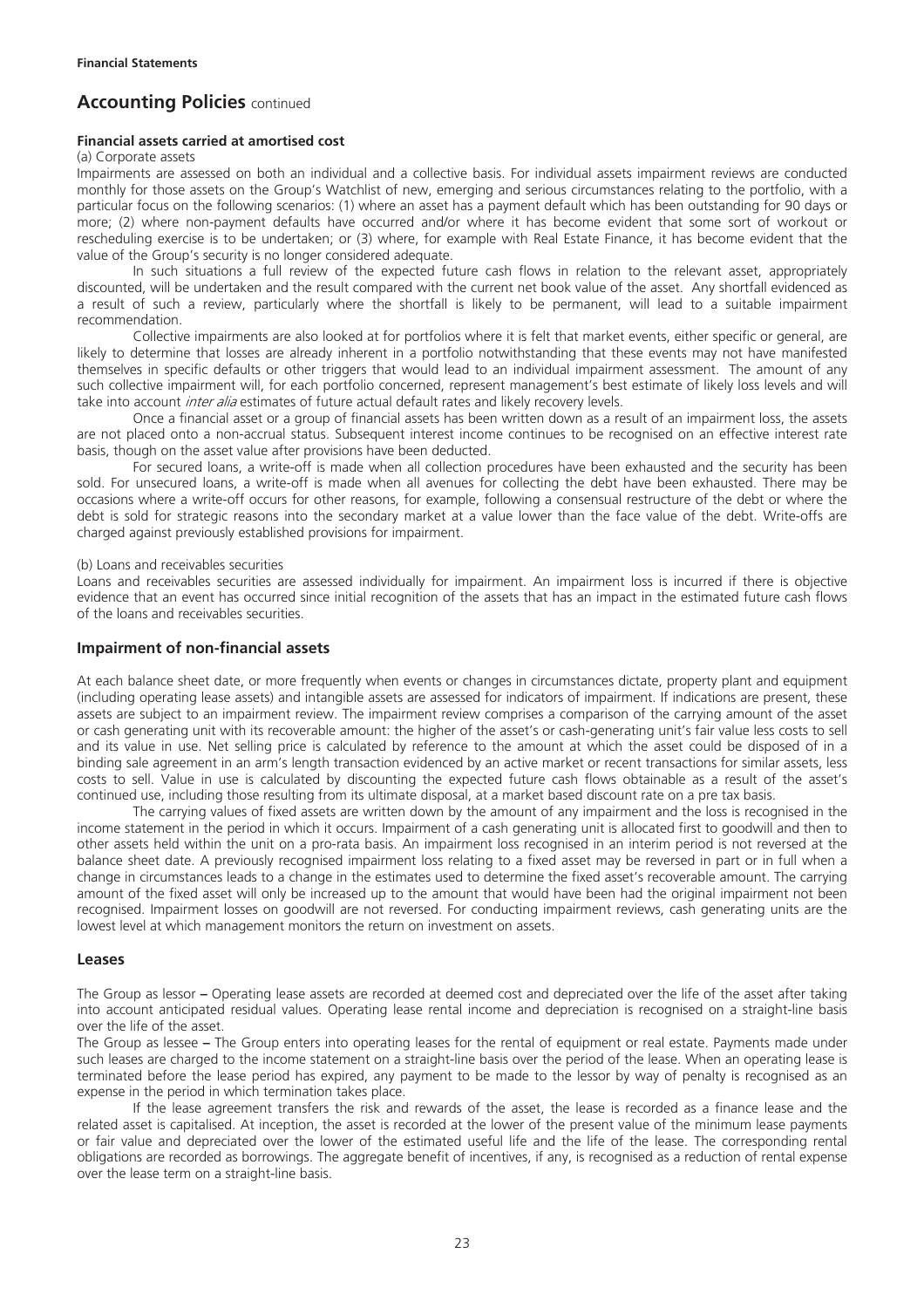### **Income taxes, including deferred income taxes**

The tax expense represents the sum of the income tax currently payable and deferred income tax.

Income tax payable on profits, based on the applicable tax law in each jurisdiction, is recognised as an expense in the period in which profits arise. Taxable profit differs from net profit as reported in the income statement because it excludes items of income or expense that are taxable or deductible in other years and it further excludes items that are never taxable or deductible.

The liability for current tax is calculated using tax rates that have been enacted or substantively enacted by the balance sheet date. Deferred income tax is provided in full, using the liability method, on income tax losses available to carry forward and on temporary differences arising between the tax bases of assets and liabilities and their carrying amounts in the Consolidated Financial Statements. Deferred tax liabilities are generally recognised for all taxable temporary differences and deferred tax assets are recognised to the extent that it is probable that taxable profits will be available against which the assets may be utilised as they reverse. Such deferred tax assets and liabilities are not recognised if the temporary difference arises from goodwill and the initial recognition of other assets (other than in a business combination) and liabilities in a transaction that affects neither the taxable profit nor the accounting profit. Deferred tax is calculated at the tax rates that are expected to apply in the period when the liability is settled or the asset is realised based on rates enacted or substantively enacted at the balance sheet date. Deferred tax is charged or credited in the income statement, except when it relates to items charged or credited directly to equity, in which case the deferred tax is also dealt with in equity. Deferred tax liabilities are recognised for taxable temporary differences arising on investments in subsidiaries except where the Group is able to control reversal of the temporary difference and it is probable that it will not reverse in the foreseeable future.

The Company reviews the carrying amount of deferred tax assets at each balance sheet date and reduces it to the extent that it is no longer probable that sufficient taxable profits will be available to allow all or part of the asset to be recovered.

Deferred and current tax assets and liabilities are only offset when they arise in the same tax reporting group and where there is both the legal right and the intention to settle on a net basis or to realise the asset and settle the liability simultaneously.

## **Cash and cash equivalents**

For the purposes of the cash flow statement, cash and cash equivalents comprise balances with less than three months' maturity from the date of acquisition, including cash and non-restricted balances with central banks, treasury bills and other eligible bills, loans and advances to banks and short-term investments in securities.

### **Financial liabilities**

Financial liabilities are initially recognised when the Group becomes contractually bound to the transfer of economic benefits in the future.

(a) Financial liabilities at fair value through profit or loss

Financial liabilities are classified as fair value through profit or loss if they are either held for trading or otherwise designated at fair value through profit or loss on initial recognition. A financial liability is classified as held for trading if it is a derivative or is incurred principally for the purpose of selling or being unwound in the near term, or forms part of a portfolio of financial instruments that are managed together and for which there is evidence of short term profit taking. Intercompany balances held by the Company with its trading subsidiaries are classified as held for trading.

In certain circumstances financial liabilities other than those that are held for trading are designated at fair value through profit or loss where this results in more relevant information because it significantly reduces a measurement inconsistency that would otherwise arise from measuring assets and liabilities or recognising the gains or losses on them on a different basis, or where a financial liability contains one or more embedded derivatives which are not closely related to the host contract. These liabilities are initially recognised at fair value and transactions costs are taken directly to the income statement. Gains and losses arising from changes in fair value are included directly in the income statement.

Derivative financial instruments, Trading liabilities and Financial liabilities designated at fair value are classified as fair value through profit or loss.

#### (b) Other financial liabilities

All other financial liabilities are initially recognised at fair value net of transaction costs incurred. They are subsequently stated at amortised cost and the redemption value recognised in the income statement over the period of the liability using the effective interest method.

Deposits by banks, Deposits by customers, Debt securities in issue (unless designated at fair value), and Subordinated liabilities are classified as amortised cost.

#### **Equity index-linked deposits**

Contracts involving the receipt of cash on which customers receive an index-linked return are accounted for as equity indexlinked deposits, and classified as deposits by customers within trading liabilities. Equity index-linked deposits are managed within the equity derivatives trading book as an integral part of the equity derivatives portfolio.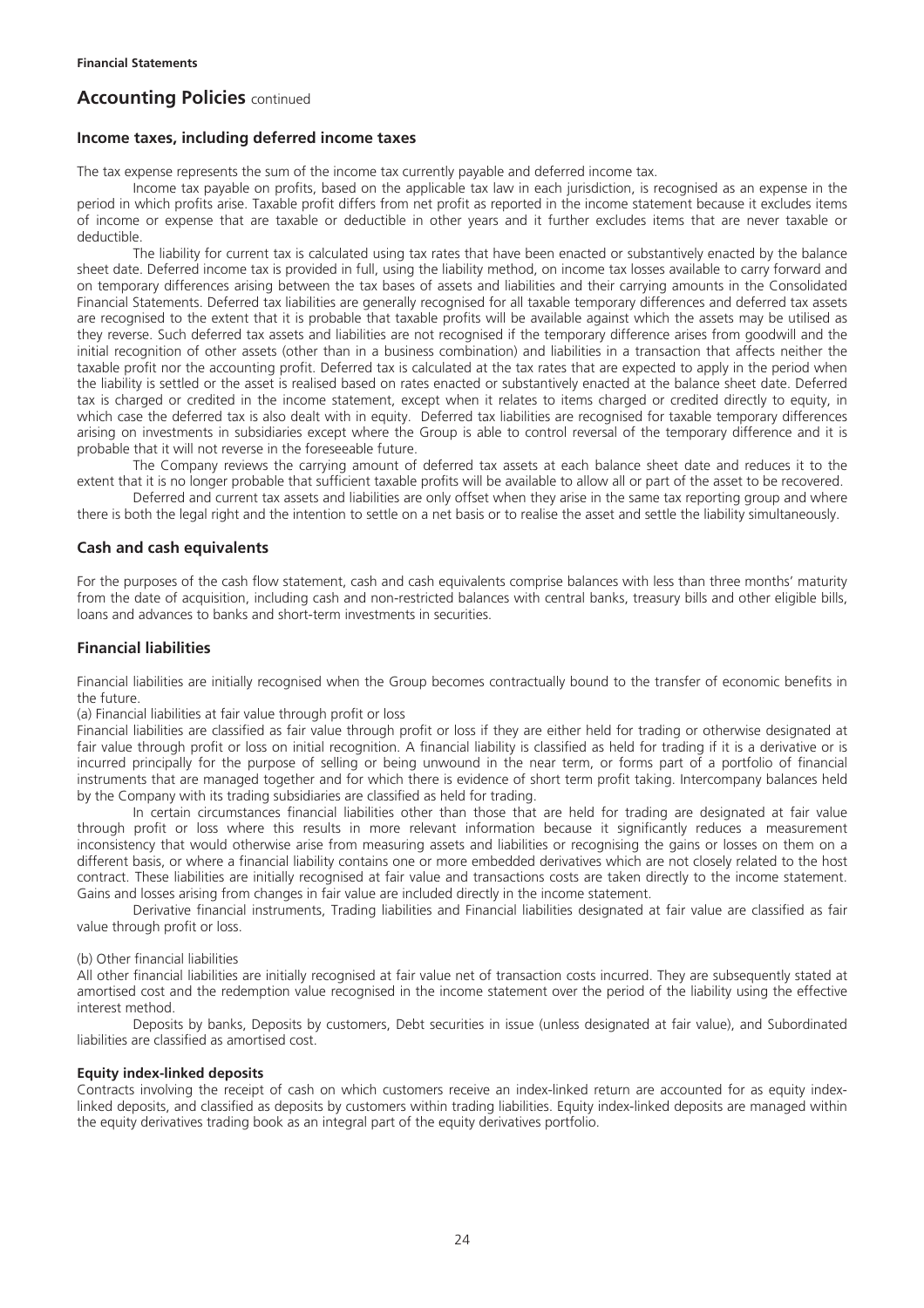There are two principal product types.

(a) Capital at Risk

These products are designed to replicate the investment performance of an equity index, subject to a floor. In the event the index falls under a certain predetermined level, customers forfeit a predetermined percentage of principal up to a predetermined amount.

(b) Capital Guaranteed/Protected

These products give the customers a limited participation in the upside growth of an equity index. In the event the index falls in price, a cash principal element is guaranteed/protected.

Equity index-linked deposits are remeasured at fair value at each reporting date with changes in fair values recognised in the income statement. The equity index-linked deposits contain embedded derivatives. These embedded derivatives, in combination with the principal cash deposit element, are designed to replicate the investment performance profile tailored to the return agreed in the contracts with customers. Other than new capital guaranteed products, which are treated as deposits by customers with any associated embedded derivatives bifurcated, embedded derivatives are not separated from the host instrument and are not separately accounted for as a derivative instrument, as the entire contract embodies both the embedded derivative and the host instrument and is remeasured at fair value at each reporting date. As such, there is no requirement to bifurcate the embedded derivatives in the equity index-linked deposits.

## **Borrowings**

Borrowings, including subordinated liabilities, are recognised initially at fair value, being the proceeds (fair value of consideration received) net of transaction costs incurred. Borrowings are subsequently stated at amortised cost or fair value dependent on designation at initial recognition.

## **Share capital**

Incremental external costs directly attributable to the issue of new shares are deducted from equity net of related income taxes.

## **Provisions**

Provisions are recognised for present obligations arising as consequences of past events where it is more likely than not that a transfer of economic benefits will be necessary to settle the obligation, and it can be reliably estimated. When a leasehold property ceases to be used in the business, provision is made where the unavoidable costs of the future obligations relating to the lease are expected to exceed anticipated rental income. The net costs are discounted using market rates of interest to reflect the long-term nature of the cash flows.

Provision is made for the anticipated cost of restructuring, including redundancy costs, when an obligation exists. An obligation exists when the Group has a detailed formal plan for restructuring a business, and has raised valid expectations in those affected by the restructuring and has started to implement the plan or announce its main features.

Contingent liabilities are possible obligations whose existence will be confirmed only by certain future events or present obligations where the transfer of economic benefit is uncertain or cannot be reliably measured. Contingent liabilities are not recognised but are disclosed unless they are remote.

## **Financial guarantee contracts**

The Group accounts for guarantees that meet the definition of a financial guarantee contract at fair value on initial recognition. In subsequent periods, these guarantees are measured at the higher of the initial fair value less cumulative amortisation and the amount that would be recognised as a provision as described in the Accounting Policies above.

## **Dividends**

Dividends on ordinary shares are recognised in equity in the period in which the right to receive payment is established.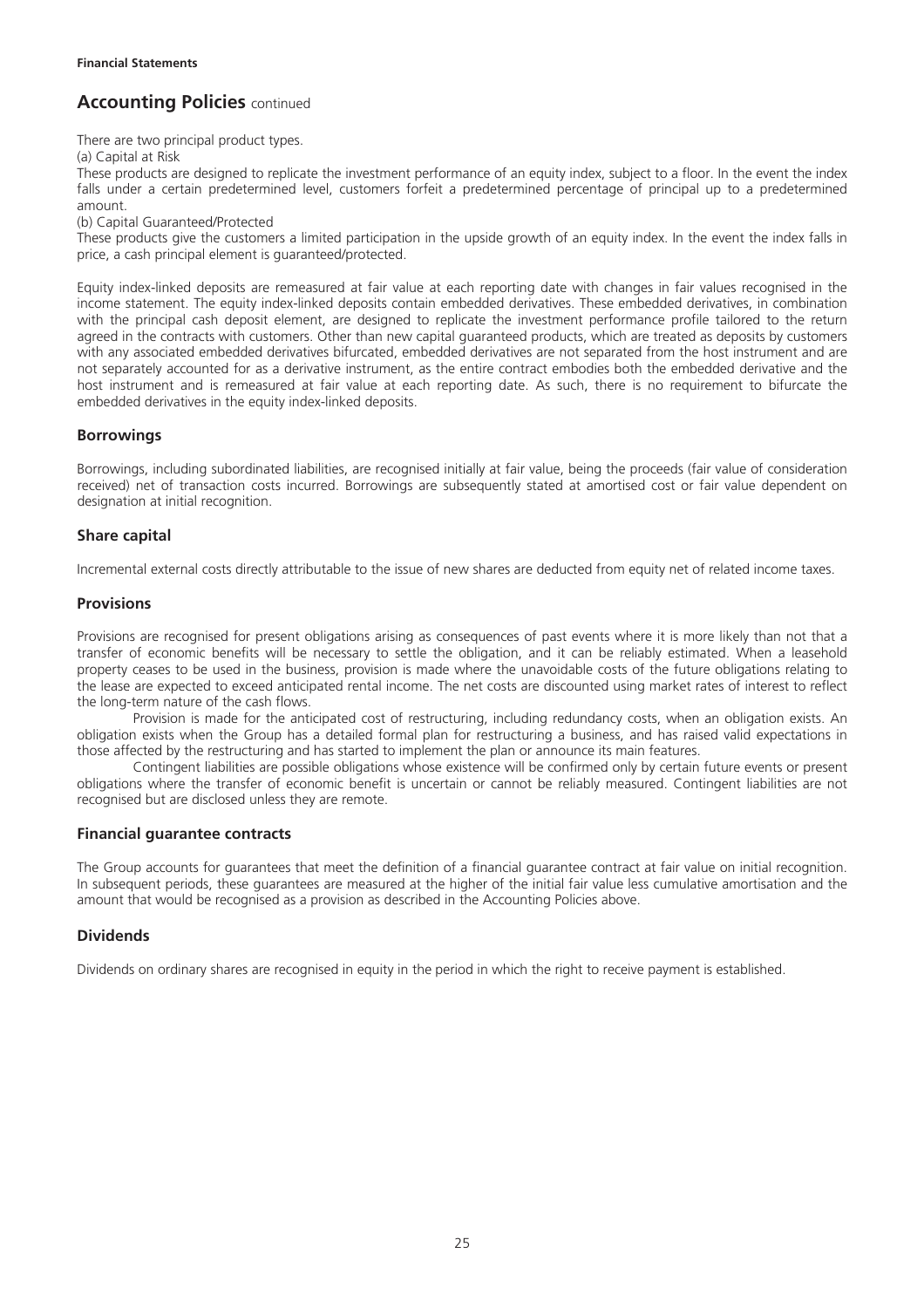### **Critical accounting policies and areas of significant management judgement**

The preparation of the Group's Consolidated Financial Statements requires management to make estimates and judgements that affect the reported amount of assets and liabilities at the date of the Financial Statements and the reported amount of income and expenses during the reporting period. Management evaluates its estimates and judgements on an ongoing basis. Management bases its estimates and judgements on historical experience and on various other factors that are believed to be reasonable under the circumstances. Actual results may differ from these estimates under different assumptions or conditions.

The following estimates and judgements are considered important to the portrayal of the Group's financial condition.

### **Valuation of financial instruments**

The Group considers that the accounting estimate related to the valuation of financial assets and financial liabilities including derivatives where quoted market prices are not available is a 'critical accounting estimate' because: (i) it is highly susceptible to change from period to period because it requires management to make assumptions about interest rates, volatility, exchange rates, the credit rating of the counterparty, valuation adjustments and specific features of the transactions; and (ii) the impact that recognising a change in the valuations would have on the assets reported on its balance sheet as well as its net profit/(loss) could be material.

Changes in the valuation of financial assets and financial liabilities including derivatives where quoted market prices are not available are accounted for in the line item 'Net trading and other income' in the income statement and the 'Trading assets', 'Financial assets designated at fair value', 'Trading liabilities', 'Financial liabilities designated at fair value' and 'Derivative financial instruments' line items in the Group's balance sheet.

The Group trades in a wide variety of financial instruments in the major financial markets and therefore considers a range of interest rates, volatility, exchange rates, counterparty credit ratings, valuation adjustments and other similar inputs, all of which vary across maturity bands. These are chosen to best reflect the particular characteristics of each transaction. Had management used different assumptions regarding the interest rates, volatility, exchange rates, the credit rating of the counterparty, and valuation adjustments, a larger or smaller change in the valuation of financial assets and financial liabilities including derivatives where quoted market prices are not available would have resulted that could have had a material impact on the Group's reported profit on continuing operations before tax in 2009. Detailed disclosures on financial instruments, including sensitivities, can be found in Note 45 on page 68. Further information about sensitivities (including value-at-risk) to market risk arising from financial instrument trading activities can be found in Note 44 on page 49.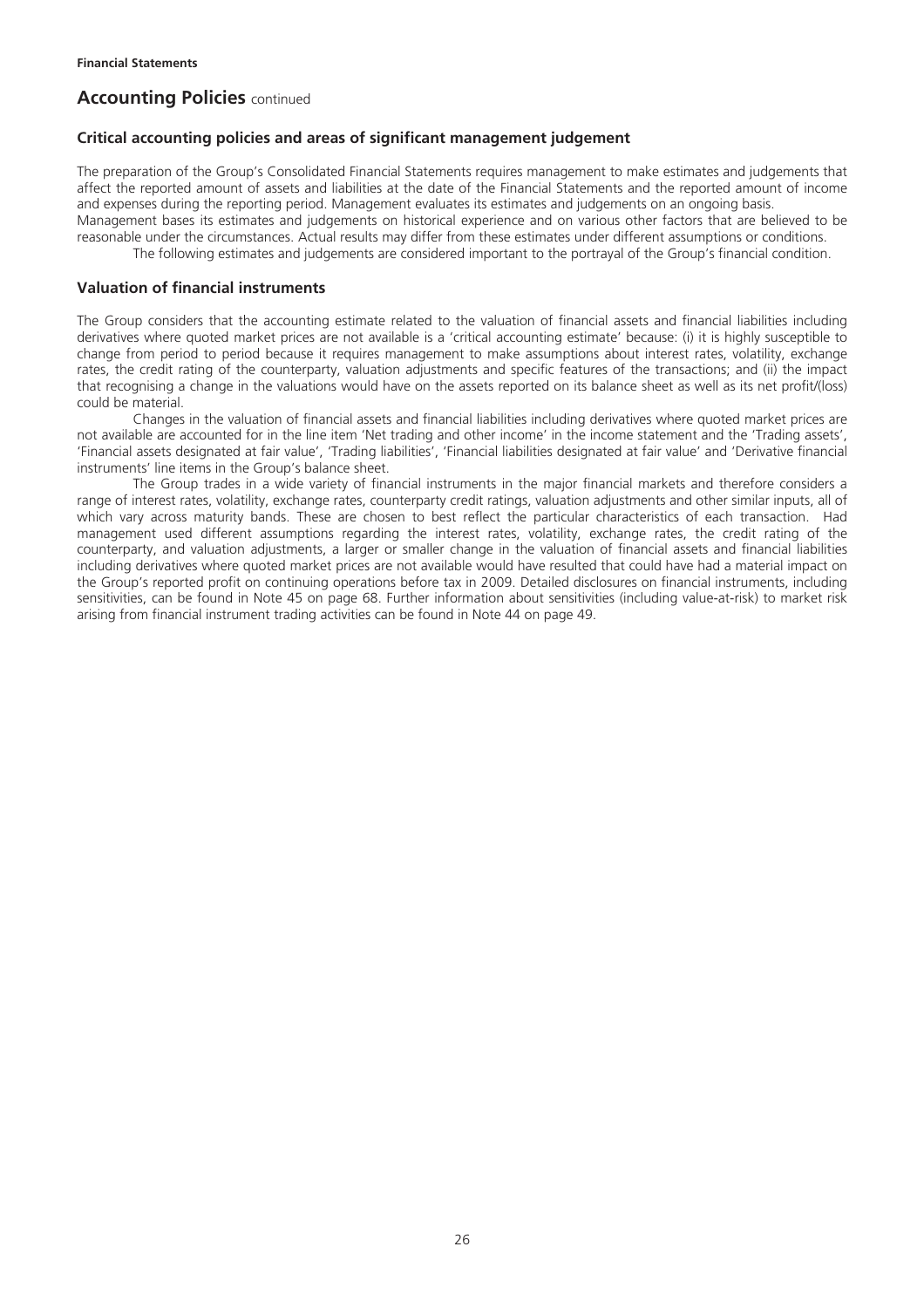## **Notes to the Financial Statements**

## **1. Segments**

The principal activity of the Group is financial services. The Group's business is managed and reported on the basis of the following segments:

- > Global Banking & Markets;
- > Corporate Banking; and
- > Asset and Liability Management ('ALM').

The Group's segments are strategic business units that offer different products and services. They are managed separately because each business requires different technology and marketing strategies. Global Banking & Markets provides financial markets sales, trading and risk management services, as well as manufacturing retail structured products. Corporate Banking offers banking services principally to small and mid-sized (SME) UK companies. It also contains operations in run down. ALM provides asset and liability management services to Santander UK.

 The segment information below is presented on the basis used by the Company's Board to evaluate performance, in accordance with IFRS 8. The Board reviews discrete financial information for each of its segments, including measures of operating results and assets. The segments are managed primarily on the basis of their results, which are measured on a 'trading' basis. The trading basis differs from the statutory basis (described in the Accounting Policies section on pages 17 to 26) as a result of the application of an adjustment in respect of hedging and other variances, as presented below. Management considers that the trading basis provides the most appropriate way of reviewing the performance of the business. The adjustment is:

> **Hedging and other variances** - The Balance Sheet and Income Statement are subject to mark-to-market volatility including that arising from the accounting for elements of derivatives deemed under IFRS rules to be ineffective as hedges. Volatility also arises on certain assets previously managed on a fair value basis, and hence classified as fair value through profit or loss under IFRS, that are now managed on an accruals basis. Where appropriate, such volatility is separately identified to enable management to view the underlying performance of the business.

Transactions between the business segments are on normal commercial terms and conditions. The accounting policies of the segments are the same as those described in the summary of significant accounting policies. Internal charges and transfer pricing adjustments have been reflected in the performance of each business. Revenue sharing agreements are used to allocate external customer revenues to a business segment on a reasonable basis. Funds are ordinarily reallocated between segments, resulting in funding cost transfers disclosed in operating income. Interest charged for these funds is based on the Group's cost of capital.

Interest receivable and interest payable have not been reported separately. The majority of the revenues from the segments presented below are from interest and the Board relies primarily on net interest revenues to both assess the performance of the segment and to make decisions regarding allocation of segmental resources.

Segment assets and liabilities comprise operating assets and liabilities, being the majority of the balance sheet.

#### **a) Segmental information**

|                                            | <b>Global Banking</b>    | Corporate      |         |         |                    |                    |
|--------------------------------------------|--------------------------|----------------|---------|---------|--------------------|--------------------|
|                                            | & Markets                | <b>Banking</b> | ALM     | Total   | <b>Adjustments</b> | <b>Group Total</b> |
| 2009                                       | £m                       | £m             | £m      | £m      | £m                 | £m                 |
| Net interest income                        |                          | 125            | 251     | 376     |                    | 376                |
| Non-interest income                        | 380                      | 54             | 22      | 456     | (181)              | 275                |
| <b>Total trading income</b>                | 380                      | 179            | 273     | 832     | (181)              | 651                |
| Administration expenses                    | (101)                    | (39)           | (22)    | (162)   |                    | (162)              |
| Depreciation and amortisation              | (3)                      |                |         | (3)     | ٠                  | (3)                |
| <b>Total trading expenses</b>              | (104)                    | (39)           | (22)    | (165)   | ۰                  | (165)              |
| Impairment losses on loans and advances    | $\overline{\phantom{0}}$ | (30)           | ٠       | (30)    | ٠                  | (30)               |
| Total operating provisions and charges     |                          | (30)           |         | (30)    |                    | (30)               |
| Trading profit before tax                  | 276                      | 110            | 251     | 637     | (181)              | 456                |
| Adjust for:                                |                          |                |         |         |                    |                    |
| Hedging and other mark to market variances |                          |                | (181)   | (181)   |                    |                    |
| Profit before tax                          | 276                      | 110            | 70      | 456     |                    |                    |
|                                            |                          |                |         |         |                    |                    |
| Average number of staff                    | 298                      | 188            | 74      | 560     |                    |                    |
| <b>Total assets</b>                        | 63,645                   | 11,244         | 207.955 | 282,844 |                    |                    |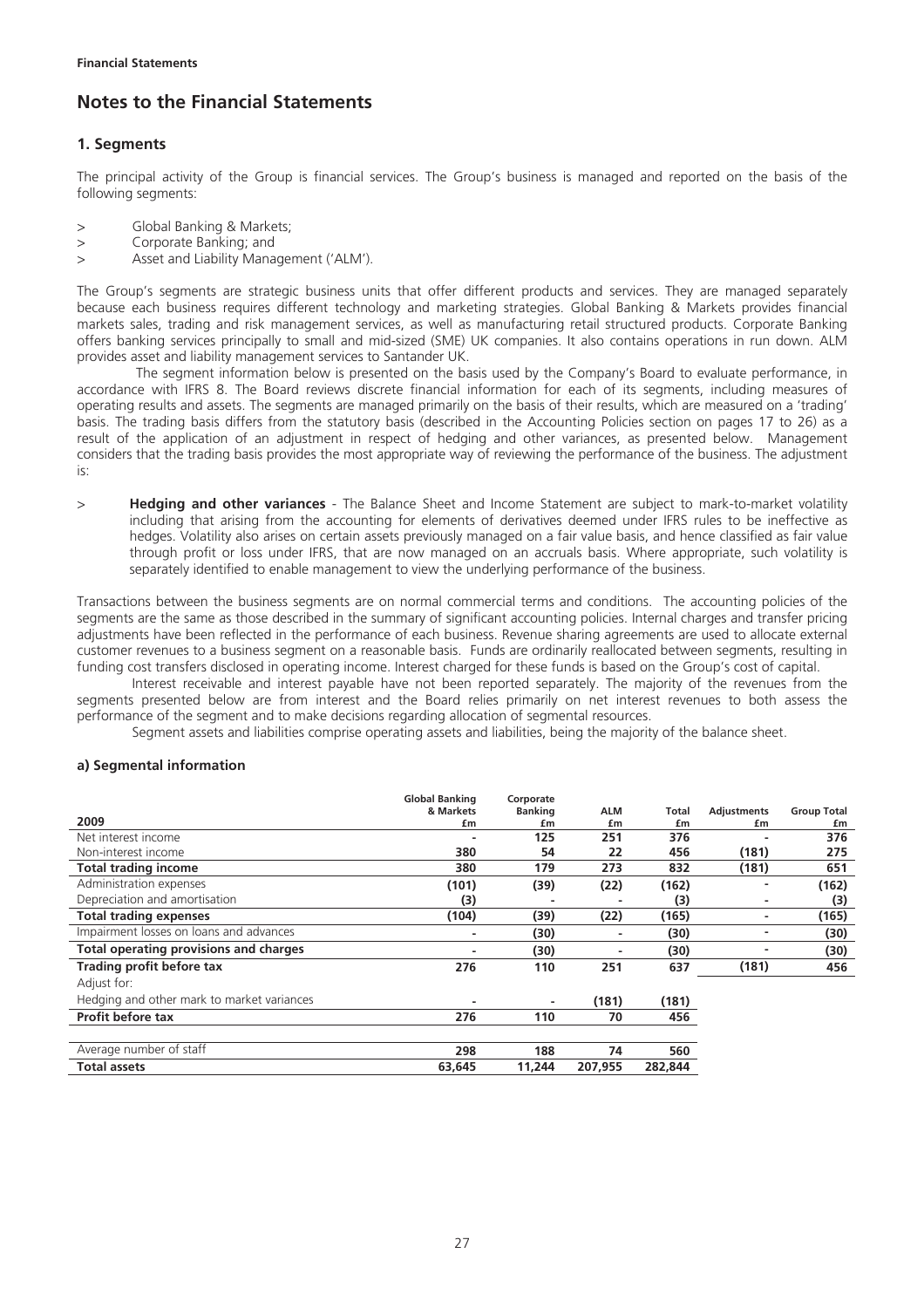Changes in interest and exchange rates mean that period on period comparisons of gross interest and other trading income and expense are not meaningful and therefore management only consider these items on a net basis. Similarly, management consider the trading income generated by each segment on the basis of the margin earned on the customer relationship. There is therefore no split which is meaningful of trading income between external customers and intra-group. No analysis of total trading income from external customers and intra-group is therefore presented.

|                                               | Global Banking | Corporate                |                          |         |                          |             |
|-----------------------------------------------|----------------|--------------------------|--------------------------|---------|--------------------------|-------------|
| 2008                                          | & Markets      | Banking                  | <b>ALM</b>               | Total   | Adjustments              | Group Total |
|                                               | £m             | £m                       | £m                       | £m      | £m                       | £m          |
| Net interest income                           |                | 53                       | 338                      | 391     |                          | 391         |
| Non-interest income                           | 326            | 21                       | (17)                     | 330     | (200)                    | 130         |
| <b>Total trading income</b>                   | 326            | 74                       | 321                      | 721     | (200)                    | 521         |
| Administration expenses                       | (104)          | (32)                     | (22)                     | (158)   | $\overline{\phantom{a}}$ | (158)       |
| Depreciation and amortisation                 | (3)            |                          | $\overline{\phantom{a}}$ | (3)     | $\overline{\phantom{a}}$ | (3)         |
| <b>Total trading expenses</b>                 | (107)          | (32)                     | (22)                     | (161)   | ۰                        | (161)       |
| Impairment losses on loans and advances       | -              | (25)                     | (1)                      | (26)    | ۰                        | (26)        |
| <b>Total operating provisions and charges</b> | ۰              | (25)                     | (1)                      | (26)    | ۰                        | (26)        |
| Trading profit before tax                     | 219            | 17                       | 298                      | 534     | (200)                    | 334         |
| Adjust for:                                   |                |                          |                          |         |                          |             |
| Hedging and other mark to market variances    | ۰              | $\overline{\phantom{a}}$ | (200)                    | (200)   |                          |             |
| <b>Profit before tax</b>                      | 219            | 17                       | 98                       | 334     |                          |             |
|                                               |                |                          |                          |         |                          |             |
| Average number of staff                       | 300            | 226                      | 28                       | 554     |                          |             |
| <b>Total assets</b>                           | 52,590         | 10,217                   | 181,070                  | 243,877 |                          |             |

## **b) By geographical region**

|                                                                       | 2009 | 2008         |
|-----------------------------------------------------------------------|------|--------------|
| Total operating income/(expenses)                                     | £m   | £m           |
| United Kingdom                                                        | 654  | 491          |
| Other                                                                 | (3)  | 30           |
|                                                                       | 651  | $52^{\circ}$ |
| Total assets other than financial instruments and deferred tax assets |      |              |
| United Kingdom                                                        | 14   |              |
| Other                                                                 |      |              |
|                                                                       | 14   |              |

### **2. Net interest income**

|                                              |       | Group |
|----------------------------------------------|-------|-------|
|                                              | 2009  | 2008  |
|                                              | £m    | £m    |
| Interest and similar income:                 |       |       |
| Loans and advances to Group undertakings     | 3.673 | 6,156 |
| Other interest earning financial assets      | 132   | 551   |
| <b>Total interest and similar income</b>     | 3,805 | 6,707 |
| Interest expense and similar charges:        |       |       |
| On deposits by Group undertakings            | 2.218 | 5,235 |
| Other interest bearing financial liabilities | 1.211 | 1,081 |
| Total interest expense and similar charges   | 3,429 | 6,316 |
| Net interest income                          | 376   | 391   |

## **3. Net fee and commission income**

|                            |      | Group |
|----------------------------|------|-------|
|                            | 2009 | 2008  |
|                            | £m   | £m    |
| Fee and commission income: |      |       |
| Retail Products            |      | 6     |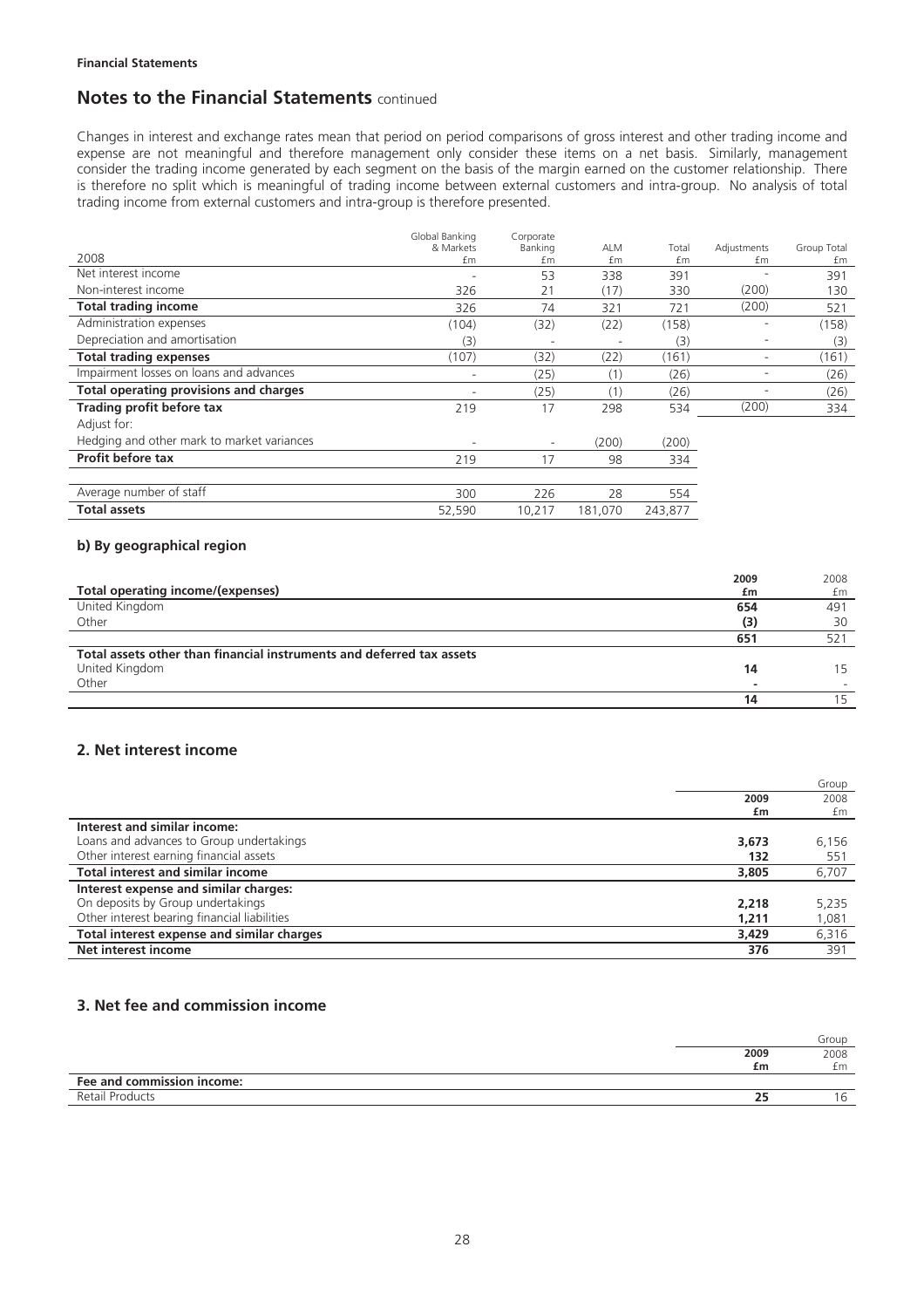## **4. Net trading and other income**

|                                                                                                         |       | Group |
|---------------------------------------------------------------------------------------------------------|-------|-------|
|                                                                                                         | 2009  | 2008  |
|                                                                                                         | £m    | £m    |
| Net trading and funding of other items by the trading book                                              | 128   | 82    |
| Income on assets designated at fair value through profit or loss                                        | 69    | 797   |
| Expense on liabilities designated at fair value through profit or loss                                  | (117) | (435) |
| Gains/(losses) on derivatives managed with assets/liabilities held at fair value through profit or loss | 225   | (373) |
| Hedge ineffectiveness and other                                                                         | (55)  |       |
|                                                                                                         | 250   | 114   |

## **5. Administration expenses**

|                                 |      | Group          |
|---------------------------------|------|----------------|
|                                 | 2009 | 2008           |
|                                 | £m   | £m             |
| <b>Staff costs:</b>             |      |                |
| Wages and salaries              | 91   | 96             |
| Social security costs           | 10   | 5              |
| <b>Pensions costs:</b>          |      |                |
| - defined contribution plans    |      | $\overline{4}$ |
| Other personnel costs           |      | 4              |
|                                 | 109  | 109            |
| Property and equipment expenses | 4    | 8              |
| Information technology expenses | 40   | 31             |
| Other administrative expenses   | 9    | 10             |
|                                 | 162  | 158            |

## **6. Depreciation and amortisation**

|                                                          |      | Group |
|----------------------------------------------------------|------|-------|
|                                                          | 2009 | 2008  |
|                                                          | £m   | £m    |
| equipment<br>plant, property and<br>Janrac<br>ciation of |      |       |

## **7. Impairment losses/(recoveries) on loans and advances**

|                                         |      | Group |
|-----------------------------------------|------|-------|
|                                         | 2009 | 2008  |
|                                         | £m   | £m    |
| Impairment losses on loans and advances |      | 26    |
| Recoveries of loans and advances        | (21) |       |
|                                         | 30   | 26    |

## **8. Audit services**

The fees for audit services payable to the Company's auditors, Deloitte LLP, is analysed as follows:

|                                                                                                      |      | Group |
|------------------------------------------------------------------------------------------------------|------|-------|
|                                                                                                      | 2009 | 2008  |
|                                                                                                      | £m   | £m    |
| Fees payable to the Company's auditor for the audit of the Group's annual accounts                   | 0.4  |       |
| Fees payable to the Company's auditor and its associates for the audit of the Company's subsidiaries |      |       |
| pursuant to legislation                                                                              | 0.2  | 0.4   |
| Total audit fees                                                                                     | 0.6  | 0.9   |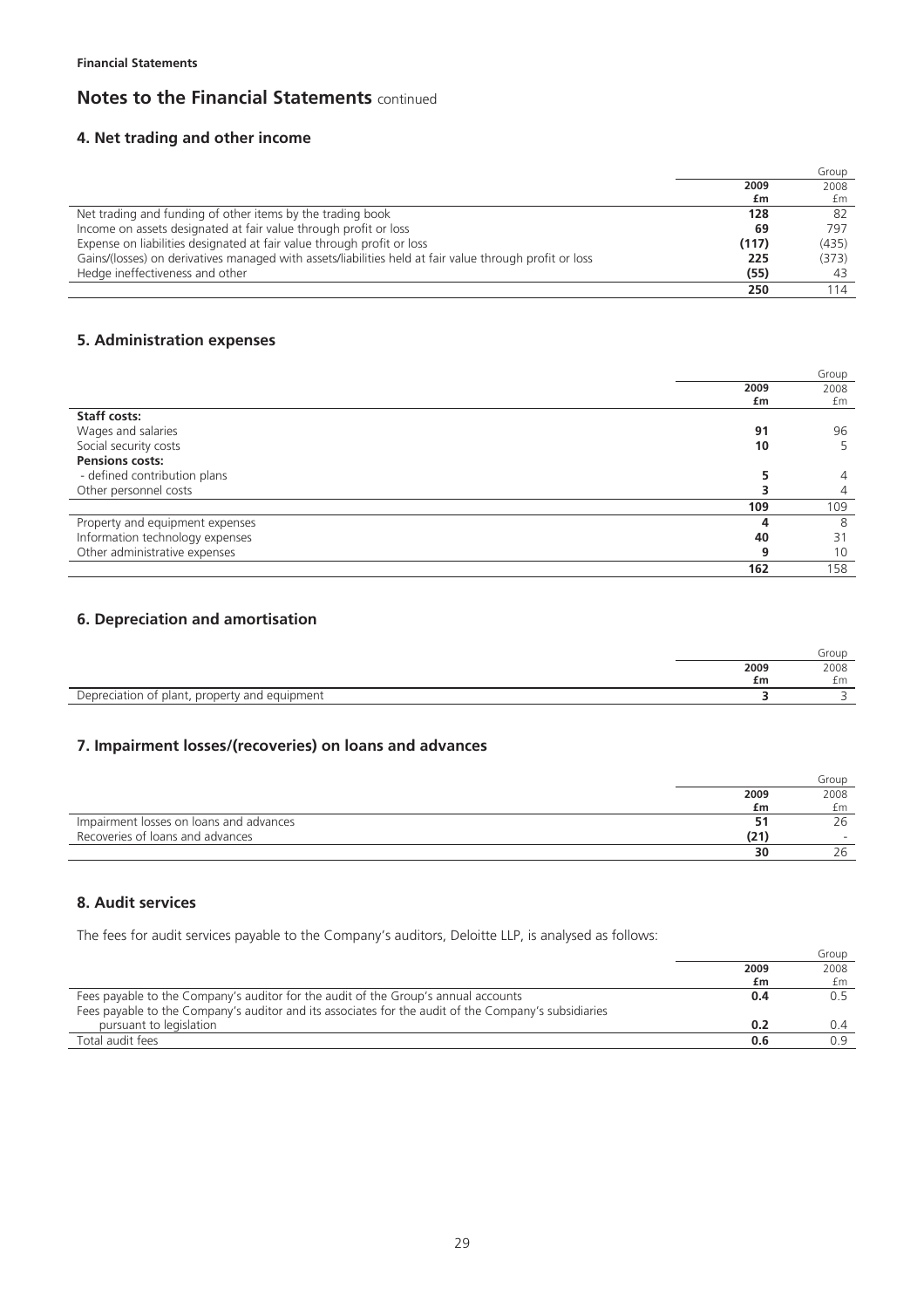## **9. Directors' remuneration and interests**

The aggregate remuneration received by the Directors of the Group was:

|                                                    |           | Group     |
|----------------------------------------------------|-----------|-----------|
|                                                    | 2009      | 2008      |
|                                                    |           |           |
| Salaries and fees                                  | 734.722   | 518.892   |
| Performance-related payments                       | 758,600   | 1,062,768 |
| Total remuneration excluding pension contributions | 1,493,322 | 1,581,660 |
| Pension contributions                              | 41,000    | 31,876    |
|                                                    | 1,534,322 | ,613,536  |

The aggregate emoluments above exclude emoluments received by Directors in respect of their primary duties as Directors or officers of Banco Santander, S.A. and Santander UK plc. Salaries and performance-related payments comprise payments to five (2008: five) Directors serving during the year.

#### **Remuneration of highest paid Director**

The remuneration, excluding pension contributions, of the highest paid Director was £801,791 (2008: £1,005,617) of which £500,000 (2008: £777,875) was performance-related. The amount paid with respect to a defined contribution scheme by the highest paid director was fnil (2008: fnil).

The accrued pension benefit for the highest paid Director was £nil (2008: £nil). The accrued lump sum of the highest paid director as at 31 December 2009 was £nil (2008: £nil). Two directors will be receiving benefits under a defined benefit scheme (2008: two) and no directors (2008: one) will be receiving benefits under a defined contribution ('money purchase') scheme.

#### **Medium-Term Incentive Plan**

Under the Medium-Term Incentive Plan granted on 20 October 2005, certain Executive Directors, Other Key Management Personnel and other nominated individuals were granted a conditional award of shares in Banco Santander, S.A.. The amount of shares participants would receive at the end of the three-year period depended on the performance of Santander UK in this period. The performance conditions were linked to Santander UK's three-year plan. Performance was measured in two ways, half of the award depended on Santander UK achieving an attributable profit target for the 2007 financial year, and the remainder depended on the achievement of a revenue target for the 2007 financial year. Both performance conditions were achieved, resulting in a full award of shares to participants in March 2008.

#### **Long-Term Incentive Plan**

In 2009, three Directors (2008: four) were granted conditional awards of shares in Banco Santander, S.A. under the Santander Long-Term Incentive Plan for a total fair value of £63,820 (2008: £116,787) based on a share price of euro 8.14 (2008: euro 11.96). The value attributable to the current year of these conditional awards is included in share-based payments. Under the Santander Long-Term Incentive Plans granted on 1 July 2009, certain Executive Directors, Key Management Personnel (as defined above) and other nominated individuals were granted conditional awards of shares in Banco Santander, S.A.. The amount of shares participants will receive throughout a three year period (2008: a three year period) depends on the performance of Banco Santander, S.A. during this period. All awards under the 2009 Santander Long-Term Incentive Plan will depend on Santander's Total Shareholder Return performance against a competitor benchmark group. Awards made prior to 2009 also depend on Santander's Earnings Per Share performance against a competitor benchmark group. 90.79% of the 40% of the 2007 conditional award of shares vested in July 2009. Subject to performance conditions being met, the remaining 60% of the 2007 conditional award will vest in July 2010, 100% of the 2008 conditional award will vest in July 2011 and 100% of the 2009 conditional award will vest in July 2012.

### **10. Taxation expense**

|                                           |      | Group |
|-------------------------------------------|------|-------|
|                                           | 2009 | 2008  |
|                                           | £m   | £m    |
| <b>Current tax:</b>                       |      |       |
| UK corporation tax on profit for the year | 117  | 138   |
| Adjustments in respect of prior periods   | (95) |       |
| <b>Total current tax</b>                  | 22   | 143   |
| <b>Deferred tax (Note 25)</b>             |      |       |
| Current year                              |      | (50)  |
| Adjustments in respect of prior periods   | 55   |       |
| <b>Total deferred tax</b>                 | 56   | (57)  |
| Tax on profit for the year                | 78   | 86    |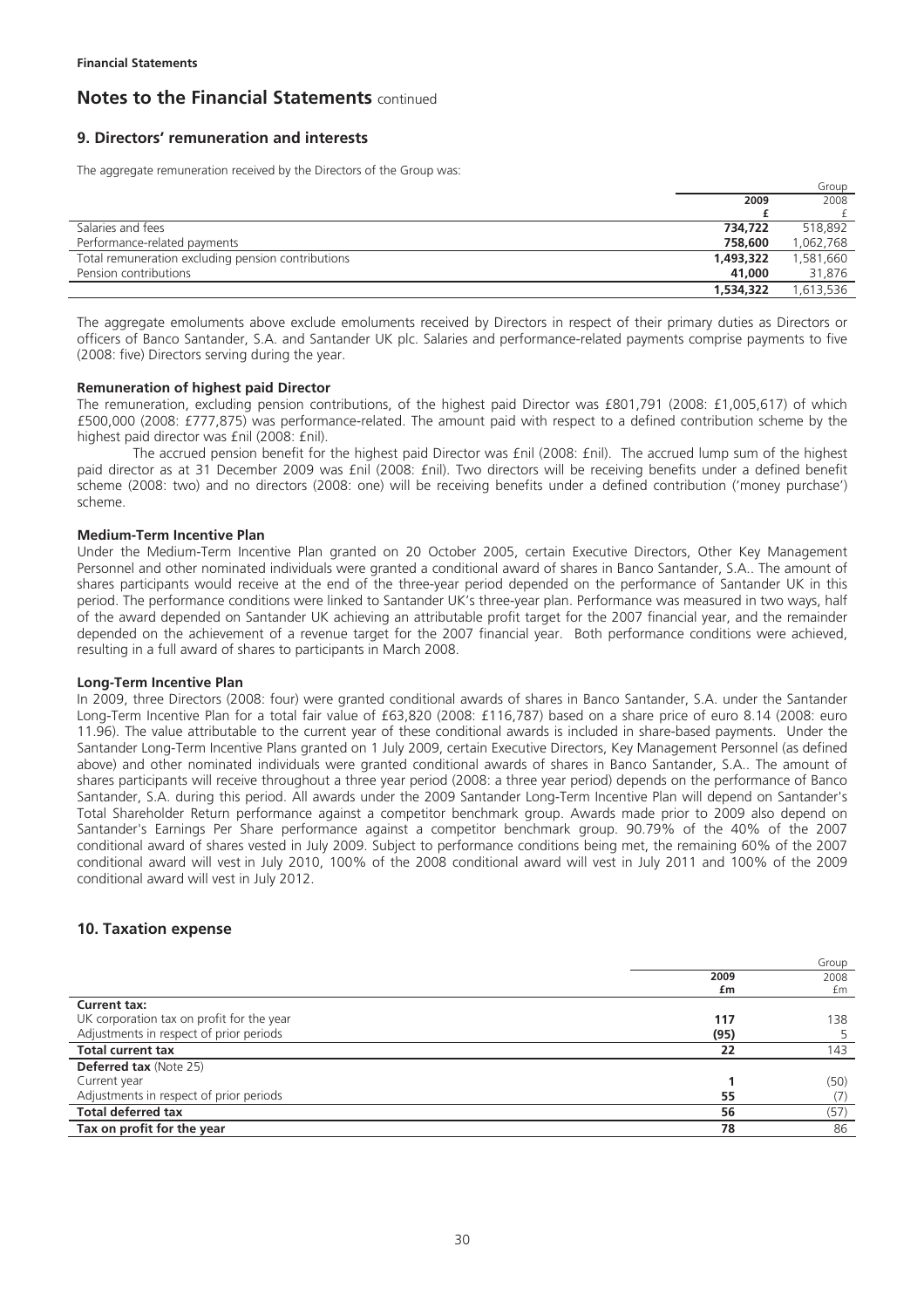UK income tax is calculated at 28% (2008: 28.5%) of the estimated assessable profits for the year. The standard rate of UK corporation tax was reduced from 30% to 28% with the effect from 1 April 2008. Taxation for other jurisdictions is calculated at the rates prevailing in the relevant jurisdictions. Further information about deferred income tax is presented in Note 25. The tax on the Group's profit before tax differs from the theoretical amount that would arise using the basic tax rate of the parent as follows:

|                                                                          |      | Group |
|--------------------------------------------------------------------------|------|-------|
|                                                                          | 2009 | 2008  |
|                                                                          | £m   | £m    |
| <b>Profit before tax</b>                                                 | 456  | 334   |
| Tax calculated at a tax rate of 28% (2008: 28.5%)                        | 128  | 92    |
| Non-taxable dividend income                                              | (4)  | (5)   |
| Effect of non-allowable provisions and other non-equalised items         | (3)  |       |
| Utilisation of capital losses for which credit not previously recognised | (3)  |       |
| Adjustment in respect of prior periods                                   | (40) | (3)   |
| Income tax expense                                                       | 78   | 86    |

## **11. Profit on ordinary activities after tax**

The profit after tax of the Company attributable to the shareholders was £555m (2008: £203m). As permitted by Section 408 of the UK Companies Act 2006, the Company's profit and loss account has not been presented in these Consolidated Financial Statements.

## **12. Discontinued operations**

On 8 December 2008 the Group completed the disposal of Porterbrook, its rolling stock leasing business, by the sale of 100% of Porterbrook Leasing Company Limited and its subsidiaries to a consortium of investors including Antin Infrastructure Partners (the BNP Paribas sponsored infrastructure fund), Deutsche Bank and Lloyds Banking Group plc, for a cash consideration of approximately £1.6bn.

The results, and profit on sale, of the discontinued operations were as follows:

|                                                                |      | Group |
|----------------------------------------------------------------|------|-------|
|                                                                | 2009 | 2008  |
|                                                                | £m   | £m    |
| Total income                                                   |      | 185   |
| Total operating expenses                                       |      | (126) |
| Profit of discontinued operations before tax                   |      | 59    |
| Taxation expense                                               |      |       |
| Profit of discontinued operations after tax                    |      | 42    |
| Profit on sale of discontinued operations before and after tax |      | 40    |
| Profit for the year from discontinued operations after tax     |      | 82    |

### **13. Cash and balances at central banks**

|      | Group |      | ompany |
|------|-------|------|--------|
| 2009 | 2008  | 2009 | 2008   |
| £m   | £m    | £m   | £m     |
| 448  |       | 448  |        |

For regulatory purposes, certain minimum cash balances are required to be maintained with the Bank of England. At 31 December, these amounted to £nil (2008: £8m).

### **14. Trading assets**

|                                     |        | Group  |        | Company |
|-------------------------------------|--------|--------|--------|---------|
|                                     | 2009   | 2008   | 2009   | 2008    |
|                                     | £m     | £m     | £m     | £m      |
| Balances with central banks         |        | 2,498  |        |         |
| Loans and advances to banks         | 5,252  | 4,947  | 2,242  | 4,239   |
| Loans and advances to customers     | 10,628 | 1.316  | 228    | 856     |
| Amounts due from Group undertakings |        |        | 19,023 | 16,400  |
| Debt securities                     | 15,932 | 16,801 | 3.124  | 5.204   |
| Equity securities                   | 1,478  | 706    | 359    | 447     |
|                                     | 33,290 | 26.268 | 24,976 | 27.146  |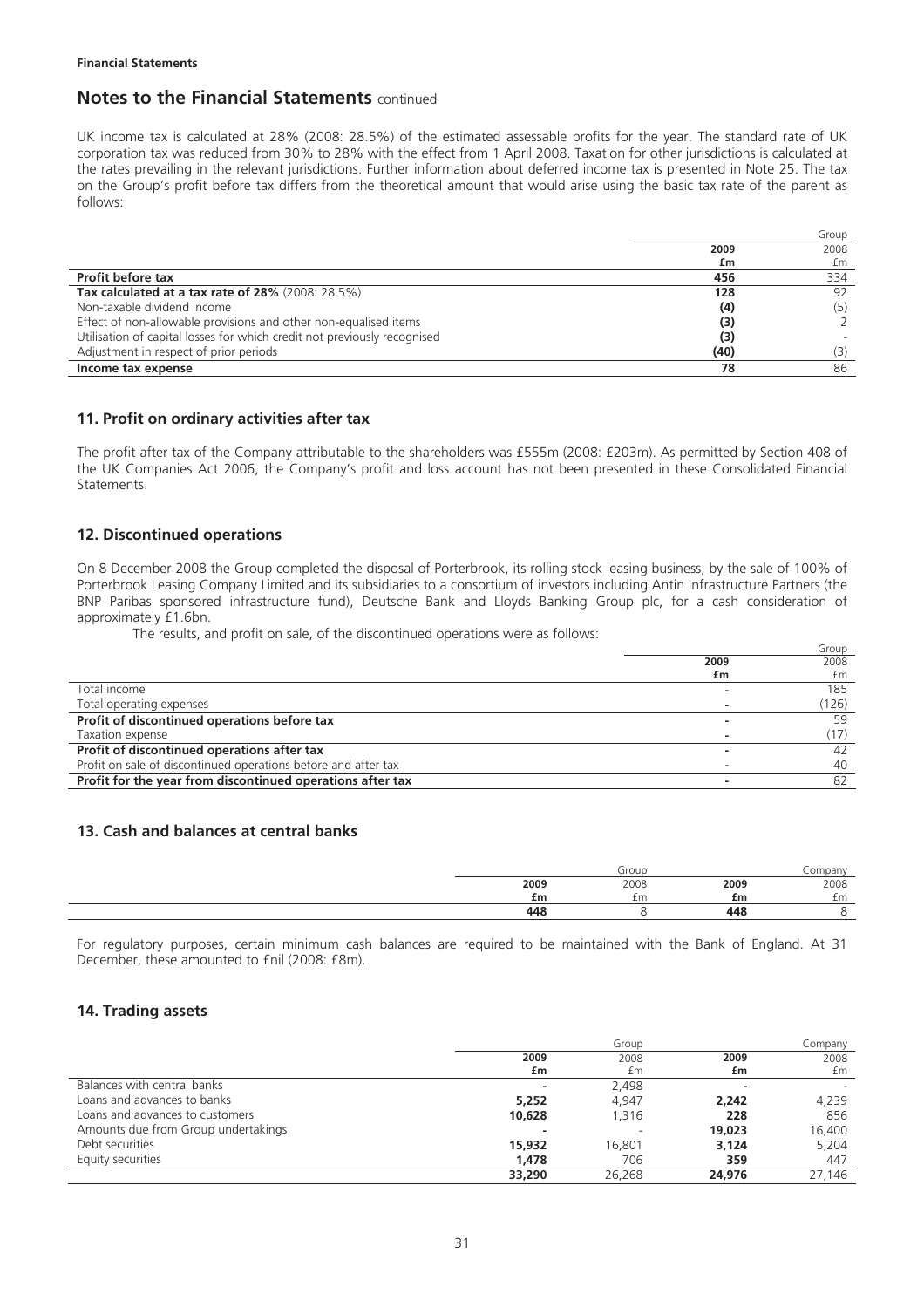Debt securities can be analysed by type of issuer as follows:

|                                                                            |        | Group  |       | Company |
|----------------------------------------------------------------------------|--------|--------|-------|---------|
|                                                                            | 2009   | 2008   | 2009  | 2008    |
|                                                                            | £m     | £m     | £m    | £m      |
| Issued by public bodies:                                                   |        |        |       |         |
| Government securities                                                      | 2,856  | 3,139  | 2,098 | 2,932   |
| Issued by other issuers:                                                   |        |        |       |         |
| - Bank and building society certificates of deposit: Government guaranteed | 205    | 3.119  |       |         |
| - Bank and building society certificates of deposit: Other                 | 1,730  | 5,266  | 52    | 740     |
| - Floating Rate Notes: Government quaranteed                               | 8,090  | 553    |       |         |
| - Floating Rate Notes                                                      | 3.038  | 4.724  | 961   |         |
| Other debt securities: Government quaranteed                               |        |        |       |         |
| Other debt securities: Other                                               | 13     |        | 13    | 1,532   |
|                                                                            | 15,932 | 16.801 | 3,124 | 5.204   |

Debt securities and equity securities can be analysed by listing status as follows:

|                    |        | Group  |       | Company |
|--------------------|--------|--------|-------|---------|
|                    | 2009   | 2008   | 2009  | 2008    |
|                    | £m     | £m     | £m    | £m      |
| Debt securities:   |        |        |       |         |
| - Listed UK        | 12,803 | 9,577  | 912   | 558     |
| - Listed elsewhere | 3,129  | 7,224  | 2,212 | 4,646   |
|                    | 15,932 | 16,801 | 3,124 | 5,204   |
| Equity securities: |        |        |       |         |
| - Listed UK        | 1,183  | 316    | 73    | 57      |
| - Listed elsewhere | 295    | 390    | 286   | 390     |
|                    | 1,478  | 706    | 359   | 447     |

## **15. Derivative financial instruments**

The Company is the principal area of the Group actively trading derivative products and is additionally responsible for implementing Group derivative hedging with the external market. All derivatives are required to be classified as held for trading and held at fair value through profit or loss. Derivatives are held for trading or for risk management purposes. The Group chooses to designate certain derivatives as in a hedging relationship if they meet specific criteria.

#### **Derivatives held for trading purposes**

Global Banking & Markets is the only area of the Group actively trading derivative products and is additionally responsible for implementing Group derivative hedging with the external market. For trading activities, its objectives are to gain value by:

- > Marketing derivatives to end users and hedging the resulting exposures efficiently; and
- > The management of trading exposure reflected on the Group's balance sheet.

Trading derivatives include interest rate, cross currency, equity, property and other index related swaps, forwards, caps, floors, swaptions, as well as credit default and total return swaps, equity index contracts and exchange traded interest rate futures and equity index options.

#### **Derivatives held for risk management purposes**

The main derivatives are interest rate and cross-currency swaps, which are used to hedge the Group's exposures to interest rates and exchange rates. These risks are inherent in non-trading assets, liabilities and positions, including fixed-rate lending and structured savings products within the relevant operations throughout the Group, including medium-term note issues, capital issues and fixed rate asset purchases.

The derivatives table in the Market Risk discussion within the ALM section of Note 44 Financial Instruments and Risks summarises activities undertaken by the Group, the related risks associated with such activities and the types of derivatives used in managing such risks. Such risks may also be managed using natural offsets within balance sheet instruments as part of an integrated approach to risk management.

Derivative products which are combinations of more basic derivatives (such as swaps with embedded option features), or which have leverage features, may be used in circumstances where the underlying position being hedged contains the same risk features. In such cases, the derivative used will be structured to match the risks of the underlying asset or liability. Exposure to market risk on such contracts is therefore hedged. The fair values of derivative instruments held both for trading and hedging purposes are set out in the following tables. The tables below show the contract or underlying principal amounts, positive and negative fair values of derivatives analysed by contract. Contract or notional amounts indicate the volume of business outstanding at the balance date and do not represent amounts of risk. The fair values represent the amount at which a contract could be exchanged in an arm's length transaction, calculated at market rates at the balance sheet date.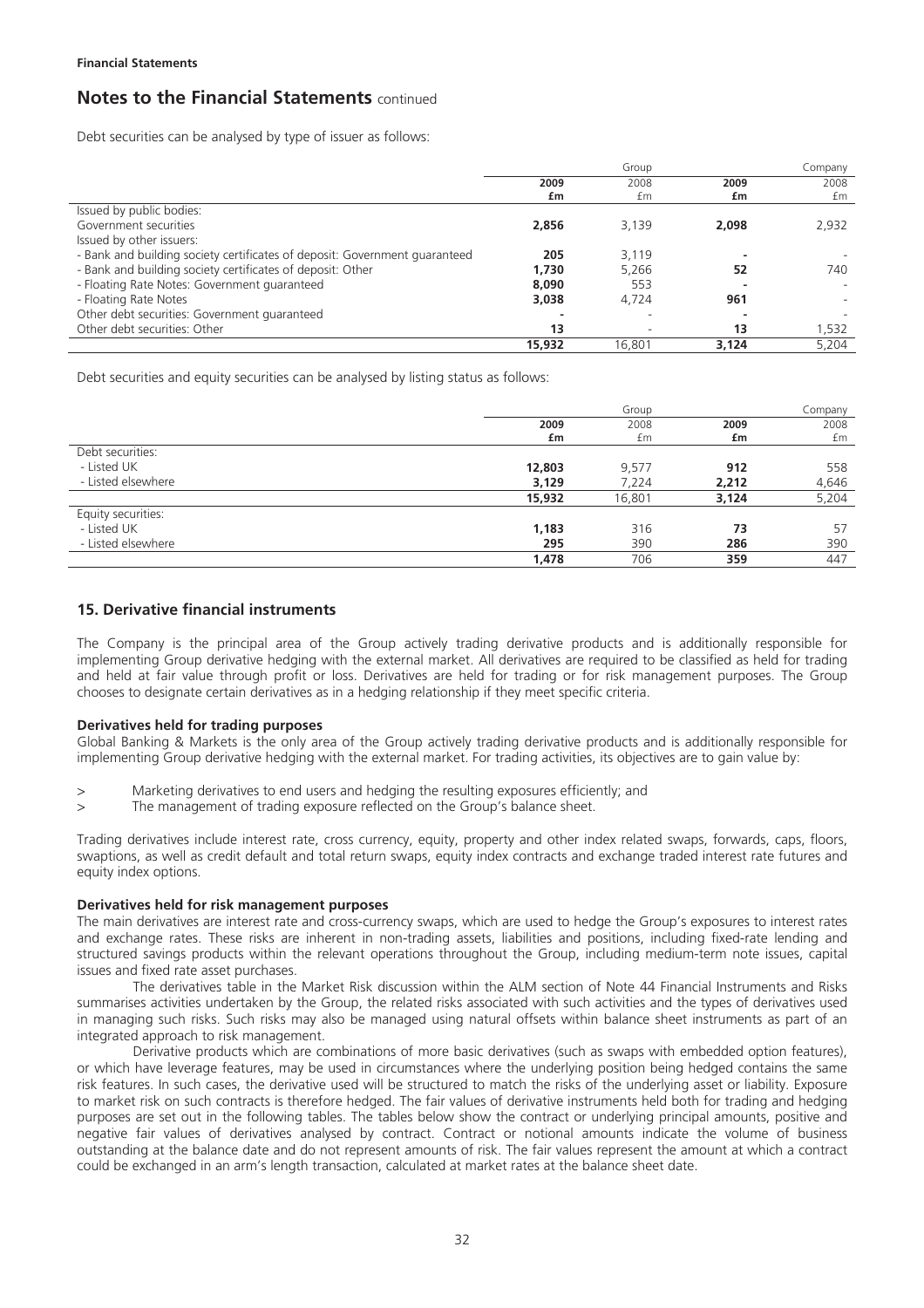Derivatives classified as held for trading or held for risk management purposes that have not been designated as in a hedging relationship are classified as derivatives held for trading in the table below. Derivatives that have been designated as in a hedging relationship are classified as derivatives held for fair value hedging below.

|                                                                     |                                       |                                | Group                                    |
|---------------------------------------------------------------------|---------------------------------------|--------------------------------|------------------------------------------|
|                                                                     | <b>Contract/notional amount</b>       | <b>Fair value assets</b>       | <b>Fair value liabilities</b>            |
| 2009 Derivatives held for trading                                   | £m                                    | £m                             | £m                                       |
| Exchange rate contracts:                                            |                                       |                                |                                          |
| - Cross-currency swaps                                              | 122,743                               | 3,927                          | 4,074                                    |
| - Forward exchange swaps and forwards                               | 22,072                                | 161                            | 139                                      |
|                                                                     | 144,815                               | 4.088                          | 4,213                                    |
| Interest rate contracts:                                            |                                       |                                |                                          |
| - Interest rate swaps                                               | 646,122                               | 15,464                         | 12,919                                   |
| - Caps, floors and swaptions                                        | 79.629                                | 1.676                          | 2.562                                    |
| - Futures (exchange traded)                                         | 89,379                                | 4                              |                                          |
| - Forward rate agreements                                           | 77,170                                | 56                             | 61                                       |
|                                                                     | 892,300                               | 17,200                         | 15,542                                   |
| Equity and credit contracts:                                        |                                       |                                |                                          |
| - Equity index and similar products                                 | 5,500                                 | 1,075                          | 1,589                                    |
| - Equity index options (exchange traded)                            | 71,662                                | 563                            | 871                                      |
| - Credit default swaps and similar products                         | 3,884                                 | 40                             | 55                                       |
|                                                                     | 81.046                                | 1,678                          | 2.515                                    |
| Total derivative assets / liabilities held for trading              | 1,118,161                             | 22,966                         | 22,270                                   |
|                                                                     |                                       |                                | Group                                    |
|                                                                     |                                       |                                |                                          |
| 2009 Derivatives held for fair value hedging                        | <b>Contract/notional amount</b><br>£m | <b>Fair value assets</b><br>£m | <b>Fair value liabilities</b><br>£m      |
| Interest rate contracts:                                            |                                       |                                |                                          |
| - Interest rate swaps                                               | 42,280                                | 235                            | 2,185                                    |
| Total derivative assets / liabilities held for fair value hedging   | 42,280                                | 235                            | 2.185                                    |
| Total recognised derivative assets / liabilities                    | 1,160,441                             | 23,201                         | 24,455                                   |
|                                                                     |                                       |                                |                                          |
|                                                                     |                                       |                                |                                          |
|                                                                     |                                       |                                | Company                                  |
|                                                                     | <b>Contract/notional amount</b><br>£m | <b>Fair value assets</b><br>£m | <b>Fair value liabilities</b><br>£m      |
| 2009 Derivatives held for trading                                   |                                       |                                |                                          |
| Exchange rate contracts:                                            |                                       |                                |                                          |
| - Cross-currency swaps                                              | 122,710                               | 3,926<br>114                   | 4,074                                    |
| - Forward exchange swaps and forwards                               | 13,134                                |                                | 93                                       |
|                                                                     | 135,844                               | 4.040                          | 4.167                                    |
| Interest rate contracts:                                            |                                       |                                |                                          |
| - Interest rate swaps<br>- Caps, floors and swaptions               | 626,155                               | 15,433                         | 12,878                                   |
| - Futures (exchange traded)                                         | 79,496<br>74,402                      | 1,676<br>2                     | 2,562                                    |
| - Forward rate agreements                                           | 77,170                                | 56                             | 61                                       |
|                                                                     | 857,223                               | 17,167                         | 15,501                                   |
|                                                                     |                                       |                                |                                          |
| Equity and credit contracts:<br>- Equity index and similar products |                                       |                                |                                          |
| - Equity index options (exchange traded)                            | 4,390<br>71,662                       | 1,084<br>563                   | 1,588<br>841                             |
| - Credit default swaps and similar products                         | 3,884                                 | 40                             | 48                                       |
|                                                                     |                                       | 1.687                          | 2.477                                    |
|                                                                     | 79,936                                |                                |                                          |
| Total derivative assets / liabilities held for trading              | 1,073,003                             | 22,894                         | 22,145                                   |
|                                                                     |                                       |                                |                                          |
|                                                                     | <b>Contract/notional amount</b>       | <b>Fair value assets</b>       | Company<br><b>Fair value liabilities</b> |
| 2009 Derivatives held for fair value hedging                        | £m                                    | £m                             | £m                                       |
| Interest rate contracts:                                            |                                       |                                |                                          |
| - Interest rate swaps                                               | 42,280                                | 235                            | 2.185                                    |
|                                                                     |                                       |                                |                                          |

Total derivative assets / liabilities held for fair value hedging **42,280** 235 2,185 2,185 Total recognised derivative assets / liabilities **1,115,283** 23,129 24,330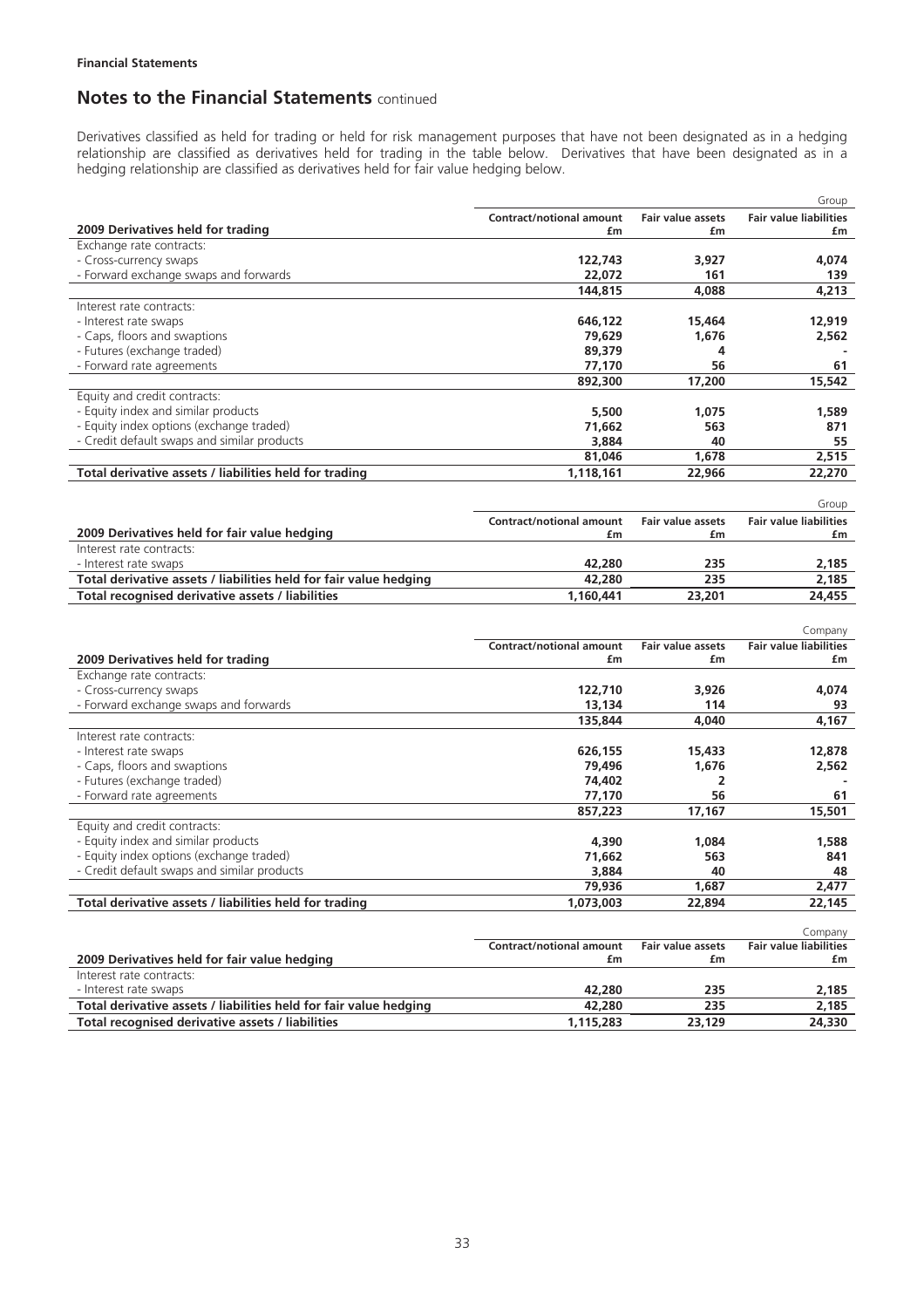|                                                                   |                          |                   | Group                  |
|-------------------------------------------------------------------|--------------------------|-------------------|------------------------|
|                                                                   | Contract/notional amount | Fair value assets | Fair value liabilities |
| 2008 Derivatives held for trading                                 | £m                       | £m                | £m                     |
| Exchange rate contracts:                                          |                          |                   |                        |
| - Cross-currency swaps                                            | 58,209                   | 7,188             | 6,872                  |
| - Forward exchange swaps and forwards                             | 17,102                   | 1,421             | 793                    |
|                                                                   | 75,311                   | 8.609             | 7,665                  |
| Interest rate contracts:                                          |                          |                   |                        |
| - Interest rate swaps                                             | 573,968                  | 18,884            | 17,627                 |
| - Caps, floors and swaptions                                      | 44,093                   | 1,773             | 1,841                  |
| - Futures (exchange traded)                                       | 55,534                   | 232               |                        |
| - Forward rate agreements                                         | 250,324                  | 604               | 599                    |
|                                                                   | 923,919                  | 21,493            | 20,067                 |
| Equity and credit contracts:                                      |                          |                   |                        |
| - Equity index and similar products                               | 17,202                   | 1,755             | 3,892                  |
| - Equity index options (exchange traded)                          | 11,564                   | 843               | 803                    |
| - Credit default swaps and similar products                       | 1,829                    | 110               | 167                    |
|                                                                   | 30,595                   | 2,708             | 4,862                  |
| Total derivative assets / liabilities held for trading            | 1,029,825                | 32,810            | 32,594                 |
|                                                                   |                          |                   |                        |
|                                                                   |                          |                   | Group                  |
|                                                                   | Contract/notional amount | Fair value assets | Fair value liabilities |
| 2008 Derivatives held for fair value hedging                      | £m                       | £m                | £m                     |
| Interest rate contracts:                                          |                          |                   |                        |
| - Interest rate swaps                                             | 41,919                   | 56                | 1,538                  |
| Total derivative assets / liabilities held for fair value hedging | 41,919                   | 56                | 1,538                  |
| Total recognised derivative assets / liabilities                  | 1,071,744                | 32,866            | 34,132                 |
|                                                                   |                          |                   |                        |
|                                                                   |                          |                   | Company                |
|                                                                   | Contract/notional amount | Fair value assets | Fair value liabilities |
| 2008 Derivatives held for trading                                 | £m                       | £m                | £m                     |
| Exchange rate contracts:                                          |                          |                   |                        |
| - Cross-currency swaps                                            | 57,790                   | 7,193             | 6,922                  |
| - Forward exchange swaps and forwards                             | 7,326                    | 714               | 177                    |
|                                                                   | 65,116                   | 7,907             | 7,099                  |
| Interest rate contracts:                                          |                          |                   |                        |
| - Interest rate swaps                                             | 546,597                  | 18,741            | 17,473                 |
| - Caps, floors and swaptions                                      | 44,093                   | 1,773             | 1,841                  |
| - Futures (exchange traded)                                       | 51,308                   | 232               |                        |
| - Forward rate agreements                                         | 250,074                  | 604               | 599                    |
|                                                                   | 892,072                  | 21,350            | 19,913                 |
| Equity and credit contracts:                                      |                          |                   |                        |
| - Equity index and similar products                               | 17,429                   | 1,894             | 4,049                  |
| - Equity index options (exchange traded)                          | 11,564                   | 843               | 803                    |
| - Credit default swaps and similar products                       | 1,340                    | 110               | 109                    |
|                                                                   | 30,333                   | 2,847             | 4,961                  |
| Total derivative assets / liabilities held for trading            | 987.521                  | 32.104            | 31,973                 |
|                                                                   |                          |                   |                        |
|                                                                   |                          |                   | Company                |
|                                                                   | Contract/notional amount | Fair value assets | Fair value liabilities |
| 2008 Derivatives held for fair value hedging                      | £m                       | £m                | £m                     |
| Interest rate contracts:                                          |                          |                   |                        |
| - Interest rate swaps                                             | 41,919                   | 56                | 1,538                  |
| Total derivative assets / liabilities held for fair value hedging | 41,919                   | 56                | 1,538                  |
|                                                                   |                          |                   |                        |
| Total recognised derivative assets / liabilities                  | 1,029,440                | 32,160            | 33,511                 |

## **Net gains/(losses) arising from fair value hedges included in net trading and other income**

|                                                |             | 2009          |
|------------------------------------------------|-------------|---------------|
|                                                | Group<br>£m | Company<br>£m |
| Net gains/(losses):                            |             |               |
| - on hedging instruments                       | 661         | (696)         |
| - on hedged items attributable to hedged risks | (696)       | 661           |
|                                                | (35)        | (35)          |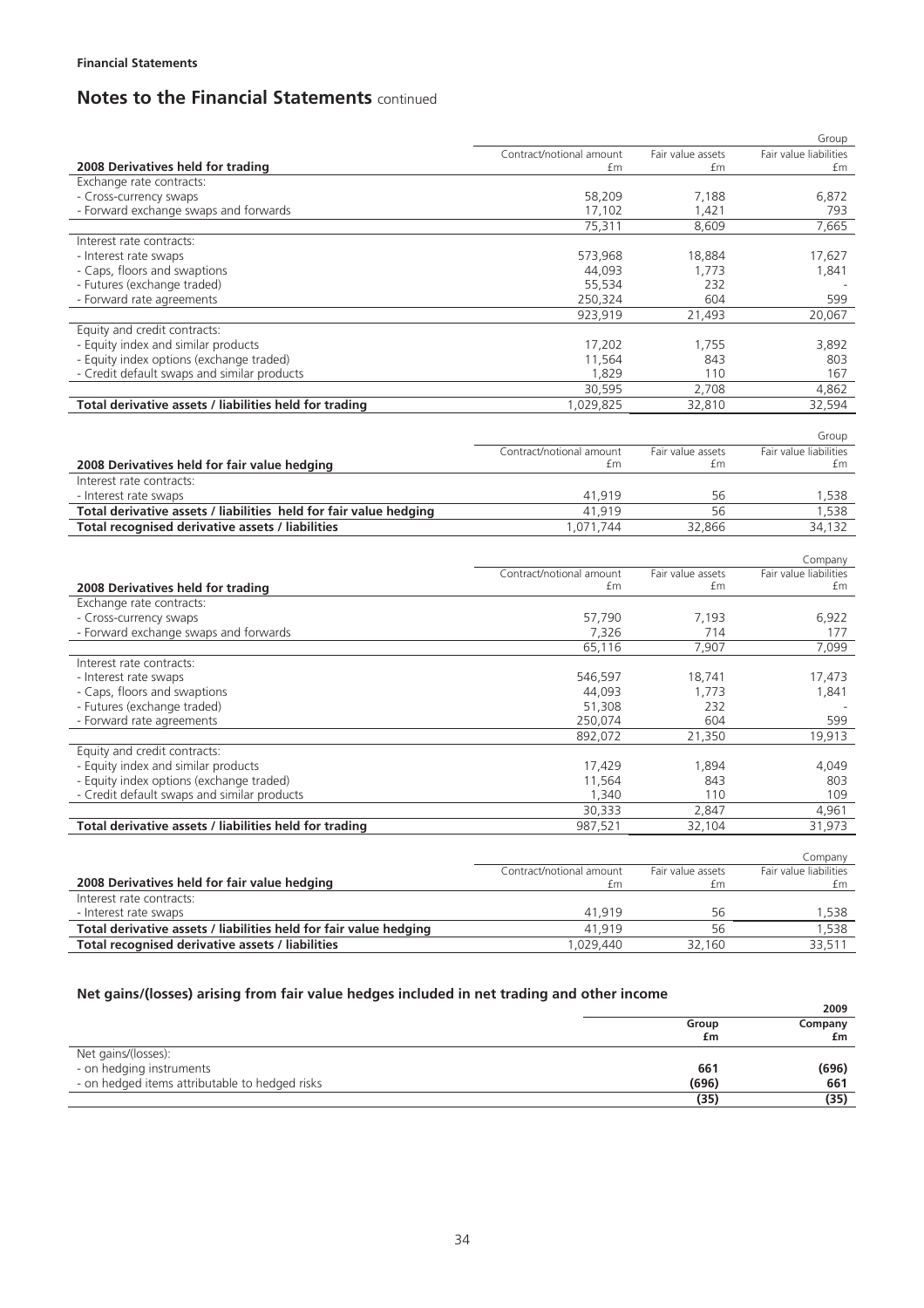|                                                 |             | 2008          |
|-------------------------------------------------|-------------|---------------|
|                                                 | Group<br>£m | Company<br>£m |
| Net gains/(losses):                             |             |               |
| On hedging instruments                          | (1, 137)    | (1, 137)      |
| On the hedged items attributable to hedged risk | ,221        | 1,221         |
|                                                 | 84          | 84            |

The Group hedges its exposures to various risks, including interest rate risk and foreign currency risk, in connection with covered bond issuances, and subordinated and senior debt securities in issue. The gains/(losses) arising on these assets and liabilities are presented in the table above on a combined basis.

## **16. Financial assets designated at fair value**

|                                 |        | Group |        | Company |
|---------------------------------|--------|-------|--------|---------|
|                                 | 2009   | 2008  | 2009   | 2008    |
|                                 | £m     | £m    | £m     | £m      |
| Loans and advances to customers | 6,334  | 6,642 | 6,334  | 6,642   |
| Debt securities                 | 5,666  | 4.363 | 5.666  | 4.363   |
|                                 | 12,000 | 1,005 | 12,000 | 11.005  |

Financial assets are designated at fair value through profit or loss where this results in more relevant information because it significantly reduces a measurement inconsistency that would otherwise arise from measuring the assets or liabilities or recognising gains or losses on them on a different basis. The following assets have been designated at fair value through profit or loss:<br>a)

- Loans and advances to customers representing certain loans secured on residential property to housing associations. These would otherwise have been measured at amortised cost with the associated derivatives used to economically hedge the risk held for trading and measured at fair value through profit or loss.
- b) Debt securities representing holdings of asset-backed securities. At the date of their acquisition, they were managed, and their performance was evaluated, on a fair value basis in accordance with a documented investment strategy and information about them was provided internally on that basis to the Group's key management personnel. These securities are now managed on an accruals basis, but are not eligible for reclassification under IAS 39.

The maximum exposure to credit risk on loans and advances designated as held at fair value through profit or loss at the balance sheet date was £6,217m (2008: £6,214m). The maximum exposure was mitigated by the Group having a charge over residential properties respect of lending to housing associations. Of the movement in the fair value of the loans and advances to customers and debt securities an amount of £247m (2008: £474m) was due to changes in credit spreads.

Debt securities can be analysed by listing status as follows:

|                  |       | Group |       | Companv |
|------------------|-------|-------|-------|---------|
|                  | 2009  | 2008  | 2009  | 2008    |
|                  | £m    | £m    | £m    | £m      |
| Listed elsewhere | 3,174 | 4,083 | 3,174 | 4,083   |
| Unlisted         | 2.492 | 280   | 2,492 | 280     |
|                  | 5,666 | 4,363 | 5,666 | 4,363   |

### **17. Loans and advances to banks**

|                                                  |         | Group   |         | Company |
|--------------------------------------------------|---------|---------|---------|---------|
|                                                  | 2009    | 2008    | 2009    | 2008    |
|                                                  | £m      | £m      | £m      | £m      |
| Amounts due from Santander UK group undertakings | 185,560 | 136,076 | 162,911 | 121,742 |
| Amounts due from ultimate parent                 | 5,993   | 8,348   | 2,989   | 3,630   |
| Other loans and advances                         | 196     | 2,665   | 120     | 2,663   |
|                                                  | 191,749 | 147,089 | 166,020 | 128,035 |
|                                                  |         |         |         |         |
|                                                  |         | Group   |         | Company |
|                                                  | 2009    | 2008    | 2009    | 2008    |
|                                                  | £m      | £m      | £m      | fm      |
| Repayable:                                       |         |         |         |         |
| On demand                                        | 10,120  | 1,995   | 10,116  | 1,995   |
| In not more than 3 months                        | 52,269  | 31,101  | 28,126  | 18,140  |
| In more than 3 months but not more than 1 year   | 19,066  | 29,630  | 19,058  | 23,538  |
| In more than 1 year but not more than 5 years    | 92,743  | 52,201  | 92,743  | 52,201  |
| In more than 5 years                             | 17,551  | 32,162  | 15,977  | 32,161  |
|                                                  | 191.749 | 147.089 | 166,020 | 128.035 |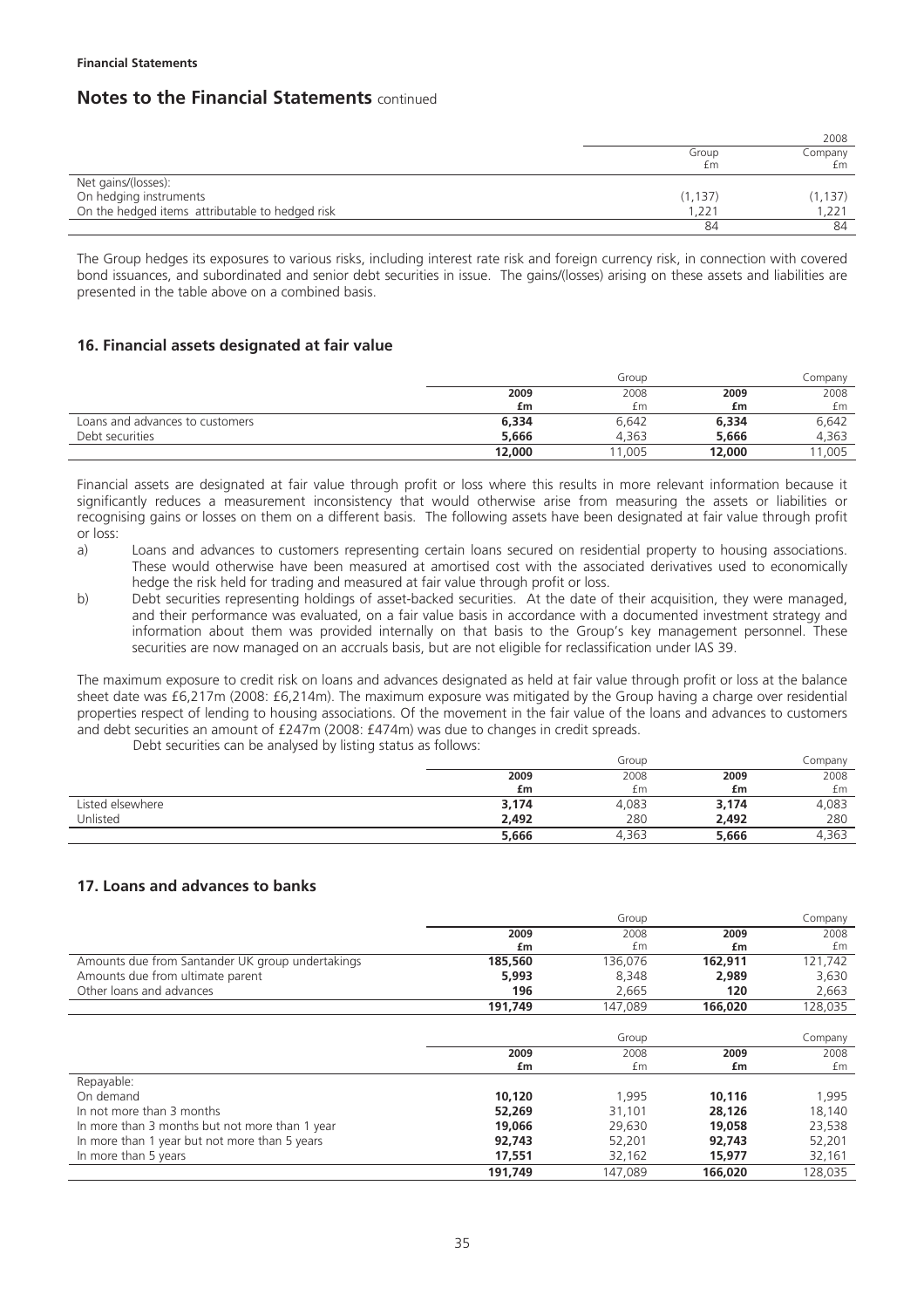## **18. Loans and advances to customers**

|                                                              |        | Group  |        | Company |
|--------------------------------------------------------------|--------|--------|--------|---------|
|                                                              | 2009   | 2008   | 2009   | 2008    |
|                                                              | £m     | fm     | £m     | fm      |
| Amounts due from Santander group undertakings                | 15,292 | 19,572 | 15,393 | 19,881  |
| Other loans and advances                                     | 4,960  | 4,658  | 4,950  | 4,646   |
| Loans and advances to customers                              | 20,252 | 24,230 | 20,343 | 24,527  |
| Less: Joan Joss allowances                                   | (77)   | (26)   | (77)   | (26)    |
| Loans and advances to customers, net of loan loss allowances | 20,175 | 24,204 | 20,266 | 24,501  |
|                                                              |        |        |        |         |
|                                                              |        | Group  |        | Company |
|                                                              | 2009   | 2008   | 2009   | 2008    |
|                                                              | £m     | £m     | £m     | £m      |
| Repayable:                                                   |        |        |        |         |
| On demand                                                    | 340    |        | 405    |         |
| In no more than 3 months                                     | 5,451  | 4,417  | 5,451  | 4,840   |
| In more than 3 months but not more than a year               | 572    | 480    | 571    | 310     |
| In more than 1 year but not more than 5 years                | 4,133  | 2,541  | 4,155  | 2,592   |
| In more than 5 years                                         | 9,756  | 16,791 | 9,761  | 16,785  |
| Loans and advances to customers                              | 20,252 | 24,230 | 20,343 | 24,527  |
| Less: Joan Joss allowance                                    | (77)   | (26)   | (77)   | (26)    |
| Loans and advances to customers, net of loan loss allowances | 20,175 | 24,204 | 20,266 | 24,501  |

The loans and advances to customers in the above table have the following interest rate structure:

|                            |        | Group  |        | Company |
|----------------------------|--------|--------|--------|---------|
|                            | 2009   | 2008   | 2009   | 2008    |
|                            | £m     | £m     | £m     | £m      |
| Fixed rate                 | 4,179  | 3,698  | 4,188  | 17,666  |
| Variable rate              | 16,073 | 20,532 | 16,155 | 6,861   |
| Less: loan loss allowances | (77)   | (26)   | (77)   | (26)    |
|                            | 20,175 | 24,204 | 20,266 | 24,501  |

Movement in loan loss allowances:

|                                 | Group    |
|---------------------------------|----------|
|                                 | £m       |
| As at 1 January 2009            | 26       |
| Charge to the income statement: |          |
| - Individually assessed         | 50       |
| - Collectively assessed         |          |
|                                 | 51       |
| Write offs                      | ٠        |
| At 31 December 2009             | 77       |
|                                 |          |
| As at 1 January 2008            |          |
| Charge to the income statement: |          |
| - Individually assessed         | 13       |
| - Collectively assessed         | 13       |
|                                 | 26       |
| Write offs                      |          |
| At 31 December 2008             | 26       |
|                                 |          |
|                                 | Company  |
| As at 1 January 2009            | £m<br>26 |
|                                 |          |
| Charge to the income statement  | 51       |
| Write offs                      |          |
| At 31 December 2009             | 77       |
|                                 |          |
| As at 1 January 2008            |          |
| Charge to the income statement  | 13       |
| Write offs                      | 13       |
| At 31 December 2008             | 26       |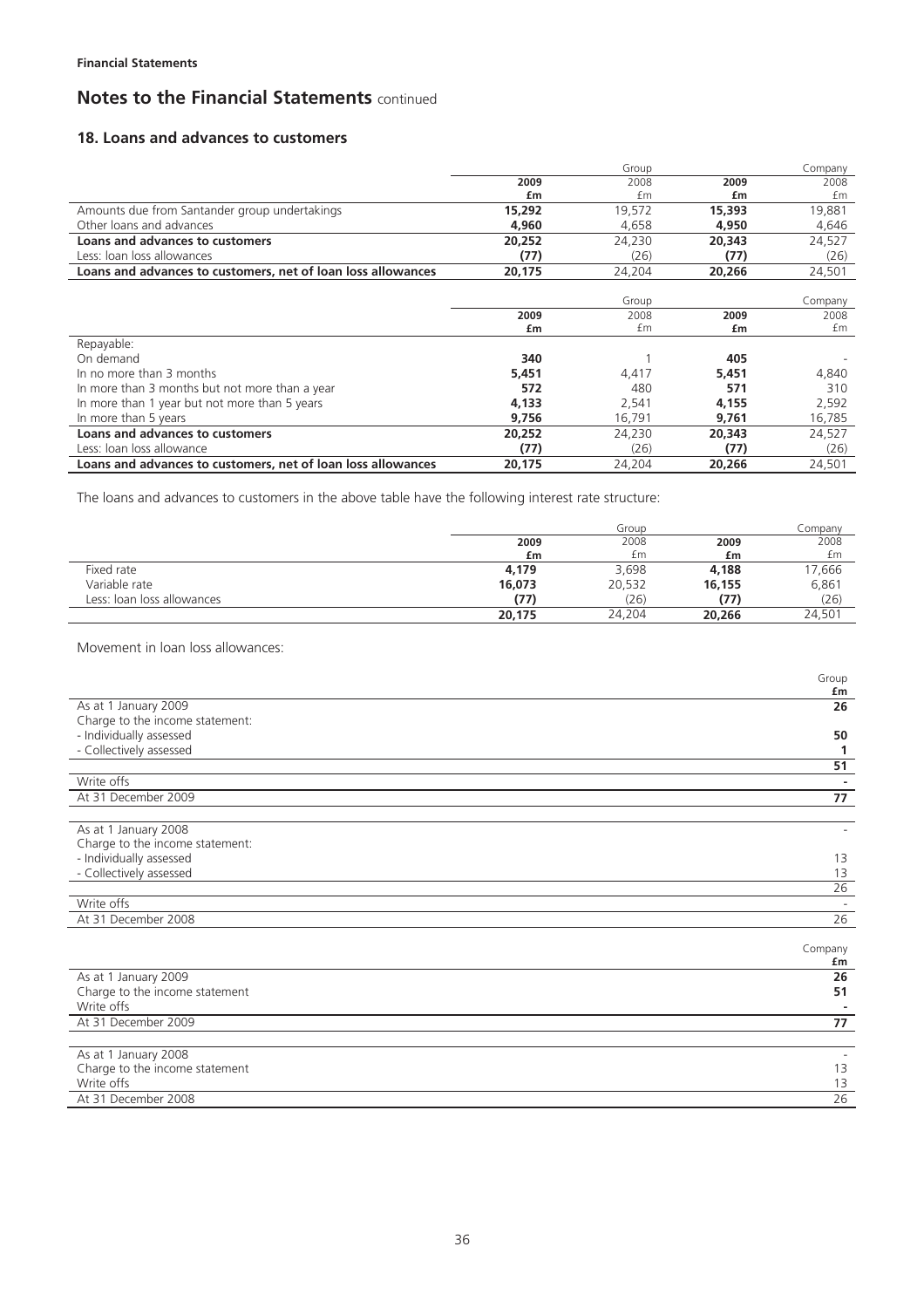### **19. Held to maturity securities**

|      | Group |      | .ompany |
|------|-------|------|---------|
| 2009 | 2008  | 2009 | 2008    |
| £m   | £m    | £m   | £m      |
| 300  | 300   |      |         |

The balance above represents two issuances of £150m each of subordinated bonds in pounds sterling made by a subsidiary company. The key terms of these subordinated bonds are:

- £150m issued on 30 December 1991 due on 4 January 2017. Interest is payable annually in arrears, at a rate of 11.5%.

- £150m issued on 4 February 1993, due on 4 January 2023. Interest is payable annually in arrears, at a rate of 10.125%.

#### **20. Loans and receivable securities**

|                                       |      | Group                |      | .ompany              |
|---------------------------------------|------|----------------------|------|----------------------|
|                                       | 2009 | 2008                 | 2009 | 2008                 |
|                                       | £m   | £m                   | £m   | £m                   |
| Loans and<br>d receivable securities. | 896  | $\sim$ $\sim$<br>⊃∠∪ | 896  | $\sim$ $\sim$<br>⊃∠o |

These securities have determinable payments and are not quoted in an active market. The securities consist of residential mortgage-backed securities issued by a fellow subsidiary of Santander UK plc, and a debenture issued by a fellow subsidiary in the Banco Santander, S.A., group.

### **21. Investment in subsidiary undertakings**

Investments in subsidiaries are held at cost subject to impairment. The movement in investments in subsidiary undertakings was as follows:

|                                 |       |            | Company        |
|---------------------------------|-------|------------|----------------|
|                                 | Cost  | Impairment | Net book value |
|                                 | £m    | £m         | £m             |
| At 1 January 2009               | 2,342 |            | 2,335          |
| Additions                       | -     | (21)       | (21)           |
| Capital reduction of subsidiary | (129) |            | (129)          |
| At 31 December 2009             | 2,213 | (28)       | 2,185          |

The principal subsidiaries of Abbey National Treasury Services plc at 31 December 2009 are shown below, all of which are directly held and unlisted.

The Directors consider that to give full particulars of all subsidiary undertakings would lead to a statement of excessive length. In accordance with Section 410(2) of the UK Companies Act 2006, the following information relates to those subsidiary undertakings whose results or financial position, in the opinion of the Directors, principally affect the results of the Group. Full particulars of all subsidiary undertakings will be annexed to the Company's next annual return in accordance with Section 410(3)(b) of the UK Companies Act 2006.

|                                                    | <b>Nature of business</b> | % Interest held | Country of Incorporation or registration |
|----------------------------------------------------|---------------------------|-----------------|------------------------------------------|
| Abbey National Treasury Services Overseas Holdings | Investment                | 100             | England & Wales                          |
| Abbey National Sterling Capital plc                | Funding                   | 100             | England & Wales                          |
| Abbey National North America LLC *                 | Funding                   | 100             | United States                            |
| Cater Allen Holdings Limited *                     | Holding company           | 100             | England & Wales                          |
| Cater Allen International Limited *                | Securities financing      | 100             | England & Wales                          |
|                                                    |                           |                 |                                          |

\* Held indirectly through subsidiary companies.

All the above companies are included in the Consolidated Financial Statements. All companies operate principally in their country of incorporation or registration. Abbey National Treasury Services plc also has branch offices in the US and the Cayman Islands.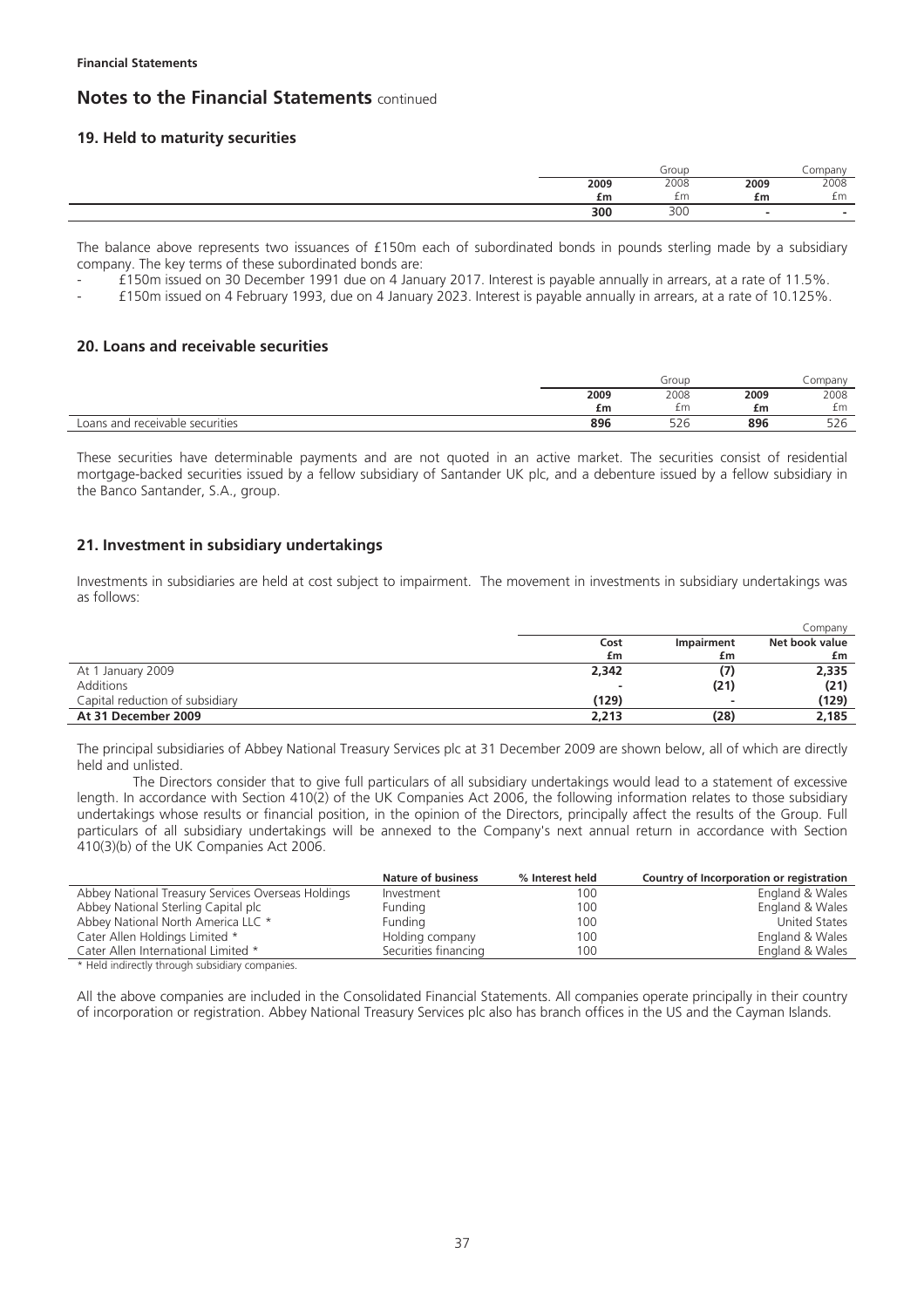## **22. Intangible assets**

| 2009                                         | 2009 |
|----------------------------------------------|------|
|                                              |      |
| £m                                           | £m   |
| Cost                                         |      |
| At 1 January 2009<br>22                      |      |
| Additions                                    |      |
| At 31 December 2009<br>24                    |      |
| <b>Accumulated amortisation / impairment</b> |      |
| At 1 January and 31 December 2009<br>16      |      |
| Net book value                               |      |

Other intangible assets of the Group and the Company consist of computer software.

|                                       | Group | Company |
|---------------------------------------|-------|---------|
|                                       | 2008  | 2008    |
|                                       | £m    | £m      |
| Cost                                  |       |         |
| At 1 January 2008                     | 16    |         |
| Additions                             | b     | 6       |
| At 31 December 2008                   | 22    | 6       |
| Accumulated amortisation / impairment |       |         |
| At 1 January and 31 December 2008     | 16    |         |
| Net book value                        | b     | 6       |

## **23. Property, plant and equipment (excluding operating lease assets)**

| <b>Office fixtures</b><br>Owner-occupied<br><b>Total</b><br>Computer<br>and equipment<br>software<br>properties<br>£m<br>£m<br>£m<br>£m<br>Cost<br>18<br>At 1 January 2009<br>61<br>80<br>Additions<br><b>Disposals</b><br>(3)<br>(4)<br>(1)<br>At 31 December 2009<br>77<br>15<br>61<br><b>Accumulated depreciation</b><br>At 1 January 2009<br>10<br>60<br>71<br>Charge for the year<br><b>Disposals</b><br>(3)<br>(3)<br>71<br>At 31 December 2009<br>10<br>60<br>Net book value |                     |   | Group |
|-------------------------------------------------------------------------------------------------------------------------------------------------------------------------------------------------------------------------------------------------------------------------------------------------------------------------------------------------------------------------------------------------------------------------------------------------------------------------------------|---------------------|---|-------|
|                                                                                                                                                                                                                                                                                                                                                                                                                                                                                     |                     |   |       |
|                                                                                                                                                                                                                                                                                                                                                                                                                                                                                     |                     |   |       |
|                                                                                                                                                                                                                                                                                                                                                                                                                                                                                     |                     |   |       |
|                                                                                                                                                                                                                                                                                                                                                                                                                                                                                     |                     |   |       |
|                                                                                                                                                                                                                                                                                                                                                                                                                                                                                     |                     |   |       |
|                                                                                                                                                                                                                                                                                                                                                                                                                                                                                     |                     |   |       |
|                                                                                                                                                                                                                                                                                                                                                                                                                                                                                     |                     |   |       |
|                                                                                                                                                                                                                                                                                                                                                                                                                                                                                     |                     |   |       |
|                                                                                                                                                                                                                                                                                                                                                                                                                                                                                     |                     |   |       |
|                                                                                                                                                                                                                                                                                                                                                                                                                                                                                     |                     |   |       |
|                                                                                                                                                                                                                                                                                                                                                                                                                                                                                     |                     |   |       |
|                                                                                                                                                                                                                                                                                                                                                                                                                                                                                     |                     |   |       |
|                                                                                                                                                                                                                                                                                                                                                                                                                                                                                     |                     |   |       |
|                                                                                                                                                                                                                                                                                                                                                                                                                                                                                     |                     |   |       |
|                                                                                                                                                                                                                                                                                                                                                                                                                                                                                     | At 31 December 2009 | 5 | 6     |

|                                 |                |                     |          | Group |
|---------------------------------|----------------|---------------------|----------|-------|
|                                 | Owner-occupied | Office fixtures and | Computer | Total |
|                                 | properties     | equipment           | software |       |
|                                 | £m             | £m                  | £m       | £m    |
| Cost                            |                |                     |          |       |
| At 1 January 2008               |                | 19                  | 61       | 82    |
| Additions                       |                |                     |          |       |
| <b>Disposals</b>                |                | (4)                 |          | (5)   |
| At 31 December 2008             |                | 18                  | 61       | 80    |
| <b>Accumulated depreciation</b> |                |                     |          |       |
| At 1 January 2008               |                | 8                   | 60       | 70    |
| Charge for the year             |                |                     |          |       |
| <b>Disposals</b>                |                |                     |          | (2)   |
| At 31 December 2008             |                | 10                  | 60       | 71    |
| Net book value                  |                |                     |          |       |
| At 31 December 2008             |                | 8                   |          | 9     |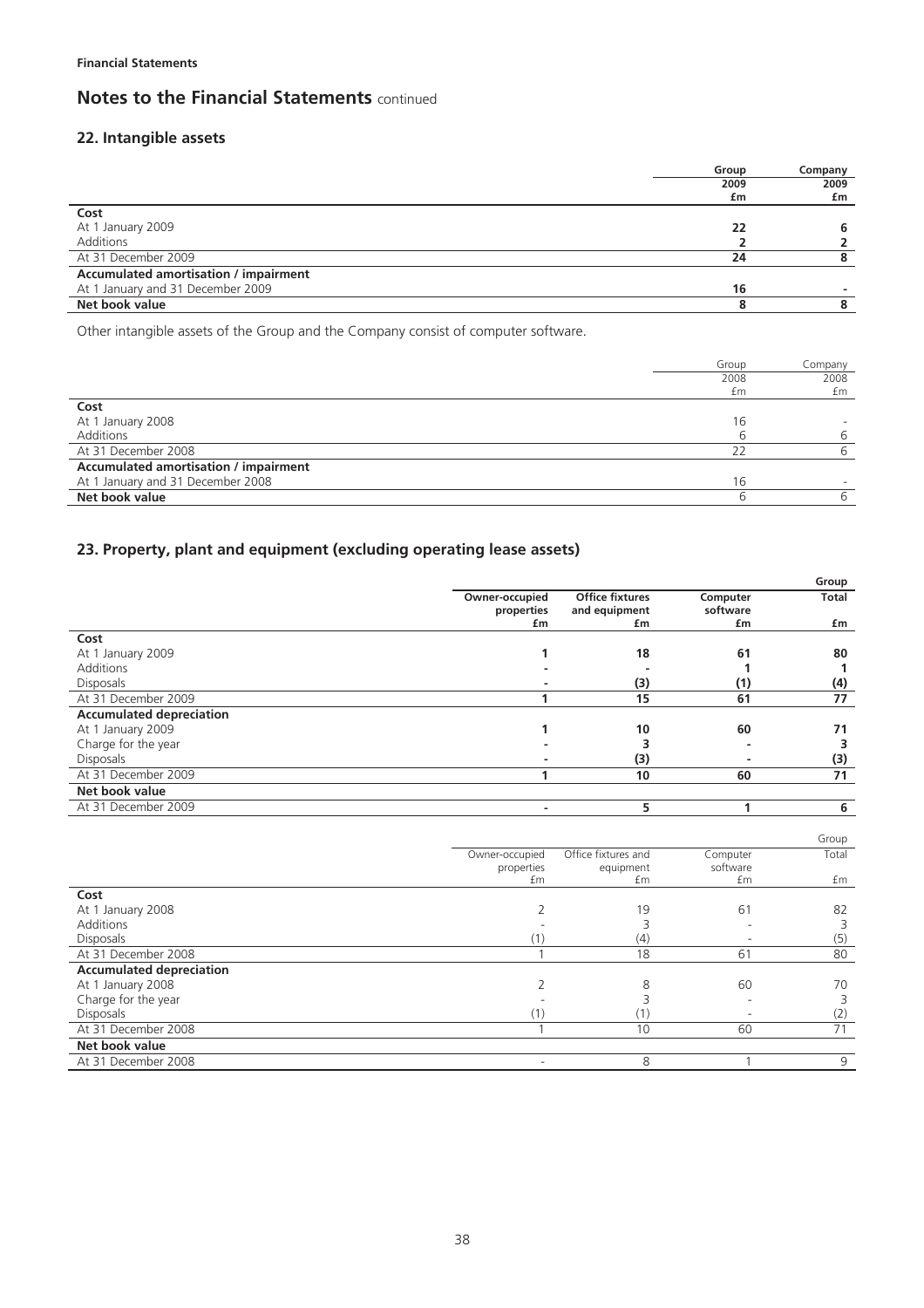|                                 |                          |                        |          | Company |
|---------------------------------|--------------------------|------------------------|----------|---------|
|                                 | Owner-occupied           | <b>Office fixtures</b> | Computer | Total   |
|                                 | properties               | and equipment          | software |         |
|                                 | £m                       | £m                     | £m       | £m      |
| Cost                            |                          |                        |          |         |
| At 1 January 2009               |                          | 16                     | 60       | 76      |
| <b>Additions</b>                |                          |                        | 1        | 1       |
| Disposals                       |                          | (3)                    | (1)      | (4)     |
| At 31 December 2009             | $\overline{\phantom{a}}$ | 13                     | 60       | 73      |
| <b>Accumulated depreciation</b> |                          |                        |          |         |
| At 1 January 2009               |                          | 8                      | 59       | 67      |
| Charge for the year             |                          | 3                      |          | 3       |
| <b>Disposals</b>                |                          | (3)                    |          | (3)     |
| At 31 December 2009             | $\blacksquare$           | 8                      | 59       | 67      |
| Net book value                  |                          |                        |          |         |
| At 31 December 2009             | ٠                        | 5                      | 1        | 6       |
|                                 |                          |                        |          |         |
|                                 |                          |                        |          | Company |
|                                 | Owner-occupied           | Office fixtures        | Computer | Total   |
|                                 | properties               | and equipment          | software |         |
|                                 | £m                       | £m                     | £m       | £m      |
| Cost                            |                          |                        |          |         |
| At 1 January 2008               |                          | 17                     | 60       | 77      |
| <b>Additions</b>                |                          | 3                      |          | 3       |
| <b>Disposals</b>                |                          | (4)                    |          | (4)     |
| At 31 December 2008             | ٠                        | 16                     | 60       | 76      |
| <b>Accumulated depreciation</b> |                          |                        |          |         |
| At 1 January 2008               |                          | 5                      | 59       | 64      |
| Charge for the year             |                          | 3                      |          | 3       |
| At 31 December 2008             | ٠                        | 8                      | 59       | 67      |
| Net book value                  |                          |                        |          |         |

At 31 December 2009, capital expenditure contracted, but not provided for was £1m (2008: £3m) in respect of property, plant and equipment. Of the carrying value at the balance sheet date £99m (2008: £107m) related to assets under construction.

At 31 December 2008 **8** 1 9

### **24. Operating lease assets**

|                                    |                          | Group    |
|------------------------------------|--------------------------|----------|
|                                    | 2009                     | 2008     |
|                                    | £m                       | £m       |
| Cost                               |                          |          |
| At 1 January                       | -                        | 3,473    |
| Additions                          |                          | 88       |
| <b>Disposals</b>                   | ۰                        |          |
| Disposed of subsidiary undertaking | $\overline{\phantom{a}}$ | (3, 561) |
| At 31 December                     | ۰                        |          |
| <b>Depreciation and impairment</b> |                          |          |
| At 1 January                       | ٠                        | 1,309    |
| Charge for the year                |                          | 117      |
| Disposals                          | -                        |          |
| Disposed of subsidiary undertaking | $\overline{\phantom{a}}$ | (1,426)  |
| At 31 December                     | ٠                        |          |
| Net book value                     |                          |          |

The operating lease assets of the Group consisted of trains and related assets and were sold in 2008 as described in Note 12. The Company had no operating lease assets.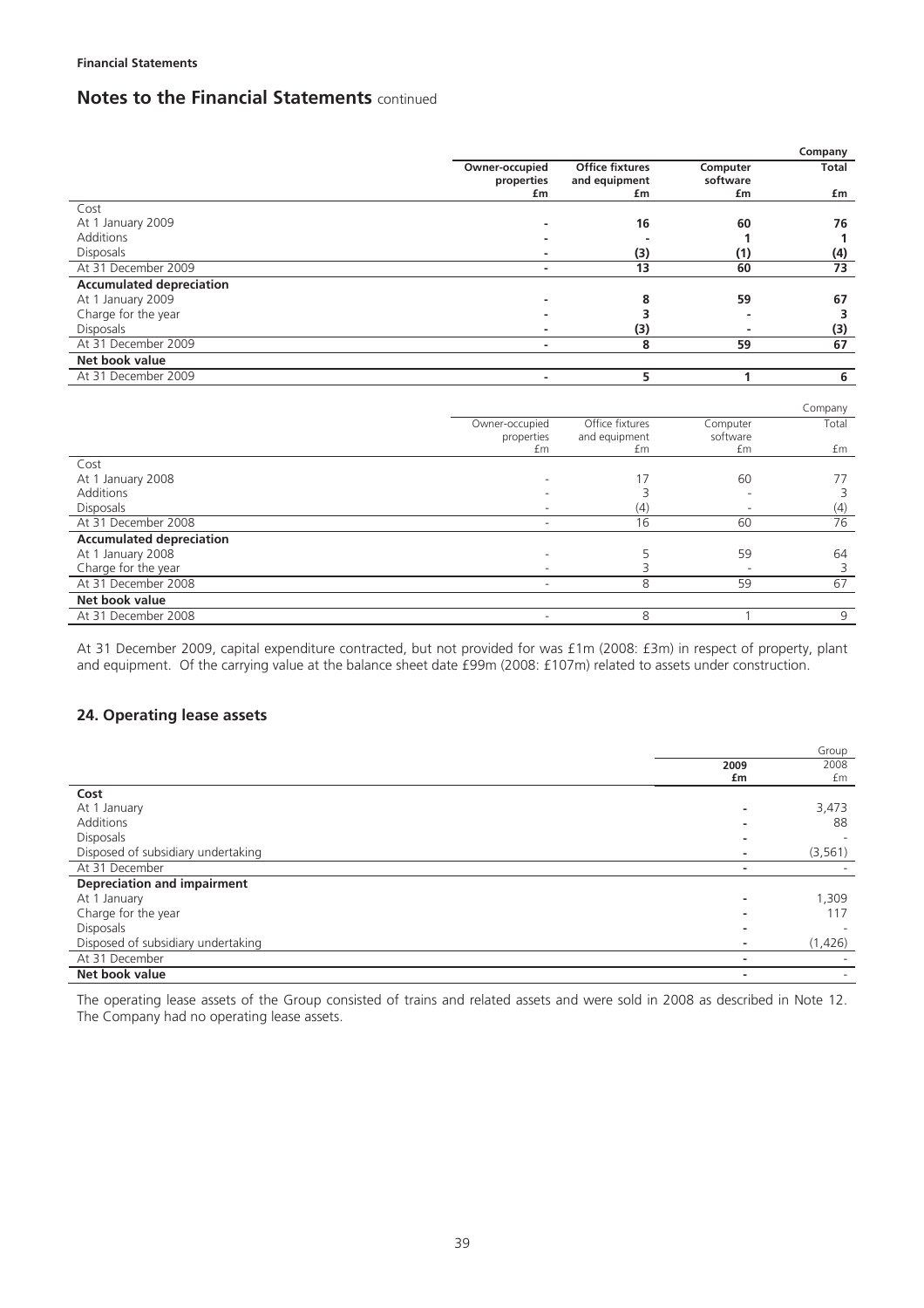## **25. Deferred tax**

Deferred income taxes are calculated on temporary differences under the liability method using the tax rates expected to apply when the liability is settled or the asset is realised.

The movement on the deferred tax account is as follows:

|                                                          |      | Group |      | Company |
|----------------------------------------------------------|------|-------|------|---------|
|                                                          | 2009 | 2008  | 2009 | 2008    |
|                                                          | £m   | £m    | £m   | £m      |
| At 1 January                                             | 76   | (422) |      |         |
| Income statement (charge)/credit – continuing operations | (56) | ל כ   | (54) |         |
| Income statement charge – discontinued operations        |      | (3)   |      |         |
| Disposal of subsidiary undertaking                       |      | 444   |      |         |
| At 31 December                                           | 20   | 76    |      |         |

Deferred tax assets and liabilities are attributable to the following items:

|                                                   |      | Group |      | Company |
|---------------------------------------------------|------|-------|------|---------|
|                                                   | 2009 | 2008  | 2009 | 2008    |
|                                                   | £m   | £m    | £m   | £m      |
| Deferred income tax liabilities                   |      |       |      |         |
| Capital allowances on operating lease receivables |      |       |      |         |
| Other temporary differences                       |      |       |      |         |
|                                                   |      |       |      |         |
| Deferred income tax assets                        |      |       |      |         |
| Accelerated book depreciation                     |      |       |      |         |
| IAS 32 & 39 transition adjustments                |      |       |      | 14      |
| Other temporary differences                       |      | 60    |      | 60      |
|                                                   |      |       |      | 75      |

The deferred tax assets scheduled above have been recognised in both the Company and the Group on the basis that sufficient future taxable profits are forecast within the foreseeable future, in excess of the profits arising from the reversal of existing taxable temporary differences, to allow for the utilisation of the assets as they reverse. Under current UK tax legislation, the tax losses in respect of which deferred tax assets have been recognised do not expire.

The deferred tax (charge)/credit in the income statement comprises the following temporary differences:

|                                      |      | Group |
|--------------------------------------|------|-------|
|                                      | 2009 | 2008  |
|                                      | £m   | £m    |
| Accelerated tax depreciation         |      |       |
| IAS 32 & 39 transitional adjustments | (2)  |       |
| Other temporary differences          | (54) | 59    |
|                                      | (56) |       |

### **26. Other assets**

|                             |      | Group |                          | Company |
|-----------------------------|------|-------|--------------------------|---------|
|                             | 2009 | 2008  | 2009                     | 2008    |
|                             | £m   | £m    | £m                       | £m      |
| Trade and other receivables | O.   | 30    |                          |         |
| Accrued income              |      |       | $\overline{\phantom{a}}$ |         |
|                             |      | 45    |                          |         |

## **27. Deposits by banks**

|                                   |         | Group   |         | Company |
|-----------------------------------|---------|---------|---------|---------|
|                                   | 2009    | 2008    | 2009    | 2008    |
|                                   | £m      | £m      | £m      | £m      |
| Amounts due to Group undertakings | 165,487 | 122.601 | 165,448 | 122,601 |
| Sale and repurchase agreement     |         |         |         |         |
| Amounts due to ultimate parent    | 614     | 662     | 518     | 649     |
| Time and demand deposits          | 204     | 228     | 203     | 116     |
| Total deposits by banks           | 166,305 | 123,496 | 166,169 | 123.366 |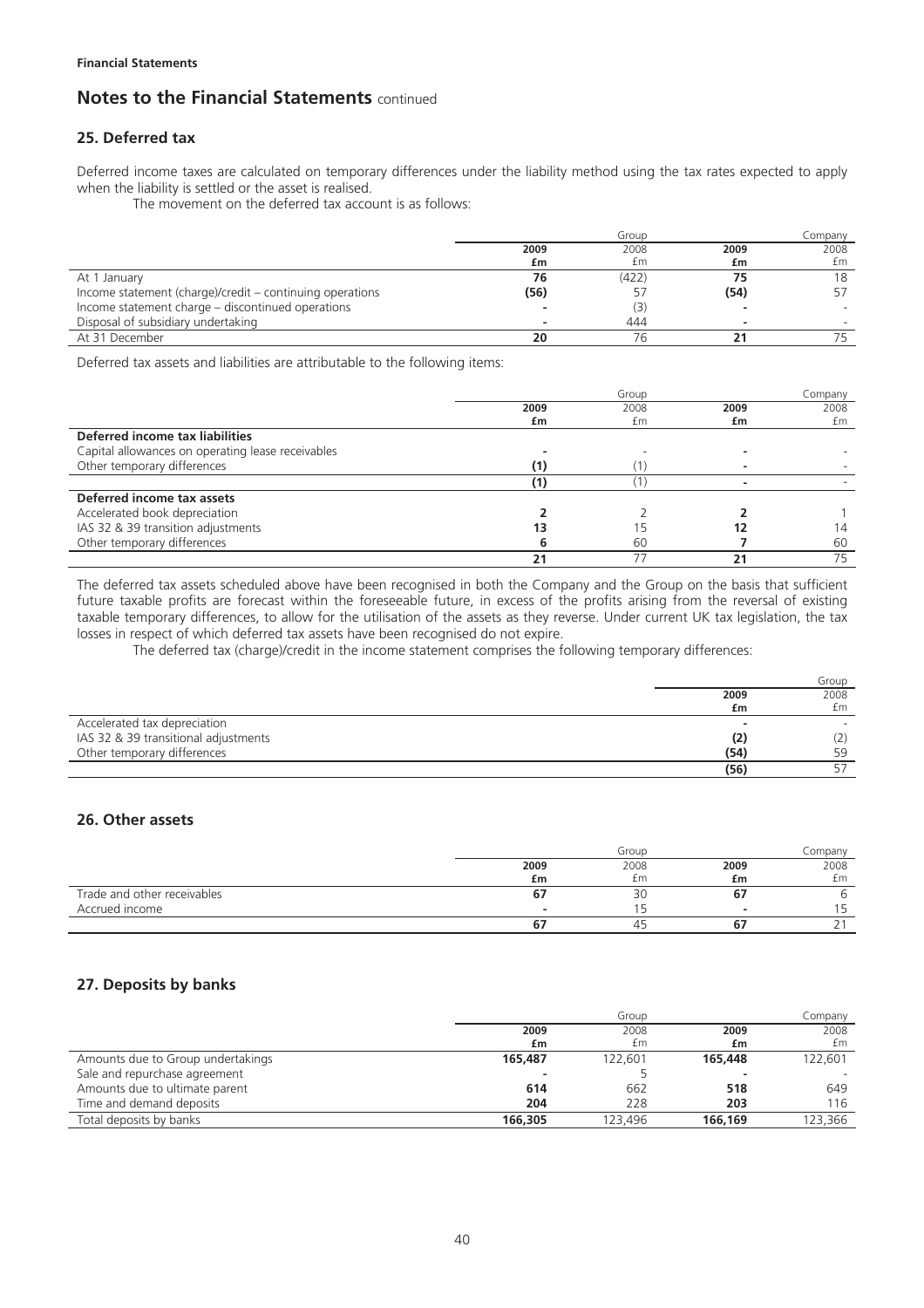#### **Financial Statements**

## **Notes to the Financial Statements** continued

|                                                |         | Group   |         | Company |
|------------------------------------------------|---------|---------|---------|---------|
|                                                | 2009    | 2008    | 2009    | 2008    |
|                                                | £m      | £m      | £m      | £m      |
| Repayable:                                     |         |         |         |         |
| On demand                                      | 8,355   | 7,400   | 8,354   | 7,276   |
| In not more than 3 months                      | 65,753  | 59.173  | 65,623  | 59,168  |
| In more than 3 months but not more than 1 year | 28,250  | 6.544   | 28,235  | 6.544   |
| In more than 1 year but not more than 5 years  | 38,697  | 18,263  | 38,706  | 18,263  |
| In more than 5 years                           | 25,250  | 32.116  | 25,251  | 32,115  |
|                                                | 166.305 | 123.496 | 166.169 | 123.366 |

## **28. Deposits by customers**

|                                               |       | Group |        | Company |
|-----------------------------------------------|-------|-------|--------|---------|
|                                               | 2009  | 2008  | 2009   | 2008    |
|                                               | £m    | £m    | £m     | £m      |
| Retail deposits                               | 12    | 17    | 12     | 14      |
| Amounts due to Group undertakings             | 5,900 | 1.908 | 14,040 | 8,721   |
| Wholesale funds and deposits                  | 3.549 | 1,008 | 3.549  | 1,008   |
|                                               | 9,461 | 2,933 | 17,601 | 9,743   |
| Repayable:                                    |       |       |        |         |
| On demand                                     | 1.416 |       | 1,400  |         |
| In no more than 3 months                      | 1.987 | 1,869 | 10,016 | 8,360   |
| In more than 3 months but no more than 1 year | 229   | 55    | 292    | 245     |
| In more than 1 year but no more than 5 years  | 5,133 | 477   | 5,197  | 606     |
| In more than 5 years                          | 696   | 532   | 696    | 532     |
|                                               | 9.461 | 2.933 | 17,601 | 9.743   |

In 2008, issuances of commercial paper and certificates of deposit were used to fund commercial banking operations. As a result, such issuances have been classified as deposits by customers. In previous years, similar debt issuances were used to fund the Group's trading operations and therefore were classified as trading liabilities.

Wholesale deposits by customers are interest bearing.

## **29. Trading liabilities**

|                                                    |        | Group  |        | Company |
|----------------------------------------------------|--------|--------|--------|---------|
|                                                    | 2009   | 2008   | 2009   | 2008    |
|                                                    | £m     | £m     | £m     | £m      |
| Deposits by banks                                  | 40,824 | 34,339 | 5,873  | 12.182  |
| Deposits by customers                              | 4,102  | 4,622  | 4,102  | 4,621   |
| Amounts due to Group undertakings                  |        |        | 3.030  | 5,156   |
| Short positions in securities and unsettled trades | 1.071  | 13     | 168    |         |
| Debt securities in issue                           | 142    | 1.024  | 142    | 1.024   |
|                                                    | 46.139 | 39.998 | 13,315 | 22.996  |

The total fair value of equity index-linked deposits included above at the balance sheet date was £2,144m (2008: £2,205m).

### **30. Financial liabilities designated at fair value**

|                                          |       | Group                    |       | Companv |
|------------------------------------------|-------|--------------------------|-------|---------|
|                                          | 2009  | 2008                     | 2009  | 2008    |
|                                          | £m    | £m                       | £m    | £m      |
| US\$4bn Euro Commercial Paper Programme  | 662   | $\overline{\phantom{0}}$ | 662   |         |
| US\$20bn Euro Medium Term Note Programme | 3,578 | 4.274                    | 3,520 | 4,227   |
| Other bonds                              | 100   | 671                      | 100   | 67      |
|                                          | 4.340 | 4.945                    | 4,282 | 4.898   |

Financial liabilities are designated at fair value through profit or loss where this results in more relevant information because it significantly reduces a measurement inconsistency that would otherwise arise from measuring assets and liabilities or recognising the gains or losses on them on a different basis. The 'fair value option' has been used where debt securities in issue would otherwise be measured at amortised cost, and the associated derivatives used to economically hedge the risk are held at fair value.

Of the movements in the fair value of the above debt securities in issue £27m (2008: £88m) result from changes in the Group's own credit risk. This was calculated by applying current spreads at the next call date or maturity date to the nominal value of the security to determine the extra cost of the debt security for the remaining period of the debt security were it to have been issued at current spreads.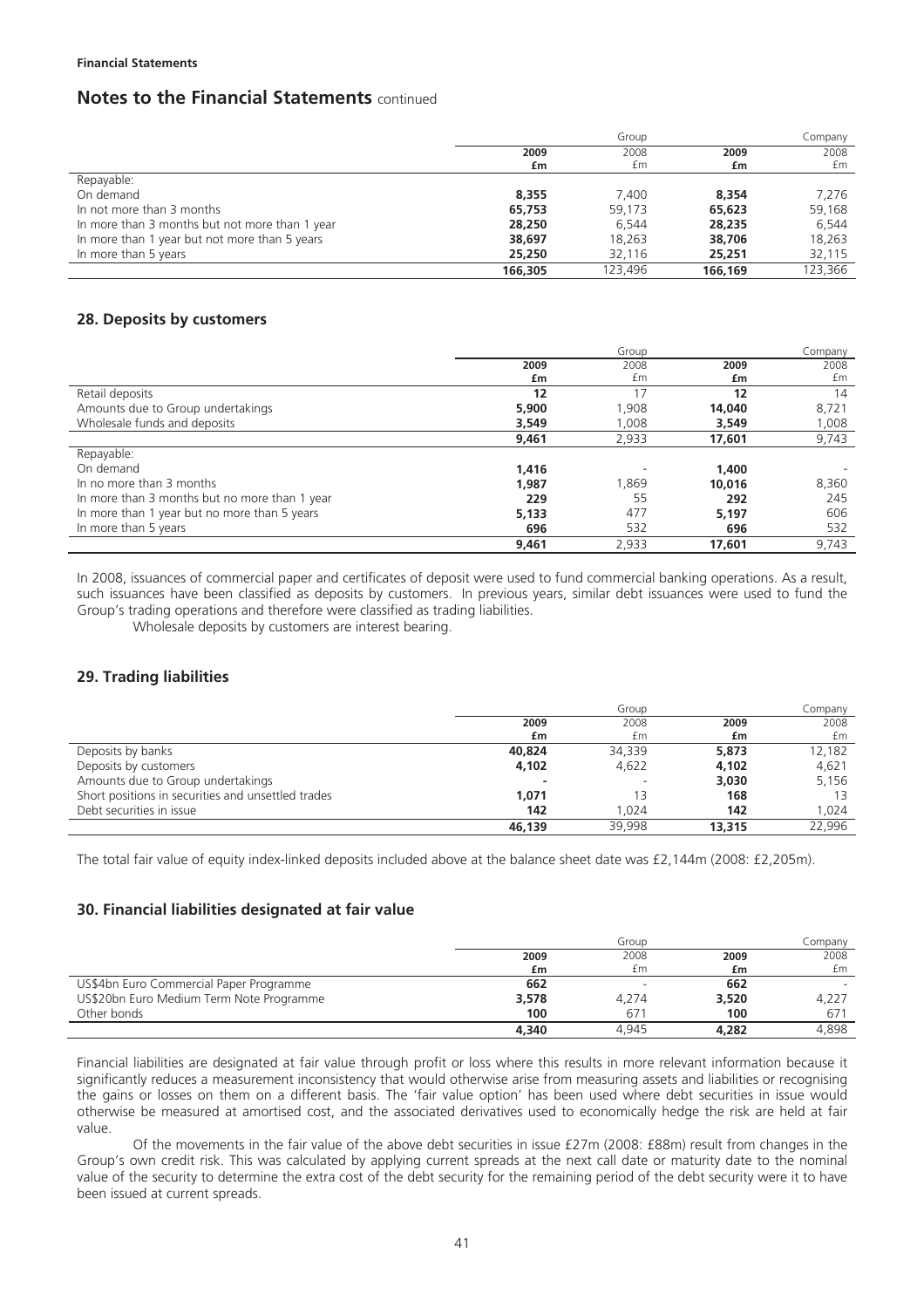The amount that would be required to be contractually paid at maturity of the debt securities in issue above is £124m (2008: £39m) higher than the carrying value.

#### **US\$4bn Euro Commercial Paper Programme**

Abbey National Treasury Services plc may from time to time issue the commercial paper under the US\$4bn Euro-Commercial Paper Programme that may be denominated in any currency as agreed between Abbey National Treasury Services plc and the relevant dealer. The Notes rank at least pari passu with all other unsecured and unsubordinated obligations of Abbey National Treasury Services plc. The payments of all amounts due in respect of the Notes have been unconditionally and irrevocably guaranteed by the Company.

The Notes are issued in bearer form, subject to a minimum maturity of 1 day and a maximum maturity of 364 days. The Notes may be issued on a discounted basis or may bear fixed or floating rate interest or a coupon calculated by reference to an index or formula. The maximum aggregate nominal amount of all Notes outstanding from time to time under the Programme will not exceed US\$4bn (or its equivalent in other currencies). The Notes are not listed on any stock exchange.

#### **US\$20bn Euro Medium Term Note Programme**

Abbey National Treasury Services plc may from time to time issue notes denominated in any currency as agreed between the relevant Issuer and the relevant dealer under the US\$20bn Euro Medium Term Note Programme. The payment of all amounts payable in respect of the Senior Notes is unconditionally and irrevocably guaranteed by Santander UK plc. The Programme provides for issuance of Fixed Rate Notes, Floating Rate Notes, Index Linked Notes, Credit Linked Notes, Equity Linked Notes and any other structured Notes, and also Dual Currency Notes, Zero Coupon/Discount Notes and Non-Interest Bearing Notes.

The maximum aggregate nominal amount of all Notes outstanding under the Programme may not exceed US\$20bn (or its equivalent in other currencies) subject to any modifications in accordance with the terms of the Programme agreement. Notes may be issued in bearer or registered form and can be listed on the London Stock Exchange or any other or further stock exchange(s) or may be unlisted, as agreed.

## **31. Debt securities in issue**

|                                                        |        | Group  |        | Company |
|--------------------------------------------------------|--------|--------|--------|---------|
|                                                        | 2009   | 2008   | 2009   | 2008    |
|                                                        | £m     | £m     | £m     | £m      |
| Euro 25bn Global Covered Bond Programme                | 10,276 | 17,166 | 10.277 | 17,165  |
| US\$20bn Euro Medium Term Note Programme (see Note 30) | 1,567  | 3,313  | 1,566  | 3,313   |
| US\$20bn Commercial Paper Programme                    | 6.366  | 4,234  |        |         |
| Euro 2bn structured notes                              | 600    |        | 600    |         |
| Certificates of deposit in issue                       | 9,188  | 9,214  | 9,188  | 9,214   |
|                                                        | 27.997 | 33,927 | 21,631 | 29,692  |
| Repayable:                                             |        |        |        |         |
| In not more than 3 months                              | 11,642 | 10,380 | 5,340  | 6,366   |
|                                                        |        |        |        |         |
| In more than 3 months but no more than 1 year          | 4,997  | 4,922  | 4,932  | 4,701   |
| In more than 1 year but no more than 5 years           | 3,410  | 2.211  | 3,410  | 2,211   |
| In more than 5 years                                   | 7,948  | 16,414 | 7,949  | 16,414  |
|                                                        | 27,997 | 33,927 | 21.631 | 29.692  |

#### **Euro 25bn Global Covered Bond Programme**

Abbey National Treasury Services plc issues the Covered Bonds under the euro 25bn Global Covered Bond Programme that may be denominated in any currency as agreed between Abbey National Treasury Services plc and the relevant dealers under the Programme. The Programme provides that Covered Bonds may be listed or admitted to trading, on the official list of the UK Listing Authority and on the London Stock Exchange's Regulated Market or any other stock exchanges or regulated or unregulated markets. Abbey National Treasury Services plc may also issue unlisted Covered Bonds and/or Covered Bonds not admitted to trading on any regulated or unregulated market.

The payments of all amounts due in respect of the Covered Bonds have been unconditionally guaranteed by Santander UK plc. Abbey Covered Bonds LLP ("LLP"), together with Santander UK plc have guaranteed payments of interest and principal under the Covered Bonds pursuant to a guarantee which is secured over its portfolio of mortgages and its other assets. Recourse against the LLP under its guarantee is limited to its portfolio of mortgages and such assets. Covered Bonds may be issued in bearer or registered form. The maximum aggregate nominal amount of all Covered Bonds from time to time outstanding under the Programme will not exceed euro 25bn (or its equivalent in other currencies), subject to increase in accordance with the Programme.

On 2 July 2008, the size of the global covered bond programme established in 2005 was increased from euro 12bn to euro 25bn. On 8 July 2008, the Group issued a series of Covered Bonds totalling approximately £13bn. All notes were denominated in sterling and were subscribed for by Santander UK plc.

On 11 November 2008, Abbey National Treasury Services plc was admitted to the register of issuers and the Programme and the Covered Bonds issued previously under the Programme were admitted to the register of regulated covered bonds, pursuant to Regulation 14 of the Regulated Covered Bonds Regulations 2008 (SI 2008/346).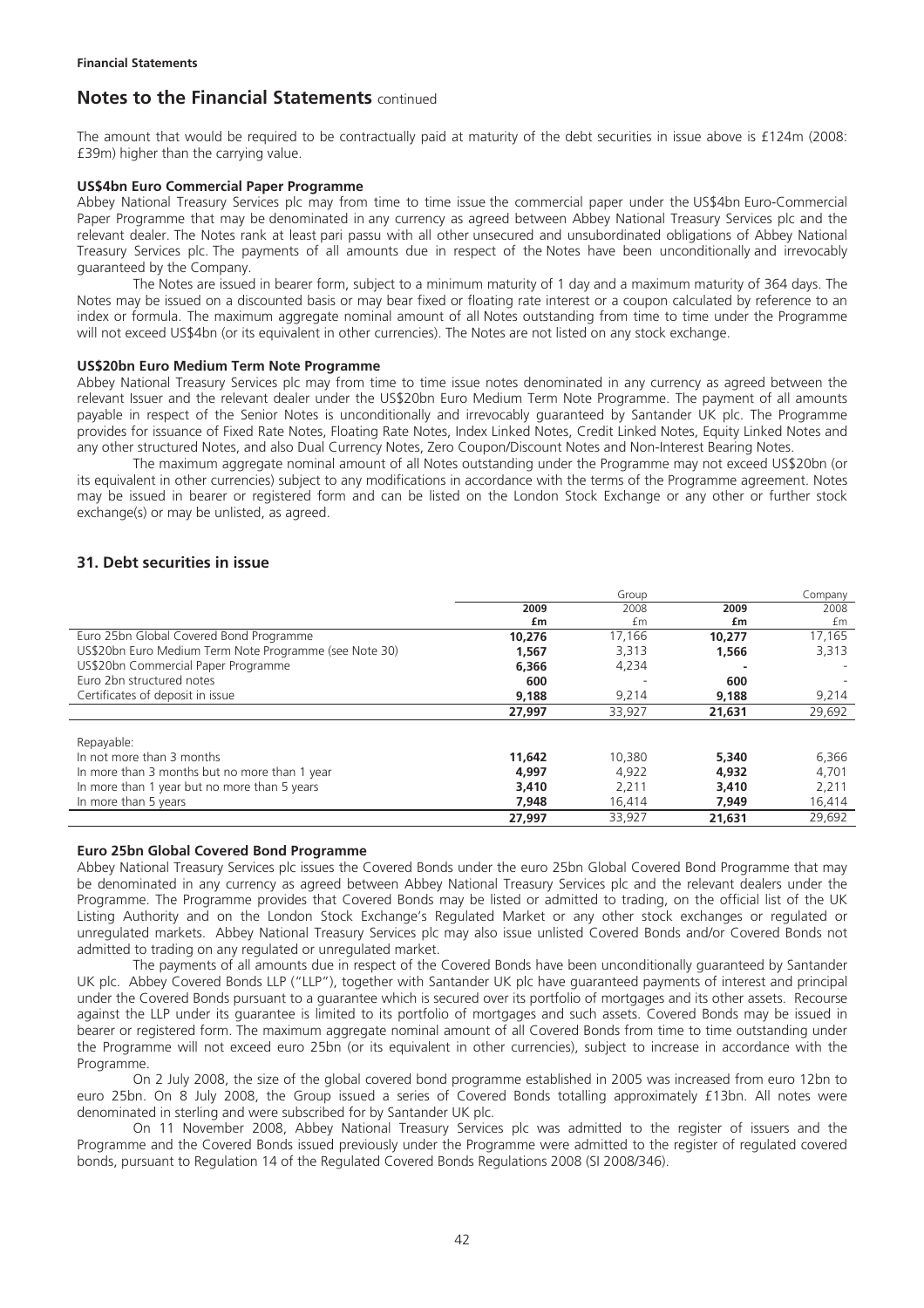#### **US\$20bn Commercial Paper Programme**

Abbey National North America LLC may from time to time issue unsecured notes denominated in United States dollars as agreed between Abbey National North America LLC and the relevant dealers under the US\$20bn US commercial paper programme. The Notes are will rank at least pari passu with all other unsecured and unsubordinated indebtedness of Abbey National North America LLC and the Company. The payments of all amounts due in respect of the Notes have been unconditionally and irrevocably guaranteed by the Company. The Notes are not redeemable prior to maturity or subject to voluntary prepayment. The maximum aggregate nominal amount of all Notes from time to time outstanding under the Programme will not exceed US\$20bn (or its equivalent in other currencies).

#### **Euro 2bn structured notes**

Abbey National Treasury Services plc may from time to time issue structured notes denominated in any currency as agreed between Abbey National Treasury Services plc and the relevant dealers under the euro 2bn structured note programme. Structured notes are direct, unsecured and unconditional obligations of Abbey National Treasury Services plc that rank pari passu without preference among themselves and, subject as to any applicable statutory provisions or judicial order, at least equally with all other present and future unsecured and unsubordinated obligations of Abbey National Treasury Services plc. The payments of all amounts due in respect of the structured notes have been unconditionally and irrevocably guaranteed by Santander UK plc.

The structured note programme provides for the issuance of Commodity Linked Notes, Credit Linked Notes, Currency Linked Notes, Equity Linked Notes, Equity Index Linked Notes, Fixed Rate Notes, Floating Rate Notes, Fund Linked Notes, Inflation Linked Notes, Property Linked Notes, Zero Coupon/Discount Notes and any other structured notes as agreed between Abbey National Treasury Services plc and the relevant dealers. Structured notes may be issued in bearer or registered (or inscribed) form and may be listed on the London Stock Exchange or any other or further stock exchange(s) or may be unlisted, as agreed between Abbey National Treasury Services plc and the relevant dealers. Structured notes issued in bearer form may also be issued in new global note form.

The maximum aggregate nominal amount of all structured notes from time to time outstanding under the Programme will not exceed euro 2bn (or its equivalent in other currencies).

|                  |                   |             |        | urvup  |                          | Company |
|------------------|-------------------|-------------|--------|--------|--------------------------|---------|
|                  |                   |             | 2009   | 2008   | 2009                     | 2008    |
|                  | Interest Rate     | Maturity    | £m     | £m     | £m                       | £m      |
| euro             | $0.00\% - 3.99\%$ | Up to 2010  | 1,518  | 2,990  | 1,518                    | 2,990   |
|                  |                   | 2011 - 2019 | 3,372  | 1,945  | 3,372                    | 1,945   |
|                  |                   | 2020 - 2029 |        | 1,469  |                          | 1,469   |
|                  | $4.00\% - 4.99\%$ | 2020 - 2029 | 1,362  |        | 1,362                    |         |
| US dollar        | $0.00\% - 3.99\%$ | Up to 2010  | 14,279 | 9,076  | 7,913                    | 4,841   |
|                  | $4.00\% - 5.99\%$ | Up to 2010  |        | 170    |                          | 170     |
| Pounds sterling  | $0.00\% - 3.99\%$ | Up to 2010  | 843    | 2,874  | 843                      | 2,874   |
|                  |                   | 2011 - 2019 | 990    | 381    | 990                      | 381     |
|                  |                   | 2020 - 2029 | 5,011  |        | 5,011                    |         |
|                  | 4.00% - 5.99%     | Up to 2010  |        | 747    |                          | 747     |
|                  |                   | 2011 - 2019 | 600    | 603    | 600                      | 603     |
|                  |                   | 2020 - 2029 |        | 13,202 | $\overline{\phantom{0}}$ | 13,202  |
|                  | $6.00\% - 6.99\%$ | Up to 2010  |        | 447    |                          | 447     |
| Other currencies | $0.00\% - 5.99\%$ | 2011 - 2019 | 9      |        | 9                        |         |
|                  | $6.00\% - 6.99\%$ | 2011 - 2019 | 13     | 23     | 13                       | 23      |
|                  |                   |             | 27,997 | 33,927 | 21,631                   | 29,692  |

A breakdown, by issue currency, of the above is as follows: Group Company Company

## **32. Subordinated liabilities**

|                                           |      | Group |
|-------------------------------------------|------|-------|
|                                           | 2009 | 2008  |
|                                           | £m   | £m    |
| Dated subordinated liabilities:           |      |       |
| 11.50% subordinated guaranteed bond 2017  | 166  | 166   |
| 10.125% subordinated guaranteed bond 2023 | 165  | 165   |
| 6.89% subordinated guaranteed bond 2014   |      | 101   |
|                                           | 331  | 432   |

In common with other debt securities issued by Group companies, the subordinated liabilities are redeemable in whole at the option of the respective Group companies, on any interest payment date, in the event of certain tax changes affecting the treatment of payments of interest on the subordinated liabilities in the UK, at their principal amount together with any accrued interest. The subordinated liabilities are guaranteed by Santander UK plc. In 2009, the 6.89% subordinated notes with a maturity date of 31 January 2014 were redeemed in full.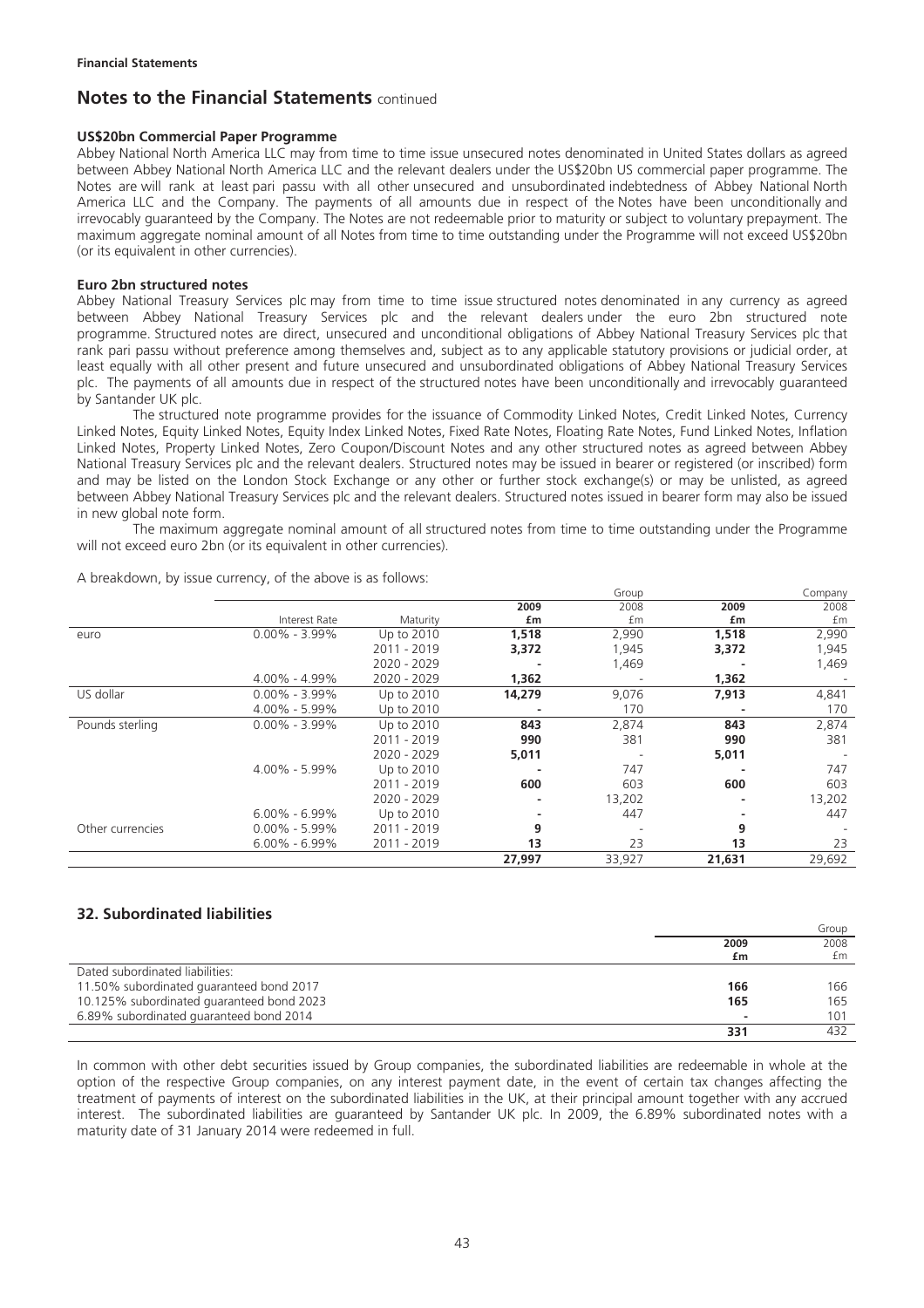Subordinated liabilities including convertible debt securities in issue are repayable:

|                                                        |            | Group                       |
|--------------------------------------------------------|------------|-----------------------------|
|                                                        | 2009       | 2008                        |
|                                                        | £m         | £m                          |
| $\overline{\phantom{0}}$<br>In more than<br>vears<br>ັ | י בר<br>၁၁ | $\sim$ $\sim$ $\sim$<br>43Z |
|                                                        |            |                             |

The Company did not hold any subordinated liabilities during the year (2008: £nil).

### **33. Other liabilities**

|                          |      | Group |      | Company |
|--------------------------|------|-------|------|---------|
|                          | 2009 | 2008  | 2009 | 2008    |
|                          | £m   | £m    | £m   | £m      |
| Trade and other payables | 74   | 340   | 63   | 6       |
| Accrued expense          |      | 67    | 73   | 67      |
|                          | 147  | 407   | 136  | 83      |

## **34. Provisions**

|                                    |                          | Group |
|------------------------------------|--------------------------|-------|
|                                    | 2009                     | 2008  |
|                                    | £m                       | £m    |
| At 1 January                       | ۰                        |       |
| Used during the year               |                          | (5)   |
| Disposal of subsidiary undertaking |                          | (2)   |
| At 31 December                     | $\overline{\phantom{0}}$ |       |
| To be settled:                     |                          |       |
| Within 12 months                   |                          |       |
| In more than 12 months             | -                        |       |
|                                    |                          |       |

The provision related to heavy maintenance costs on leased rolling stock within the Porterbrook group that was sold early in December 2008 as described in Note 12.

## **35. Contingent liabilities and commitments**

The estimated maximum exposure in respect of contingent liabilities and commitments granted is:

|                                                                | Group   |         | Company |         |
|----------------------------------------------------------------|---------|---------|---------|---------|
|                                                                | 2009    | 2008    | 2009    | 2008    |
|                                                                | £m      | £m      | £m      | £m      |
| Guarantees given on behalf of the Company's UK parent, fellow  | 147.597 | 100.780 | 190.349 | 128,440 |
| subsidiaries and subsidiaries                                  |         |         |         |         |
| Guarantees given to third parties                              | 57      | 369     | 57      | 369     |
| Formal standby facilities, credit lines and other commitments: |         |         |         |         |
| - Original term to maturity of more than one year              | 3.106   | 2.983   | 3.106   | 2.983   |
|                                                                | 150,760 | 104.132 | 193,512 | 131.792 |

#### **Overseas tax claim**

Abbey National Treasury Services plc has received a demand from an overseas tax authority relating to the repayment of certain tax credits and related charges. Following modifications to the demand, its nominal amount stands at £74m at the balance sheet exchange rate (2008: £80m). At 31 December 2009, additional interest in relation to the demand could amount to £34m at the balance sheet exchange rate (2008: £34m). Abbey National Treasury Services plc received legal advice that it had strong grounds to challenge the validity of the demand. In September 2006, Abbey National Treasury Services plc won its case at the first stage of the litigation process. In January 2007, the tax authority appealed this decision. However, in December 2006, a ruling was published of a similar case unconnected to the Group but which might affect Abbey National Treasury Services plc's position. In this instance, the courts ruled against the taxpayer.

#### **Regulatory**

The Group engages in discussion, and fully co-operates with the UK Financial Services Authority in their enquiries, including those exercised under statutory powers, regarding its interaction with past and present customers and policyholders both as part of the UK Financial Services Authority's general thematic work and in relation to specific products and services.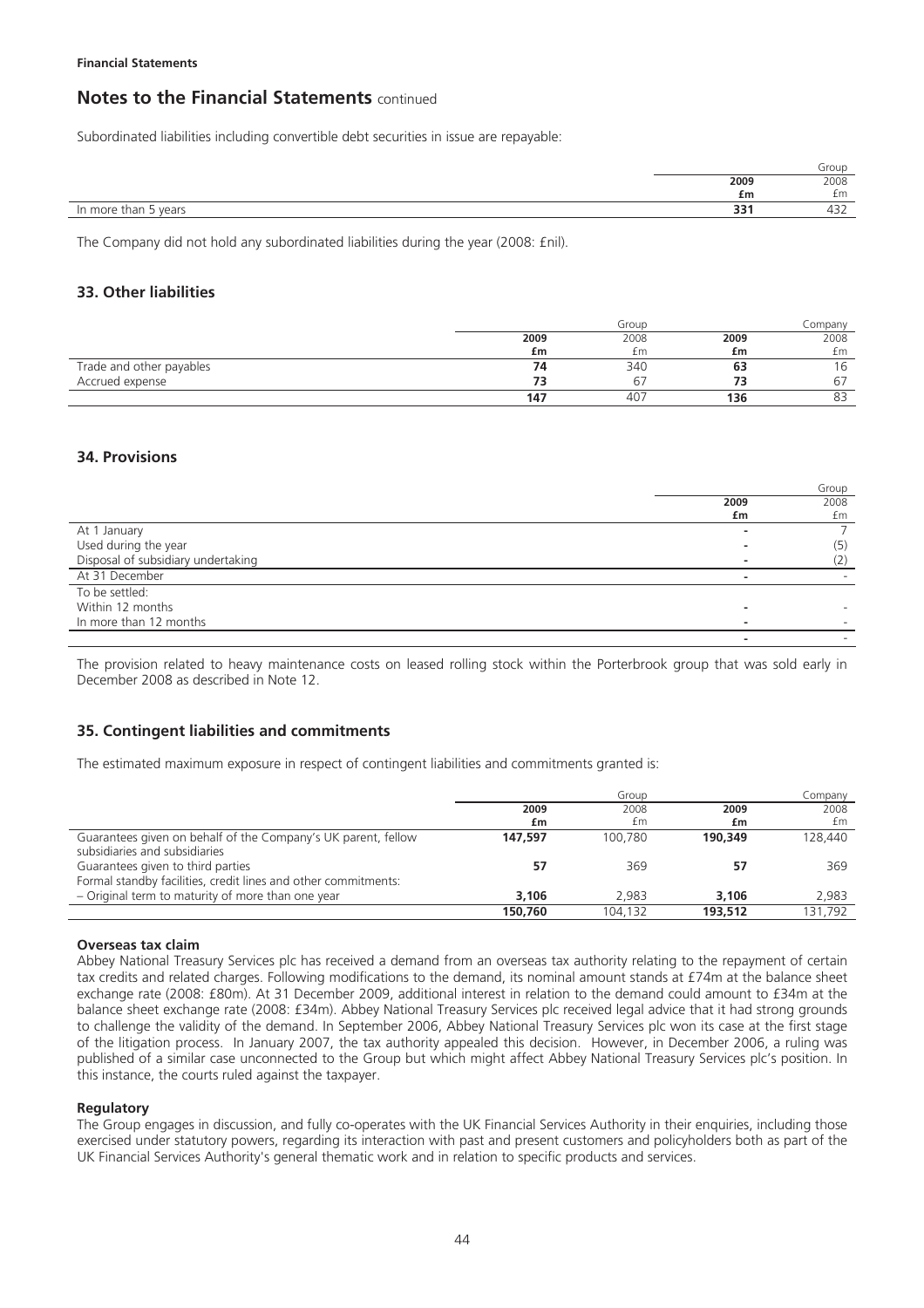#### **Other**

As part of the sale of subsidiaries, and as is normal in such circumstances, the Group has given warranties and indemnities to the purchasers.

#### **Obligations under stock borrowing and lending agreements**

Obligations under stock borrowing and lending agreements represent contractual commitments to return stock borrowed. These obligations totalled £37,525m as at 31 December 2009 (2008: £17,139m) are offset by a contractual right to receive stock under other contractual agreements.

#### **Operating lease commitments**

|                                                     |      | Group |      | Companv        |
|-----------------------------------------------------|------|-------|------|----------------|
|                                                     | 2009 | 2008  | 2009 | 2008           |
|                                                     | £m   | £m    | £m   | £m             |
| Rental commitments under operating leases expiring: |      |       |      |                |
| No later than 1 year                                |      |       |      | $\overline{4}$ |
| Later than 1 year but no later than 5 years         | 16   |       | 16   | 18             |
| Later than 5 years                                  | 24   | 45    | 24   | 39             |
|                                                     | 44   |       | 44   |                |

At 31 December 2009 the Group held various leases on land and buildings, many for extended periods, and other leases for equipment, which require the following aggregate minimum lease payments:

|                         | Group | Company |
|-------------------------|-------|---------|
|                         | 2009  | 2009    |
|                         | £m    | £m      |
| Year ended 31 December: |       |         |
| 2010                    |       | 4       |
| 2011                    |       | 4       |
| 2012                    |       | 4       |
| 2013                    |       | 4       |
| 2014                    |       | 4       |
| Total thereafter        | 24    | 24      |

Group rental expense comprises:

|                               |      | Group |
|-------------------------------|------|-------|
|                               | 2009 | 2008  |
|                               | £m   | £m    |
| In respect of minimum rentals |      |       |
| Less: sub-lease rentals       |      |       |
|                               |      |       |

Appropriate provisions are maintained to cover the above matters.

## **36. Share capital**

|                                      | <b>Ordinary shares</b><br>of £1 each<br>£m | <b>Tracker shares</b><br>of £1 each<br>£m | <b>Total</b><br>£m |
|--------------------------------------|--------------------------------------------|-------------------------------------------|--------------------|
| Issued and fully paid share capital: |                                            |                                           |                    |
| At 1 January and 31 December 2009    | 2.549                                      | -                                         | 2.549              |

In 2008, the Company issued 1,000 Tracker Shares of £1 each at par to its parent company for £1,000. The Tracker Shares entitled the holders to dividends related to certain cashflows that were received by the Company in the period up to 7 April 2010. The Tracker Shares are not redeemable and do not confer any rights to participate in the assets of the company on winding up (beyond the amount subscribed). The Tracker Shares carry no voting rights.

During 2009, the Company entered into contractual arrangements relating to a proposed issue of B Tracker Shares. On 5 January 2010, the Company issued 1,000 B Tracker Shares of £1 each at par to its parent company for £1,000. The B Tracker Shares entitle the holders to dividends related to certain cashflows expected to be received by the Company in the period up to 31 December 2011. The B Tracker Shares are not redeemable and do not confer any rights to participate in the assets of the company on a winding up (beyond the amount subscribed). The B Tracker Shares carry no voting rights.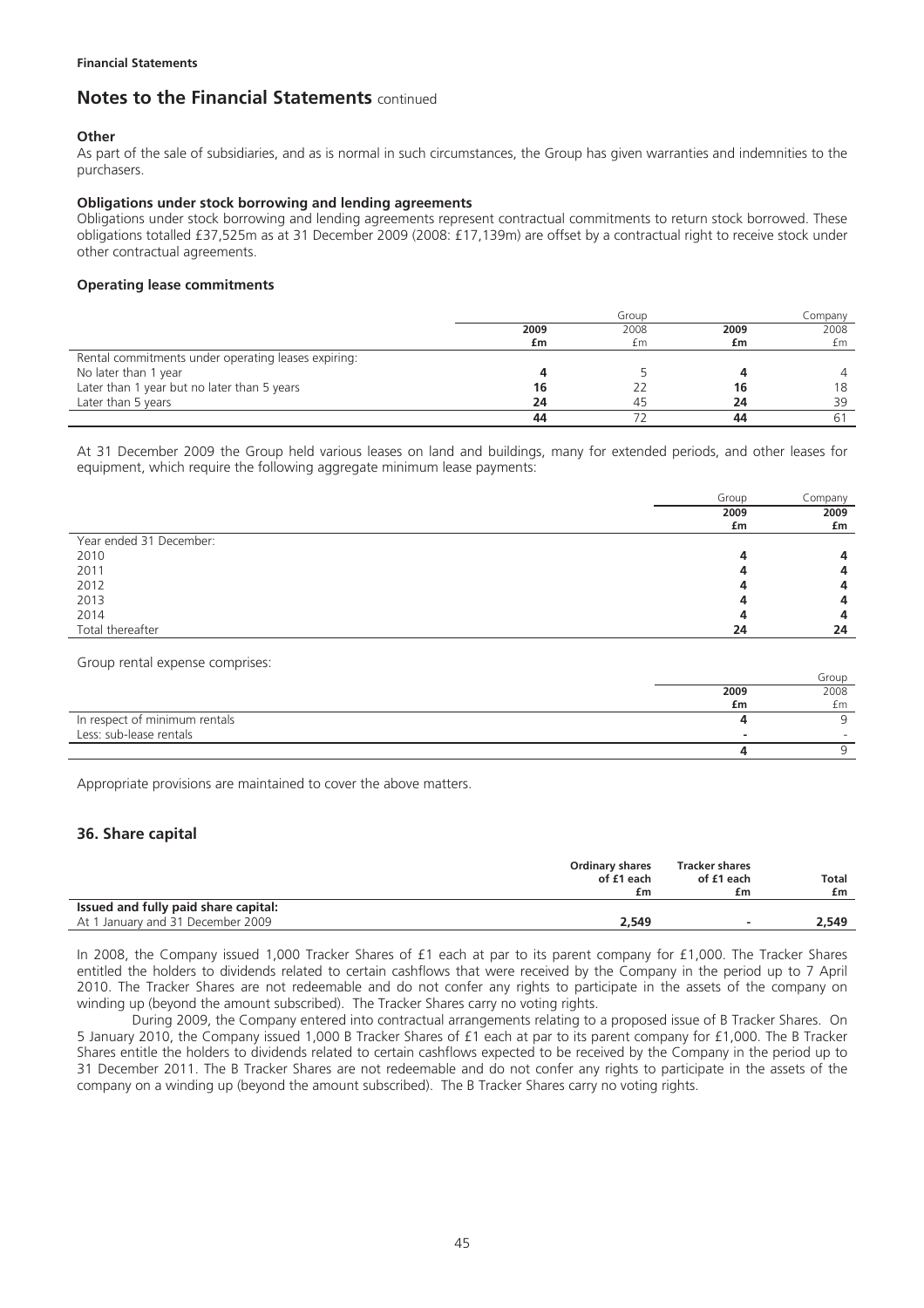## **37. Dividends**

The terms of the Tracker Shares and the B Tracker Shares are such that the issue of those shares (or, in the case of the B Tracker Shares, entry by the Company into contractual arrangements relating to the future issue of such shares) caused a derecognition of certain cashflows expected to be received by the Company. The amounts derecognised equate to the fair value of the cashflows involved and are shown in the Statement of Changes to Equity as amounts representative of contractual obligations for the year in which the derecognition occurs. Subsequent declaration and payment of dividends in respect of these cashflows is not further reflected in the Company's financial statements. Amounts representative of such contractual obligations in respect of the Tracker Shares during the year were nil (2008: £161,000 per share). Amounts representative of such contractual obligations in respect of the B Tracker shares during the year were £144,000 per share (2008: nil).

## **38. Consolidated cash flow statement**

#### **a) Reconciliation of profit after tax to net cash inflow/(outflow) from operating activities:**

|                                                                      |           | Group     |           | Company   |
|----------------------------------------------------------------------|-----------|-----------|-----------|-----------|
|                                                                      | 2009      | 2008      | 2009      | 2008      |
|                                                                      | £m        | £m        | £m        | £m        |
| Profit for the year                                                  | 378       | 330       | 555       | 203       |
| Non-cash items included in net profit                                |           |           |           |           |
| Depreciation                                                         | 3         | 121       | 3         | 5         |
| Decrease/(Increase) in prepayments and accrued income                | 1,097     | (1,243)   | 943       | (1, 118)  |
| (Decrease)/increase in accruals and deferred income                  | (1,257)   | 1,112     | (1, 187)  | 1,048     |
| Provision for impairment                                             | 52        | 26        | 72        | 26        |
| Profit on the sale of subsidiary undertakings                        |           | (40)      |           |           |
| Other non-cash items                                                 | 896       | (1,084)   | 845       | (1, 184)  |
| Net cash flow from / (used in) trading activities                    | 1,169     | (778)     | 1,231     | (1,020)   |
| Changes in operating assets and liabilities                          |           |           |           |           |
| Net (increase)/ decrease in financial assets held for trading        | (1,631)   | 8,964     | (4, 154)  | 6,993     |
| Net (increase)/decrease in financial assets designated at fair value | (995)     | 441       | (995)     | 441       |
| Net decrease/ (increase) in derivatives held for trading             | 9,665     | 982       | 9,031     | 1,252     |
| Net increase in loans and advances to banks and customers            | (12, 208) | (90, 983) | (16, 954) | (82, 853) |
| Net decrease/(increase) in other assets                              | 34        | (724)     | 9         | (780)     |
| Net increase/(decrease) in deposits by banks and customer accounts   | 50.173    | 71,888    | 51,539    | 72,646    |
| Net decrease in derivative liabilities                               | (9,677)   |           | (9, 181)  |           |
| Net increase/(decrease) in trading liabilities                       | 6,260     |           | (9,674)   |           |
| Net decrease in financial liabilities held for trading               |           | (14, 792) |           | (10, 758) |
| Net decrease in financial liabilities designated at fair value       | (588)     | (2, 591)  | (599)     | (2,630)   |
| Net (decrease)/increase in debt issued                               | (4, 344)  | 18,033    | (6,921)   | 22,231    |
| Net decrease in other liabilities                                    | (661)     | (197)     | (312)     | (121)     |
| Effects of exchange rate differences                                 | (1, 423)  | 3,606     | (870)     | 1,260     |
| Net cash flow from/(used in) from operating activities before        | 35,774    | (6, 151)  | 12,150    | 6,661     |
| tax                                                                  |           |           |           |           |
| Income tax paid                                                      |           | (4)       |           | (3)       |
| Net cash flow from/(used in) operating activities                    | 35,774    | (6, 155)  | 12,150    | 6,658     |

#### **b) Analysis of the balances of cash and cash equivalents in the balance sheet**

|                                           |        | Group  |        | Company |
|-------------------------------------------|--------|--------|--------|---------|
|                                           | 2009   | 2008   | 2009   | 2008    |
|                                           | £m     | £m     | £m     | £m      |
| Cash and balances at central banks        | 448    |        | 448    |         |
| Debt securities - Trading                 | 1.966  | 5,208  | 779    | 401     |
| Loans and advances to banks - Trading     | 4,881  | 4.946  | 2.193  | 4.239   |
| Loans and advances to customers - Trading | 8.827  | 532    | 7.665  | 13,238  |
| Net trading other cash equivalents        | 15,674 | 10.686 | 10,637 | 17,878  |
| Loans and advances to banks - Non trading | 62,388 | 33,096 | 38,242 | 20,134  |
| Net non-trading other cash equivalents    | 62,388 | 33.096 | 38,242 | 20,134  |
| Cash and cash equivalents at year end     | 78,510 | 43,790 | 49.327 | 38,020  |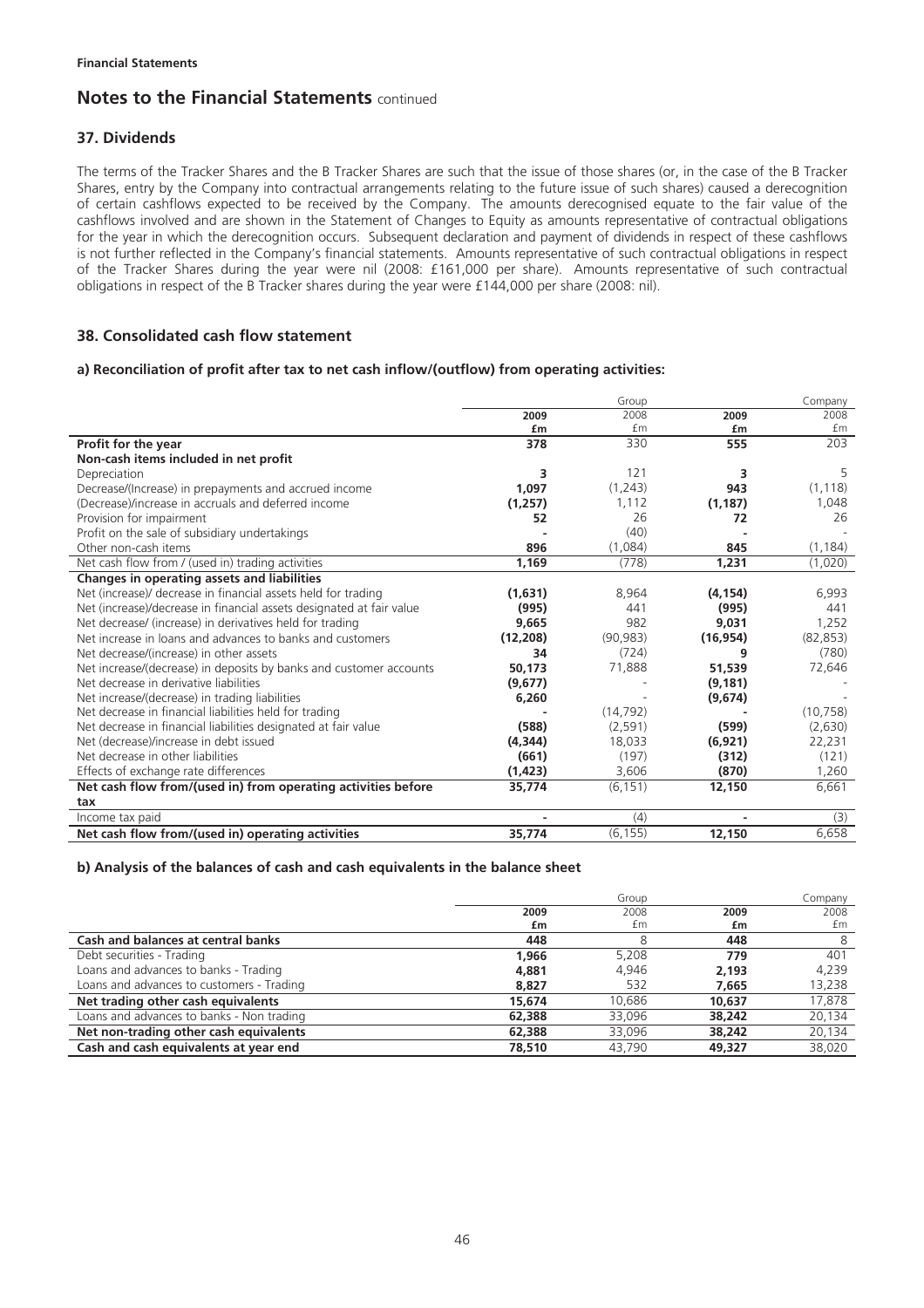### **c) Sale of subsidiaries**

|                                                    |      | Group |
|----------------------------------------------------|------|-------|
|                                                    | 2009 | 2008  |
|                                                    | £m   | £m    |
| Net assets disposed of:                            |      |       |
| Operating lease assets                             |      | 2,134 |
| Current tax accounts                               |      | 8     |
| Other assets                                       |      | 60    |
| Deposits by banks                                  |      | (8)   |
| Other liabilities                                  |      | (163) |
| Other provisions                                   |      | (2)   |
| Current tax liabilities                            |      | (19)  |
| Deferred tax liabilities                           |      | (446) |
| Retirement benefit obligations                     |      |       |
|                                                    |      | 1,565 |
| Profit on disposal                                 |      | 40    |
|                                                    |      | 1,605 |
| Satisfied by:                                      |      |       |
| Cash and cash equivalents                          |      | 1,605 |
| Less: Cash and cash equivalents in subsidiary sold |      |       |
| Net cash inflow of sale                            |      | 1,605 |

On 8 December 2008, the Group completed the disposal of Porterbrook, its rolling stock leasing business, by the sale of 100% of Porterbrook Leasing Company Limited and its subsidiaries to a consortium of investors including Antin Infrastructure Partners (the BNP Paribas sponsored infrastructure fund), Deutsche Bank and Lloyds Banking Group plc, for a cash consideration of approximately £1.6bn.

#### **d) Discontinued operations**

The trains and related assets leasing businesses, which constituted the majority of the Corporate Banking segment, qualify as discontinued operations. The net cash flows attributable to the operating, investing and financing activities of discontinued operations were £nil (2008: £266m), £nil (2008: £(0.7)m), and £nil (2008: £0.4m), respectively.

## **39. Collateral pledged and received**

The Group and its subsidiaries in the course of its business will pledge assets as collateral.

Collateral is also provided by the Company in the normal course of derivative business to counterparties. As at 31 December 2009 £2,014m (2008: £1,646m) of such collateral in the form of cash had been pledged.

As part of structured transactions entered into by subsidiaries of the Company, assets are pledged or received as collateral. At 31 December 2009 £253m (2008: £844m) of assets had been received (2008: pledged) in relation to these transactions.

Subsidiaries of the Company enter into sale and repurchase agreements and similar transactions of equity and debt securities, which are accounted for as secured borrowings. Upon entering into such transactions, the subsidiaries provide collateral equal to 100%-105% of the borrowed amount. The carrying amount of assets that were so pledged at 31 December 2009 was £36,315m (2008: £30,134m).

Subsidiaries of the Company also enter into purchase and resale agreements and similar transactions, of debt and equity securities, which are accounted for as collateralised loans. Upon entering into such transactions, the subsidiaries receive collateral equal to 100%-105% of the loan amount. The level of collateral held is monitored daily and if required, further calls are made to ensure the market values of collateral remains equal to the loan balance. The subsidiaries are permitted to sell or repledge the collateral held. At 31 December 2009, the fair value of such collateral was £58,589m (2008: £26,987m) of which £58,589m (2008: £26,987m) was sold or repledged. The subsidiaries have an obligation to return the collateral that it has sold or pledged with a fair value of £58,589m (2008: £26,987m).

## **40. Directors' emoluments and interests**

Further details of Directors' emoluments and interests are included in Note 42. Details of loans, quasi loans and credit transactions entered into or agreed by the Company or its subsidiaries with persons who are or were Directors, other Key Management Personnel and connected persons of the Company during the year are included in Note 42.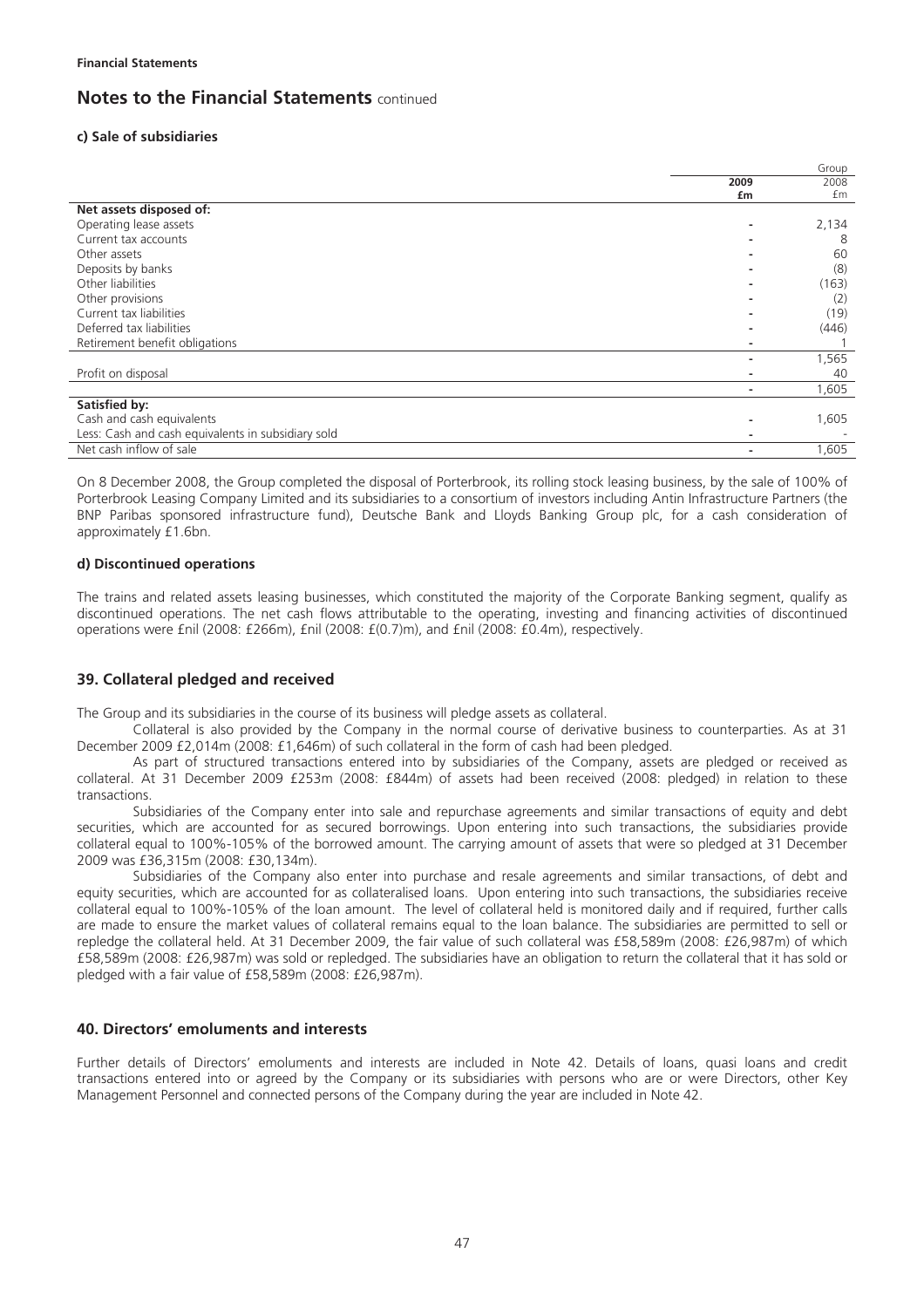### **41. Pensions and other post-retirement benefits**

The Group participates in various Santander UK plc group defined benefit and defined contribution pension schemes in operation. Details of the schemes are disclosed in the Annual Report and Accounts of Santander UK plc. There is no contractual agreement of stated policy for charging the net defined benefit cost of the Santander UK defined benefit schemes. Therefore, in accordance with IAS 19 the defined benefit asset or liability has been recognised in the financial statements of the sponsoring employer of the scheme and the Group accounts for its contributions as a defined contribution scheme. The contribution to be paid by the Group is calculated as the contributions made by Santander UK plc to the schemes in respect of the Group's employees. An amount of £5m (2008: £4m) was recognised as an expense for these contributions and is included in staff costs within administration expenses in the income statement.

## **42. Related party disclosures**

#### **Transactions with directors, key management personnel and their connected persons**

There were no other related party transactions during the year, or existing at the balance sheet date other than those disclosed below with the Company or parent company's Key Management Personnel. Key Management Personnel are defined as the Directors of the Company and the Board and Executive Committee of Santander UK plc.

#### **Remuneration of key management personnel**

The remuneration of the Directors, and other Key Management Personnel of the Company, is set out in aggregate for each of the categories specified in IAS 24 Related Party Disclosures. Further information about the aggregate remuneration of the Directors is provided in Note 9.

| Key management compensation       | 2009      | 2008      |
|-----------------------------------|-----------|-----------|
|                                   |           |           |
| Short-term employee benefits      | 1,493,322 | 1,581,660 |
| Post employment benefits          | 41,000    | 31,876    |
| Share-based payments              | 152.450   | 104.824   |
| Total key management compensation | 1.686.772 | 1,718,360 |

Of the Directors that served during the year, five were remunerated in relation to their services as directors of this Company and the amounts included above are based on an estimated time allocation basis.

#### **Medium-Term Incentive Plan**

Under the Medium-Term Incentive Plan granted on 20 October 2005, certain Executive Directors, Other Key Management Personnel and other nominated individuals were granted a conditional award of shares in Banco Santander, S.A.. The amount of shares participants would receive at the end of the three-year period depended on the performance of the Group in this period. The performance conditions were linked to the Group's three-year plan. Performance was measured in two ways, half of the award depended on the Group achieving an attributable profit target for the 2007 financial year, and the remainder depended on the achievement of a revenue target for the 2007 financial year. Both performance conditions were achieved, resulting in a full award of shares to participants in March 2008.

### **Long-Term Incentive Plan**

In 2009, three (2008: four) Directors were granted conditional awards of shares in Banco Santander, S.A. under the Santander Long-Term Incentive Plan for a total fair value of £63,820 (2008: £116,787) based on a share price on 1 July 2009 of euro 8.14 (2008: euro 11.96). The value attributable to the current year of these conditional awards is included in share based payments. Under the Santander Long-Term Incentive Plans granted on 1 July 2009, certain Executive Directors, Key Management Personnel (as defined above) and other nominated individuals were granted conditional awards of shares in Banco Santander, S.A.. The amount of shares participants will receive throughout a three year period (2008: a three year period) depends on the performance of Banco Santander, S.A during this period. All awards under the 2009 Santander Long-Term Incentive Plan will depend on Santander's Total Shareholder Return performance against a competitor benchmark group. Awards made prior to 2009 also depend on Santander's Earnings Per Share performance against a competitor benchmark group. 90.79% of the 40% of the 2007 conditional award of shares vested in July 2009. Subject to performance conditions being met, the remaining 60% of the 2007 conditional award will vest in July 2010, 100% of the 2008 conditional award will vest in July 2011 and 100% of the 2009 conditional award will vest in July 2012.

### **Parent undertaking and controlling party**

The Company's immediate parent is Santander UK plc. The ultimate parent and controlling party is Banco Santander, S.A., a company incorporated in Spain. The smallest and largest groups into which the Company's results are included are the group accounts of Santander UK plc and Banco Santander S.A. respectively. A copy of the accounts of Santander UK plc may be obtained from Secretariat, Santander UK plc, 2 Triton Square, London NW1 3AN. A copy of the accounts of Banco Santander, S.A. may be obtained from Santander Shareholder Services, 2 Triton Square, London NW1 3AN.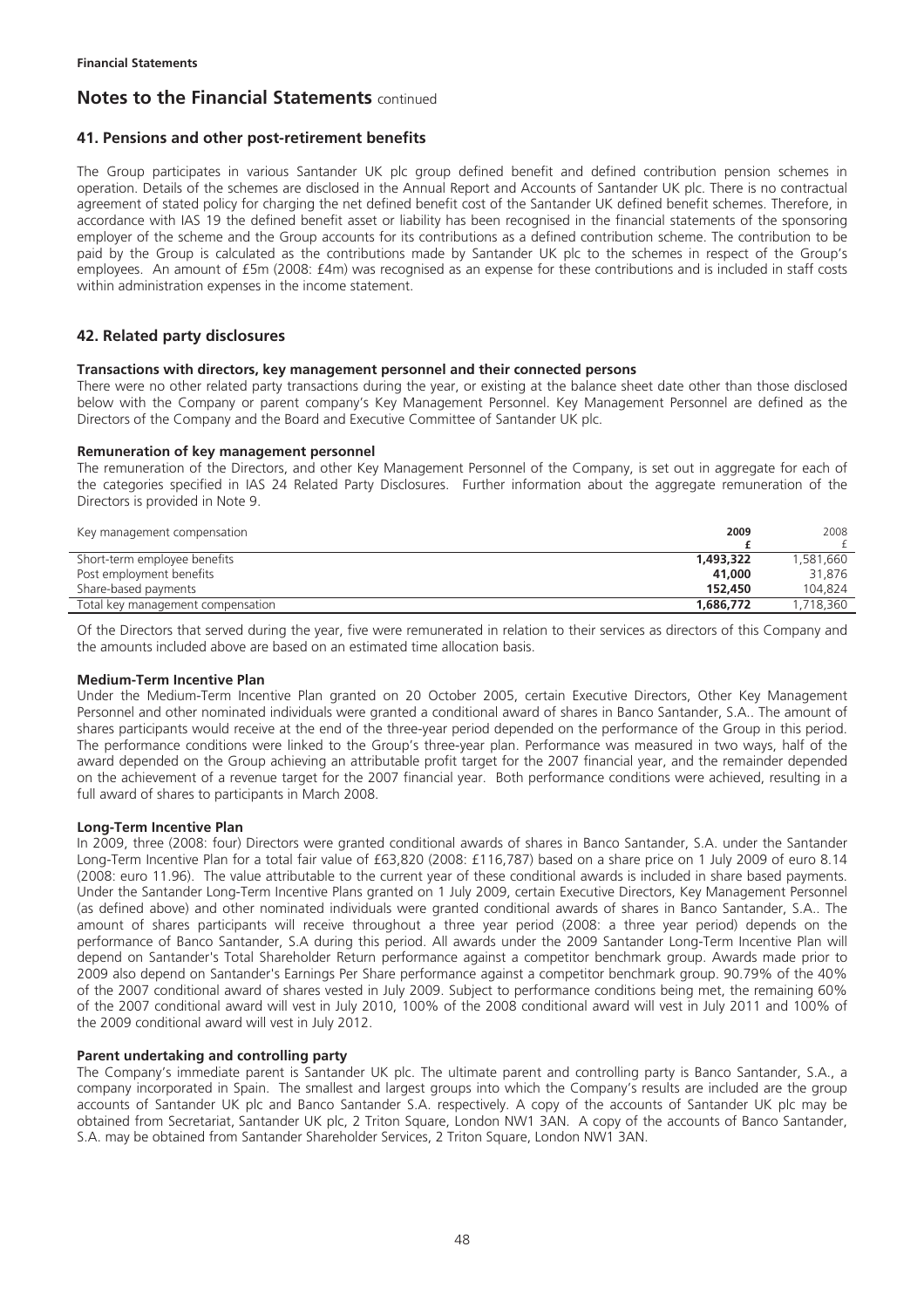### **Transactions with related parties**

Transactions with related parties during the year and balances outstanding at the year end:

|                         |          |                          |       |                          |         |                         |            | Group                   |
|-------------------------|----------|--------------------------|-------|--------------------------|---------|-------------------------|------------|-------------------------|
|                         |          | Interest, fees and other |       | Interest, fees and other |         | Amounts owed by related |            | Amounts owed to related |
|                         |          | income received          |       | expense paid             |         | parties                 |            | parties                 |
|                         | 2009     | 2008                     | 2009  | 2008                     | 2009    | 2008                    | 2009       | 2008                    |
|                         | £m       | £m                       | £m    | £m                       | £m      | £m                      | £m         | £m                      |
| Ultimate parent company | (67)     | (483)                    | 25    | 509                      | 7.439   | 9.885                   | (1.921)    | (2, 107)                |
| Immediate parent        | (3, 525) | (5, 561)                 | 2,645 | 4.738                    | 126,485 | 132.613                 | (115, 868) | 130,214)                |
| Fellow subsidiaries     | (1, 151) | (175)                    | 480   | 120                      | 83.165  | 44.066                  | (66, 156)  | (15,462)                |
|                         | (4, 743) | (6, 219)                 | 3,150 | 5.367                    | 217.089 | 186.564                 | (183, 945) | (147.783)               |

|                         |          |                          |       |                          |                         |         |            | Company                 |
|-------------------------|----------|--------------------------|-------|--------------------------|-------------------------|---------|------------|-------------------------|
|                         |          | Interest, fees and other |       | Interest, fees and other | Amounts owed by related |         |            | Amounts owed to related |
|                         |          | income received          |       | expense paid             |                         | parties |            | parties                 |
|                         | 2009     | 2008                     | 2009  | 2008                     | 2009                    | 2008    | 2009       | 2008                    |
|                         | £m       | £m                       | £m    | £m                       | £m                      | £m      | £m         | £m                      |
| Ultimate parent company | (13)     | (344)                    | 23    | 484                      | 4,434                   | 5.163   | (1.824)    | (1, 815)                |
| Immediate parent        | (3, 414) | (5,400)                  | 2.643 | 4.734                    | 115,377                 | 126.750 | (115, 867) | 130, 111)               |
| Subsidiaries            | (119)    | (549)                    | 61    | 565                      | 19,143                  | 16.752  | (11, 415)  | (12,076)                |
| Fellow subsidiaries     | (965)    | (175)                    | 433   | 120                      | 71,324                  | 26.309  | (65, 887)  | (15, 452)               |
|                         | (4, 511) | (6, 468)                 | 3.160 | 5.903                    | 210,278                 | 174.974 | (194,993)  | (159, 454)              |

The balances above include debt securities in issue held by related parties. During the year, euro 315m of the Group's holdings of AAA rated prime mortgage backed securities were sold to the issuer, Banco Santander Totta, S.A.. Although Banco Santander Totta, S.A. is a related party of the Group, the transactions are considered to be commercial deals, with a normal sharing of profits.

The above transactions were typically made in the ordinary course of business and substantially on the same terms as for comparable transactions with third-party counterparties.

### **43. Events after the balance sheet date**

Except as described in Note 36, no material events have occurred.

### **44. Financial risks and risk management**

This Note contains audited financial information except principally for the discussion of Operational Risk on page 53 that, in accordance with the guidance in paragraph BC65 of IFRS 7, is unaudited.

### **Summary**

The Group's risks are managed at a Santander UK level. This Risk Management section describes the Company and the Group's Risk Governance Framework, and includes more detail on the Group's key risks, on a segmental basis or aggregated where relevant. It is divided into the following sections:

**Introduction** - A description of the Group's Risk Governance Framework, including the three tiers of the Risk Governance structure. This can be found on page 51 to 52.

**Financial Risks and Risk Management -** Group-wide disclosures about specific risks which do not originate in any single operating segment, such as operational risk as well as Group-wide disclosures about market risk and concentrations of credit risk are described on pages 52 to 54.

**Liquidity risk** – A description of the liquidity risks the Group faces, along with their management and activity in 2009 and 2008, can be found on page 54 to 55.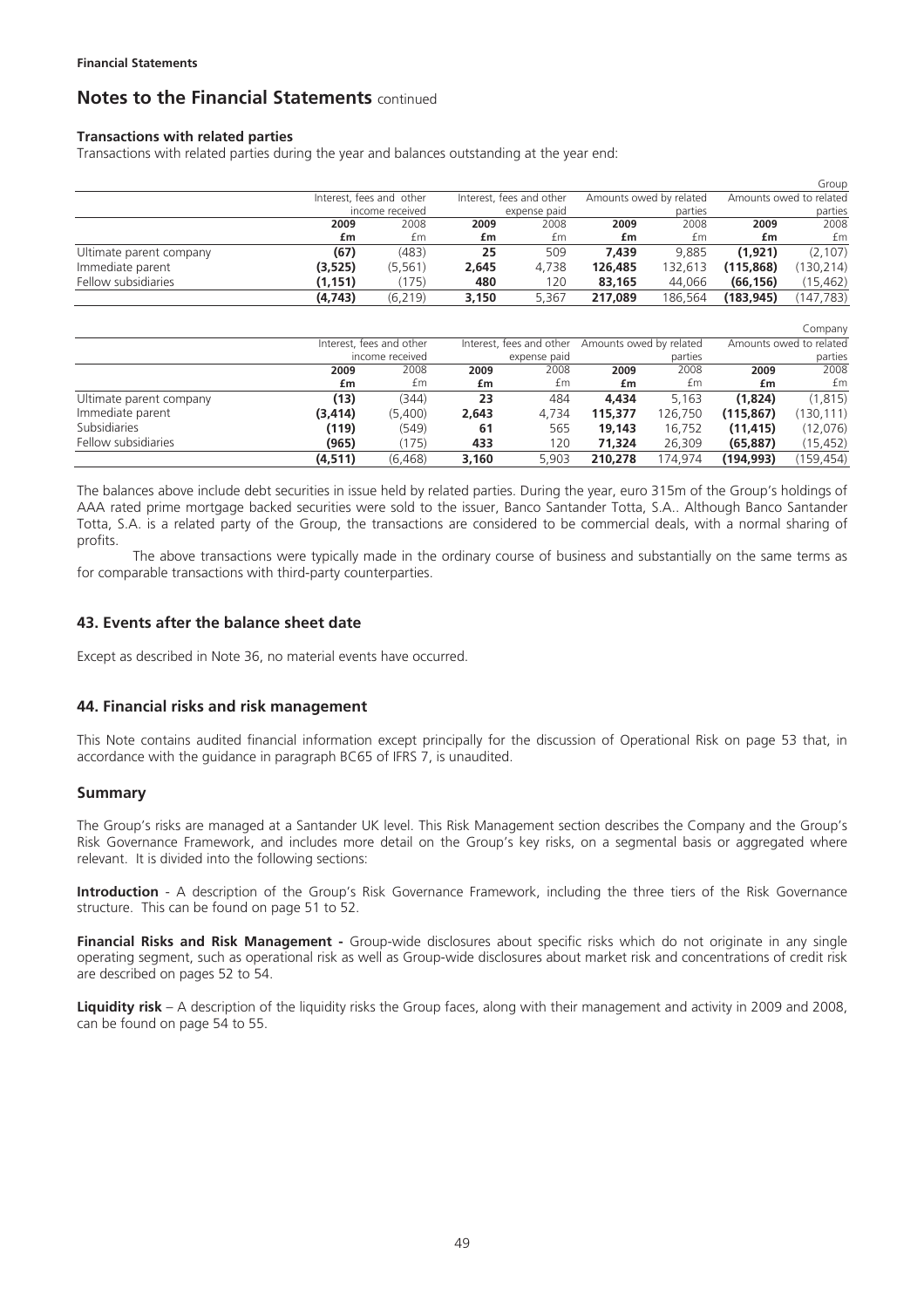**Discussion of Key Risks by Operating Segment**- Detailed discussions about risk exposures, measurement information and management policies presented by operating segment can be found on pages 56 to 62:

- > **Risks in Global Banking & Markets**  The risks in this segment are described on pages 56 to 58, comprising:
	- > **Credit risk**, including its management, mitigation and its disclosure of exposure by rating of counterparty.
	- > **Market risk,** including its management and disclosures on short-term market risk, structural market risk and trading market risk.
- > **Risks in Corporate Banking**  The risks in this segment are described on pages 58 to 61, comprising:
	- > **Credit risk**, including its management, mitigation and the disclosure of exposure by rating of counterparty.
	- > **Market risk**, including its management.

**Risks in Asset & Liability Management** – The risks in this segment are described on pages 61 to 62, comprising:

- > **Credit risk**, including its management, mitigation and its disclosure of exposure by rating of counterparty.
- > **Market risk**, including its management and disclosure of Net Interest Margin Sensitivity and the Market Value of Equity Sensitivity.
- > A description of the types of derivative contracts used to hedge risks in this segment**.**

**The Impact of the Current Credit Environment** – Detailed disclosures can be found on pages 63 to 67, including a description of the Group's exposures to certain classes of financial assets and off-balance sheet entities.

### **Introduction**

The Group follows the same risk management structure of Santander UK. The Group is driven by the core Santander Global Banking & Markets UK businesses and UK Corporate Bank. In addition the ALM business is booked in the Company. In terms of governance, authority for risk management flows from the Santander UK Board to the Board of Directors of the Group.

The Group accepts that risk arises from its full range of activities and actively manages and controls it. The management of risk is an integral part of the Group's activities. Risk is defined as the uncertainty around the Group's ability to achieve its business objectives and execute its strategy effectively. Risk constitutes the Group's exposure to uncertainty and the consequent variability of return. Specifically, risk equates to the adverse impacts on profitability arising from different sources of uncertainty. The key risks Santander UK is exposed to are Credit (Retail, Corporate & Commercial, Wholesale), Market (Traded and Non-Traded), Operational, Pension Obligation, Concentration, Residual Value, Liquidity, Asset Backed Funding (including Encumbrance), Reputational and Business Strategic. Risk measurement is used to capture the source of the uncertainty and the magnitude of its potential effect on the profitability and solvency of the Group. Effective risk management and control is therefore of fundamental importance to Santander UK's long-term success.

Understanding and controlling risk is critical for the effective management of the business. Santander UK's Risk Framework aims to ensure that risk is managed and controlled on behalf of shareholders, customers, depositors, employees and the Group's regulators. Effective and efficient risk governance and oversight provide management with assurance that the Group's business activities will not be adversely impacted by risks that could have been reasonably foreseen. This in turn reduces the uncertainty of achieving Group's strategic objectives.

Authority for Risk Management flows from the Santander UK Board to the Chief Executive and from him to specific individuals. Formal standing committees are maintained for effective management or oversight. Their authority is derived from the person they are intended to assist.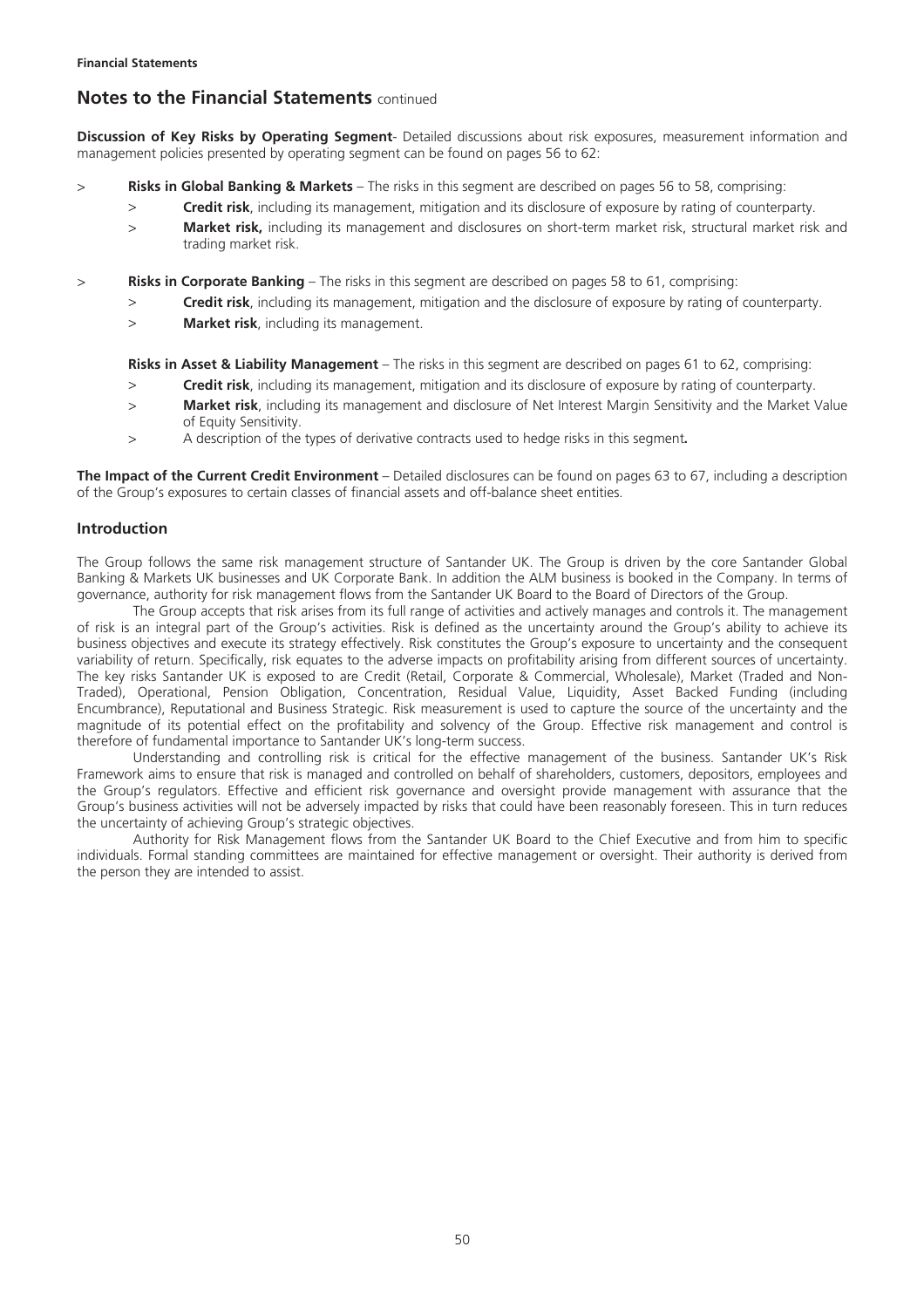## **Risk Governance Framework**

The diagram below shows the Risk Governance Framework in operation in respect of risk management and oversight.



(1) Risk Oversight Forum ('ROF').

(2) Other Fora include Stress Testing ROF, Capital ROF, Mortgage Backed Funding ROF, FEVE Forum, Risk School Board and IT Risk Board.

The Risk Division at Banco Santander, S.A. reports to the President of the Comisión Delegada de Riesgos (Delegated Risk Committee or 'CDR').

The main elements of risk governance within the Group are as follows:

### **First tier of risk governance in Santander UK**

Risk management is provided by the Santander UK Board. It approves Santander UK's risk appetite in consultation with Banco Santander, S.A. as appropriate, approves the strategy for managing risk and is responsible for Santander UK's system of internal control. The Santander UK Board is supported by the Chief Executive and Executive Management, who have primary responsibility for understanding, identifying and owning the risks generated by their lines of business and establishing a framework for managing those risks within the approved risk appetite of Santander UK. In addition understanding and identifying the risks generated by Santander UK's operations are the responsibility of the Divisional Heads and central functions. These functions provide technical support and advice to assist in the management and control of risk. Within this tier, there is a process for transaction review and approval within certain thresholds, discharged by the Credit Approval Committee. Transactions reviewed which exceed the threshold limits set are subject to prior review by Banco Santander, S.A.'s Risk Division before final approval by the Credit Approval Committee.

#### **Risk Committee**

The Risk Committee is a management committee, established under the authority of and chaired by the Chief Executive. The Risk Committee reviews risk issues, gives advice and recommendations to the Chief Executive, the Executive Committee or other parties as appropriate and makes decisions on risk issues within its sphere of responsibility.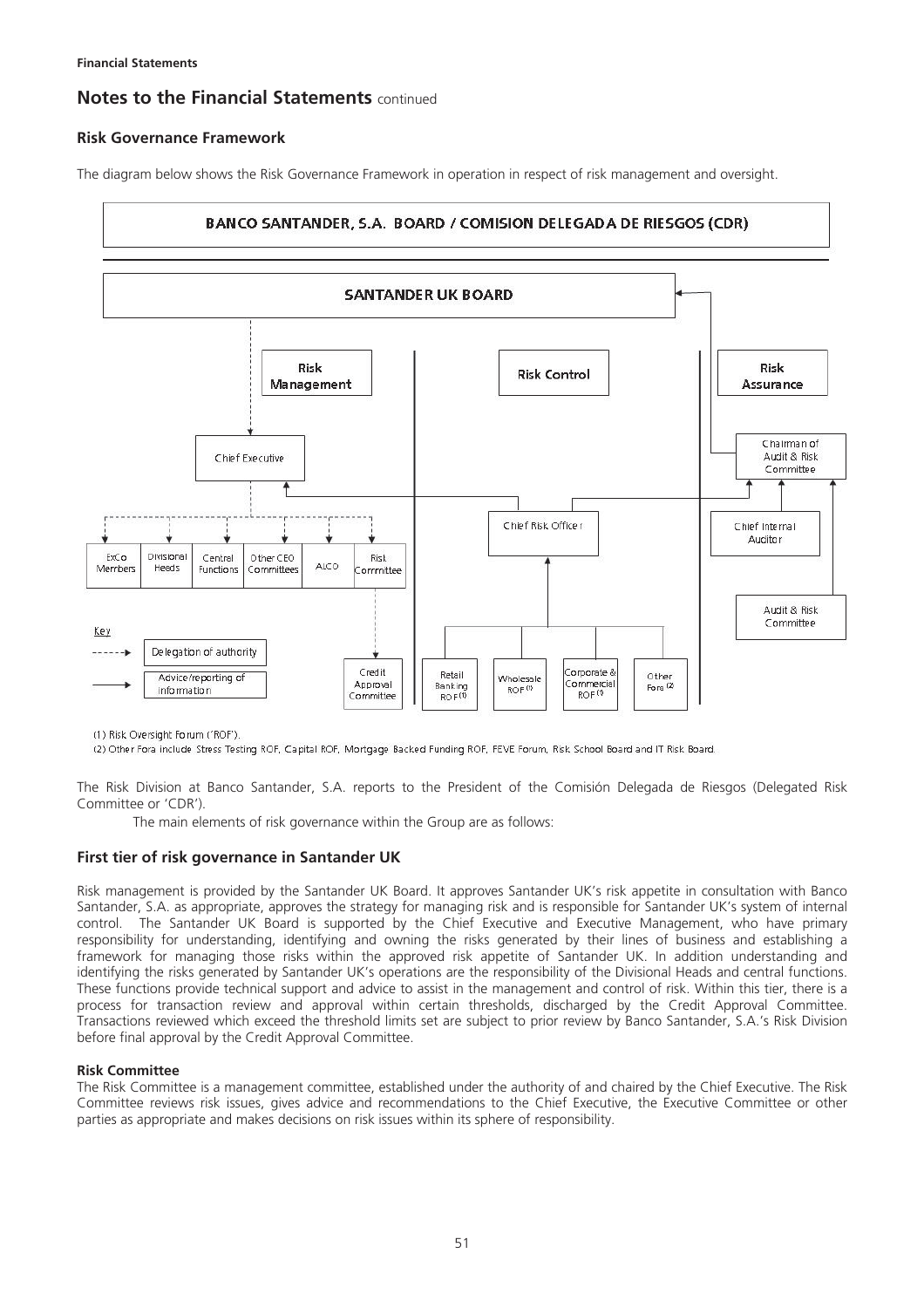## **Second tier of risk governance in Santander UK**

Risk control is provided by the Santander UK Board independently supported by the Risk Division. The roles of the Chief Risk Officer, the Head of Wholesale Risk and the Risk Division include development of risk measurement methodologies, risk approval, risk monitoring, risk reporting and escalation of risk issues in line with the relevant risk policy for all risks across the Group's lines of Corporate Banking and Global Banking & Markets businesses.

Dedicated Business ROFs advise and support the Chief Risk Officer in fulfilling his risk control responsibilities and help to ensure that risks are suitably understood, managed and controlled.

The Risk Division provides independent challenge to all business areas in respect of risk management and compliance with policies and advises the business when they are approaching the limits of Santander UK's risk appetite.

The Santander UK Board, as supported by the Risk Division, is responsible for ensuring compliance with Santander UK Group policies and limits imposed by Banco Santander, S.A. including:

- > Santander UK-wide risk policies;
- > Santander UK-wide risk limits/parameters;
- > Approval processes relating to transactions that exceed local risk limits;
- > The systematic review of exposures to large clients, sectors, geographical areas and different risk types; and
- > Reporting to Banco Santander, S.A..

#### **Third tier of risk governance in Santander UK**

Risk assurance provides independent objective assurance on the effectiveness of the management and control of risk across Santander UK. This is provided through the Non-Executive Directors, the Audit and Risk Committee and the Internal Audit function.

#### **Non-Executive Directors**

The Non-Executive Directors are members of the Santander UK Board who have a particular responsibility for constructively challenging and contributing to the development of strategy, scrutinising the performance of management in meeting agreed goals and objectives and monitoring reporting performance and assuring themselves that the financial controls and systems of risk management are robust and defensible.

#### **Audit and Risk Committee**

The Audit and Risk Committee is made up of Non-Executive directors and is a committee of the Santander UK Board. The Committee has responsibility for:

- > The oversight of the risk governance framework;
- > Review of the effectiveness of Santander UK internal and external audit processes;
- > Review of control policies and procedures including regulatory compliance and financial reporting;
- > The identification, assessment and reporting of risks; and
- > The risk governance structure and associated compliance with risk control policies and procedures.

#### **Internal Audit**

The Internal Audit function supports the Audit and Risk Committee by providing independent and objective opinions on the effectiveness and integrity of Santander UK's risk governance arrangements. It does this via a systematic programme of riskbased audit of the controls established and operated by the "first tier" risk management functions and those exercised by the "second tier" risk control functions.

The audit opinions and underlying rationale of findings and recommendations form the basis upon which the Audit and Risk Committee can take reasonable (but not absolute) assurance that the risk governance arrangements are fit for purpose and working properly. The Audit and Risk Committee also receive reports from management, the risk control functions and the external auditors to help them to discharge their risk governance oversight responsibilities.

## **Financial Risks and Risk Management**

The financial risks affecting the Group are discussed below. Risks are generally managed through tailored management policies within the business division or operating segment in which they are originated.

Group-wide disclosures including those relating to specific risks which do not originate in any single operating segment, are described separately at the beginning of this section, apart from liquidity risk which is discussed at the end of the section, following the detailed disclosures about the impact of the current credit environment.

The Group-wide disclosures are followed by detailed discussions about risk exposures, measurement information and management policies presented by operating segment, being Corporate Banking, ALM and Global Banking & Markets.

The risk exposure and management information relating to the Company principally arise in Corporate Banking and ALM. Following the outsourcing of key IT and operations processes to group companies, risk governance of these entities is crucial. The use of service level agreements and key metrics support this governance.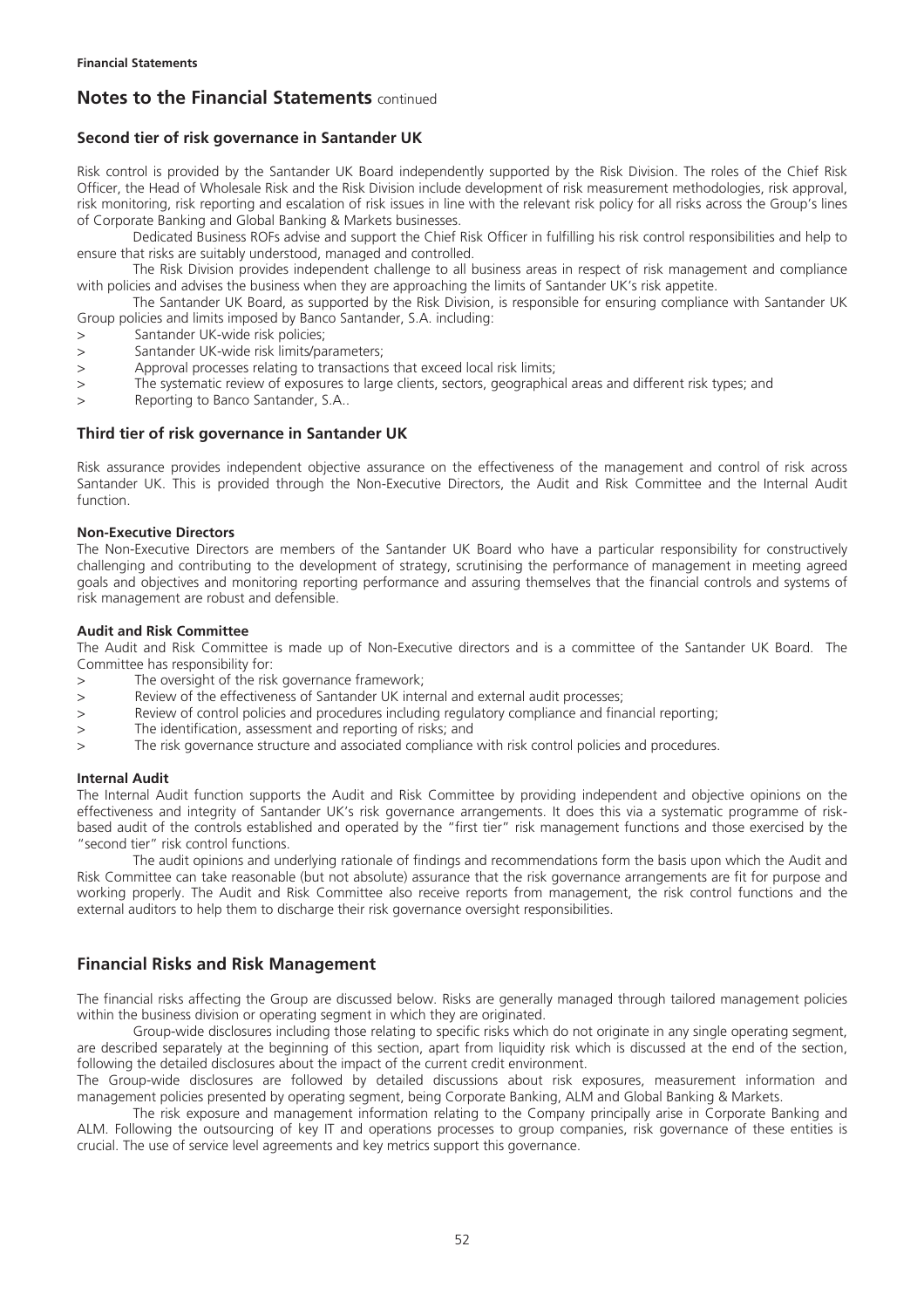### **Financial Instruments**

The Group uses financial instruments to manage the structural balance sheet exposures that arise from its and Santander UK's banking activities, in accordance with Risk policies and the Asset & Liability Management Committee's direction. The Group also trades in financial instruments where it takes positions in exchange-traded and over the counter instruments, including derivatives, to take advantage of short-term market movements in the equity and bond markets and in currency and interest rates.

## **Operational Risk (unaudited)**

The Group's operational risks are managed at a Santander UK level.

Operational risk is the risk of loss to the Group, resulting from inadequate or failed internal processes, people and systems, or from external events. Such risks can materialise as frauds, process failures, system downtime or damage to assets due to fire, floods, etc. When such risks materialise they have not only immediate financial consequences for the Group but also an effect on its business objectives, customer service, regulatory responsibilities and reputation. Operational risk exposures arise across the Group's business divisions and operating segments, and are managed on a consistent basis.

#### **Managing operational risk (unaudited)**

Santander UK undertakes extensive activity to minimise the impacts operational risks may have on business areas. An independent central operational risk function (Enterprise and Operational Risk) has responsibility for establishing the framework within which these risks are managed and is aligned to operational risk professionals within business areas to ensure consistent approaches are applied across Santander UK. The primary purpose of the framework, which is approved by the Risk Committee and Board, is to define and articulate the Santander UK-wide policy, processes, roles and responsibilities. The framework incorporates industry practice and regulatory requirements, particularly those emanating from the Basel Committee, European Union Directives and the UK Financial Services Authority and the parent regulator (Banco d'España or The Bank of Spain).

The day-to-day management of operational risk is the responsibility of business managers who identify, assess and monitor the risks, in line with the processes described in the framework. The operational risk function ensures that all key risks are regularly reported to Risk Fora, the Risk Committee and the Santander UK Board.

#### **Key operational risk activity in 2009 risk (unaudited)**

During 2009, the Group has continued to respond to the developing operational risk environment with coordinated responses, and the Group continues to perform detailed control reviews in response to major industry events.

Following many high profile customer data security lapses experienced by other organisations in the UK, the Group has continued to take proactive steps to minimise similar risks. A corporate information security programme was established which involved the strengthening of controls for the management of sensitive data and included the implementation of encryption standards across the Group.

The Group continues to strengthen its point of sale compliance and control procedures to minimise risk and serve its customers. To this end, work continues to progress in implementing new systems which are already successfully operating in Banco Santander, S.A..

Internet frauds were greatly reduced throughout 2009 by developing and implementing improvements to fraud detection rates and introducing a Santander Group transactional model which increased the volume of cases that were intercepted.

In line with UK Financial Services Authority guidance and industry practice, the Group has crisis management and disaster recovery arrangements to ensure that critical business processes are maintained in the event of an unforeseen interruption. Insurance policies are also purchased to provide cover for a range of potential operational risk losses. In response to the increased threats of terrorism, flooding, and pandemic disasters, contingency strategies continue to be refined and key progress has included the development of dispersed contingency sites and automated system switch over facilities.

Corporate operational risk frameworks have been implemented throughout all Santander companies during the year integrating approaches across Bradford & Bingley, Alliance & Leicester and Santander UK plc. To highlight awareness of Operational Risk issues, appropriate training is available for management and staff involved in control functions throughout the Group.

### **Credit Risk – Group-wide**

#### **Significant concentrations of credit risk**

During 2009, the Group's most significant exposures to credit risk derived from:

- unsecured lending and derivatives exposure to banks and other financial institutions in Global Banking & Markets; and
- > secured lending and derivatives exposures to companies, real estate entities and social housing associations in Corporate Banking.

Although Global Banking & Markets' operations are based mainly in the UK, they have built up exposures to various entities around the world and are therefore exposed to concentrations of risk related to geographic area.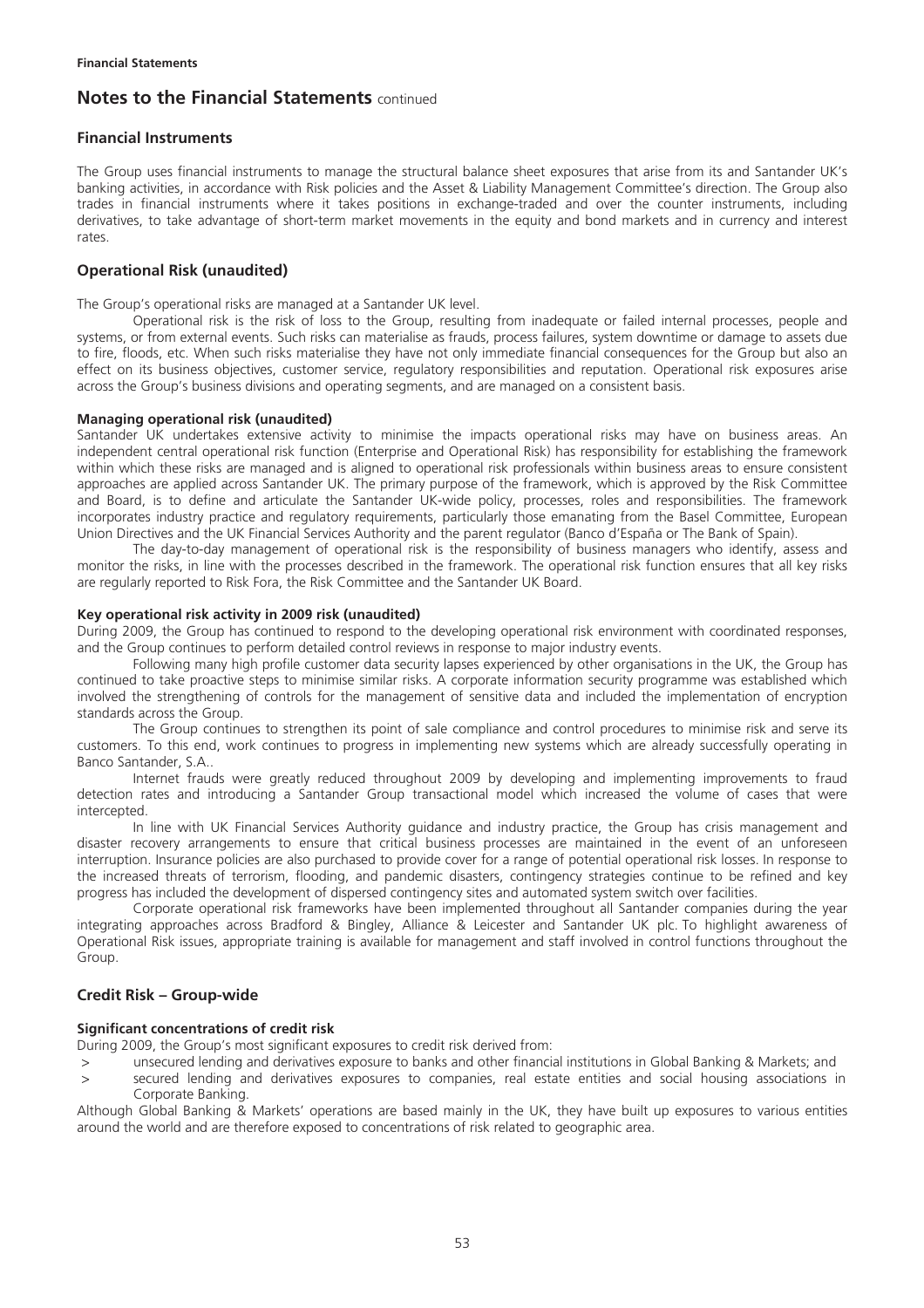At 31 December 2009, 2% (2008: 9%) of Global Banking & Markets' credit exposures were to counterparties from the United States, and 77% (2008: 47%) were to counterparties from the UK. 2% (2008: 1%) of Global Banking & Markets' exposures were to countries that are not members of the Organisation for Economic Co-operation and Development ('OECD'). The remaining exposures were mainly to European counterparties.

Geographical exposures are governed by country limits set by Banco Santander, S.A. ('Santander') centrally and determined according to the classification of the country (whether it is a developed Organisation for Economic Co-operation and Development ('OECD') country or not), the rating of the country and its gross domestic product. The Group is further constrained in its country risk exposure, within the group limits, and by its capital base.

#### **Maximum exposure to credit risk**

The following table presents the amount that best represents the Group's estimated maximum exposure to counterparties at the reporting date without taking account of any collateral held or other credit enhancements:

|                                           | 2009   | 2008    |
|-------------------------------------------|--------|---------|
|                                           | £m     | £m      |
| Trading assets                            | 21,688 | 24,230  |
| Purchase and resale agreements            | 14.673 | 10,301  |
| Derivatives                               | 18,457 | 28.139  |
| Financial assets designated at fair value | 12,000 | 11,005  |
| Loans and advances to customers           | 9.264  | 6.893   |
| Loans and advances to banks               | 4,530  | 20.252  |
| Other                                     | 2,695  | 2,669   |
| Third party exposures $\sqrt{11(2)}$      | 83,307 | 103.489 |

(1) In addition the Group is exposed to credit risk in respect of guarantees granted, loan commitments and stock borrowing and lending agreements. The estimated maximum exposure to credit risk is described in note 35 to the Consolidated Financial Statements

(2) Excludes loan to other members of the Santander UK and Santander groups

In managing the gross exposures, the Group uses the policies and processes described in the Credit Risk sections below.

#### **Basel II (unaudited)**

A combination of internal ratings-based approaches was employed for the principal portfolios. For the remaining credit exposures, currently on the Basel II standardised approach, a rolling programme of transition to the appropriate IRB approach is underway. The standardised approach for Operational Risk continued to be applied during 2009.

The Group applied Basel II to its Internal Capital Adequacy Assessment Process (ICAAP) and to the risk and capital disclosures made to the market. The Group has applied Banco Santander S.A.'s approach to risk management in its application of Basel II. Further information on the Group's capital position under Basel II is included in Note 46 in the Consolidated Financial Statements. The Pillar 3 disclosures for Santander UK, of which the Group is part, can be found in the Santander UK plc Consolidated Financial Statements.

### **Market Risk - Group-wide**

Market risk is the potential for loss of income or decrease in the value of net assets caused by movements in the levels and prices of financial instruments including interest rate and foreign currency risks. The Group accepts that market risk arises from its full range of activities. The Group aims to actively manage and control market risk by limiting the adverse impact of market movements whilst seeking to enhance earnings within clearly defined parameters. The Market Risk Manual, which is reviewed and approved by the Head of Wholesale Risk on an annual basis, sets the framework under which market risks are managed and controlled. Business area policies, risk limits and mandates are established within the context of the Market Risk Manual.

Executive directors are responsible for ensuring that they have sufficient expertise to manage the risks originated and retained within their business divisions. The business areas are responsible for ensuring that they have sufficient expertise to manage the risks associated with their operations. The independent Risk function, under the direction of the Head of Wholesale Risk aims to ensure that risk-taking and risk control occur within the framework prescribed by the Market Risk Manual. The Risk function also provides oversight of all risk-taking activities through a process of reviews.

The Group aims to ensure that exposure to market risks is measured and reported on an accurate and timely basis to senior management. In addition to the regular reporting for the purposes of active risk management, the Santander UK Board also receives reporting of all significant market risk exposures on a monthly basis where actual exposure levels are measured against limits. Senior management recognise that different risk measures are required to best reflect the risks faced in different types of business activities. In measuring exposure to market risk, Santander UK uses a range of complementary measures, covering both value and income as appropriate.

## **Liquidity risk**

Liquidity risk is the potential that the Group has insufficient financial resources to meet its payment and collateral obligations (to the extent that they will be settled by delivering cash or another financial asset) as they fall due, or can do so only at excessive cost. Liquidity risks arise throughout the Group's businesses. Its primary business activity is commercial banking and, as such, it engages in maturity transformation, whereby it raises funds that may be withdrawn at short notice and lends them to customers at longer terms.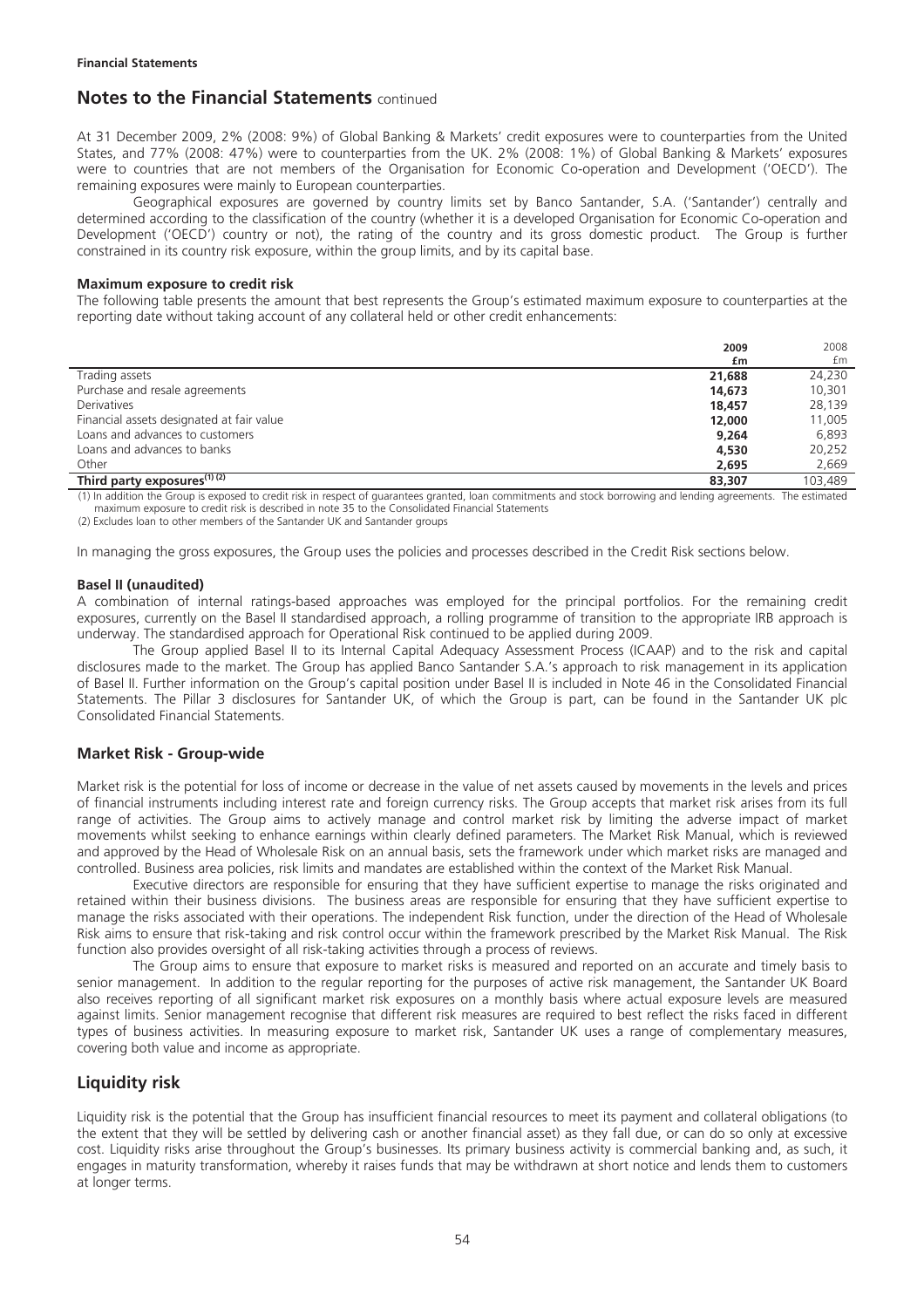The liquidity risks of the Group are managed on a combined basis with Santander UK plc. For further information please refer to the liquidity risk discussion in the Risk Management Report in Santander UK plc's Consolidated Financial Statements.

## **Maturities of financial liabilities**

The table below analyses the maturities of the undiscounted cashflows relating to financial liabilities of the Group based on the remaining period to the contractual maturity date at the balance sheet date. In particular the 'Demand' grouping includes current accounts and other variable rate savings products. The 'Up to 3 months' grouping largely constitutes wholesale funding of wholesale assets of a similar maturity. There are no significant financial liabilities related to financial guarantee contracts. This table is not intended to show the liquidity of the Group. This table is not intended to show the liquidity of the Group.

|                                                |                          |           |        |         |        | Group   |
|------------------------------------------------|--------------------------|-----------|--------|---------|--------|---------|
| At 31 December 2009                            | <b>Demand</b>            | Up to $3$ | $3-12$ | $1 - 5$ | Over 5 |         |
|                                                |                          | months    | months | vears   | years  | Total   |
|                                                | £m                       | £m        | £m     | £m      | £m     | £m      |
| Deposits by banks                              | 8,355                    | 66,042    | 28,587 | 40,077  | 26,358 | 169,419 |
| Deposits by customers                          | 1,416                    | 1.996     | 240    | 5,202   | 712    | 9,566   |
| Trading liabilities                            | 2,851                    | 37,554    | 3,204  | 2,430   | 443    | 46,482  |
| Financial liabilities designated at fair value |                          | 996       | 590    | 2.279   | 487    | 4,352   |
| Loan commitments                               | 27,050                   | 10,765    | 12     | 1,042   | 2.055  | 40,924  |
| Debt securities in issue                       |                          | 11,852    | 5.175  | 2.620   | 10,604 | 30,251  |
| Subordinated liabilities                       | $\overline{\phantom{0}}$ | 40        | 24     | 130     | 457    | 651     |
|                                                | 39,672                   | 129,245   | 37,832 | 53,780  | 41,116 | 301,645 |
| Derivative financial instruments               | -                        | 54        | 341    | 1.719   | 255    | 2,369   |
| <b>Total financial liabilities</b>             | 39,672                   | 129,299   | 38,173 | 55,499  | 41.371 | 304,014 |

|                                                |               |                          |          |         |        | Company      |
|------------------------------------------------|---------------|--------------------------|----------|---------|--------|--------------|
| At 31 December 2009                            | <b>Demand</b> | Up to $3$                | $3 - 12$ | $1 - 5$ | Over 5 |              |
|                                                |               | months                   | months   | vears   | years  | <b>Total</b> |
|                                                | £m            | £m                       | £m       | £m      | £m     | £m           |
| Deposits by banks                              | 8,354         | 65,913                   | 28,572   | 40,087  | 26,359 | 169,285      |
| Deposits by customers                          | 1,400         | 10.030                   | 304      | 5,266   | 710    | 17,710       |
| Trading liabilities                            | 1.758         | 5,498                    | 1.019    | 5.110   | 443    | 13,828       |
| Financial liabilities designated at fair value |               | 996                      | 590      | 2.279   | 429    | 4,294        |
| Loan commitments                               | 98            | 32                       | 12       | 1.042   | 2,055  | 3,239        |
| Debt securities in issue                       | ۰             | 5,548                    | 5.111    | 2.620   | 10,604 | 23,883       |
| Subordinated liabilities                       |               | $\overline{\phantom{a}}$ |          |         |        |              |
|                                                | 11,610        | 88,017                   | 35,608   | 56,404  | 40,600 | 232,239      |
| Derivative financial instruments               |               | 54                       | 341      | 1.719   | 255    | 2,369        |
| <b>Total financial liabilities</b>             | 11,610        | 88,071                   | 35,949   | 58,123  | 40,855 | 234,608      |

|                                                |        |           |          |         |        | Group   |
|------------------------------------------------|--------|-----------|----------|---------|--------|---------|
| At 31 December 2008                            | Demand | Up to $3$ | $3 - 12$ | $1 - 5$ | Over 5 |         |
|                                                |        | months    | months   | years   | years  | Total   |
|                                                | £m     | £m        | £m       | £m      | £m     | £m      |
| Deposits by banks                              | 7,400  | 59,750    | 7.124    | 21,501  | 36,025 | 131,800 |
| Deposits by customers                          |        | 1,887     | 70       | 569     | 623    | 3,149   |
| Trading liabilities                            | 5,065  | 31,231    | 1.070    | 1,667   | 1,555  | 40,588  |
| Financial liabilities designated at fair value | -      | 1,495     | 994      | 1,832   | 1,160  | 5,481   |
| Loan commitments                               | 30,347 | 661       |          |         | -      | 31,008  |
| Debt securities in issue                       | ۰      | 10.614    | 5,396    | 5.844   | 24,036 | 45,890  |
| Subordinated liabilities                       |        | 40        | 24       | 130     | 489    | 683     |
|                                                | 42,812 | 105,678   | 14,678   | 31,543  | 63,888 | 258,599 |
| Derivative financial instruments               | 61     | 58        | 119      | 507     | 1.505  | 2,250   |
| <b>Total financial liabilities</b>             | 42,873 | 105.736   | 14.797   | 32.050  | 65,393 | 260.849 |

|                                                |        |           |                          |         |        | Company |
|------------------------------------------------|--------|-----------|--------------------------|---------|--------|---------|
| At 31 December 2008                            | Demand | Up to $3$ | $3 - 12$                 | $1 - 5$ | Over 5 |         |
|                                                |        | months    | months                   | years   | years  | Total   |
|                                                | £m     | £m        | £m                       | £m      | £m     | £m      |
| Deposits by banks                              | 7.276  | 59,745    | 7.124                    | 21,501  | 36,024 | 131,670 |
| Deposits by customers                          |        | 8.409     | 265                      | 705     | 620    | 9,999   |
| Trading liabilities                            | 6.500  | 13.136    | 563                      | 1.667   | .685   | 23,551  |
| Financial liabilities designated at fair value |        | 1.495     | 994                      | 1,832   | 1,160  | 5,481   |
| Loan commitments                               | 2,983  |           | $\overline{\phantom{0}}$ |         |        | 2,983   |
| Debt securities in issue                       |        | 6,995     | 5,172                    | 5,845   | 24,036 | 42,048  |
|                                                | 16,759 | 89,780    | 14.118                   | 31,550  | 63,525 | 215,732 |
| Derivative financial instruments               | 59     | 30        | 115                      | 522     | .531   | 2,257   |
| <b>Total financial liabilities</b>             | 16.818 | 89,810    | 14,233                   | 32.072  | 65.056 | 217.989 |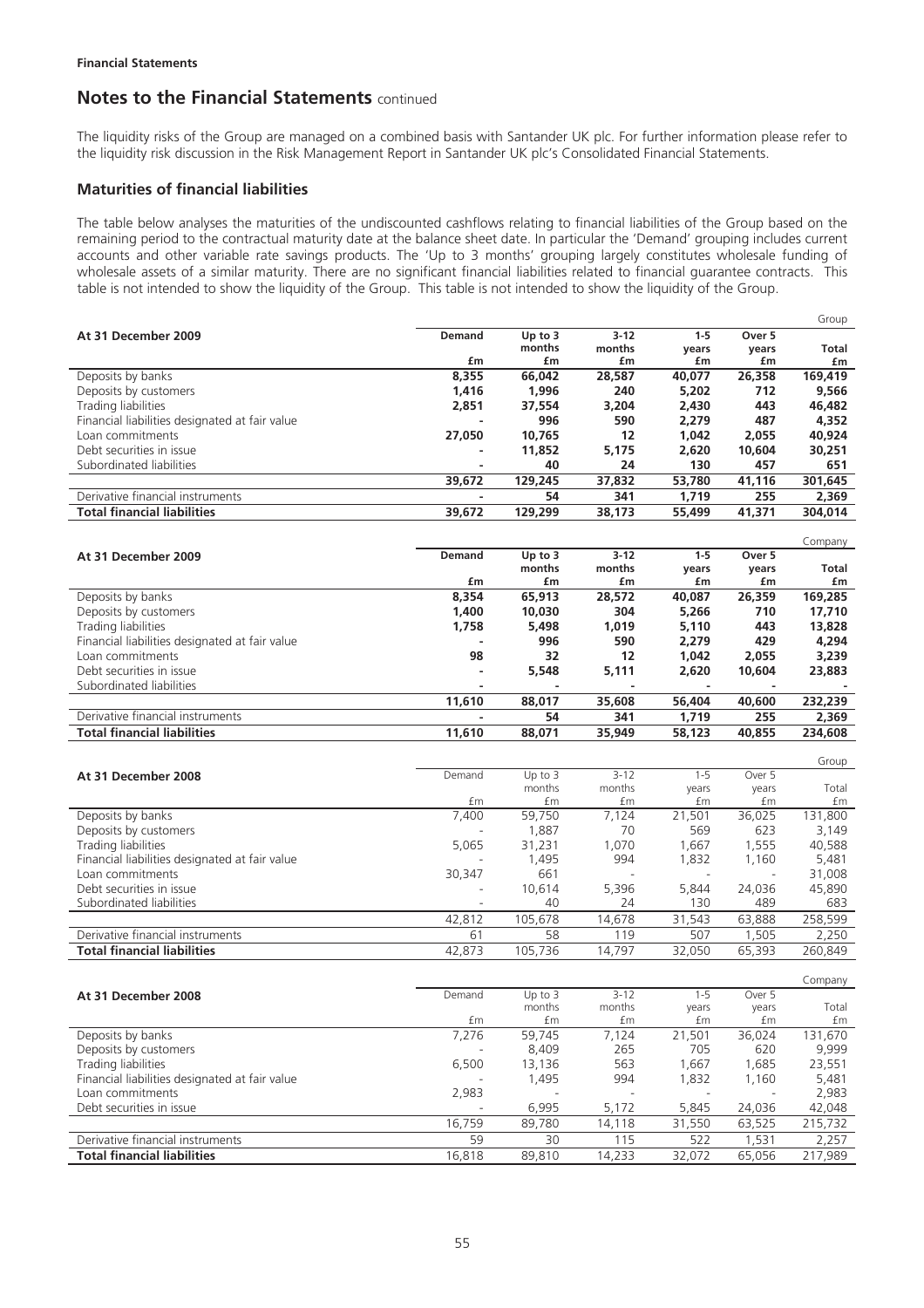As the above table is based on contractual maturities, no account is taken of call features related to subordinated liabilities. The repayment terms of the debt securities may be accelerated in line with the covenants contained within the individual loan agreements, as described in Note 32 to the Consolidated Financial Statements.

The maturity analyses above for derivative financial liabilities include the remaining contractual maturities for those derivative financial liabilities for which contractual maturities are essential for an understanding of the timing of the cash flows. These consist of interest rate swaps and cross-currency swaps which are used to hedge the Group's exposure to interest rates and exchange rates, and all loan commitments.

## **Risk Management in Global Banking & Markets**

## **Credit risk in Global Banking & Markets**

Credit risk is the risk that counterparties will not meet their financial obligations resulting in Global Banking & Markets losing the monies lent, including any interest accrued, or having to close out transactions prematurely, which may result in losses even after realising the value of any collateral held. Credit risk arises by Global Banking & Markets making loans, investing in debt securities or other financial instruments or entering into financing transactions or derivative contracts. Global Banking & Markets actively manages and controls credit risk.

#### **Managing credit risk**

The Santander UK Board has approved a set of risk appetite limits to cover different types of risk, including credit risk, arising in Global Banking & Markets. Santander UK's credit risk appetite is measured and controlled by a maximum Economic Capital value, which is defined as the maximum level of unexpected loss that the Group is willing to sustain over a one-year period. Within these limits, credit mandates and policies are approved to cover detailed industry, sector and product limits.

All transactions are accommodated under credit limits approved by the appropriate credit authority. Specific approval is usually required from the Credit Approval Committee (a specific committee established under the authority of the Chief Executive) for any transaction that falls outside the mandates.

Analysis of credit exposures and credit risk trends are provided each month to the Wholesale Risk Oversight and Control Forum with key issues escalated to the Risk Committee as required. Large Exposures (as defined by the UK Financial Services Authority) are reported monthly to the Risk Committee and the UK Financial Services Authority.

Credit risk on derivative instruments is calculated using the potential future mark-to-market exposure of the instruments at a 97.5% statistical confidence level and adding this value to the current value. The resulting "loan equivalent" or credit risk is then included against credit limits, along with other non-derivative exposures.

In addition, there is a policy framework to enable the collateralisation of derivative instruments including swaps. If collateral is deemed necessary to reduce credit risk, any unsecured risk threshold, and the nature of any collateral to be accepted, is determined by management's credit evaluation of the counterparty.

### **Credit risk mitigation**

### **(i) Netting arrangements**

The Group restricts its credit risk by entering into transactions under industry standard agreements which facilitate netting of transactions in the jurisdictions where netting agreements are recognised and have legal force. The netting arrangements do not generally result in an offset of balance sheet assets and liabilities for accounting purposes, as transactions are usually settled on a gross basis. However, there is scope for the credit risk associated with favourable contracts to be reduced by netting arrangements embodied in the agreements to the extent that if an event of default occurs, all amounts with the counterparty under the specific agreement can be terminated and settled on a net basis. Derivatives, repurchase and reverse repurchase transactions, stock borrowing/lending transactions, and securities financing transactions are governed by industry standard agreements that facilitate netting.

#### **(ii) Collateralisation**

The Group also mitigates its credit risk to counterparties with which it primarily transacts financial instruments through collateralisation, using industry standard collateral agreements. Under these agreements, net exposures with counterparties are collateralised with cash, securities or equities. Exposures and collateral are generally revalued daily and collateral is adjusted accordingly to reflect deficits/surpluses. Collateral taken must comply with the Group's collateral parameters policy. This policy is designed to control the quality and concentration risk of collateral taken such that collateral held can be liquidated when a counterparty defaults. Cash collateral in respect of derivatives held at the year-end was £1.1bn (2008: £2.8bn), not all derivative arrangements being subject to collateral agreements. Collateral obtained during the year in respect of purchase and resale agreements (including securities financing) is equal to at least 100% of the amount of the exposure.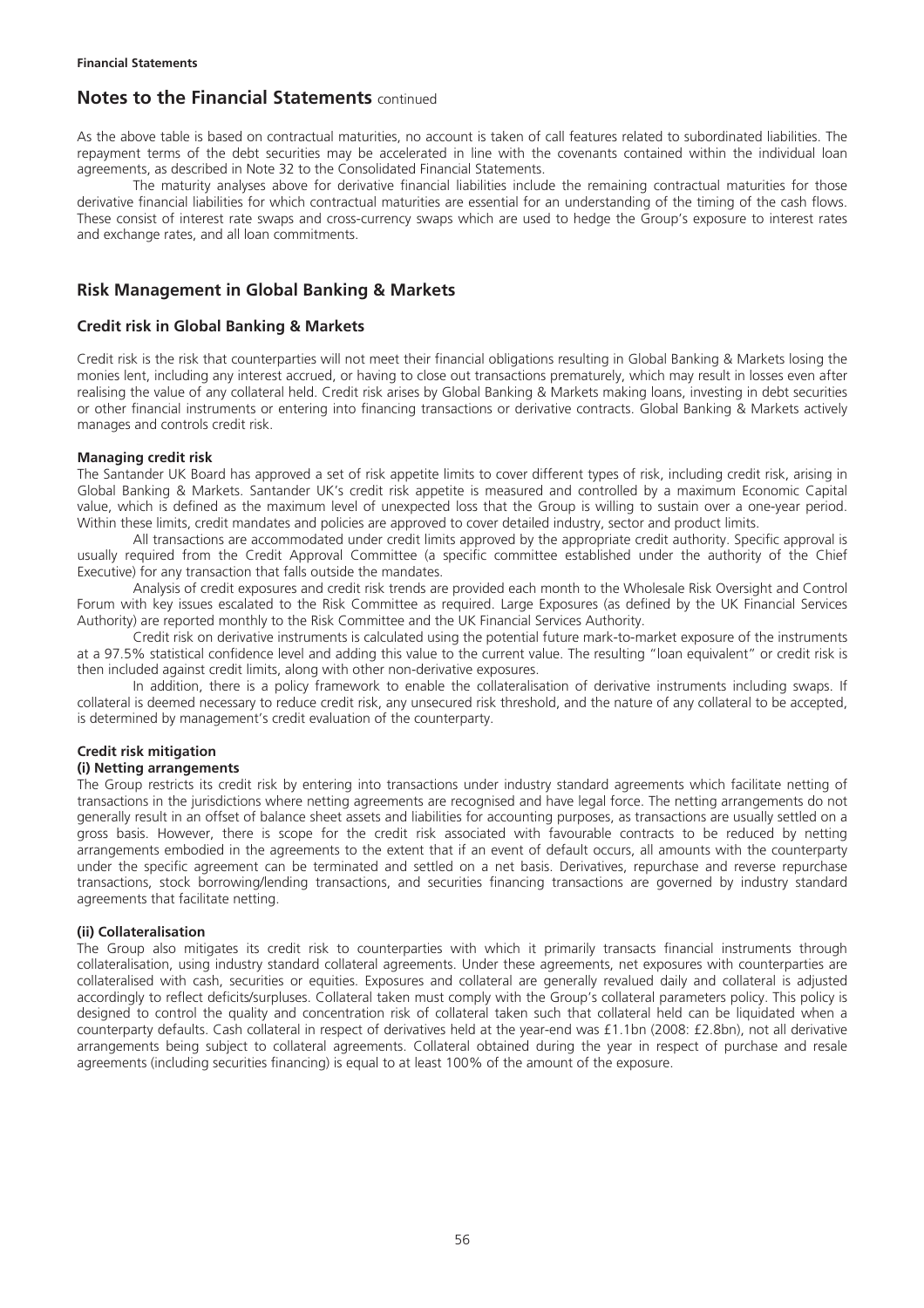### **Global Banking & Markets net exposure by credit rating of the issuer or counterparty(1)**

|              | 2009                     | 2008   |
|--------------|--------------------------|--------|
|              | £m                       | £m     |
| <b>AAA</b>   | 12,068                   | 5,904  |
| AA           | 512                      | 5,905  |
| А            | 2,596                    | 2,326  |
| <b>BBB</b>   | 403                      | 251    |
| BB           | 172                      | 91     |
| B            | $\overline{\phantom{a}}$ |        |
| <b>Total</b> | 15,751                   | 14,478 |

(1) External ratings are applied to all exposures, where available.

In the securities financing businesses, credit risk arises on both assets and liabilities and on both on and off balance sheet transactions. Consequently, the above credit risk exposure arises not only from the on balance sheet assets, but also from securities financing trades classified as liabilities and off balance sheet assets.

### **Market risk in Global Banking & Markets**

Market risk-taking is performed within the framework established by the Market Risk Manual. A major portion of the market risk arises from exposures to changes in the levels of interest rates, equity markets and credit spreads. Interest rate exposure is generated from trading activities. Exposure to equity markets is generated by the creation and risk management of structured products by Global Banking & Markets for the Personal Financial Services market and trading activities. Credit spread exposure arises from credit risk management and trading activities within Global Banking & Markets.

#### **Managing market risk in Global Banking & Markets**

Risks are managed within limits approved with by the Head of Wholesale Risk or Banco Santander, S.A.'s Board Risk Committee and within the risk control framework defined by the Market Risk Manual. For trading activities the primary risk exposures for Global Banking & Markets are interest rate, equity, credit spread and residual exposure to property indices. Interest rate risks are managed via interest rate swaps, futures and options (caps, floors and swaptions). Equity risks are managed via equity stock, index futures, options and structured equity derivatives. Credit-spread risks are managed via credit derivatives (credit default swaps, total return swaps). Property Index risk is managed via insurance contracts and property derivatives.

To facilitate understanding and communication of different risks, risk categories have been defined. Exposure to all market risk factors should be assigned to one of these two categories:

- **> Short-term liquid market risk** covers activities where exposures are subject to frequent change and could be closed out over a short-time horizon. Most of the exposure is generated by Global Banking & Markets.
- **> Structural market risk** includes exposures arising as a result of the structure of portfolios of assets and liabilities, or where the liquidity of the market is such that the exposure could not be closed out over a short-time horizon. The risk exposure is generated by features inherent in either a product or portfolio and normally presented over the life of the portfolio or product. Such exposures are a result of the decision to undertake specific business activities, can take a number of different forms, and are generally managed over a longer-time horizon.

Global Banking & Markets operates within a market risk framework designed to ensure that it has the capability to manage risk in a well-controlled manner. A comprehensive set of policies, procedures and processes have been developed and implemented to identify, measure, report, monitor and control risk across Global Banking & Markets.

#### **Trading market risk**

For trading activities the standardised risk measure adopted is Value at Risk. From 1 January 2010, this has been calculated at a 99% confidence level over a one-day time horizon in accordance with the standard used throughout Santander. Prior to this date, a 95% confidence level was used. On a daily basis, market risk factor sensitivities, Value at Risk measures and stress tests are produced, reported and monitored against limits for each major activity and at the aggregate, Global Banking & Markets level. These limits are used to align risk appetite with the business' risk-taking activities and are reviewed on a regular basis.

Measurement of risks can involve the use of complex quantitative methods and mathematical principles to model and predict the changes in instruments and portfolio valuation. These methods are essential tools to understand the risk exposures.

Trading market risks are managed on a continuous basis, and marked to market daily. The majority of trading risk exposure arises in the Company and Cater Allen International Limited, a subsidiary of the Company.

The following table shows the value at risk-based consolidated exposures for the major risk classes as at 31 December 2009, together with the highest, lowest and average exposures for the year. Exposures within each risk class reflect a range of exposures associated with movements in that financial market. For example, interest rate risks include the impact of absolute rate movements, movements between interest rate bases and movements in implied volatility on interest rate options. The range of possible statistical modelling techniques and assumptions mean these measures are not precise indicators of expected future losses, but are estimates of the potential change in the value of the portfolio over a specified time horizon and within a given confidence interval. Historical simulation models are used with appropriate add-ons to reflect unobservable inputs.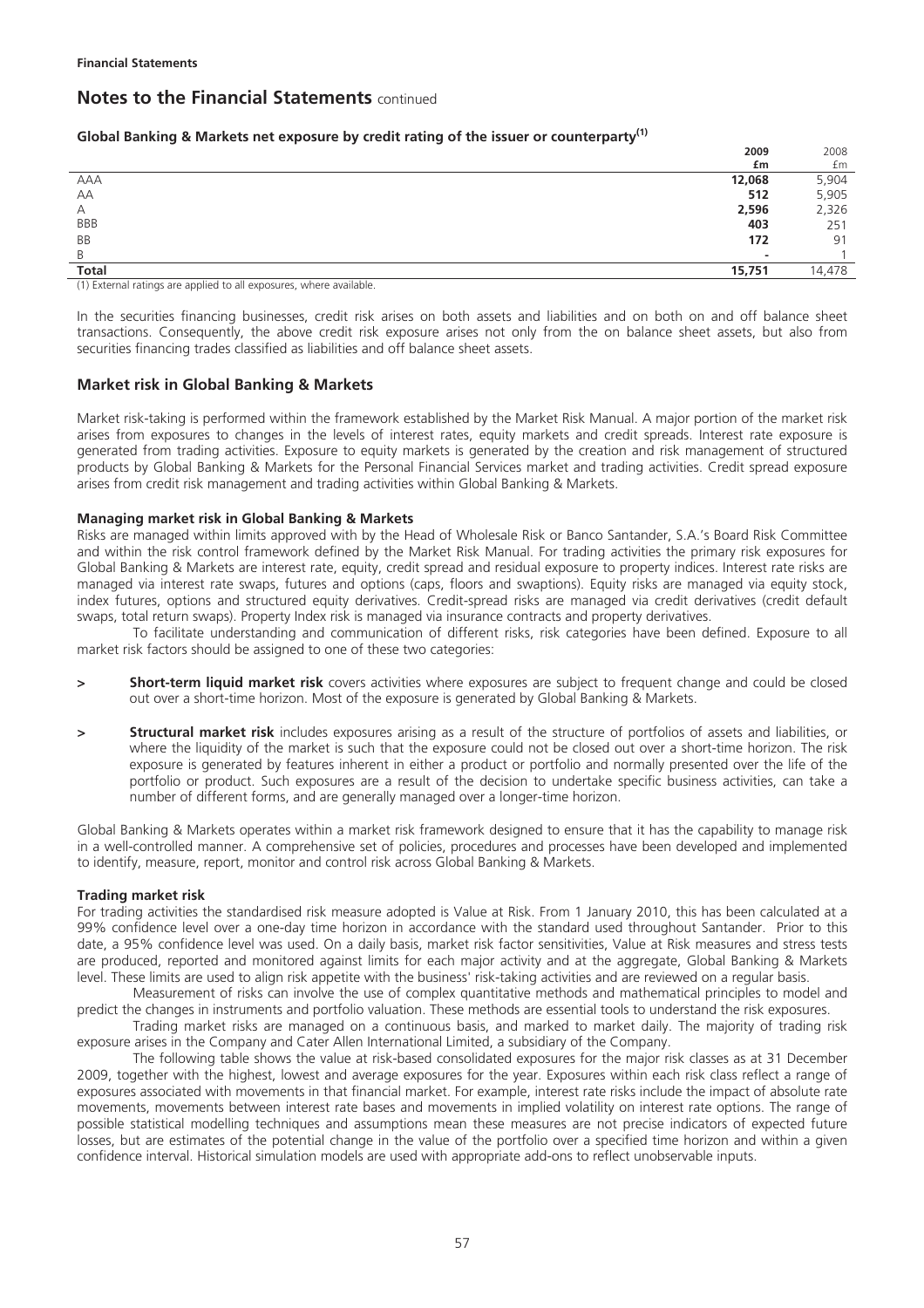From time to time, losses may exceed the amounts stated where the movements in market rates fall outside the statistical confidence interval used in the calculation of the value at risk analysis. The 95% confidence interval means that the theoretical loss at a risk factor level is likely to be exceeded in one period in twenty. This risk is addressed by monitoring stress-testing measures across the different business areas. For trading instruments the actual, average, highest and lowest value at risk exposures shown below are all calculated to a 95% level of confidence using a simulation of actual one-day market movements over a one year period. The effect of historic correlations between risk factors is additionally shown below. The use of a one-day time horizon for all risks associated with trading instruments reflects the horizon over which market movements will affect the measured profit and loss of these activities.

The amounts below represent the potential change in market values of trading instruments. Since trading instruments are recorded at market value, these numbers also represent the potential effect on income.

| 2008<br>2007<br>2009<br><b>Group trading instruments</b><br>£m<br>£m<br>£m<br>Interest rate risks<br>3.0<br>2.4<br>5.3<br>Equity risks<br>1.2<br>2.2<br>1.0<br>Spread risks<br>1.9<br>1.9<br>1.1<br>Property risks<br>6.0<br>6.8<br>3.4<br>Other risks <sup>(1)</sup><br>0.4<br>0.9<br>0.3<br>Correlation offsets <sup>(2)</sup><br>(2.3)<br>(2.3)<br>(2.5)<br>Total correlated one-day Value at Risk<br>13.6<br>8.5<br>8.6 | Actual Exposure at 31 December |  |  |  |  |
|-----------------------------------------------------------------------------------------------------------------------------------------------------------------------------------------------------------------------------------------------------------------------------------------------------------------------------------------------------------------------------------------------------------------------------|--------------------------------|--|--|--|--|
|                                                                                                                                                                                                                                                                                                                                                                                                                             |                                |  |  |  |  |
|                                                                                                                                                                                                                                                                                                                                                                                                                             |                                |  |  |  |  |
|                                                                                                                                                                                                                                                                                                                                                                                                                             |                                |  |  |  |  |
|                                                                                                                                                                                                                                                                                                                                                                                                                             |                                |  |  |  |  |
|                                                                                                                                                                                                                                                                                                                                                                                                                             |                                |  |  |  |  |
|                                                                                                                                                                                                                                                                                                                                                                                                                             |                                |  |  |  |  |
|                                                                                                                                                                                                                                                                                                                                                                                                                             |                                |  |  |  |  |
|                                                                                                                                                                                                                                                                                                                                                                                                                             |                                |  |  |  |  |
|                                                                                                                                                                                                                                                                                                                                                                                                                             |                                |  |  |  |  |

|                                        | Exposure for the year ended 31 December |                  |       |      |      |                  |      |      |                 |
|----------------------------------------|-----------------------------------------|------------------|-------|------|------|------------------|------|------|-----------------|
|                                        |                                         | Average exposure |       |      |      | Highest exposure |      |      | Lowest exposure |
|                                        | 2009                                    | 2008             | 2007  | 2009 | 2008 | 2007             | 2009 | 2008 | 2007            |
| <b>Group trading instruments</b>       | £m                                      | £m               | £m    | £m   | £m   | £m               | £m   | £m   | £m              |
| Interest rate risks                    | 3.9                                     | 3.6              | 1.7   | 6.2  | 5.6  | 3.7              | 1.6  | 2.5  | 0.9             |
| Equity risks                           | 1.4                                     | 2.0              | 2.4   | 2.7  | 3.5  | 3.7              | 0.8  | 1.0  | 1.6             |
| Spread risks                           | 2.5                                     | $\cdot$ .3       | 0.9   | 3.4  | 2.8  | 2.0              | 1.1  | 0.5  | 0.4             |
| Property risks                         | 6.1                                     | 4.7              | 2.3   | 6.7  | 7.4  | 3.5              | 5.5  | 3.2  | 1.0             |
| Other risks $(1)$                      | 0.7                                     | 0.6              | 0.3   | 1.0  | 1.0  | 1.2              | 0.3  | 0.2  | 0.1             |
| Correlation offsets <sup>(2)</sup>     | (3.1)                                   | (2.2)            | (1.6) | -    |      |                  |      | -    |                 |
| Total correlated one-day Value at Risk | 11.5                                    | 10.0             | 6.0   | 14.0 | 14.5 | 8.8              | 8.3  | 8.0  | 4.1             |

(1) Other risks include foreign exchange risk.

(2) The highest and lowest exposure figures reported for each risk type did not necessarily occur on the same day as the highest and lowest total correlated oneday Value at Risk. A corresponding correlation offset effect cannot be calculated and is therefore omitted from the above table.

Property risks have increased over the last two years. The largest factor in the Value at Risk increase is from an equity release business funded by the Group, as total equity advances increased over the three-year period. A secondary factor is the significant fall in interest rates in the same period. The present value of all the cash flows has increased significantly as a result of the lower discount rates, increasing sensitivity and hence Value at Risk.

### **Derivatives held for Trading Purposes**

Global Banking & Markets is the only area of the Group actively trading derivative products and is additionally responsible for implementing most Group derivative hedging with the external market. For trading activities, the Global Banking & Markets objectives are to gain value by marketing derivatives to end users and hedging the resulting exposures efficiently; and the management of trading exposure reflected on the Group's balance sheet. Trading derivatives include interest rate, cross currency, equity, residential property and other index-related swaps, forwards, caps, floors, swaptions, as well as credit default and total return swaps, equity index contracts and exchange traded interest rate futures and equity index options.

### **Credit Derivatives**

Previously, Global Banking & Markets also operated a credit derivatives business. The business traded in single-name credit derivatives, credit derivative indices and a limited number of portfolio credit derivative transactions. The credit derivatives trading function operated within the same framework as other trading functions. Risk limits were established and monitored. Given the lack of activity in the credit markets in 2007 and early 2008, the business was closed and its activities consolidated in Spain with the equivalent Banco Santander, S.A. business area with effect from 1 January 2008. Any residual positions have been hedged with Banco Santander, S.A..

## **Risk Management in Corporate Banking**

## **Credit risk in Corporate Banking**

Credit risk is the risk that counterparties will not meet their financial obligations resulting in Corporate Banking losing the monies lent, including any interest accrued, or having to close out transactions prematurely, which may incur losses after realising collateral held. Credit risk arises by Corporate Banking making loans, investing in debt securities or other financial instruments or entering into financing transactions or derivative contracts. Corporate Banking actively manages and controls credit risk.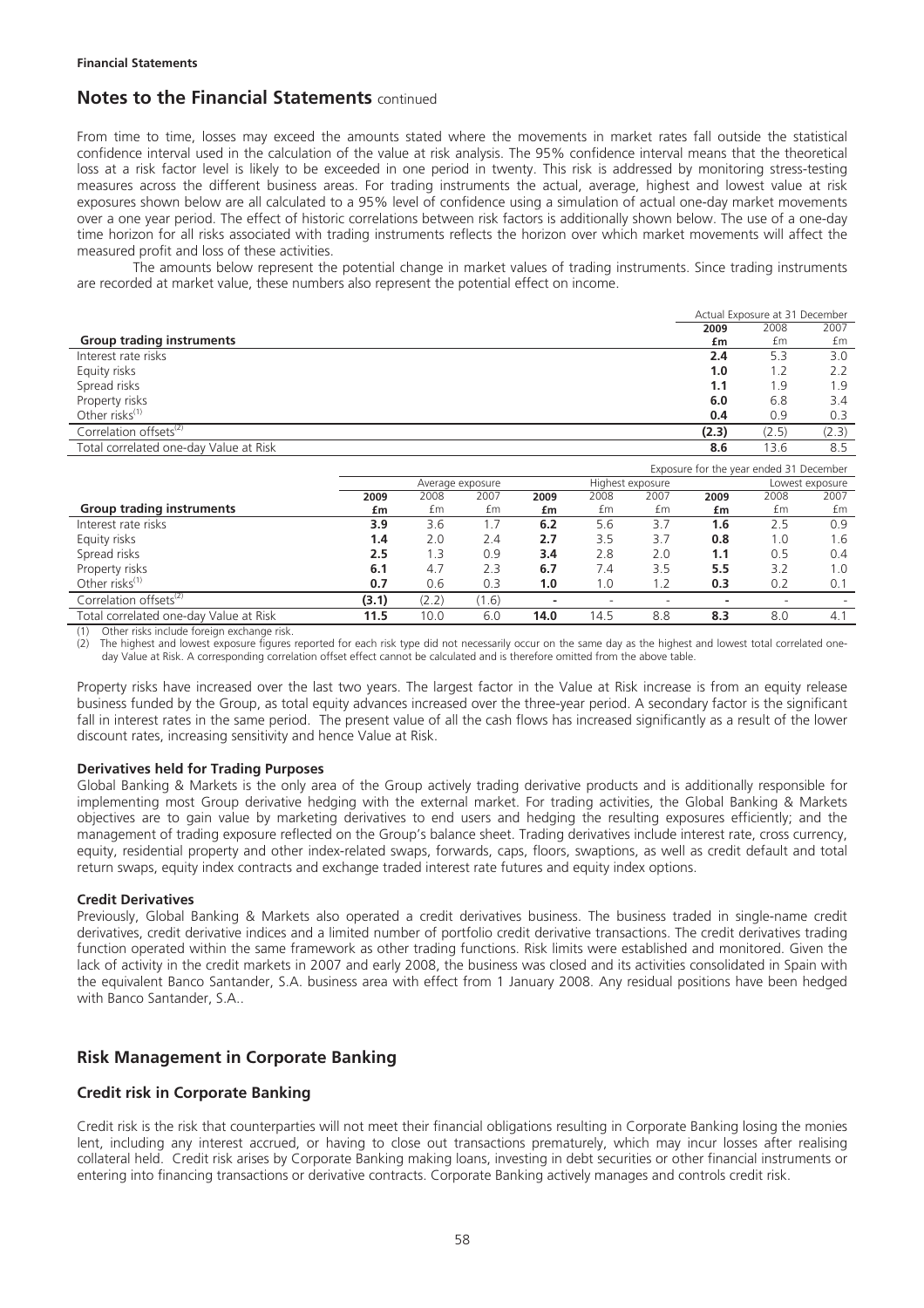### **Managing credit risk**

The Santander UK Board has approved a set of risk appetite limits to cover different types of risk, including credit risk, arising in Corporate Banking. Santander UK's credit risk appetite is measured and controlled by a maximum Economic Capital value, which is defined as the maximum level of unexpected loss that Santander UK is willing to sustain over a one-year period. Within these limits, credit mandates and policies are approved to cover detailed industry, sector and product limits. All transactions falling within these mandates and policies are accommodated under credit limits approved by the appropriate credit authority. Specific approval is required by the Credit Approvals Committee (a specific committee established under the authority of the Chief Executive) for any transaction that falls outside the mandates.

Analysis of credit exposures and credit risk trends on a Santander UK basis are provided each month to the Corporate and Commercial Banking Risk Oversight Forum, with key issues escalated to the Risk Committee as required. Large Exposures (as defined by the UK Financial Services Authority) are reported quarterly to the Risk Committee and the UK Financial Services Authority.

Credit risk on derivative instruments is calculated using the potential future mark-to-market exposure of the instruments at a 97.5% statistical confidence level and adding this value to the current value. The resulting "loan equivalent" or credit risk is then included against credit limits, along with other non-derivative exposures. In addition, there is a policy framework to enable the collateralisation of derivative instruments including swaps. If collateral is deemed necessary to reduce credit risk, any unsecured risk threshold, and the nature of any collateral to be accepted, is determined by management's credit evaluation of the counterparty.

Corporate Banking has been targeted as an area where the Group aims to achieve controlled growth, mainly through the expansion of a regional network supporting lending to the Real Estate, Corporate (including SME), Education and Health sectors. Focus is being given to the control of credit risks within this expansion with, amongst other things, the development and implementation of robust Credit Policy Mandates and models covering both risk appetite and ratings.

### **Corporate Banking committed facilities exposure by credit rating of the issuer or counterparty (1)**

|              | Corporate | <b>Real Estate</b>       | <b>Social Housing</b> | <b>Total</b> |
|--------------|-----------|--------------------------|-----------------------|--------------|
| 2009         | £m        | £m                       | £m                    | £m           |
| AAA          |           | 60                       |                       | 60           |
| AA           | 156       |                          | 997                   | 1,153        |
| A            | 708       | 463                      | 5,483                 | 6,654        |
| <b>BBB</b>   | 1,691     | 1,499                    | 1,791                 | 4,981        |
| BB           | 165       | 842                      | 101                   | 1,108        |
| Β            | 7         | 70                       | ٠                     | 77           |
| D            | 40        | 69                       | ۰                     | 109          |
| Total        | 2,767     | 3,003                    | 8,372                 | 14,142       |
|              |           |                          |                       |              |
|              | Corporate | Real Estate              | Social Housing        | Total        |
| 2008         | £m        | £m                       | £m                    | £m           |
| AAA          | 29        | 95                       |                       | 124          |
| AA           | 100       |                          | 1,008                 | 1,108        |
| Α            | 180       | 270                      | 5,222                 | 5,672        |
| <b>BBB</b>   | 1,346     | 1,670                    | 1,821                 | 4,837        |
| BB           | 151       | 675                      | 100                   | 926          |
| Β            | 41        | $\overline{\phantom{a}}$ | 9                     | 50           |
| D            |           | 22                       |                       | 22           |
| <b>Total</b> | 1,847     | 2,732                    | 8,160                 | 12,739       |

(1) All exposures are internally rated. External ratings are taken into consideration in the rating process, where available.

#### **Corporate Banking committed facilities exposure by geographical area**

| 2009           | Corporate<br>£m | <b>Real Estate</b><br>£m | <b>Social Housing</b><br>£m | Total<br>£m |
|----------------|-----------------|--------------------------|-----------------------------|-------------|
| United Kingdom | 2,551           | 2,796                    | 8,372                       | 13,719      |
| US             |                 | 65                       | -                           | 65          |
| Rest of world  | 216             | 142                      |                             | 358         |
| Total          | 2,767           | 3,003                    | 8,372                       | 14,142      |
| 2008           | Corporate<br>£m | Real Estate<br>£m        | Social Housing<br>£m        | Total<br>£m |
| United Kingdom | 1,737           | 2,427                    | 8,160                       | 12,324      |
| US             | -               | 72                       | $\overline{\phantom{a}}$    | 72          |
| Rest of world  | 110             | 233                      | $\overline{\phantom{a}}$    | 343         |
| <b>Total</b>   | 1,847           | 2,732                    | 8,160                       | 12,739      |

The increase in Corporate and Real Estate exposures in 2009 arose from the continued development of a UK corporate banking franchise and was offset by a reduction in the non growth portfolios, both in the UK and overseas. There are no significant exposures to Dubai, Portugal, Greece, Spain, Argentina and Iceland within the Corporate Banking book.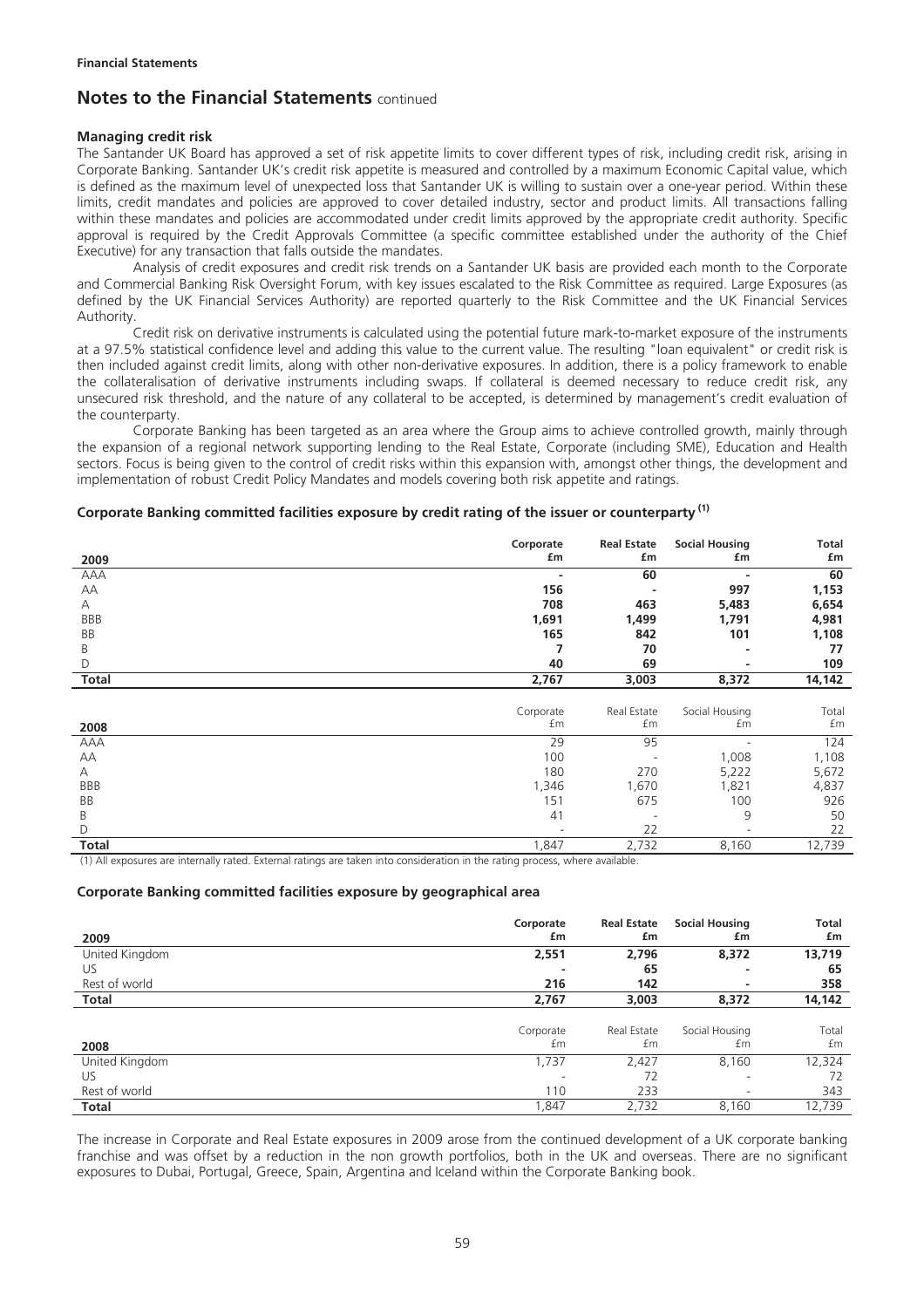#### **Corporate Banking – Watchlist**

The entire corporate risk portfolio of new, emerging and serious cases in the portfolio (i.e. those loans on a 'Watchlist') and those in Collections are managed at the FEVE Corporate Risk forum. FEVE is a Spanish acronym for "Firmas En Vigilancia Especial", which means businesses under special watch.

A summary of the Watchlist cases at 31 December 2009 by portfolio and assessment of risk is as follows:

|                    | Portfolio<br>£m | Watch<br>£m | Watch<br>% | Workout<br>£m | Workout<br>% |
|--------------------|-----------------|-------------|------------|---------------|--------------|
| Corporate          | 2,335           | 42          | 2%         | 42            | 2%           |
| <b>Real Estate</b> | 3.002           | 249         | 8%         | 249           | 8%           |
| <b>Total</b>       | 5,337           | 291         | 5%         | 291           | 5%           |

Exposures are classified as "workout" if they are being actively managed by Risk Division.

#### **Corporate Banking arrears**

|                                            | 2009   | 2008   |
|--------------------------------------------|--------|--------|
|                                            | £m     | £m     |
| Total Corporate lending arrears            | 123    | 54     |
| Total Corporate lending assets             | 11,291 | 10.673 |
| Corporate lending arrears as a % of assets | 1.1%   | 0.5%   |

### **Corporate Banking analysis of provisions on loans and advances to customers**

An analysis of the Corporate Banking provisions on loans and advances to customers is presented below.

|                                                | 2009<br>£m | 2008<br>£m | 2007<br>£m               | 2006<br>£m               | 2005<br>£m |
|------------------------------------------------|------------|------------|--------------------------|--------------------------|------------|
| <b>Observed provisions</b>                     |            |            |                          |                          |            |
| Corporate advances - UK                        | 63         |            | $\overline{\phantom{0}}$ | $\overline{\phantom{a}}$ |            |
| Total observed provisions                      | 63         |            | $\overline{\phantom{a}}$ | $\overline{\phantom{a}}$ |            |
| Incurred but not yet observed provisions       |            |            |                          |                          |            |
| Corporate advances - UK                        | 14         |            | $\overline{\phantom{a}}$ |                          |            |
| Total incurred but not yet observed provisions | 14         |            |                          |                          |            |
| <b>Total provisions</b>                        | 77         | 26         |                          |                          |            |

**2009** 

2008

#### **Corporate Banking movements in provisions for impairment losses on loans and advances:**

|                                                                 | zuus | ZUUO |
|-----------------------------------------------------------------|------|------|
|                                                                 | £m   | £m   |
| Provisions at the start of the year                             | 26   |      |
| Amounts written off:                                            |      |      |
| - Corporate Loans                                               |      |      |
| - Finance Leases                                                |      |      |
| <b>Total amounts written off</b>                                |      |      |
| Observed provisions charged against profit:                     |      |      |
| - Corporate Loans                                               | 50   | 13   |
| - Finance Leases                                                |      |      |
| Total observed provisions charged against profit                | 50   | 13   |
| Incurred but not yet observed provisions charged against profit |      | 13   |
| Total provisions charged against profit                         | 51   | 26   |
| Provisions at the end of the year                               | 77   | 26   |
|                                                                 |      |      |

#### **Corporate Banking recoveries**

|                                 | 2009        | 2008   |
|---------------------------------|-------------|--------|
|                                 | £m          | £m     |
| Corporate Loans                 | $\sim$      | $\sim$ |
| $\tau$ otai<br>amount recovered | $\sim$<br>- | $\sim$ |

#### **Corporate Banking non-performing loans and advances(1)**

|                                                                                      | 2009   | 2008   |
|--------------------------------------------------------------------------------------|--------|--------|
|                                                                                      | £m     | £m     |
| Non-performing loans and advances that are impaired                                  | 122    | 54     |
| Non-performing loans and advances that are not impaired                              | 76     |        |
| Total non-performing loans and advances <sup>(2)</sup>                               | 198    | 54     |
|                                                                                      |        |        |
| Non-performing loans and advances as a percentage of loans and advances to customers | 1.75%  | 0.51%  |
| Provision as a percentage of total non-performing loans and advances                 | 39.55% | 48.15% |

(1) Loans and advances are classified as non-performing typically when the counterparty fails to make payments when contractually due for three months or longer (2) All non-performing loans are UK loans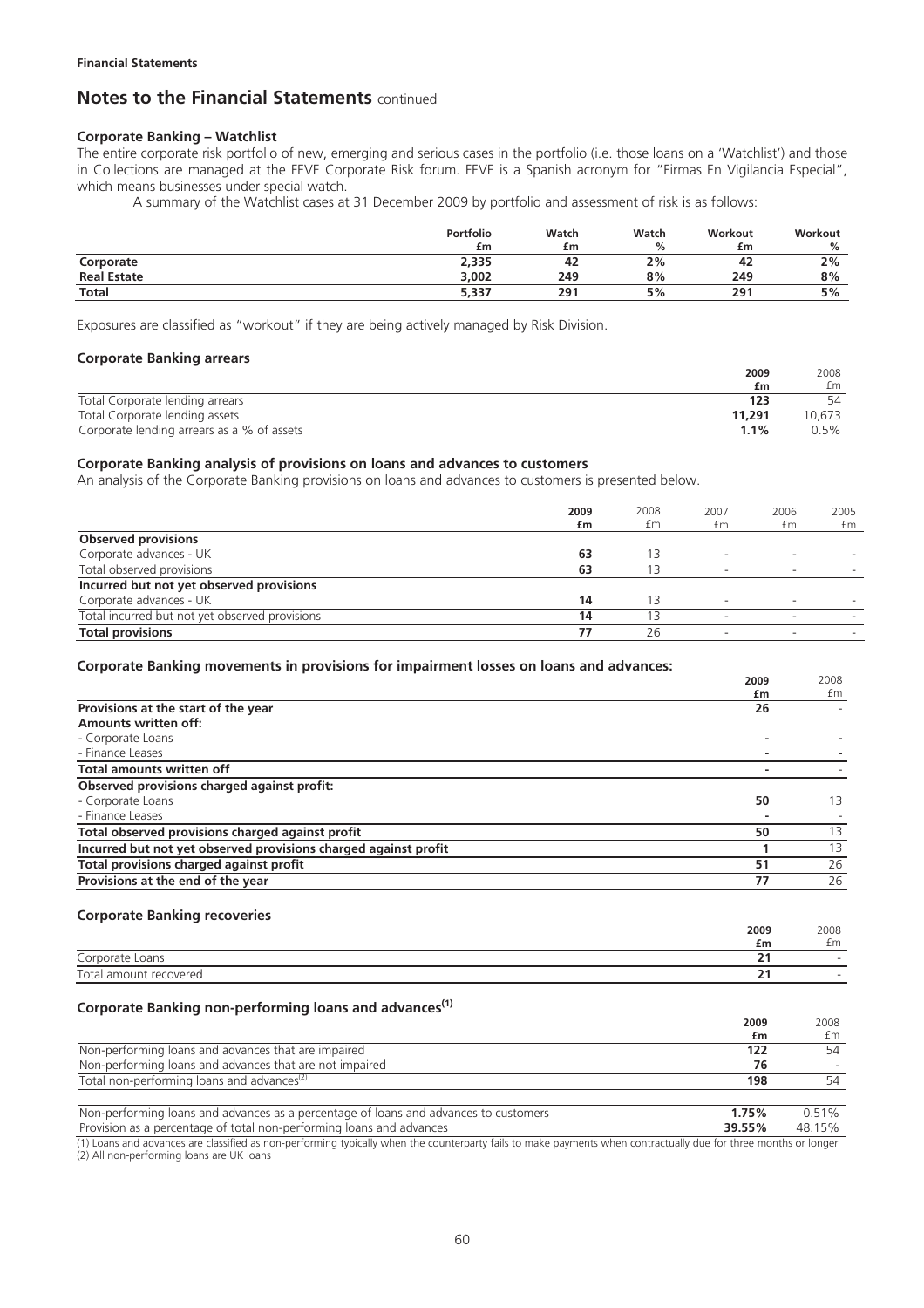In 2009, non-performing loans and advances as a percentage of loans and advances to customers increased to 1.75%. This reflects the impact of the deteriorating market environment on the performance of the corporate and real estate portfolios. Interest income recognised on impaired loans amounted to £3m (2008: £2m).

## **Credit risk mitigation**

### **Collateralisation**

The corporate portfolio is largely unsecured but typically incorporates guarantee structures underpinned by both financial and non-financial covenants. The Social Housing portfolio is secured on residential real estate owned and let by UK Housing Associations. In the real estate portfolio, collateral is in the form of commercial real estate assets. There are also a small number of PFI transactions where collateral is held in the form of a charge over the underlying concession contract.

#### **Restructured loans**

Loans may be restructured or renegotiated by capitalising the arrears where customers in arrears have maintained an agreed monthly repayment for a period of five months. Loans have been restructured during 2009 by way of debt for equity swaps, through new equity being raised or in some cases, an exit has been achieved through the sale of debt.

## **Market risk in Corporate Banking**

Market risks arising in the Corporate Banking division are transferred from the originating business to ALM, where they can be managed in conjunction with exposures arising from the funding, liquidity or capital management activities of ALM. Funds received with respect to deposits taken are lent on to Santander UK's Group Infrastructure on matching terms as regards interest rate repricing and maturity. Similarly, loans are funded through matching borrowings from Santander UK's Group Infrastructure. Any permitted retained market risk exposure is minimal, and is monitored against the limits approved by the Head of Wholesale Risk.

## **Risk Management in ALM**

The Group is responsible for managing Santander UK's structural balance sheet shape and, in conjunction with Risk Division, tactical liquidity risk management. This includes short-term and medium-term funding, covered bond and securitisation programmes. ALM's responsibilities also include Santander UK Retail Banking's product and structural exposure to interest rates and, in that role, is a link between the Santander UK Retail Banking and Global Banking & Markets. ALM recommends and helps to implement Board, Asset and Liability Management Committee and Risk Committee policies for all aspects of balance sheet management - formulating guidance for, and monitoring, the overall balance sheet shape, including maturity profile.

## **Credit risk in ALM**

Credit risk is the risk that counterparties will not meet their financial obligations resulting in ALM losing the monies lent, including any interest accrued, or having to close out transactions prematurely, which may incur losses after realising collateral held. Credit risk arises by ALM making loans, investing in debt securities or other financial instruments or entering into financing transactions or derivative contracts.

#### **Managing credit risk**

Credit risk arises in ALM with respect to the division's holdings of externally rated asset-backed securities and residential mortgage-backed securities principally issued by Santander entities, bank floating rate notes, other assets held for liquidity purposes, and lending to fellow subsidiaries of Santander.

All credit risk meets the criteria approved by the Santander UK Board in respect to risk appetite parameters and all exposure, including intra-group, is captured on the global risk management systems and falls within limits approved by Santander Risk Division. The exposure is managed by Santander UK´s Wholesale Risk Team.

### **ALM net exposure by credit rating of the issuer or counterparty(1)**

|                                                                                     | 2009                     | 2008   |
|-------------------------------------------------------------------------------------|--------------------------|--------|
|                                                                                     | £m                       | £m     |
| AAA                                                                                 | 4,728                    | 9,130  |
| AA                                                                                  | 6,175                    | 5,094  |
| А                                                                                   | 3,659                    | 4,001  |
| BBB+                                                                                | 1,341                    | 1,174  |
| D                                                                                   | $\overline{\phantom{a}}$ | 10     |
| <b>Total</b>                                                                        | 15,903                   | 19,409 |
| $\sim$ $\sim$ $\sim$ $\sim$<br>the state of the state of the state of<br>2012/11/18 |                          |        |

(1) External ratings are applied to all exposures, where available.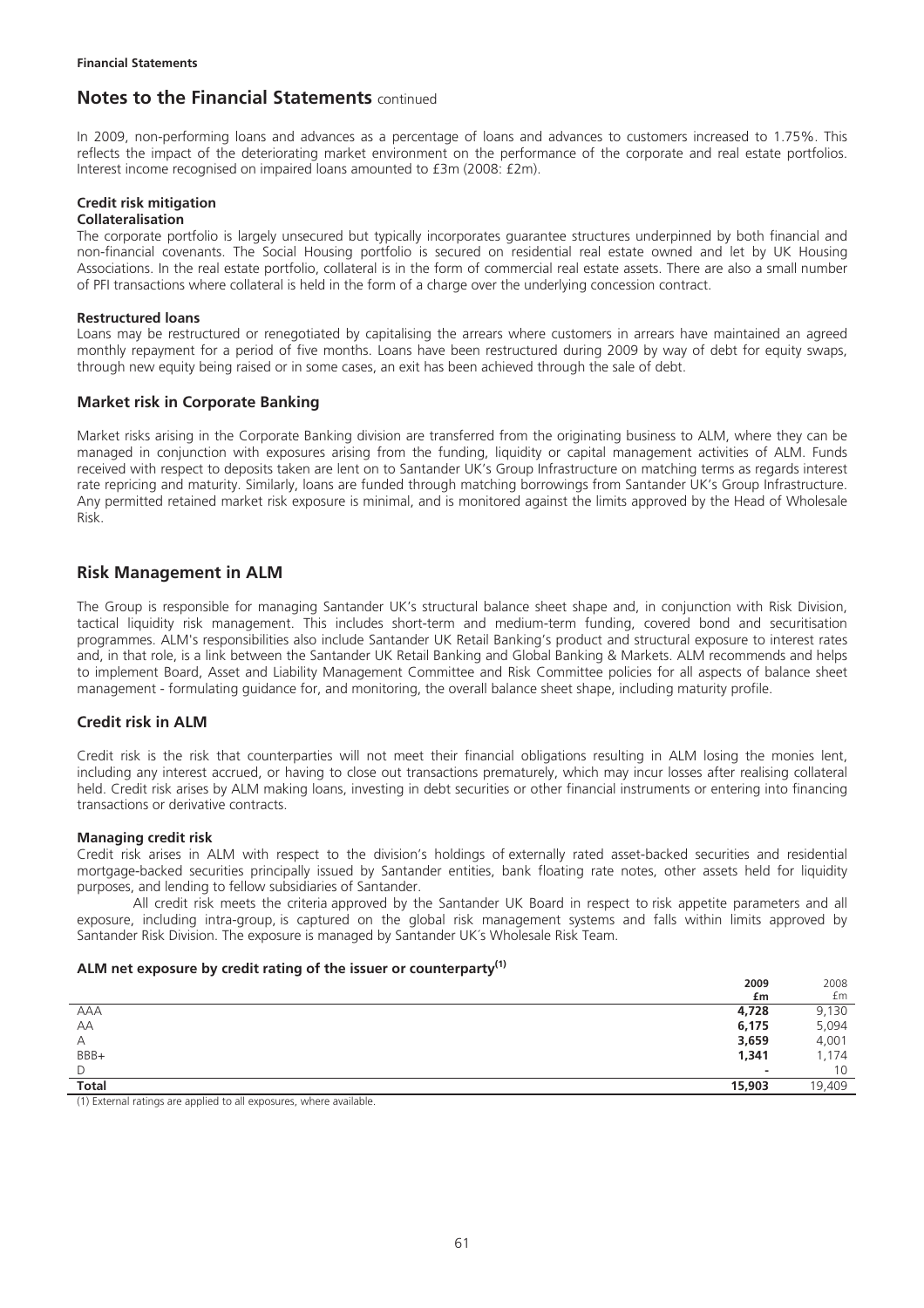### **Market risk in ALM**

Most market risks arising from Santander UK's Retail Banking, Corporate Banking, and Private Banking divisions are transferred from the originating business to the ALM business, where they can be managed in conjunction with exposures arising from the funding, liquidity or capital management activities of ALM. As a consequence, non-trading risk exposures are substantially transferred to ALM. Market risks mainly arise through the provision of banking products and services to personal and corporate/business customers, as well as structural exposures arising in the Group's balance sheet. These risks impact the Group's current earnings and economic value.

The most significant market risks in ALM are interest rate and credit spread risks. Yield curve risk arises from the timing mismatch in the repricing of fixed and variable rate assets, liabilities and off-balance sheet instruments, as well as the investment of non-interest-bearing liabilities in interest-bearing assets. Credit spread risk arises principally on ALM's holdings of mortgagebacked securities. Basis risk arises, to the extent that the volume of administered variable rate assets and liabilities are not precisely matched, which exposes the balance sheet to changes in the relationship between administered rates and market rates.

The Group is also exposed to risks arising from features in Santander UK's retail products that give customers the right to alter the expected cash flows of a financial contract. This creates prepayment risk, for example where customers may prepay loans before their contractual maturity. In addition, the Group is exposed to product launch risk, for example where the customers may not take up the expected volume of new fixed rate mortgages or other loans.

#### **Managing market risks in ALM**

The Asset and Liability Management Committee is responsible for managing the Group's overall balance sheet position. Natural offsets are used as far as possible to mitigate yield curve exposures but the overall balance sheet position is generally managed using derivatives that are transacted through Global Banking & Markets. The Treasurer, Head of ALM, is responsible for managing risks in accordance with the Asset and Liability Management Committee's direction.

Risks are managed within limits approved either by the Head of Wholesale Risk or Banco Santander, S.A.'s Board Risk Committee, and within the risk control framework defined by the Market Risk Manual. The key risk limits relate to yield curve risk. They are:

- > Net Interest Margin sensitivity: the sensitivity of annual net interest margin to an instantaneous and unexpected adverse 100 basis point parallel shock to the yield curve.
- > Market Value of Equity sensitivity: the sensitivity of the net present value of interest rate sensitive positions to an instantaneous and unexpected adverse 100 basis point parallel shock to the yield curve.

These two measures provide complementary views of potential losses from interest rate movements. Market Value of Equity sensitivity provides a long-term view covering the present value of all future cash flows, whereas Net Interest Margin sensitivity considers only the impact on net interest margin over the next 12 months. Calculation of these two measures requires modelling of expected customer and other behaviours. These models are regularly reviewed and updated.

The following table shows the results of these measures as at 31 December 2009 and 2008:

|                                                                              | 2009<br>£m | 2008<br>£m |
|------------------------------------------------------------------------------|------------|------------|
| Net interest margin sensitivity (100 basis points adverse parallel shock)    | (38)       | (64)       |
| Market value of equity sensitivity (100 basis points adverse parallel shock) |            |            |

Market risk on the Group's Santander-issued mortgage-backed securities portfolio is managed against credit spread triggers approved by the Head of Wholesale Risk and sensitivity analysis is disclosed within 'critical accounting policies and areas of significant management judgement' within the Accounting Policies.

#### **Derivatives**

Derivative financial instruments ('derivatives') are contracts or agreements whose value is derived from one or more underlying indices or asset values inherent in the contract or agreement, which require no or little initial net investment and are settled at a future date. They include interest rate, cross-currency and equity related swaps, forward rate agreements, caps, floors, options and swaptions (see below). In ALM, derivatives are used for economic hedging.

All derivatives are classified as held at fair value through profit or loss. For accounting purposes, the Group chooses to designate certain derivatives as in a hedging relationship if they meet specific criteria. The main hedging derivatives are interest rate and cross-currency swaps, which are used to hedge fixed-rate lending and structured savings products and medium-term note issuances, capital issuances and other capital markets funding.

Derivative products that are combinations of more basic derivatives (such as swaps with embedded option features), or that have leverage features, may be used in circumstances where the underlying position being hedged contains the same risk features. In such cases the derivative used will be structured to match the risks of the underlying asset or liability. Exposure to market risk on such contracts is therefore economically hedged.

The following table summarises the activities undertaken within ALM, the related risks associated with such activities and the types of hedging derivatives used in managing such risks. These risks may also be managed using on-balance sheet instruments as part of an integrated approach to risk management. Further information is contained in Note 15 of the Consolidated Financial Statements.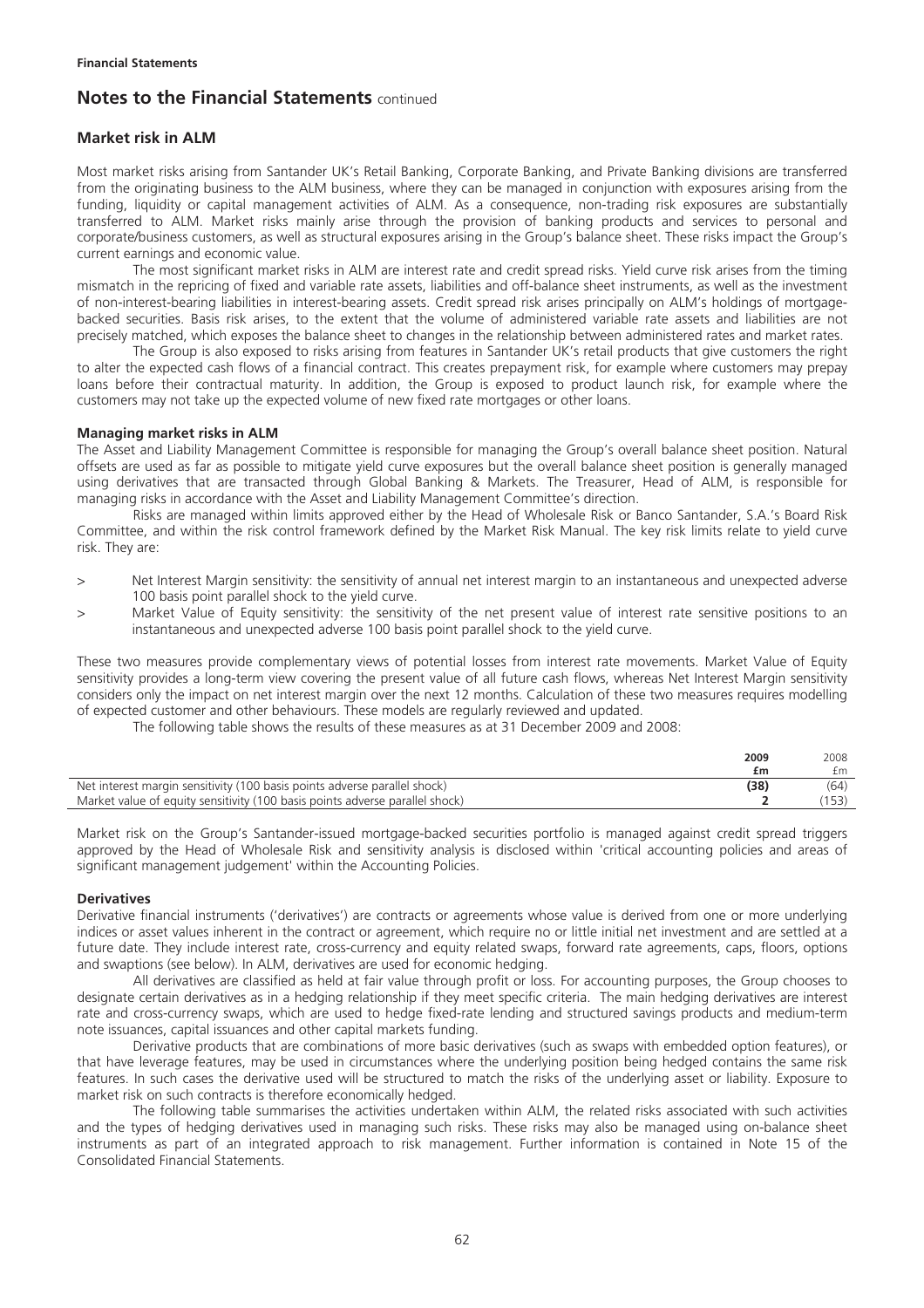| <b>Activity</b>                                                                                                                  | <b>Risk</b>                                                                                                                           | Type of hedge                                                                               |
|----------------------------------------------------------------------------------------------------------------------------------|---------------------------------------------------------------------------------------------------------------------------------------|---------------------------------------------------------------------------------------------|
| Management of the return on variable rate<br>assets financed by shareholders' funds and net<br>non-interest-bearing liabilities. | Reduced profitability due to falls in interest rates.                                                                                 | Receive fixed interest rate swaps.                                                          |
| Management of the basis between<br>administered rate assets and liabilities and<br>wholesale market rates.                       | Reduced profitability due to adverse changes in the<br>basis spread.                                                                  | Basis swaps.                                                                                |
| Management of repricing profile of wholesale<br>funding.                                                                         | Reduced profitability due to adverse movement in<br>wholesale interest rates when large volumes of<br>wholesale funding are repriced. | Forward rate agreements.                                                                    |
| Fixed rate lending and investments.                                                                                              | Sensitivity to increases in interest rates.                                                                                           | Pay fixed interest rate swaps.                                                              |
| Fixed rate retail and wholesale funding.                                                                                         | Sensitivity to falls in interest rates.                                                                                               | Receive fixed interest rate swaps.                                                          |
| Equity-linked retail funding.                                                                                                    | Sensitivity to increases in equity market indices.                                                                                    | Receive equity swaps.                                                                       |
| Management of other net interest income on<br>retail activities.                                                                 | Sensitivity of income to changes in interest rates.                                                                                   | Interest rate swaps.                                                                        |
| Issuance of products with embedded equity<br>options.                                                                            | Sensitivity to changes in underlying index and index<br>volatility causing option exercise.                                           | Interest rate swaps combined with<br>equity options.                                        |
| Lending and issuance of products with<br>embedded interest rate options.                                                         | Sensitivity to changes in underlying rate and rate<br>volatility causing option exercise.                                             | Interest rate swaps plus caps/floors.                                                       |
| Investment in, and issuance of, bonds with<br>put/call features.                                                                 | Sensitivity to changes in rates causing option exercise.                                                                              | Interest rate swaps combined with<br>swaptions <sup>(1)</sup> and other matched<br>options. |

(1) A swaption is an option on a swap that gives the holder the right but not the obligation to buy or sell a swap.

## **Impact of the Current Credit Environment**

The Group aims to actively manage its exposure to financial institutions and non-bank financial institutions such as pension and investment funds, monoline insurers and general insurers. This exposure arises from investment in floating rate notes, short-term money market placements, derivative transactions and margin posting on securities borrowing transactions.

The Group is not exposed to sovereign debt of countries currently experiencing liquidity problems. Details of the Group's investing and lending arrangements with respect to floating rate notes ('FRNs'), asset-backed securities ('ABS') including mortgage-backed securities ('MBS'), Structured Investment Vehicles ('SIVs'), monoline insurers, off-balance sheet entities, other holdings for liquidity purposes, and lending activities are set out below.

### **Classification in the Consolidated Balance Sheet**

The classification of these assets in the Group consolidated balance sheet is as follows:

#### **31 December 2009**

|                                                                |      | Type of Financial Instrument analysed further |                          |                          |                          |       | <b>OECD Govt</b> | Bank & building |             |              |
|----------------------------------------------------------------|------|-----------------------------------------------|--------------------------|--------------------------|--------------------------|-------|------------------|-----------------|-------------|--------------|
| <b>Balance sheet line item</b>                                 | Note | FRN                                           | ABS                      | CDO                      | CLO                      | Other | Sub-total        | debts           | society CDs | <b>Total</b> |
|                                                                |      | £m                                            | £m                       | £m                       | £m                       | £m    | £m               | £m              | £m          | £m           |
| Trading assets – debt securities                               | 14   | 11.128                                        | $\overline{\phantom{0}}$ | $\sim$                   | $\overline{\phantom{a}}$ | 13    | 11.141           | 2.856           | 1.935       | 15,932       |
| Financial assets designated at fair<br>value – debt securities | 16   | ۰                                             | 3.446                    | $\overline{\phantom{a}}$ | -                        |       | 3.446            | ۰               | 2.220       | 5,666        |
| Loans and receivables securities                               | 20   | $\overline{\phantom{a}}$                      | 736                      | ۰                        |                          | 160   | 896              |                 |             | 896          |
|                                                                |      | 11.128                                        | 4.182                    |                          |                          | 173   | 15,483           | 2.856           | 4.155       | 22,494       |

#### **31 December 2008**

|                                                                |      |                          | Type of Financial Instrument analysed further |                          |                          |       |           | <b>OECD Govt</b> | Bank & building |        |
|----------------------------------------------------------------|------|--------------------------|-----------------------------------------------|--------------------------|--------------------------|-------|-----------|------------------|-----------------|--------|
| <b>Balance sheet line item</b>                                 | Note | <b>FRN</b>               | ABS                                           | EDC                      | EL C                     | Other | Sub-total | debts            | society CDs     | Total  |
|                                                                |      | £m                       | £m                                            | £m                       | £m                       | £m    | £m        | £m               | £m              | £m     |
| Trading assets - debt securities                               | 14   | 5.277                    | -                                             |                          | $\overline{\phantom{a}}$ |       | 5.277     | 3.139            | 8.385           | 16.801 |
| Financial assets designated at fair<br>value – debt securities | 16   | $\overline{\phantom{0}}$ | 4.363                                         | $\overline{\phantom{a}}$ |                          | -     | 4.363     |                  |                 | 4.363  |
| Loans and receivables securities                               | 20   | $\overline{\phantom{a}}$ | 366                                           |                          |                          | 160   | 526       |                  |                 | 526    |
|                                                                |      | 5.2                      | 4.729                                         |                          |                          | 160   | 10.166    | 3.139            | 8.385           | .690   |

Additional analysis is presented below of the above financial instruments, except for the category "Other assets" which consists of the Group's holdings of Government debt securities, and bank and building society certificates of deposit. Further detail on those assets is set out in Note 14 to the Consolidated Financial Statements.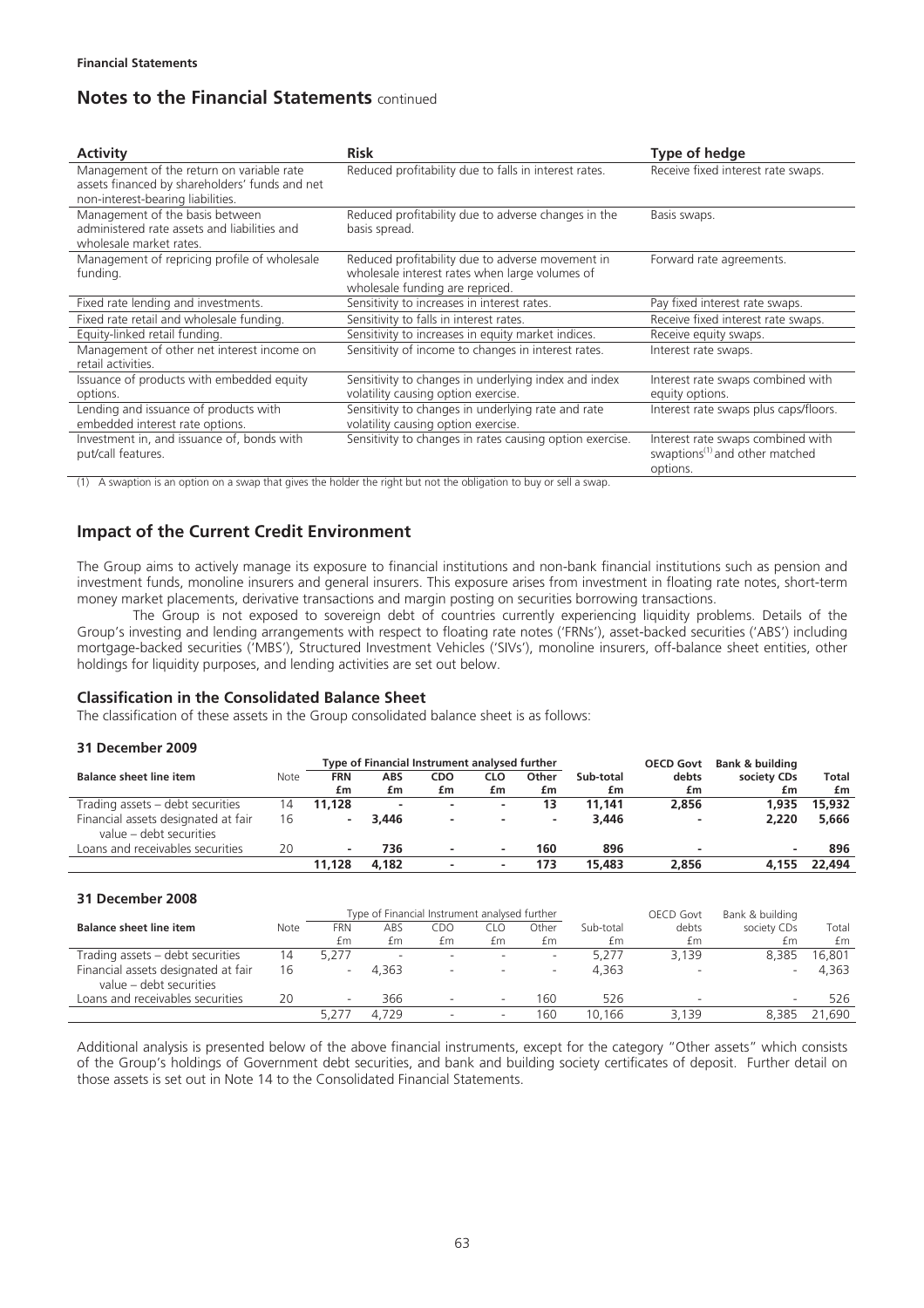### **Summary**

|                         |                |                  | 2009 Fair value movement <sup>(1)</sup>      |    |            |                   |
|-------------------------|----------------|------------------|----------------------------------------------|----|------------|-------------------|
|                         | <b>Nominal</b> | Income statement | Provisions <sup>(1)</sup><br><b>Reserves</b> |    | Book value | <b>Fair value</b> |
|                         | £m             | £m               | £m                                           | £m | £m         | £m                |
| Floating rate notes     | 11,077         | 141              |                                              |    | 11,128     | 11,128            |
| Asset backed securities | 4,187          | 131              |                                              |    | 4,182      | 4.182             |
| Other investments       | 173            |                  |                                              |    | 173        | 173               |
| <b>Total</b>            | 15,437         | 274              |                                              |    | 15,483     | 15,483            |

(1) Amounts in respect of assets held at the balance sheet date i.e. not including amounts relating to assets sold during the year.

|                         |         |                  | 2008 Fair value movement <sup>(1)</sup> |                           |            |            |
|-------------------------|---------|------------------|-----------------------------------------|---------------------------|------------|------------|
|                         | Nominal | Income statement | Reserves                                | Provisions <sup>(1)</sup> | Book value | Fair value |
|                         | £m      | £m               | £m                                      | £m                        | £m         | fm.        |
| Floating rate notes     | 5,277   | (25)             |                                         |                           | 5,27       | 5,277      |
| Asset backed securities | 4,883   | (328)            |                                         |                           | 4,729      | 4,729      |
| Other investments       | 160     |                  |                                         |                           | 160        | 160        |
| <b>Total</b>            | 0.320   | (353)            |                                         |                           | 10.166     | 10,166     |

(1) Amounts in respect of assets held at the balance sheet date i.e. not including amounts relating to assets sold during the year.

## **Fair value of debt securities by credit rating of the issuer or counterparty(1)**

| 31 December 2009 | <b>FRNs</b> | <b>Others</b> | <b>Total</b> |
|------------------|-------------|---------------|--------------|
|                  | £m          | £m            | £m           |
| AAA              | 10,449      | 3,304         | 13,753       |
| $AA+$            | 83          |               | 83           |
| AA               | 559         | 378           | 937          |
| Α                | 32          | 531           | 563          |
| BBB              | 4           | 142           | 146          |
| <b>Below BBB</b> |             |               |              |
| Total            | 11,128      | 4,355         | 15,483       |
|                  |             |               |              |
| 31 December 2008 | <b>FRNs</b> | Others        | Total        |
|                  | £m          | £m            | £m           |
| AA and above     | 4,238       | 4,635         | 8,873        |
| A and below      | 1,039       | 254           | 1,293        |
| Total<br>.       | 5,277       | 4,889         | 10,166       |

(1) External ratings are applied to all exposures, where available.

### **Floating Rate Notes**

### **(a) Fair value movements by geographical location of issuer or counterparty**

| 2009           |                      |     | 2009 movement |                 |                   |             |        |            |
|----------------|----------------------|-----|---------------|-----------------|-------------------|-------------|--------|------------|
|                |                      |     | Income        |                 |                   | <b>Book</b> | Fair   | Value as % |
|                | <b>Nominal value</b> |     | statement     | <b>Reserves</b> | <b>Provisions</b> | value       | value  | of nominal |
| Country        | £m                   | %   | £m            | £m              | £m                | £m          | £m     | %          |
| UK             | 8,975                | 81  | 95            | ۰               | ۰                 | 9,025       | 9,025  | 101        |
| Italy          |                      |     |               |                 | -                 | ۰           |        |            |
| Spain          | 44                   |     | 4             |                 | ۰                 | 44          | 44     | 100        |
| Rest of Europe | 1,482                | 14  | 30            |                 | -                 | 1,482       | 1.482  | 100        |
| US             | 22                   | -   |               |                 | ۰                 | 4           | 4      | 18         |
| Rest of World  | 554                  |     | 11            |                 | ۰                 | 573         | 573    | 103        |
| <b>Total</b>   | 11,077               | 100 | 141           |                 |                   | 11.128      | 11,128 | 100        |

| 2008           |               |     | 2008 movement |          |                          |             |            |            |
|----------------|---------------|-----|---------------|----------|--------------------------|-------------|------------|------------|
|                |               |     | Income        |          |                          | <b>Book</b> |            | Value as % |
|                | Nominal value |     | statement     | Reserves | Provisions               | value       | Fair value | of nominal |
| Country        | £m            | %   | £m            | £m       | £m                       | £m          | £m         | $\%$       |
| UK             | 2,195         | 42  | (4)           |          | $\overline{\phantom{a}}$ | 2.195       | 2,195      | 100        |
| Italy          | 215           | 4   |               |          | $\sim$                   | 215         | 215        | 100        |
| Spain          | 571           |     | (2)           |          | -                        | 57'         | 571        | 100        |
| Rest of Europe | .767          | 33  | (15)          |          | $\overline{\phantom{a}}$ | .767        | ,767       | 100        |
| US             | 142           |     |               |          | -                        | 142         | 142        | 100        |
| Rest of World  | 387           |     | (3)           |          | $\overline{\phantom{a}}$ | 387         | 387        | 100        |
|                | 5.277         | 100 | (25           |          | ۰                        |             | 5.277      | 100        |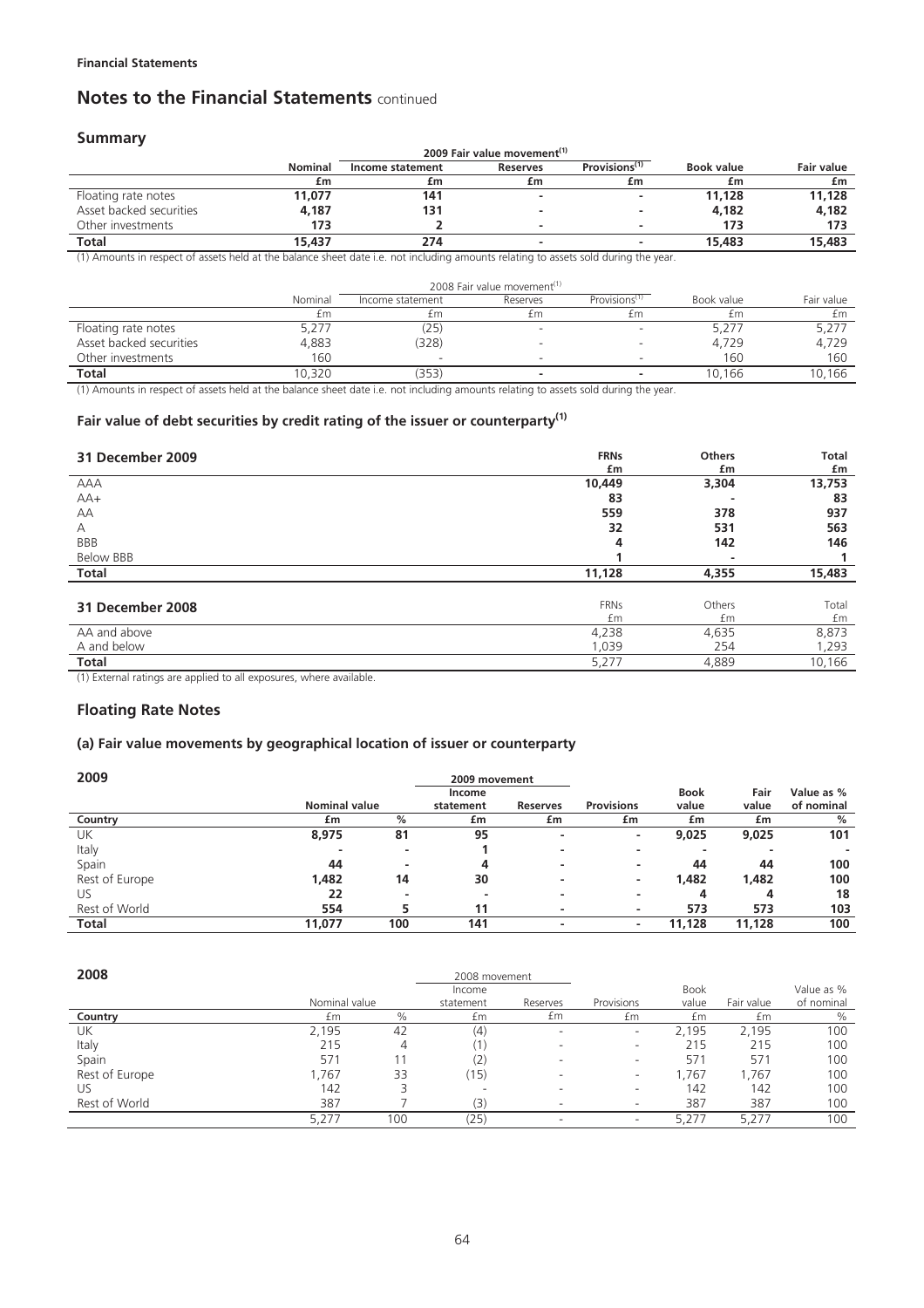### **(b) Fair value movements by credit rating of issuer or counterparty**

| 2009                 |                      |      | 2009 movement |                 |                          |             |        |            |
|----------------------|----------------------|------|---------------|-----------------|--------------------------|-------------|--------|------------|
|                      |                      |      | Income        |                 |                          | <b>Book</b> | Fair   | Value as % |
|                      | <b>Nominal value</b> |      | statement     | <b>Reserves</b> | <b>Provisions</b>        | value       | value  | of nominal |
| <b>Credit rating</b> | £m                   | $\%$ | £m            | £m              | £m                       | £m          | £m     | %          |
| AAA                  | 10,385               | 94   | 136           | -               |                          | 10,449      | 10,449 | 101        |
| $AA+$                | 83                   |      | -             |                 | ۰                        | 83          | 83     | 100        |
| AA                   | 566                  | 5    | 4             | -               | $\overline{\phantom{a}}$ | 559         | 559    | 99         |
| А                    | 32                   | -    |               | -               | ۰                        | 32          | 32     | 100        |
| <b>BBB</b>           | 4                    | ۰    | -             | ۰               | ۰                        | 4           | 4      | 100        |
| Below BBB            |                      | ۰    |               | ۰               | $\overline{\phantom{a}}$ |             |        | 14         |
|                      | 11,077               | 100  | 141           | -               | ۰                        | 11,128      | 11,128 | 100        |
|                      |                      |      |               |                 |                          |             |        |            |

| 2008                 |               |      |           |          |            |             |            |            |
|----------------------|---------------|------|-----------|----------|------------|-------------|------------|------------|
|                      |               |      | Income    |          |            | <b>Book</b> |            | Value as % |
|                      | Nominal value |      | statement | Reserves | Provisions | value       | Fair value | of nominal |
| <b>Credit rating</b> | £m            | $\%$ | £m        | £m       | £m         | £m          | £m         | %          |
| AA and above         | 4,238         | 80   |           |          | -          | 4,238       | 4.238      | 100        |
| A and below          | 0.039         | 20   | (8)       |          | -          | .039        | .039       | 100        |
|                      |               | 100  | 25        |          | -          | 5.ZT        |            | 100        |

The FRNs held are principally issued by banks and other financial institutions. On average, the FRNs have 3 months to maturity (2008: 7 months).

#### **Structured Investment Vehicles**

The Group has insignificant holdings in SIVs, with a nominal value of £14m (2008: £17m) against which provisions of £11m (2008: £12m) are held, giving a book value of £3m (2008: £5m). The holdings in SIVs are classified as FRNs in the balance sheet and are included in the tables above.

## **Asset-Backed Securities**

The Group has acquired highly rated, European asset-backed securities ('ABS') and residential mortgage-backed securities with a total value of £3,886m (2008: £4,087m). The Group's portfolios of ABS and MBS are of high quality, containing no sub-prime element and consist almost entirely of AAA rated prime exposures.

### **(a) Fair value movements by geographical location of issuer or counterparty**

| 2009                  |                      |     | 2009 movement  |                          |                   |                   |                   | Value as |
|-----------------------|----------------------|-----|----------------|--------------------------|-------------------|-------------------|-------------------|----------|
|                       |                      |     | Income         |                          |                   |                   |                   | $%$ of   |
|                       | <b>Nominal value</b> |     | statement      | <b>Reserves</b>          | <b>Provisions</b> | <b>Book value</b> | <b>Fair value</b> | nominal  |
| Country               | £m                   | %   | £m             | £m                       | £m                | £m                | £m                | %        |
| <b>UK</b>             |                      |     |                |                          |                   |                   |                   |          |
| <b>MBS</b>            | 1,012                | 24  | 9              | ۰                        | ۰.                | 1,012             | 1,012             | 100      |
|                       | 1,012                | 24  | 9              | $\overline{\phantom{a}}$ | ۰.                | 1,012             | 1,012             | 100      |
| <b>US</b>             |                      |     |                |                          |                   |                   |                   |          |
| <b>MBS</b>            | 23                   |     | $\overline{a}$ | ۰                        | ۰                 | 23                | ٠                 |          |
|                       | 23                   |     | $\overline{a}$ | ۰                        | ٠                 | 23                | ۰                 | -        |
| <b>Rest of Europe</b> |                      |     |                |                          |                   |                   |                   |          |
| ABS                   | 232                  | 5   | 14             | ۰                        | ٠                 | 227               | 227               | 98       |
| <b>MBS</b>            | 2,920                | 70  | 108            | ۰                        | ٠                 | 2,920             | 2,943             | 101      |
|                       | 3,152                | 75  | 122            | -                        | ۰                 | 3,147             | 3,170             | 101      |
| <b>Total</b>          | 4,187                | 100 | 131            |                          | ۰                 | 4,182             | 4,182             | 100      |

| 2008                  |               |      | 2008 movement |          |            |            |            |            |
|-----------------------|---------------|------|---------------|----------|------------|------------|------------|------------|
|                       |               |      | Income        |          |            |            |            | Value as % |
|                       | Nominal value |      | statement     | Reserves | Provisions | Book value | Fair value | of nominal |
| Country               | £m            | $\%$ | £m            | £m       | £m         | £m         | £m         | $\%$       |
| Europe (excluding UK) |               |      |               |          |            |            |            |            |
| ABS                   | 363           |      | (23)          |          |            | 336        | 336        | 93         |
| <b>MBS</b>            | 4.520         | 93   | 305)          |          | -          | 4.393      | 4.393      | 97         |
|                       | 4,883         | 00   | 328)          |          |            | 4,729      | 4.729      | 97         |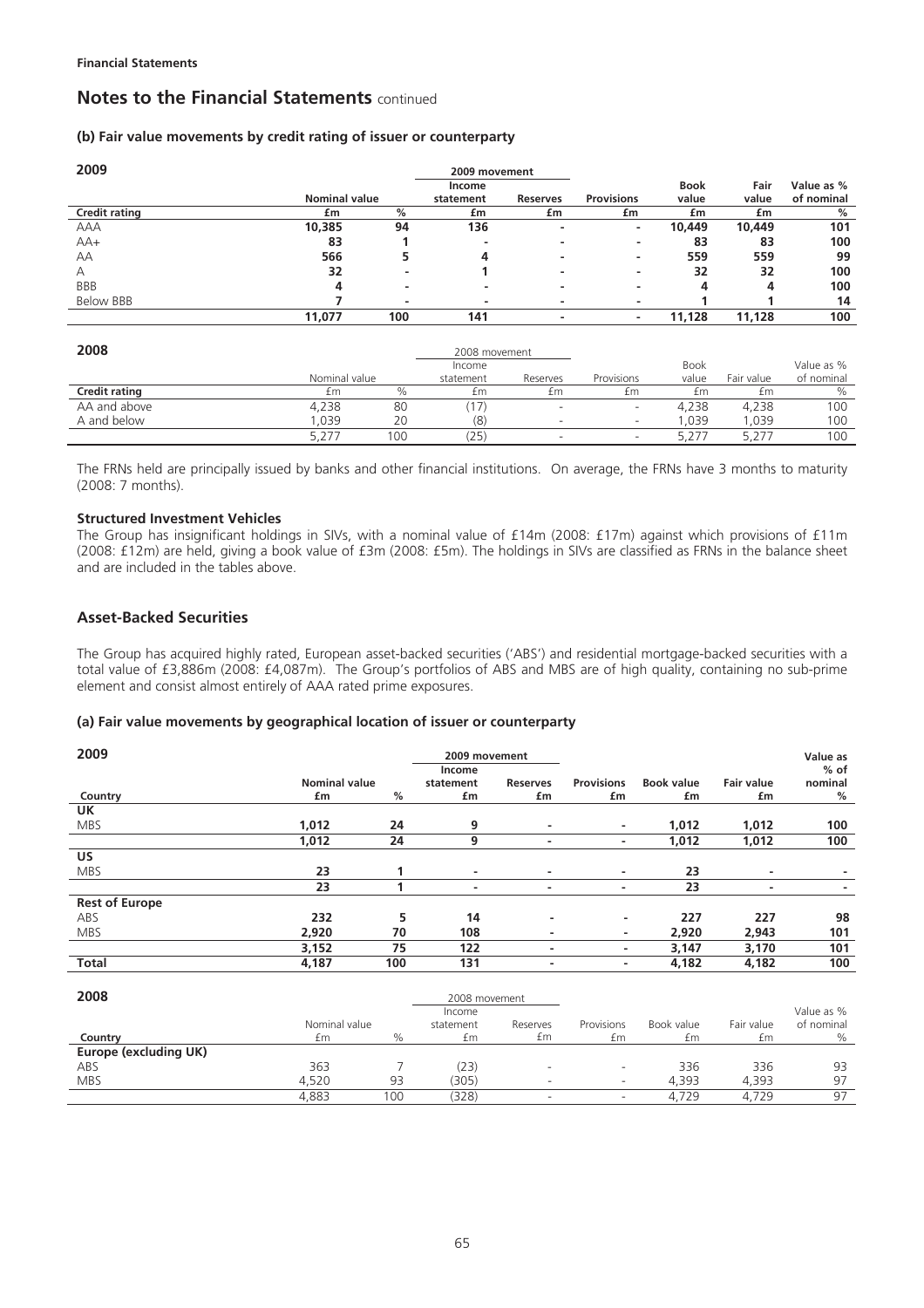## **(b) Vintage of asset-backed securities by geographical location of issuer or counterparty**

| 2009                  |                | Original credit | Original sub-            |          |      |               |      |                          | Original vintage |
|-----------------------|----------------|-----------------|--------------------------|----------|------|---------------|------|--------------------------|------------------|
|                       | <b>Nominal</b> | enhancements    | prime exposure           | Pre-2005 | 2005 | 2006          | 2007 | 2008                     | 2009             |
|                       | £m             | £m              | £m                       | %        | %    | $\frac{0}{2}$ | %    | %                        | %                |
| <b>UK</b>             |                |                 |                          |          |      |               |      |                          |                  |
| <b>MBS</b>            | 1,012          | ۰               | ٠                        | 25       | 16   | 26            | 33   | $\overline{\phantom{a}}$ |                  |
|                       | 1,012          |                 | ٠                        | 25       | 16   | 26            | 33   | $\overline{\phantom{a}}$ |                  |
| US                    |                |                 |                          |          |      |               |      |                          |                  |
| <b>MBS</b>            | 23             |                 | ٠                        | 100      | ٠    | ٠             | ۰    | ۰                        |                  |
|                       | 23             |                 | ۰                        | 100      |      |               | -    | $\overline{\phantom{a}}$ |                  |
| <b>Rest of Europe</b> |                |                 |                          |          |      |               |      |                          |                  |
| ABS                   | 232            |                 | $\overline{\phantom{a}}$ | 22       | ۰    | 42            | 36   | -                        |                  |
| <b>MBS</b>            | 2,920          |                 | -                        | 88       |      |               | 5    | $\overline{\phantom{a}}$ |                  |
|                       | 3,152          |                 | $\overline{\phantom{a}}$ | 83       |      | 10            |      | -                        |                  |
| Total                 | 4,187          |                 | ۰                        | 69       | 4    | 14            | 13   | $\overline{\phantom{a}}$ |                  |

## **(c) Fair value movements by credit rating of issuer or counterparty**

| 2009                 |                      |     | 2009 movement            |          |                          |       |                |                          |
|----------------------|----------------------|-----|--------------------------|----------|--------------------------|-------|----------------|--------------------------|
|                      |                      |     | Income                   |          |                          | Book  | Fair           | Value as %               |
|                      | <b>Nominal value</b> |     | statement                | Reserves | <b>Provisions</b>        | value | value          | of nominal               |
| <b>Credit rating</b> | £m                   | %   | £m                       | £m       | £m                       | £m    | £m             | %                        |
| <b>AAA</b>           |                      |     |                          |          |                          |       |                |                          |
| ABS                  | 230                  | 5   | 14                       | ٠        | ۰.                       | 225   | 225            | 98                       |
| <b>MBS</b>           | 3,056                | 73  | 110                      | ٠        | $\sim$                   | 3,056 | 3,079          | 101                      |
|                      | 3,286                | 78  | 124                      | ٠        | ٠                        | 3,281 | 3,304          | 101                      |
| AA                   |                      |     |                          |          |                          |       |                |                          |
| <b>MBS</b>           | 218                  | 5   | 5                        | ۰.       | ۰.                       | 218   | 218            | 100                      |
|                      | 218                  | 5   | 5                        | ٠        | $\overline{\phantom{a}}$ | 218   | 218            | 100                      |
| A                    |                      |     |                          |          |                          |       |                |                          |
| <b>MBS</b>           | 531                  | 13  | 2                        | ٠        | ٠                        | 531   | 531            | 100                      |
|                      | 531                  | 13  | 2                        | ۰.       | ٠                        | 531   | 531            | 100                      |
| <b>BBB</b>           |                      |     |                          |          |                          |       |                |                          |
| ABS                  | $\overline{2}$       |     | $\overline{a}$           | ۰        | ٠                        | 2     | $\overline{2}$ | 100                      |
| <b>MBS</b>           | 127                  | 3   | -                        | ٠        | ۰.                       | 127   | 127            | 100                      |
|                      | 129                  | 3   | ٠                        | ٠        | ۰.                       | 129   | 129            | 100                      |
| <b>Below BBB</b>     |                      |     |                          |          |                          |       |                |                          |
| <b>MBS</b>           | 23                   | 1   | ٠                        | ٠        | ٠                        | 23    | ۰              |                          |
|                      | 23                   | 1   | $\overline{\phantom{a}}$ | ٠        | ٠                        | 23    | $\blacksquare$ | $\overline{\phantom{a}}$ |
| <b>Total</b>         | 4,187                | 100 | 131                      | ٠        | $\overline{\phantom{a}}$ | 4,182 | 4,182          | 100                      |
|                      |                      |     |                          |          |                          |       |                |                          |

| 2008                 |               |                          | 2008 movement |                          |                          |             |            |            |
|----------------------|---------------|--------------------------|---------------|--------------------------|--------------------------|-------------|------------|------------|
|                      |               |                          | Income        |                          |                          | <b>Book</b> |            | Value as % |
|                      | Nominal value |                          | statement     | Reserves                 | Provisions               | value       | Fair value | of nominal |
| <b>Credit rating</b> | £m            | $\%$                     | £m            | £m                       | £m                       | £m          | £m         | %          |
| <b>AAA</b>           |               |                          |               |                          |                          |             |            |            |
| ABS                  | 352           | 8                        | (23)          | $\overline{\phantom{a}}$ |                          | 325         | 325        | 92         |
| <b>MBS</b>           | 4,220         | 86                       | (266)         | $\overline{\phantom{a}}$ | $\overline{\phantom{a}}$ | 4,138       | 4,138      | 98         |
|                      | 4,572         | 94                       | (289)         | $\overline{\phantom{a}}$ | $\overline{\phantom{a}}$ | 4,463       | 4,463      | 98         |
| $AA+$                |               |                          |               |                          |                          |             |            |            |
| ABS                  | $\mathbf 1$   | $\overline{\phantom{a}}$ |               | $\overline{\phantom{a}}$ | $\overline{\phantom{a}}$ | 10          | 10         | 91         |
| <b>MBS</b>           | 300           | b                        | (38)          | $\overline{\phantom{a}}$ | $\overline{\phantom{a}}$ | 256         | 256        | 85         |
|                      | 31'           | b                        | (39)          | $\overline{\phantom{a}}$ | ۰                        | 266         | 266        | 86         |
|                      | 4.883         | 100                      | (328)         | $\overline{\phantom{a}}$ | -                        | 4.729       | 4,729      | 97         |

The fair value movements above exclude the effects of changes in foreign exchange rates.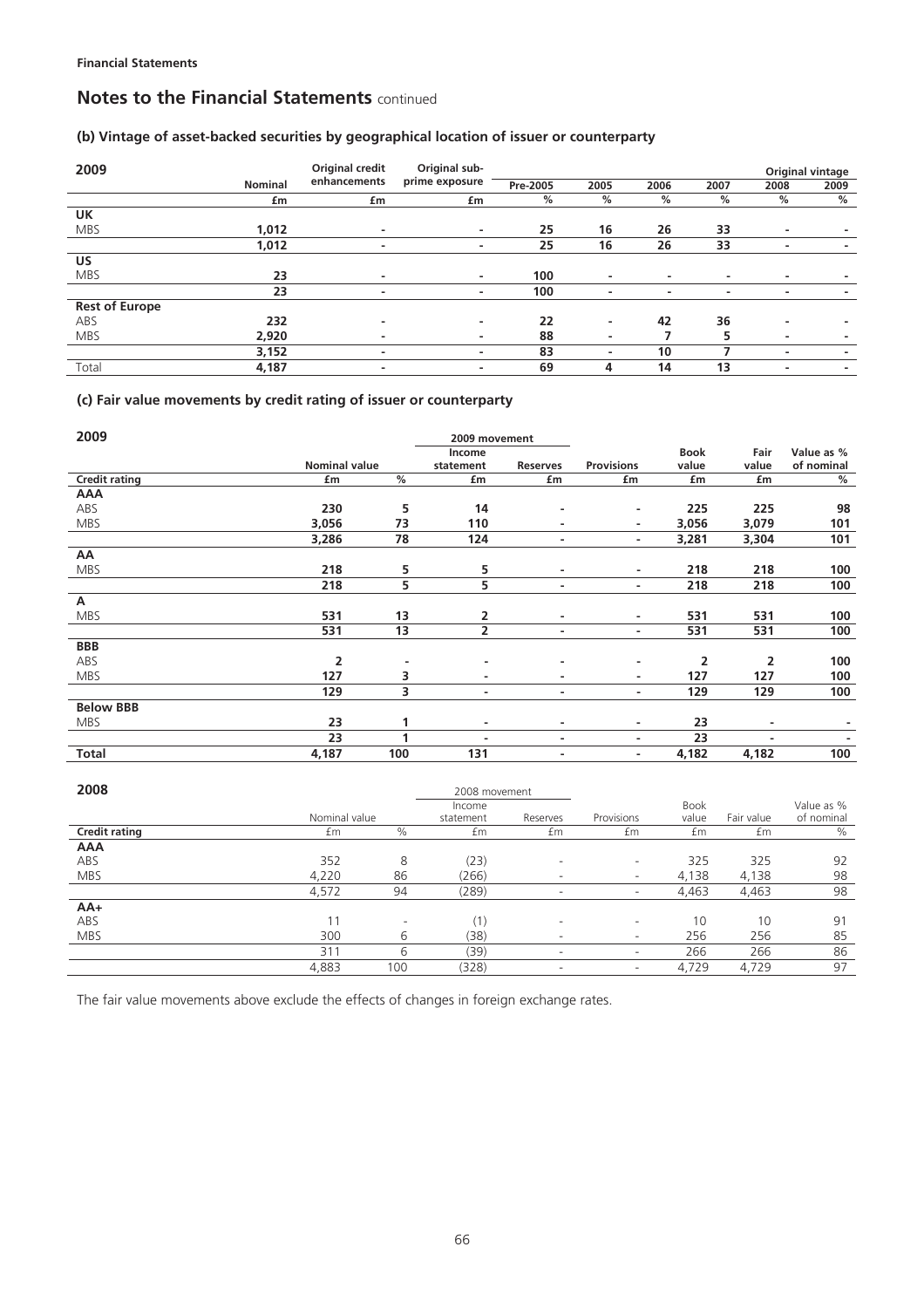### **(d) Vintage of asset-backed securities by credit rating of issuer or counterparty**

|                  |         | Original credit          | Original sub-  |                |                          |      |                |      | Original vintage |
|------------------|---------|--------------------------|----------------|----------------|--------------------------|------|----------------|------|------------------|
| 2009             | Nominal | enhancements             | prime exposure | Pre-2005       | 2005                     | 2006 | 2007           | 2008 | 2009             |
|                  | £m      | £m                       | £m             | %              | $\%$                     | $\%$ | $\%$           | %    | %                |
| <b>AAA</b>       |         |                          |                |                |                          |      |                |      |                  |
| ABS              | 230     | ٠                        | ٠              | 22             | -                        | 44   | 34             |      |                  |
| <b>MBS</b>       | 3,056   | ٠                        | ٠              | 75             | 5                        | 8    | 12             | ۰    |                  |
|                  | 3,286   | ٠                        | ۰              | 71             | 5.                       | 10   | 14             | ۰    |                  |
| AA               |         |                          |                |                |                          |      |                |      |                  |
| <b>MBS</b>       | 218     | ٠                        | ۰              | ٠              | ٠                        | 89   | 11             | ۰    |                  |
|                  | 218     | ٠                        | ٠              | ٠              | ٠                        | 89   | 11             | ٠    |                  |
| А                |         |                          |                |                |                          |      |                |      |                  |
| <b>MBS</b>       | 531     | ٠                        | ٠              | 100            | ٠                        | ٠    | $\blacksquare$ | ۰    |                  |
|                  | 531     | ۰                        | ٠              | 100            | ٠                        | ٠    | ٠              | ۰    |                  |
| <b>BBB</b>       |         |                          |                |                |                          |      |                |      |                  |
| ABS              | 2       | -                        | ٠              | 100            | ٠                        |      |                |      |                  |
| <b>MBS</b>       | 127     | $\overline{\phantom{a}}$ | ۰              | ٠              | ۰.                       | 16   | 84             | ۰    |                  |
|                  | 129     | $\blacksquare$           | ٠              | $\overline{2}$ | $\overline{\phantom{0}}$ | 16   | 82             | ۰    |                  |
| <b>Below BBB</b> |         |                          |                |                |                          |      |                |      |                  |
| <b>MBS</b>       | 23      | ٠                        | ٠              | 100            | ۰                        | ٠    | -              | -    |                  |
|                  | 23      | $\overline{\phantom{a}}$ | ٠              | 100            | ۰                        | ٠    | $\blacksquare$ | ۰    |                  |
| Total            | 4,187   | $\overline{\phantom{a}}$ | ٠              | 69             | 4                        | 14   | 13             |      |                  |

The following table shows the vintages of the collateral assets supporting the Group's holdings of asset-backed securities and mortgage-backed securities at 31 December 2009.

|                              |            |          |      |      |      |      | Original vintage |  |  |  |
|------------------------------|------------|----------|------|------|------|------|------------------|--|--|--|
| <b>Asset Type</b>            | Nominal    | Pre-2005 | 2005 | 2006 | 2007 | 2008 | 2009             |  |  |  |
|                              | £m         |          |      |      | 74   |      | 7ο               |  |  |  |
| <u>.</u><br>Prime<br>lendina | 107<br>107 | 69       |      |      |      |      |                  |  |  |  |

#### **Monoline Insurers**

The Group has a £42m exposure to securitisations which is wrapped by a monoline insurer. The principal risk exposure is recorded against the securitisations, with the monoline wrap being viewed as contingent exposure. The exposures to monoline insurers are classified as asset-backed securities in the balance sheet and are included in the tables above.

## **Collateralised Debt and Loan Obligations**

The Group has no investments in Collateralised Debt Obligations or Collateralised Loan Obligations.

However, in the ordinary course of business, the Group entered into long-term interest rate hedging contracts with five investment vehicles whose underlying assets comprise debt securities, bank loans and energy and infrastructure financings. Although the vehicles themselves are not externally rated, the counterparty exposure ranks super-senior to the most senior notes issued by the vehicles and these notes are rated AAA or AA. The total mark-to-market exposure at 31 December 2009 was £100m (2008: £186m).

### **Other investments**

|                                 | <b>Book value</b> | <b>Fair value</b> | Book value               | Fair value               |
|---------------------------------|-------------------|-------------------|--------------------------|--------------------------|
|                                 | 2009              | 2009              | 2008                     | 2008                     |
|                                 | £m                | £m                | £m                       | £m                       |
| Loans and receivable securities | 160               | 160               | 60                       | 60                       |
| Other                           |                   |                   | $\overline{\phantom{a}}$ | $\overline{\phantom{0}}$ |
|                                 | 173               | 173               | 60                       | 160                      |

Loans and receivable securities consist of a debenture issued by a fellow subsidiary in the Banco Santander, S.A., group.

### **Exposure to Off-Balance Sheet Entities sponsored by the Group**

The only Special Purpose Entities ('SPEs') sponsored but not consolidated by the Group are SPEs which issue shares that back retail structured products. The Group's arrangements with these entities comprise the provision of equity derivatives and a secondary market making service to those retail customers who wish to exit early from these products. The total value of products issued by the SPEs is £5,798m (2008: £3,213m), and the total value of repurchases held by the Group is £234m (2008: £254m).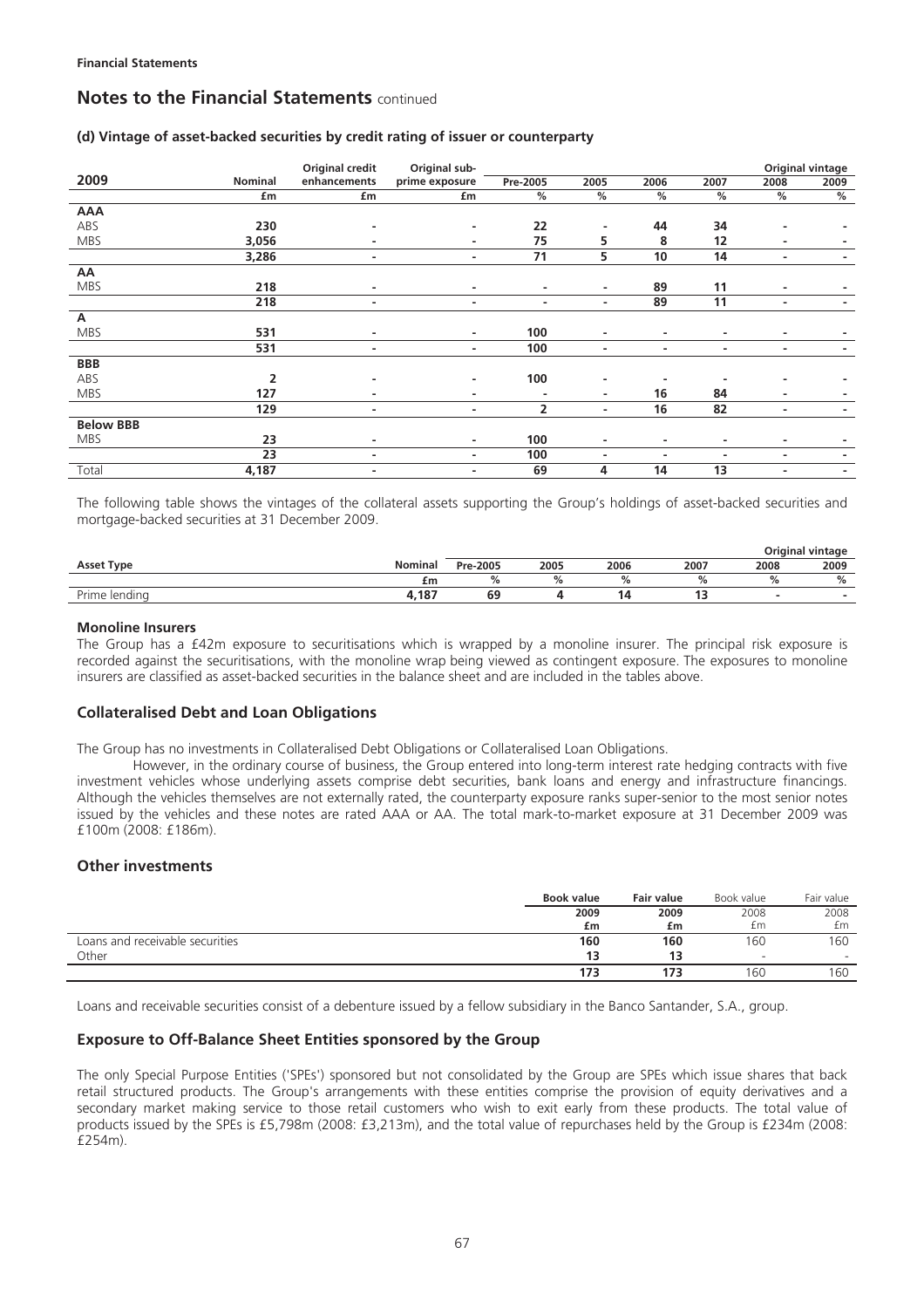### **Credit Derivatives**

As noted above, previously, Global Banking & Markets operated a credit derivatives business. The business traded in single-name credit derivatives, credit derivative indices and a limited number of portfolio credit derivative transactions. The credit derivatives trading function operated within the same framework as other trading functions. Risk limits were established and monitored. There is a limited number of remaining credit derivative transactions with a nominal value of £772m (2008: £1.1bn) where the Group faces external counterparties and the risk has been hedged with Banco Santander, S.A. in Spain.

### **Liquidity**

In addition to funding customer loans and advances, the Group also holds available liquid assets, in the form of cash and short term deposits, to manage the day-to-day requirements of the business. The Group holds a higher level of liquid assets than in 2008, in recognition of the current market conditions.

### **45. Financial instruments**

Financial assets and financial liabilities are measured on an ongoing basis either at fair value or at amortised cost. The Accounting Policies Note describes how the classes of financial instruments are measured, and how income and expenses, including fair value gains and losses, are recognised.

The following tables analyse the Group's financial instruments into those measured at fair value and those measured at amortised cost in the balance sheet:

### **Classification of financial assets and liabilities**

#### **At 31 December 2009**

|                                    |                |                                           |                                                                 |                        |                                 | Group                                            |                                             |              |
|------------------------------------|----------------|-------------------------------------------|-----------------------------------------------------------------|------------------------|---------------------------------|--------------------------------------------------|---------------------------------------------|--------------|
|                                    |                |                                           | <b>Held at fair value</b>                                       |                        |                                 | <b>Held at amortised cost</b>                    | Non-                                        | <b>Total</b> |
|                                    | <b>Trading</b> | <b>Derivatives</b><br>held for<br>hedging | <b>Designated</b><br>at fair value<br>through<br>profit or loss | Available-<br>for-sale | Loans and<br><b>Receivables</b> | Financial<br>liabilities at<br>amortised<br>cost | financial<br>assets /<br><b>liabilities</b> |              |
|                                    | £m             | £m                                        | £m                                                              | £m                     | £m                              | £m                                               | £m                                          | £m           |
| <b>Assets</b>                      |                |                                           |                                                                 |                        |                                 |                                                  |                                             |              |
| Cash and balances at central banks |                |                                           |                                                                 |                        | 448                             |                                                  | ٠                                           | 448          |
| Trading assets                     | 33,290         |                                           |                                                                 |                        |                                 |                                                  | ٠                                           | 33,290       |
| Derivative financial instruments   | 22,044         | 1,157                                     |                                                                 |                        |                                 |                                                  | ٠                                           | 23,201       |
| Financial assets designated at FV  |                |                                           | 12,000                                                          |                        |                                 |                                                  | ٠                                           | 12,000       |
| Loans and advances to banks        |                |                                           |                                                                 |                        | 191,749                         |                                                  | ۰                                           | 191,749      |
| Loans and advances to customers    |                |                                           |                                                                 |                        | 20,175                          |                                                  |                                             | 20,175       |
| Held-to-maturity                   |                |                                           |                                                                 |                        | 300                             |                                                  |                                             | 300          |
| Loans and receivables securities   |                |                                           |                                                                 |                        | 896                             |                                                  |                                             | 896          |
| Macro hedge of interest rate risk  |                |                                           |                                                                 |                        | 682                             |                                                  | $\blacksquare$                              | 682          |
| Intangible assets                  |                |                                           |                                                                 |                        |                                 |                                                  | 8                                           | 8            |
| Property, plant and equipment      |                |                                           |                                                                 |                        |                                 |                                                  | 6                                           | 6            |
| Current tax assets                 |                |                                           |                                                                 |                        |                                 |                                                  | 3                                           | 3            |
| Deferred tax assets                |                |                                           |                                                                 |                        |                                 |                                                  | 21                                          | 21           |
| Other assets                       |                |                                           |                                                                 |                        | 67                              |                                                  | ٠                                           | 67           |
|                                    | 55,334         | 1,157                                     | 12,000                                                          |                        | 214,317                         |                                                  | 38                                          | 282,846      |
| <b>Liabilities</b>                 |                |                                           |                                                                 |                        |                                 |                                                  |                                             |              |
| Deposits by banks                  |                |                                           |                                                                 |                        |                                 | 166,305                                          |                                             | 166,305      |
| Deposits by customers              |                |                                           |                                                                 |                        |                                 | 9,461                                            |                                             | 9,461        |
| Derivative financial liabilities   | 22,270         | 2,185                                     |                                                                 |                        |                                 |                                                  | ٠                                           | 24,455       |
| Trading liabilities                | 46,139         |                                           |                                                                 |                        |                                 |                                                  | ٠                                           | 46,139       |
| Financial liabilities at FVTPL     |                |                                           | 4,340                                                           |                        |                                 |                                                  | ٠                                           | 4,340        |
| Debt securities in issue           |                |                                           |                                                                 |                        |                                 | 27,997                                           | ۰                                           | 27,997       |
| Subordinated liabilities           |                |                                           |                                                                 |                        |                                 | 331                                              | ٠                                           | 331          |
| Other liabilities                  |                |                                           |                                                                 |                        |                                 | 147                                              | ٠                                           | 147          |
| Current tax liabilities            |                |                                           |                                                                 |                        |                                 |                                                  | 167                                         | 167          |
| Deferred tax liabilities           |                |                                           |                                                                 |                        |                                 |                                                  | 1                                           | $\mathbf{1}$ |
|                                    | 68,409         | 2,185                                     | 4,340                                                           |                        |                                 | 204,241                                          | 168                                         | 279,343      |
|                                    |                |                                           |                                                                 |                        |                                 |                                                  |                                             |              |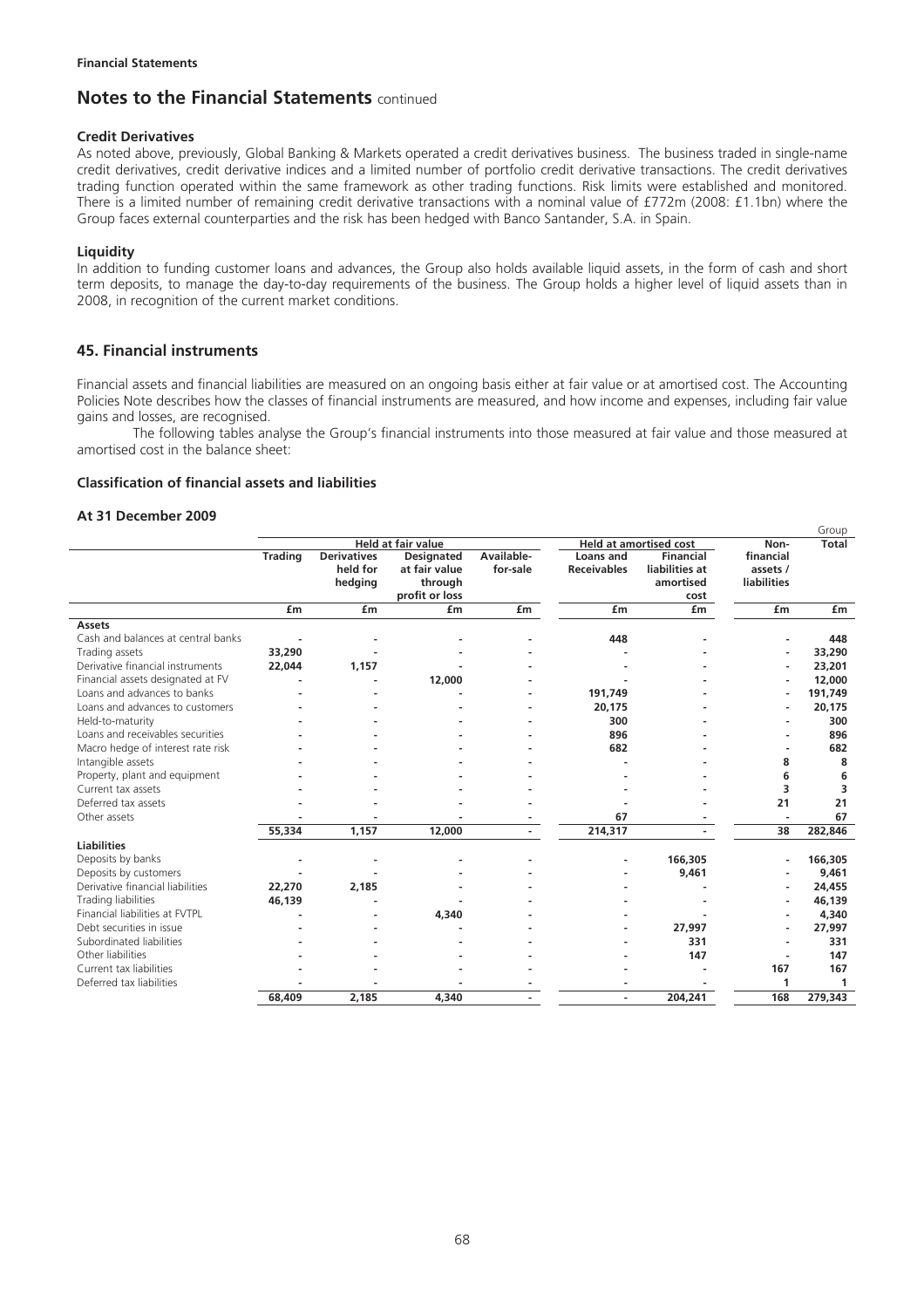## **At 31 December 2009**

|                                       |                |                                           |                                                                 |                        |                                        |                                                         |                                      | Company |
|---------------------------------------|----------------|-------------------------------------------|-----------------------------------------------------------------|------------------------|----------------------------------------|---------------------------------------------------------|--------------------------------------|---------|
|                                       |                |                                           | <b>Held at fair value</b>                                       |                        |                                        | <b>Held at amortised cost</b>                           | Non-                                 | Total   |
|                                       | <b>Trading</b> | <b>Derivatives</b><br>held for<br>hedging | <b>Designated</b><br>at fair value<br>through<br>profit or loss | Available-<br>for-sale | <b>Loans</b> and<br><b>Receivables</b> | <b>Financial</b><br>liabilities at<br>amortised<br>cost | financial<br>assets /<br>liabilities |         |
|                                       | £m             | £m                                        | £m                                                              | £m                     | £m                                     | £m                                                      | £m                                   | £m      |
| <b>Assets</b>                         |                |                                           |                                                                 |                        |                                        |                                                         |                                      |         |
| Cash and balances at central banks    |                |                                           |                                                                 |                        | 448                                    |                                                         |                                      | 448     |
| Trading assets                        | 24,976         |                                           |                                                                 |                        |                                        |                                                         |                                      | 24,976  |
| Derivative financial instruments      | 21,972         | 1,157                                     |                                                                 |                        |                                        |                                                         |                                      | 23,129  |
| Financial assets designated at FV     |                |                                           | 12,000                                                          |                        |                                        |                                                         | ٠                                    | 12,000  |
| Loans and advances to banks           |                |                                           |                                                                 |                        | 166,020                                |                                                         | ٠                                    | 166,020 |
| Loans and advances to customers       |                |                                           |                                                                 |                        | 20,266                                 |                                                         |                                      | 20,266  |
| Loans and receivables securities      |                |                                           |                                                                 |                        | 896                                    |                                                         |                                      | 896     |
| Macro hedge of interest rate risk     |                |                                           |                                                                 |                        | 682                                    |                                                         |                                      | 682     |
| Investment in subsidiary undertakings |                |                                           |                                                                 |                        |                                        |                                                         | 2,185                                | 2,185   |
| Intangible assets                     |                |                                           |                                                                 |                        |                                        |                                                         | 8                                    | 8       |
| Property, plant and equipment         |                |                                           |                                                                 |                        |                                        |                                                         | 6                                    | 6       |
| Current tax assets                    |                |                                           |                                                                 |                        |                                        |                                                         | 3                                    | 3       |
| Deferred tax assets                   |                |                                           |                                                                 |                        |                                        |                                                         | 21                                   | 21      |
| Other assets                          |                |                                           |                                                                 |                        | 67                                     |                                                         |                                      | 67      |
|                                       | 46,948         | 1,157                                     | 12,000                                                          |                        | 188,379                                |                                                         | 2,223                                | 250,707 |
| <b>Liabilities</b>                    |                |                                           |                                                                 |                        |                                        |                                                         |                                      |         |
| Deposits by banks                     |                |                                           |                                                                 |                        |                                        | 166,169                                                 | $\overline{\phantom{a}}$             | 166,169 |
| Deposits by customers                 |                |                                           |                                                                 |                        |                                        | 17,601                                                  |                                      | 17,601  |
| Derivative financial liabilities      | 22,146         | 2,184                                     |                                                                 |                        |                                        |                                                         | ٠                                    | 24,330  |
| Trading liabilities                   | 13,315         |                                           |                                                                 |                        |                                        |                                                         | ٠                                    | 13,315  |
| Financial liabilities at FVTPL        |                |                                           | 4,282                                                           |                        |                                        |                                                         |                                      | 4,282   |
| Debt securities in issue              |                |                                           |                                                                 |                        |                                        | 21.631                                                  | ٠                                    | 21,631  |
| Other liabilities                     |                |                                           |                                                                 |                        |                                        | 136                                                     |                                      | 136     |
| Current tax liabilities               |                |                                           |                                                                 |                        |                                        |                                                         | 57                                   | 57      |
|                                       | 35,461         | 2.184                                     | 4,282                                                           |                        |                                        | 205,537                                                 | 57                                   | 247.521 |

## **At 31 December 2008**

|                                    |         |                                    |                                                          |                        |         |                                   |                                                  |                                      | Group   |
|------------------------------------|---------|------------------------------------|----------------------------------------------------------|------------------------|---------|-----------------------------------|--------------------------------------------------|--------------------------------------|---------|
|                                    |         |                                    | Held at fair value                                       |                        |         | Held at amortised cost            |                                                  | Non-                                 | Total   |
|                                    | Trading | Derivatives<br>held for<br>hedging | Designated<br>at fair value<br>through<br>profit or loss | Available-<br>for-sale | Held to | Loans and<br>maturity Receivables | Financial<br>liabilities at<br>amortised<br>cost | financial<br>assets /<br>liabilities |         |
|                                    | £m      | <b>fm</b>                          | £m                                                       | <b>fm</b>              |         | £m                                | £m                                               | £m                                   | £m      |
| <b>Assets</b>                      |         |                                    |                                                          |                        |         |                                   |                                                  |                                      |         |
| Cash and balances at central banks |         |                                    |                                                          |                        |         | 8                                 |                                                  |                                      | 8       |
| Trading assets                     | 26,268  |                                    |                                                          |                        |         |                                   |                                                  | $\overline{a}$                       | 26,268  |
| Derivative financial instruments   | 32,810  | 56                                 |                                                          |                        |         |                                   |                                                  | $\overline{a}$                       | 32,866  |
| Financial assets designated at FV  |         |                                    | 11,005                                                   |                        |         |                                   |                                                  | $\overline{\phantom{a}}$             | 11,005  |
| Loans and advances to banks        |         |                                    |                                                          |                        |         | 147,089                           |                                                  | ٠                                    | 147,089 |
| Loans and advances to customers    |         |                                    |                                                          |                        |         | 24,204                            |                                                  |                                      | 24,204  |
| Held to maturity securities        |         |                                    |                                                          |                        | 300     |                                   |                                                  |                                      | 300     |
| Loans and receivables securities   |         |                                    |                                                          |                        |         | 526                               |                                                  |                                      | 526     |
| Macro hedge of interest rate risk  |         |                                    |                                                          |                        |         | 1,475                             |                                                  |                                      | 1,475   |
| Intangible assets                  |         |                                    |                                                          |                        |         |                                   |                                                  | 6                                    | 6       |
| Property, plant and equipment      |         |                                    |                                                          |                        |         |                                   |                                                  | 9                                    | 9       |
| Deferred tax assets                |         |                                    |                                                          |                        |         |                                   |                                                  | 77                                   | 77      |
| Other assets                       |         |                                    |                                                          |                        |         | 45                                |                                                  | $\overline{\phantom{a}}$             | 45      |
|                                    | 59,078  | 56                                 | 11,005                                                   | $\sim$                 | 300     | 173,347                           |                                                  | 92                                   | 243,878 |
| <b>Liabilities</b>                 |         |                                    |                                                          |                        |         |                                   |                                                  |                                      |         |
| Deposits by banks                  |         |                                    |                                                          |                        |         |                                   | 123,496                                          | ÷,                                   | 123,496 |
| Deposits by customers              |         |                                    |                                                          |                        |         |                                   | 2,933                                            |                                      | 2,933   |
| Derivative financial liabilities   | 32,594  | 1,538                              |                                                          |                        |         |                                   |                                                  | $\overline{a}$                       | 34,132  |
| Trading liabilities                | 39,998  |                                    |                                                          |                        |         |                                   |                                                  | $\overline{\phantom{a}}$             | 39,998  |
| Financial liabilities at FVTPL     |         |                                    | 4,945                                                    |                        |         |                                   |                                                  |                                      | 4,945   |
| Debt securities in issue           |         |                                    |                                                          |                        |         |                                   | 33,927                                           | $\overline{\phantom{a}}$             | 33,927  |
| Subordinated liabilities           |         |                                    |                                                          |                        |         |                                   | 432                                              |                                      | 432     |
| Other liabilities                  |         |                                    |                                                          |                        |         |                                   | 407                                              |                                      | 407     |
| Current tax liabilities            |         |                                    |                                                          |                        |         |                                   |                                                  | 333                                  | 333     |
| Deferred tax liabilities           |         |                                    |                                                          |                        |         |                                   |                                                  |                                      |         |
|                                    | 72,592  | 1,538                              | 4,945                                                    |                        |         | $\overline{\phantom{a}}$          | 161,195                                          | 334                                  | 240,604 |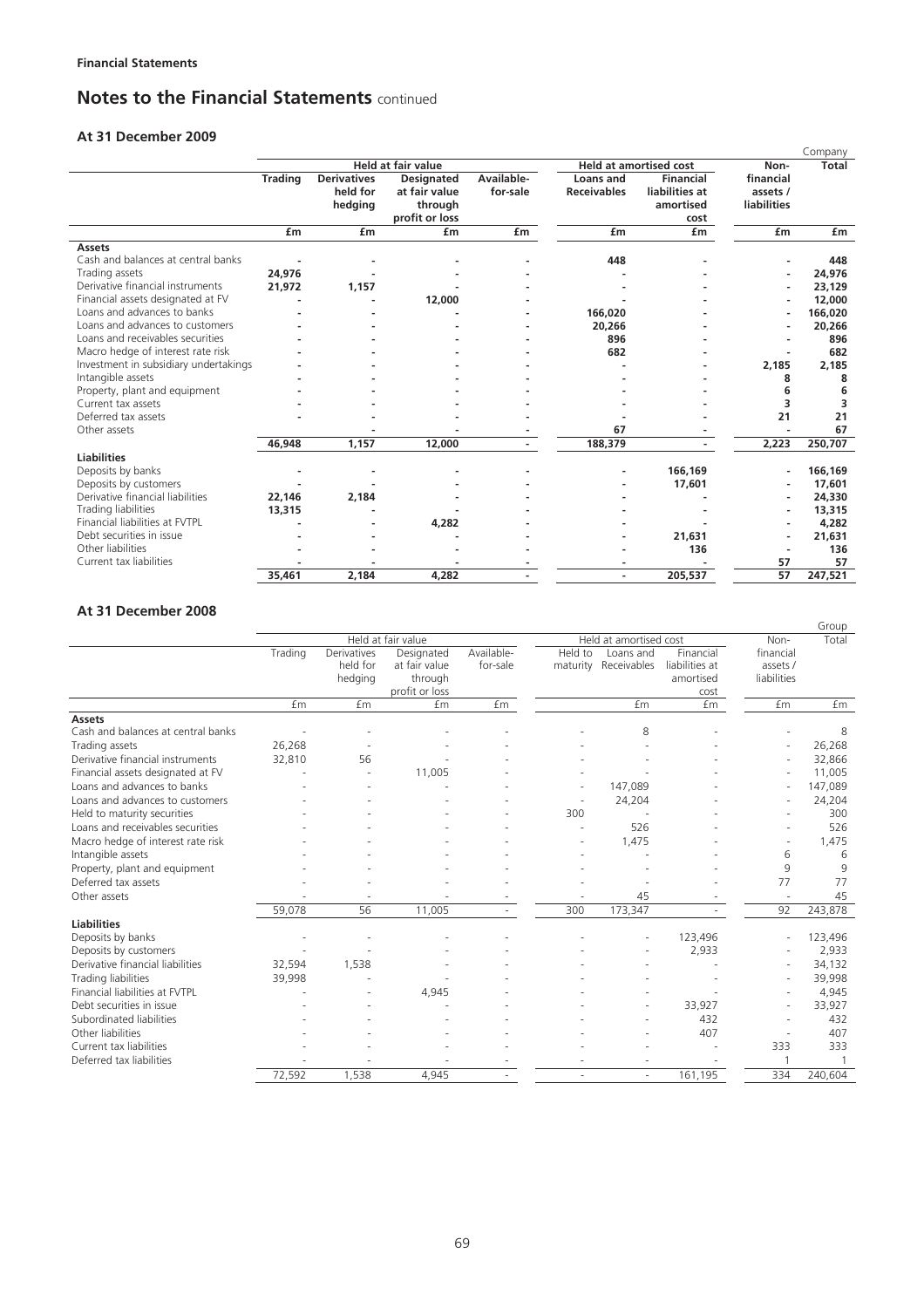## **At 31 December 2008**

|                                                     |         |                                    |                                                          |                        |                          |                                                  |                                      | Company   |
|-----------------------------------------------------|---------|------------------------------------|----------------------------------------------------------|------------------------|--------------------------|--------------------------------------------------|--------------------------------------|-----------|
|                                                     |         |                                    | Held at fair value                                       |                        | Held at amortised cost   |                                                  | Non-                                 | Total     |
|                                                     | Trading | Derivatives<br>held for<br>hedging | Designated<br>at fair value<br>through<br>profit or loss | Available<br>-for-sale | Loans and<br>Receivables | Financial<br>liabilities at<br>amortised<br>cost | financial<br>assets /<br>liabilities |           |
|                                                     | £m      | <b>fm</b>                          | £m                                                       | £m                     | £m                       | <b>fm</b>                                        | £m                                   | <b>fm</b> |
| <b>Assets</b><br>Cash and balances at central banks |         |                                    |                                                          |                        | 8                        |                                                  |                                      | 8         |
| Trading assets                                      | 27,146  |                                    |                                                          |                        |                          |                                                  |                                      | 27,146    |
| Derivative financial instruments                    | 32,104  | 56                                 |                                                          |                        |                          |                                                  |                                      | 32,160    |
| Financial assets designated at FV                   |         |                                    | 11,005                                                   |                        |                          |                                                  |                                      | 11,005    |
| Loans and advances to banks                         |         |                                    |                                                          |                        | 128,035                  |                                                  |                                      | 128,035   |
| Loans and advances to customers                     |         |                                    |                                                          |                        | 24,501                   |                                                  |                                      | 24,501    |
| Macro hedge of interest rate risk                   |         |                                    |                                                          |                        | 1,475                    |                                                  |                                      | 1,475     |
| Investment in subsidiary undertakings               |         |                                    |                                                          |                        |                          |                                                  | 2,335                                | 2,335     |
| Loans and receivables securities                    |         |                                    |                                                          |                        | 526                      |                                                  |                                      | 526       |
| Intangible assets                                   |         |                                    |                                                          |                        |                          |                                                  | 6                                    | 6         |
| Property, plant and equipment                       |         |                                    |                                                          |                        |                          |                                                  | 9                                    | 9         |
| Deferred tax assets                                 |         |                                    |                                                          |                        |                          |                                                  | 75                                   | 75        |
| Other assets                                        |         |                                    |                                                          |                        | 21                       |                                                  |                                      | 21        |
|                                                     | 59,250  | 56                                 | 11,005                                                   |                        | 154,566                  |                                                  | 2,425                                | 227,302   |
| <b>Liabilities</b><br>Deposits by banks             |         |                                    |                                                          |                        |                          | 123,366                                          |                                      | 123,366   |
| Deposits by customers                               |         |                                    |                                                          |                        |                          | 9,743                                            |                                      | 9,743     |
| Derivative financial liabilities                    | 31,973  | 1,538                              |                                                          |                        |                          |                                                  |                                      | 33,511    |
| Trading liabilities                                 | 22,996  |                                    |                                                          |                        |                          |                                                  |                                      | 22,996    |
| Financial liabilities at FVTPL                      |         |                                    | 4,898                                                    |                        |                          |                                                  |                                      | 4,898     |
| Debt securities in issue                            |         |                                    |                                                          |                        |                          | 29,692                                           |                                      | 29,692    |
| Other liabilities                                   |         |                                    |                                                          |                        |                          | 83                                               |                                      | 83        |
| Current tax liabilities                             |         |                                    |                                                          |                        |                          |                                                  | 236                                  | 236       |
|                                                     | 54,969  | 1,538                              | 4,898                                                    |                        | ٠                        | 162,884                                          | 236                                  | 224,525   |

The following tables provide an analysis of the fair value of financial instruments not measured at fair value in the balance sheet:

|                                    |                       |                   | Group              |
|------------------------------------|-----------------------|-------------------|--------------------|
|                                    | <b>Carrying value</b> | <b>Fair value</b> | Surplus/ (deficit) |
| 2009                               | £m                    | £m                | <b>f</b> m         |
| <b>Assets</b>                      |                       |                   |                    |
| Cash and balances at central banks | 448                   | 448               |                    |
| Loans and advances to banks        | 191,749               | 195,449           | 3,700              |
| Loans and advances to customers    | 20,175                | 20,629            | 454                |
| Held-to-maturity                   | 300                   | 458               | 158                |
| Loans and receivable securities    | 896                   | 907               | 11                 |
| <b>Liabilities</b>                 |                       |                   |                    |
| Deposits by banks                  | 166,305               | 168,109           | (1,804)            |
| Deposits by customers              | 9,461                 | 9,527             | (66)               |
| Debt securities in issue           | 27.997                | 27,820            | 177                |
| Subordinated liabilities           | 331                   | 488               | (157)              |
|                                    |                       |                   |                    |
|                                    |                       |                   | Company            |
|                                    | <b>Carrying value</b> | <b>Fair value</b> | Surplus/ (deficit) |
| 2009                               | £m                    | £m                | £m                 |
| <b>Assets</b>                      |                       |                   |                    |
| Cash and balances at central banks | 448                   | 448               |                    |
| Loans and advances to banks        | 166,020               | 169,720           | 3,700              |
| Loans and advances to customers    | 20,266                | 20,721            | 455                |
| Loans and receivable securities    | 896                   | 896               |                    |
|                                    |                       |                   |                    |
| <b>Liabilities</b>                 |                       |                   |                    |
| Deposits by banks                  | 166,169               | 167,973           | (1,804)            |
| Deposits by customers              | 17,601                | 17,667            | (66)               |
| Debt securities in issue           | 21,631                | 21,454            | 177                |
| Subordinated liabilities           |                       |                   |                    |
|                                    |                       |                   |                    |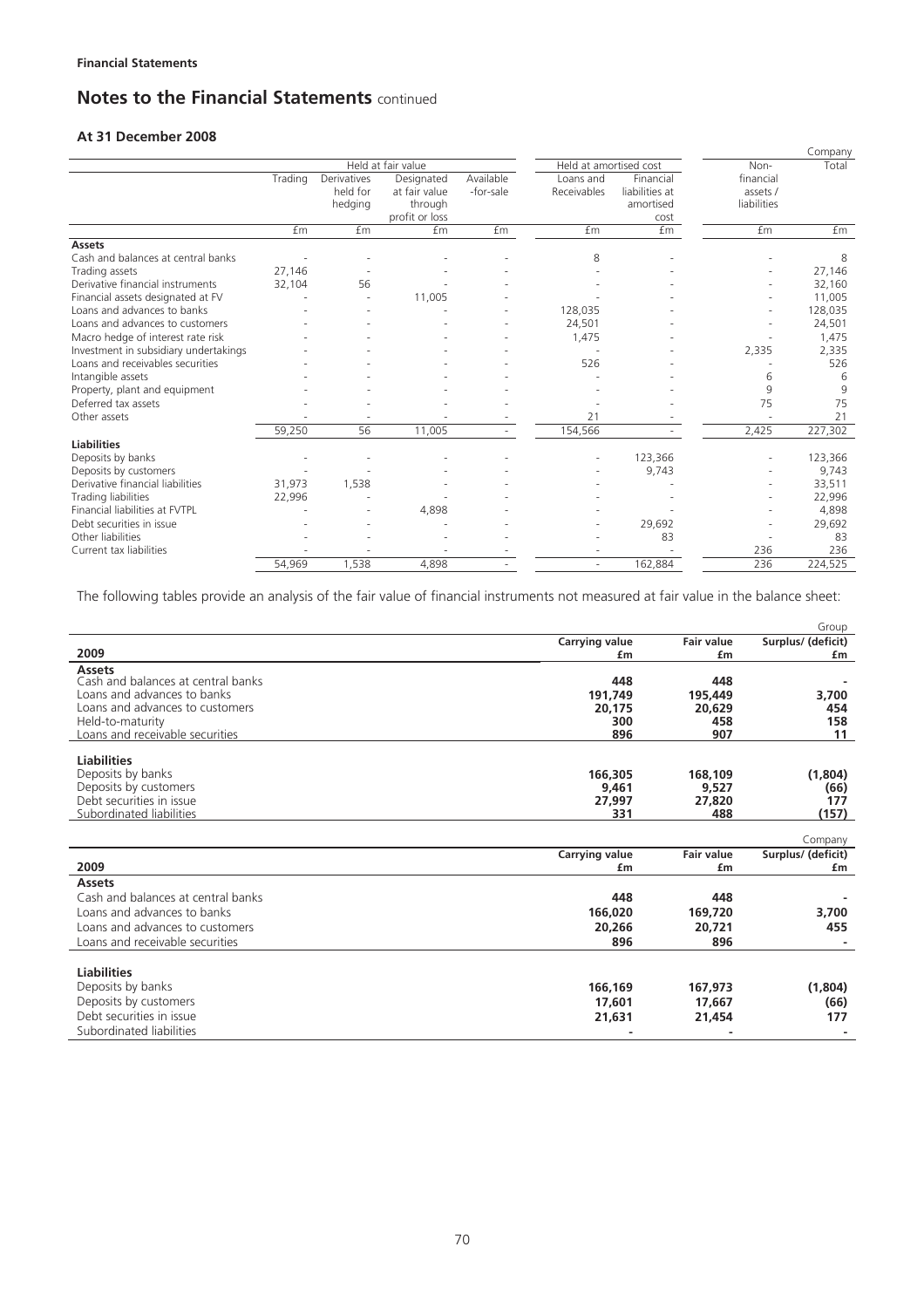|                |                                                                                     | Group                                                                           |
|----------------|-------------------------------------------------------------------------------------|---------------------------------------------------------------------------------|
| Carrying value | Fair value                                                                          | Surplus/(deficit)                                                               |
| £m             | £m                                                                                  | £m                                                                              |
|                |                                                                                     |                                                                                 |
| 8              | 8                                                                                   |                                                                                 |
| 147,089        | 148,980                                                                             | 1,891                                                                           |
| 24,204         | 24,733                                                                              | 529                                                                             |
| 526            | 526                                                                                 |                                                                                 |
|                |                                                                                     |                                                                                 |
|                |                                                                                     |                                                                                 |
| 123,496        | 123,786                                                                             | (290)                                                                           |
| 2,933          | 2,817                                                                               | 116                                                                             |
| 33,927         | 33,788                                                                              | 139                                                                             |
| 432            | 268                                                                                 | 164                                                                             |
|                |                                                                                     |                                                                                 |
|                |                                                                                     | Company                                                                         |
|                |                                                                                     | Surplus/(deficit)<br>£m                                                         |
|                |                                                                                     |                                                                                 |
|                |                                                                                     |                                                                                 |
|                |                                                                                     | 1,891                                                                           |
|                |                                                                                     | 529                                                                             |
|                |                                                                                     |                                                                                 |
|                |                                                                                     |                                                                                 |
|                |                                                                                     |                                                                                 |
|                |                                                                                     | (290)                                                                           |
|                |                                                                                     | 116                                                                             |
|                |                                                                                     | 139                                                                             |
|                | Carrying value<br>£m<br>8<br>128,035<br>24,501<br>526<br>123,366<br>9,743<br>29,692 | Fair value<br>£m<br>8<br>129,926<br>25,030<br>526<br>123,656<br>9,627<br>29,553 |

The surplus/(deficit) in the table above represents the surplus/(deficit) of fair value compared to the carrying amount of those financial instruments for which fair values have been estimated. The carrying value above of any financial assets and liabilities that are designated as hedged items in a portfolio (or macro) fair value hedge relationship excludes gains and losses attributable to the hedged risk, as this is presented as a single separate line item on the balance sheet.

#### **Fair value measurement**

The fair value of financial instruments is the estimated amount at which the instrument could be exchanged in a current transaction between willing parties, other than in a forced or liquidation sale. If a quoted market price is available for an instrument, the fair value is calculated based on the market price. Where quoted market prices are not available, fair value is determined using pricing models which use a mathematical methodology based on accepted financial theories, depending on the product type and its components. Further information on fair value measurement can be found in the Group's Accounting Policies on pages 20 and 21 and the Valuation techniques section below on page 73 to the Consolidated Financial Statements.

#### **Fair value management**

The fair value exposures, as tabled above, are managed by using a combination of hedging derivatives and offsetting on balance sheet positions. The approach to specific categories of financial instruments is described below.

#### **Assets**

#### **Cash and balances at central banks/Loans and advances to banks**

The carrying amount is deemed a reasonable approximation of the fair value, because the loans are at variable rates.

#### **Loans and advances to customers**

The carrying amount is deemed a reasonable approximation of the fair value, because the loans are at variable rates.

#### **Loan and receivable securities**

Where reliable prices are available, the fair value of investment securities has been calculated using indicative market prices. Other market values have been determined using in-house pricing models.

#### **Liabilities**

#### **Deposits by banks**

The carrying amount is deemed a reasonable approximation of the fair value, because the deposits are at variable rates.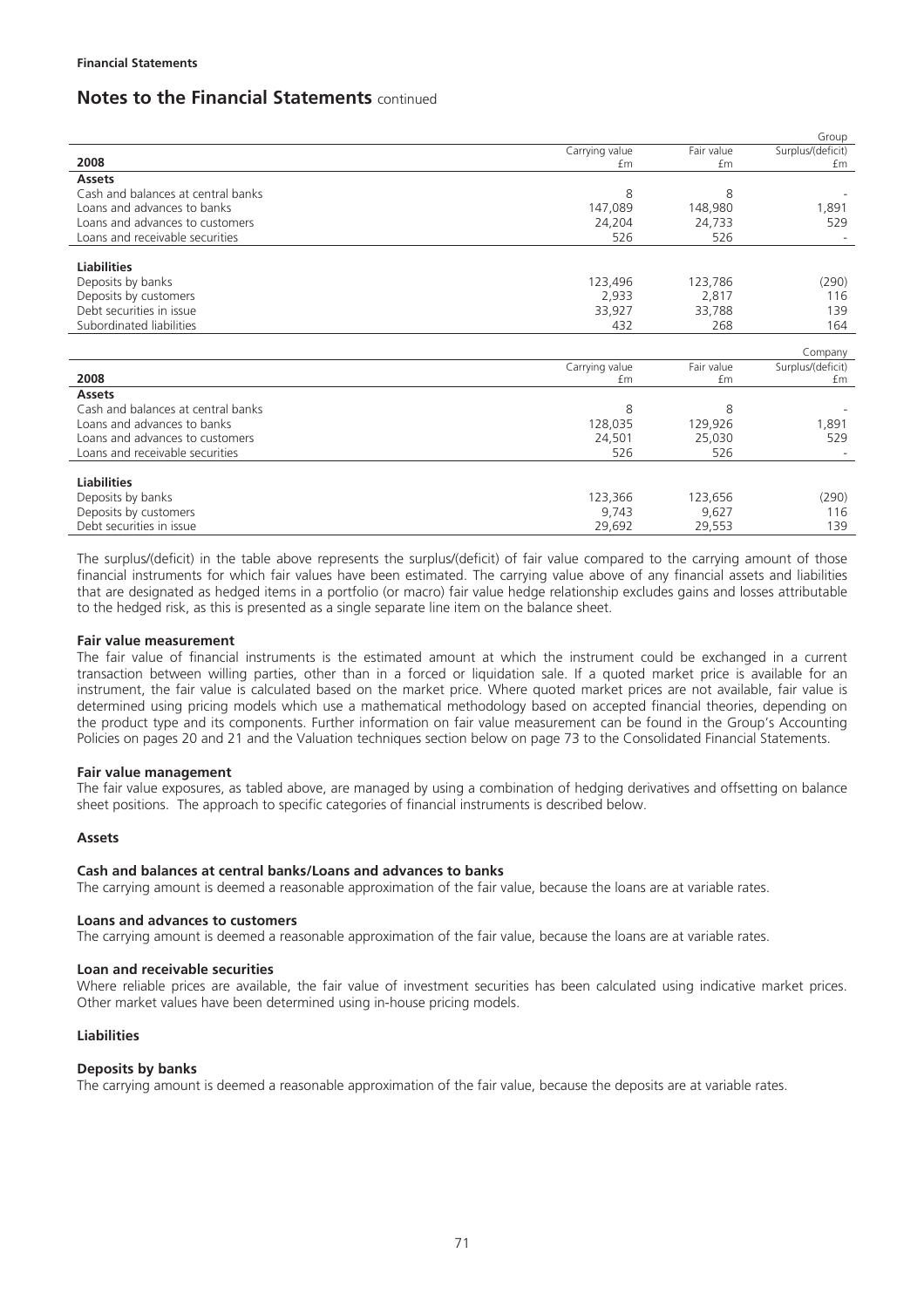#### **Deposits by customers**

The majority of deposit liabilities are payable on demand and therefore can be deemed short term in nature with the fair value equal to the carrying value. However, given the long-term and continuing nature of the relationships with the Group's customers, the Directors believe there is significant value to the Group in this source of funds. Certain of the deposit liabilities are at a fixed rate until maturity. The deficit of fair value over carrying value of these liabilities has been estimated by reference to the market rates available at the balance sheet date for similar deposit liabilities of similar maturities.

#### **Debt securities in issue and subordinated liabilities**

Where reliable prices are available, the fair value of debt securities in issue and subordinated liabilities has been calculated using quoted market prices. Other market values have been determined using in-house pricing models.

#### **Intra Group balances**

Included in the Asset & Liability categories on the Group and Company balance sheet are outstanding intra group balances. The fair value of these balances has been estimated using in-house pricing models.

#### **Fair value valuation bases**

The following tables summarise the fair values at 31 December 2009 and 2008 of the asset and liability classes accounted for at fair value, by the valuation methodology used by the Group to determine their fair value. The tables also disclose the percentages that the recorded fair values of financial assets and liabilities represent of the total assets and liabilities, respectively, that are recorded at fair value in the balance sheet:

#### **At 31 December 2009**

|                                 |                                 |                                    | Internal models based on |                                  |                |                                         |                          |              |                |                       |
|---------------------------------|---------------------------------|------------------------------------|--------------------------|----------------------------------|----------------|-----------------------------------------|--------------------------|--------------|----------------|-----------------------|
| <b>Balance sheet category</b>   |                                 | Quoted prices in<br>active markets |                          | <b>Market</b><br>observable data |                | <b>Significant</b><br>unobservable data |                          | <b>Total</b> |                | Valuation<br>techniqu |
|                                 |                                 | £m                                 | %                        | £m                               | %              | £m                                      | %                        | £m           | $\frac{0}{0}$  | e                     |
| <b>Assets</b>                   |                                 |                                    |                          |                                  |                |                                         |                          |              |                |                       |
| Trading assets                  | Loans and advances to banks     |                                    |                          | 5,252                            | 8              |                                         | $\overline{\phantom{a}}$ | 5,252        | 8              | А                     |
|                                 | Loans and advances to customers |                                    | $\blacksquare$           | 10,628                           | 16             |                                         | $\blacksquare$           | 10,628       | 16             | А                     |
|                                 | Debt securities                 | 15,932                             | 23                       | $\overline{\phantom{a}}$         |                | $\overline{\phantom{a}}$                | $\overline{\phantom{a}}$ | 15,932       | 23             |                       |
|                                 | Equity securities               | 1,471                              | $\overline{2}$           | ۰                                |                | 7                                       | ٠                        | 1,478        | $\overline{2}$ | B                     |
| Derivative assets               | Exchange rate contracts         |                                    |                          | 4,051                            | 6              | 37                                      | ٠                        | 4,088        | 6              | А                     |
|                                 | Interest rate contracts         | 4                                  | $\overline{\phantom{a}}$ | 17,431                           | 25             |                                         | $\blacksquare$           | 17,435       | 25             | A & C                 |
|                                 | Equity & credit contracts       | 259                                | ٠                        | 1,073                            | $\overline{2}$ | 346                                     | 1                        | 1,678        | 3              | B                     |
| Financial assets at FVTPL       | Loans and advances to customers |                                    |                          | 6,072                            | 9              | 262                                     | ٠                        | 6,334        | 9              | А                     |
|                                 | Debt securities                 |                                    |                          | 4,497                            | 6              | 1,169                                   | $\overline{2}$           | 5,666        | 8              | А                     |
| Total assets at fair value      |                                 | 17,666                             | 25                       | 49,004                           | 72             | 1,821                                   | 3                        | 68,491       | 100            |                       |
| <b>Liabilities</b>              |                                 |                                    |                          |                                  |                |                                         |                          |              |                |                       |
| Trading liabilities             | Deposits by banks               |                                    |                          | 40,824                           | 54             |                                         | $\overline{\phantom{a}}$ | 40,824       | 54             | А                     |
|                                 | Deposits by customers           |                                    |                          | 4.102                            | 5              |                                         | $\overline{\phantom{a}}$ | 4.102        | 5              | А                     |
|                                 | Short positions                 | 1,071                              | 1                        |                                  |                |                                         | $\overline{\phantom{m}}$ | 1,071        | 1              |                       |
|                                 | Debt securities in issue        |                                    |                          | 142                              |                |                                         |                          | 142          | ÷              | А                     |
| Derivative liabilities          | Exchange rate contracts         |                                    | $\blacksquare$           | 4,213                            | 6              |                                         | $\overline{\phantom{a}}$ | 4,213        | 6              | А                     |
|                                 | Interest rate contracts         |                                    | $\overline{\phantom{a}}$ | 17,727                           | 24             |                                         | $\blacksquare$           | 17,727       | 24             | A & C                 |
|                                 | Equity & credit contracts       | 28                                 |                          | 2,227                            | з              | 260                                     | 1                        | 2,515        | 4              | B                     |
| Financial liabilities at FVTPL  | Debt securities in issue        |                                    |                          | 4,231                            | 6              | 109                                     | $\blacksquare$           | 4,340        | 6              | А                     |
| Total liabilities at fair value |                                 | 1,099                              | 1                        | 73,466                           | 98             | 369                                     | 1                        | 74,934       | 100            |                       |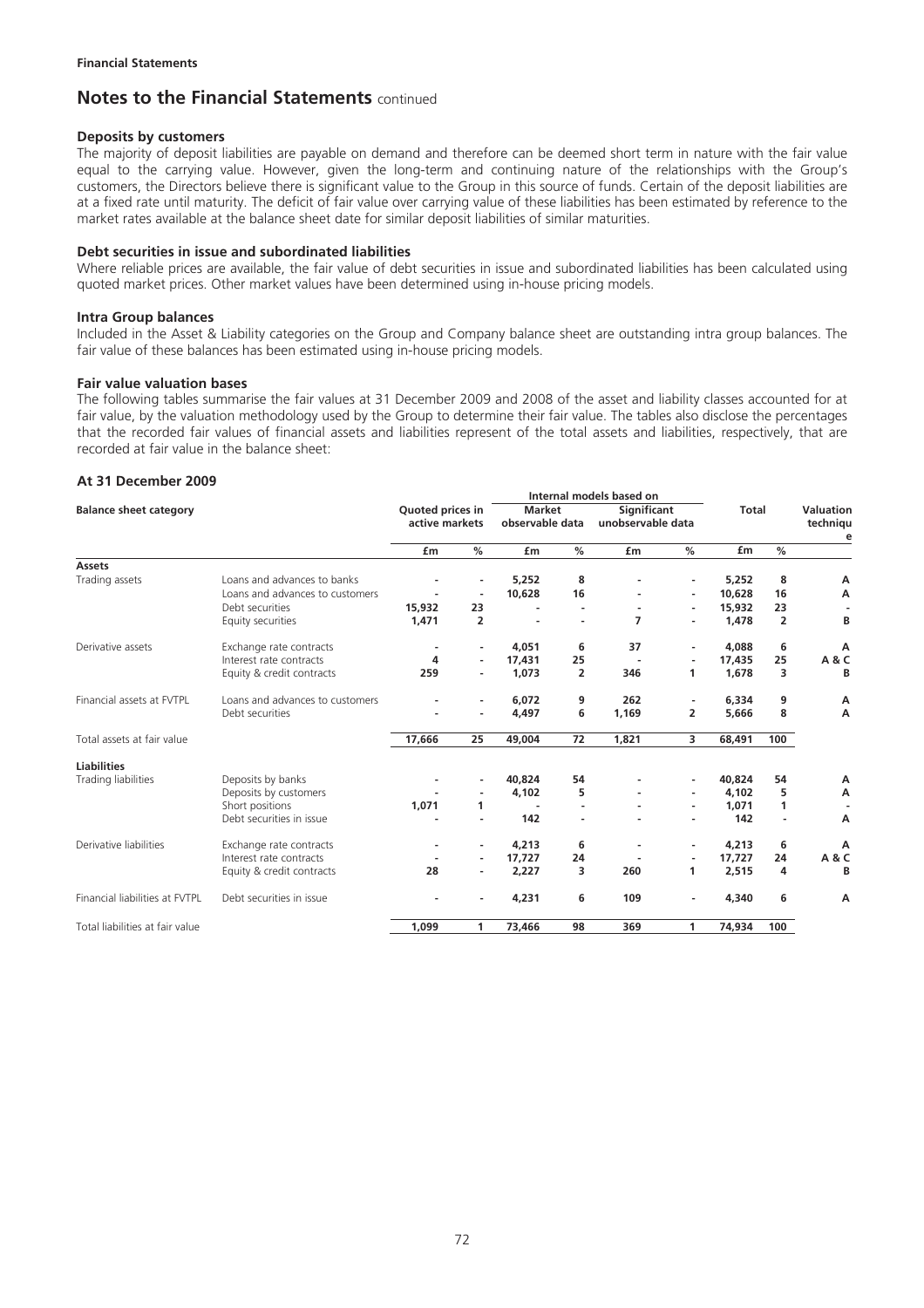## **At 31 December 2008**

|                                 |                                 |                                    |                          |                           |                          | Internal models based on         |                          |        |                |                        |
|---------------------------------|---------------------------------|------------------------------------|--------------------------|---------------------------|--------------------------|----------------------------------|--------------------------|--------|----------------|------------------------|
| <b>Balance sheet category</b>   |                                 | Quoted prices in<br>active markets |                          | Market<br>observable data |                          | Significant<br>unobservable data |                          | Total  |                | Valuation<br>technique |
|                                 |                                 | £m                                 | $\%$                     | £m                        | $\%$                     | <b>fm</b>                        | $\%$                     | £m     | $\frac{0}{0}$  |                        |
| <b>Assets</b>                   |                                 |                                    |                          |                           |                          |                                  |                          |        |                |                        |
| Trading assets                  | Loans and advances to banks     |                                    |                          | 4,947                     | 7                        |                                  |                          | 4,947  | 7              | А                      |
|                                 | Loans and advances to customers |                                    | $\overline{\phantom{a}}$ | 1,316                     | 2                        |                                  | $\overline{\phantom{a}}$ | 1,316  | 2              | А                      |
|                                 | Debt securities                 | 16,798                             | 25                       | 3                         | $\sim$                   |                                  | $\sim$                   | 16,801 | 25             | А                      |
|                                 | Equity securities               | 669                                |                          | $\sim$                    | ٠                        | 37                               |                          | 706    | $\overline{1}$ | B                      |
| Derivative assets               | Exchange rate contracts         |                                    |                          | 8,604                     | 13                       | 5                                | ٠                        | 8,609  | 13             | А                      |
|                                 | Interest rate contracts         | 232                                | ٠                        | 21,317                    | 32                       |                                  | $\overline{\phantom{a}}$ | 21,549 | 32             | A&C                    |
|                                 | Equity & credit contracts       | 843                                |                          | 1,560                     | 2                        | 305                              | $\mathbf{1}$             | 2,708  | $\overline{4}$ | B                      |
| Financial assets at FVTPL       | Loans & advances to customers   |                                    |                          | 6,360                     | 10                       | 282                              | ٠                        | 6,642  | 10             | А                      |
|                                 | Debt securities                 |                                    |                          | 280                       | $\overline{\phantom{a}}$ | 4,083                            | 6                        | 4,363  | 6              | А                      |
| Total assets at fair value      |                                 | 18,542                             | 27                       | 44,387                    | 66                       | 4,712                            | $\overline{7}$           | 67,641 | 100            |                        |
| <b>Liabilities</b>              |                                 |                                    |                          |                           |                          |                                  |                          |        |                |                        |
| Trading liabilities             | Deposits by banks               |                                    |                          | 34,339                    | 43                       |                                  |                          | 34,339 | 43             | Α                      |
|                                 | Deposits by customers           |                                    |                          | 4,622                     | 6                        |                                  | $\overline{\phantom{a}}$ | 4,622  | 6              | А                      |
|                                 | Short positions                 | 13                                 |                          |                           | ÷                        |                                  |                          | 13     |                |                        |
|                                 | Debt securities in issue        |                                    |                          | 1,024                     |                          |                                  |                          | 1,024  | $\mathbf{1}$   | А                      |
| Derivative liabilities          | Exchange rate contracts         |                                    | ٠                        | 7.665                     | 10                       |                                  | $\overline{\phantom{a}}$ | 7.665  | 10             | А                      |
|                                 | Interest rate contracts         |                                    |                          | 21,605                    | 27                       |                                  | ٠                        | 21.605 | 27             | A & C                  |
|                                 | Equity & credit contracts       | 803                                |                          | 3,910                     | 5                        | 149                              |                          | 4,862  | 6              | B                      |
| Financial liabilities at FVTPL  | Debt securities in issue        |                                    |                          | 4,698                     | 6                        | 247                              | $\mathbf{1}$             | 4,945  | $\overline{7}$ | А                      |
| Total liabilities at fair value |                                 | 816                                |                          | 77,863                    | 98                       | 396                              |                          | 79,075 | 100            |                        |

#### **Valuation techniques**

The main valuation techniques employed in the Group's internal models to measure the fair value of the financial instruments disclosed above at 31 December 2009 and 2008 are set out below. In substantially all cases, the principal inputs into these models are derived from observable market data. The Group did not make any material changes to the valuation techniques and internal models it used during the years ended 31 December 2009, 2008 and 2007, except for the technique applied in 2009 to the holdings of Portuguese mortgage-backed securities classified as FVTPL – Debt securities, as described on page 75 for Instrument 6.

- **A** In the valuation of financial instruments requiring static hedging (for example interest rate and currency derivatives) and in the valuation of loans and advances and deposits, the 'present value' method is used. Expected future cash flows are discounted using the interest rate curves of the applicable currencies. The interest rate curves are generally observable market data and reference yield curves derived from quoted interest rates in appropriate time bandings, which match the timings of the cashflows and maturities of the instruments.
- **B** In the valuation of equity financial instruments requiring dynamic hedging (principally equity securities, options and other structured instruments), proprietary stochastic volatility models are used. These types of models are widely accepted in the financial services industry. Observable market inputs are used in these models to generate variables such as the bid-offer spread, foreign currency exchange rates, credit risk, volatility, correlation between indices and market liquidity as appropriate. In limited circumstances, other inputs may be used in these models that are based on data other than observable market data, such as the Halifax's UK House Price Index ('HPI') volatility, HPI forward growth, HPI spot rate, and mortality.
- **C** In the valuation of financial instruments exposed to interest rate risk that require either static or dynamic hedging (such as interest rate futures, caps and floors, and options), the present value method (futures), Black's model (caps/floors) and the Markov functional model (Bermudan options) are used. These types of models are widely accepted in the financial services industry. The significant inputs used in these models are observable market data, including appropriate interest rate curves, volatilities, correlations and exchange rates. In limited circumstances, other inputs may be used in these models that are based on data other than observable market data, such as the Halifax's UK House Price Index ('HPI') volatility, HPI forward growth, HPI spot rate, mortality, and the specific credit spread for that instrument.

In determining fair value, the Group also considers the credit risk of its counterparties, as well as its own creditworthiness, on all over-the-counter (OTC) derivatives in the trading book. The Group attempts to mitigate credit risk to third parties by entering into netting and collateral arrangements. Net counterparty exposure (counterparty positions netted by offsetting transactions and both cash and securities collateral) is then valued for counterparty creditworthiness and this resultant value is incorporated into the fair value of the respective instruments.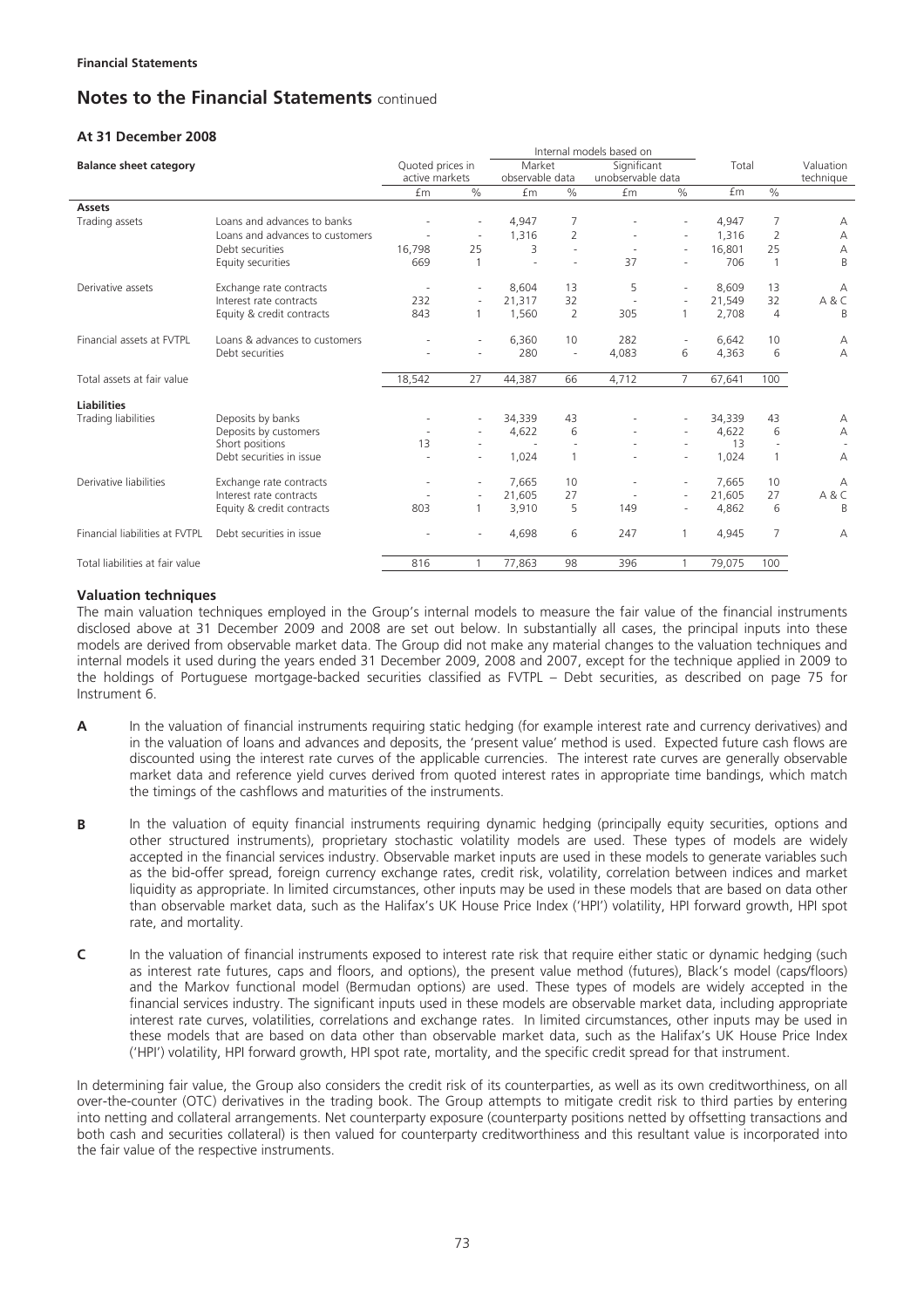The credit risk adjustment is measured as a lifetime expected loss for each counterparty based on the probability of default, the loss given default and the expected exposure of the OTC derivative position with the counterparty. The probability of default is calculated at the counterparty level through the use of internal rating models. The loss given default ("LGD") is calculated at the facility level and takes into account the counterparty characteristics as well as the instrument traded. Credit ratings and LGD are updated by the credit team as new relevant information becomes available and at periodic reviews performed at least annually.

The expected exposure is calculated on a portfolio level and is based on the underlying risks of the portfolio. The main drivers of the expected exposure are the size of the risk position with the counterparty along with the prevailing market environment.

Residential property derivative contracts, where the underlying is a specific property, are referenced to regional property indices for valuation. The indexing of the contracts is appropriate due to the number and wide geographical dispersion of the portfolio. In these circumstances, an adjustment to fair value is made to take account of specific risk against the index. Illiquid commercial property assets are written down with reference to actual and anticipated declines in the commercial property index to reflect a realistic estimate of realisable value.

Broker quotes and external consensus market data are used for validating the fair values of some items in the trading portfolio, or designated at fair value through profit or loss. All derivatives pricing models are validated independently by the Quantitative Risk Group ('QRG'). A validation report is produced for each model-derived payment that assesses the mathematical assumptions behind the model and the implementation of the model and its integration within the trading system. Where there is observable market data the models calibrate to market. Where pricing data is unobservable then the input parameters are regularly reviewed by QRG. The source of pricing data is considered as part of the process that determines the classification of the level of a financial instrument.

The Group also considers its own creditworthiness when determining the fair value of an instrument, including overthe-counter ('OTC') derivative instruments and financial liabilities held at fair value through profit or loss if the Group believes market participants would take that into account when transacting the respective instrument. The approach to measuring the impact of the Group's credit risk on an instrument is done in the same manner as for third party credit risk. The impact of the Group's credit risk is considered when calculating the fair value of an instrument, even when credit risk is not readily observable, such as in OTC derivatives contracts. The Group has not realised any profit or loss on revaluing fair values of derivatives to reflect its own creditworthiness. If the Group had reflected such adjustments it would not have had a material impact on the valuations.

The fair values of the financial instruments arising from the Group's internal models take into account, among other things, contract terms and observable market data, which include such factors as bid/offer spread, interest rates, credit risk, exchange rates, the quoted market price of raw materials and equity securities, volatility and prepayments. The main assumptions taken into account when internal models use information other than market data can be found in the table below. In all cases, when it is not possible to derive a valuation for a particular feature of an instrument, management uses judgement to determine the fair value of the particular feature. In exercising this judgement, a variety of tools are used including proxy observable data, historical data and extrapolation techniques. Extrapolation techniques take into account behavioural characteristics of equity markets that have been observed over time, and for which there is a strong case to support an expectation of a continuing trend in the future. Estimates are calibrated to observable market prices when they become available.

The estimates thus obtained could vary if other valuation methods or assumptions were used. The Group believes its valuation methods are appropriate and consistent with other market participants. Nevertheless, the use of different valuation methods or assumptions, including imprecision in estimating unobservable market inputs, to determine the fair value of certain financial instruments could result in different estimates of fair value at the reporting date and the amount of gain or loss recorded for a particular instrument. Most of the valuation models are not significantly subjective, because they can be tested and, if necessary, recalibrated by the internal calculation of and subsequent comparison to market prices of actively traded securities, where available.

#### **Internal models based on observable market data**

During 2008 and 2009, there were no transfers between Level 1 and Level 2 financial instruments.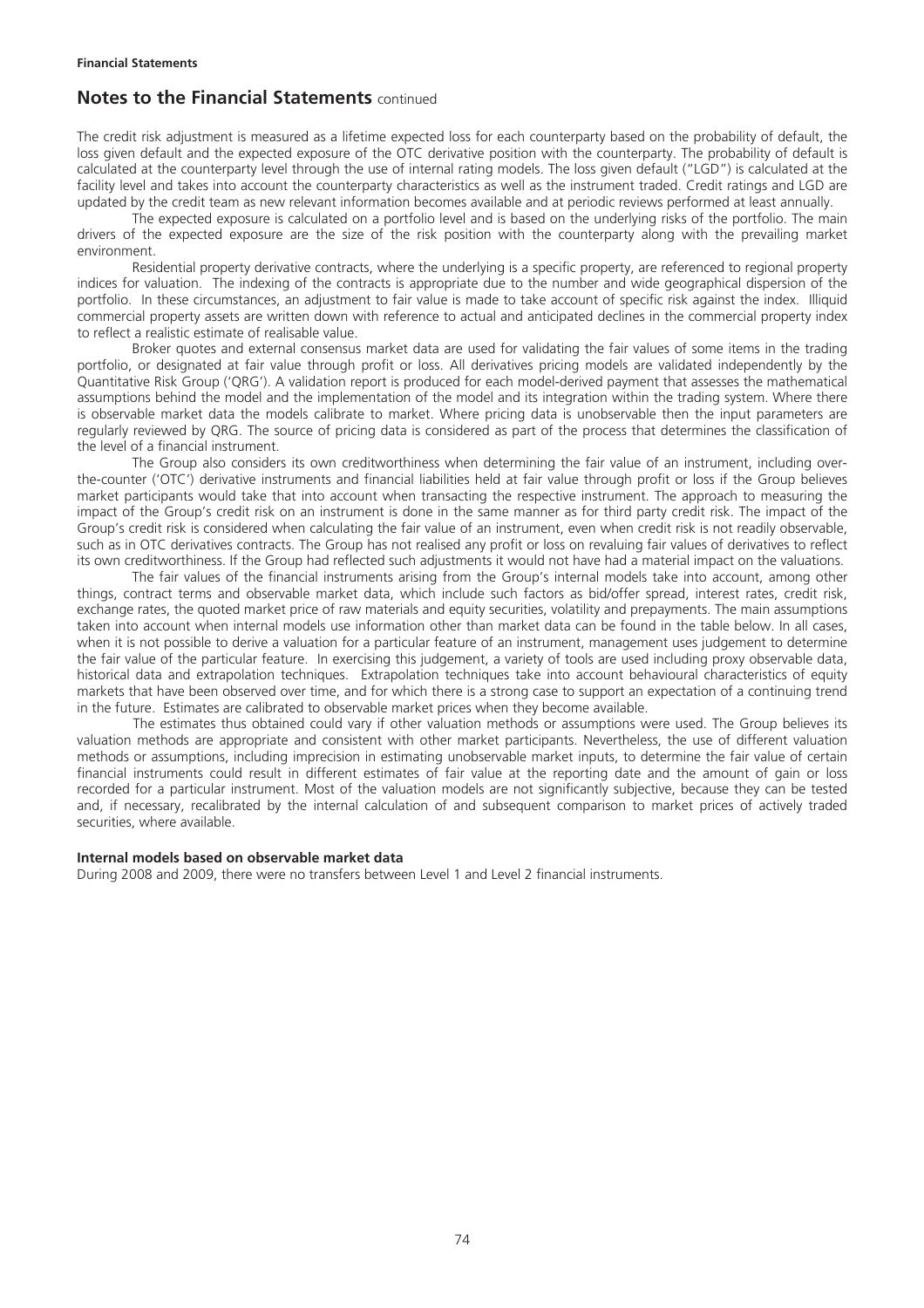#### **Internal models based on information other than market data**

The table below provides an analysis of financial instruments valued using internal models based on information other than market data together with the subsequent valuation technique used for each type of instrument. Each instrument is initially valued at transaction price:

|                                |                                    |                                                       | <b>Balance sheet</b><br>value |       | <b>Amount recognised</b><br>in<br>income/(expense) |       |  |
|--------------------------------|------------------------------------|-------------------------------------------------------|-------------------------------|-------|----------------------------------------------------|-------|--|
|                                |                                    |                                                       | 2009                          | 2008  | 2009                                               | 2008  |  |
| <b>Balance sheet line item</b> | Category                           | Financial instrument product type                     | £m                            | fm    | £m                                                 | £m    |  |
| 1. Trading assets              | Equity securities                  | Property unit trusts                                  |                               | 37    | (1)                                                | 16    |  |
| 2. Derivative assets           | Exchange rate contracts            | Cross-currency swaps                                  | 37                            | 5     | 14                                                 | 5     |  |
| 3. Derivative assets           | Equity and credit contracts        | Reversionary property interests                       | 73                            | 77    | (4)                                                | 3     |  |
| <b>4. Derivative assets</b>    | Equity contracts                   | Options and forwards                                  | 273                           | 228   | (5)                                                | 91    |  |
| 5. FVTPL                       | Loans and advances to<br>customers | Roll-up mortgage portfolio                            | 262                           | 282   | (36)                                               | 58    |  |
| 6. FVTPL                       | Debt securities                    | Portuguese mortgage-backed securities                 |                               | 2,475 |                                                    | (144) |  |
|                                |                                    | Other asset-backed securities                         | 1,169                         | 1,608 | 62                                                 | (184) |  |
| 7. Derivative liabilities      | Equity contracts                   | Options and forwards                                  | (260)                         | (149) | (82)                                               | (94)  |  |
| 8. FVTPL                       | Debt securities in issue           | Power-reverse dual currency (PRDC) debt<br>securities | (109)                         | (247) | (23)                                               | (5)   |  |
| Total net assets               |                                    |                                                       | 1.452                         | 4,316 |                                                    |       |  |
| Total income/(expense)         |                                    |                                                       |                               |       | (75)                                               | (254) |  |

#### **Valuation technique**

#### **1. Trading assets - Equity securities**

These unit trusts are valued using Net Asset Values, which are regular third party asset valuations, with an adjustment for the estimated discount to asset value inherent in current similar market prices, reflecting the specific asset characteristics and degree of leverage in each unit trust.

#### **2. Derivative assets - Exchange rate contracts**

These derivatives are valued using a valuation model with interest rates, foreign exchange rates and long-dated foreign exchange volatility as inputs to derive valuations. Long-dated foreign exchange volatility is extrapolated from the shorter-dated foreign exchange volatilities which are directly observable in the market.

#### **3. Derivative assets - Equity and credit contracts**

These reversionary property derivatives are valued using a probability weighted set of the Halifax's UK House Price Index ('HPI') forward prices. These are determined using HPI Spot Rates adjusted to reflect estimated forward growth. Launched in 1984, the Halifax House Price Index is based on the lending of the UK's largest mortgage lender and provides the longest unbroken monthly data series of any UK housing index. The indices calculated are standardised and represent the price of a typically transacted house. Regional and national HPI indices are published, which are similar except that the former reflects the national HPI indices disaggregated into 12 UK regions and is published quarterly. The national indices are published monthly.

The inputs used to determine the value of the reversionary property derivatives are HPI spot, HPI forward growth and mortality rates. The principal pricing parameter is HPI forward growth.

#### HPI Spot Rate

The regional HPI spot rate (which is observable market data) is only published on specific quarterly dates. In between these dates, its value is estimated by applying the changes in the national HPI spot rate (which is also observable market data and published monthly) to the most recently available regional HPI spot rate. An adjustment is made to reflect the specific property risk i.e. the difference in the actual regional composition of the property underlying the Group's reversionary interest portfolio and the composition of the published regional indices. This adjustment is based on the average historical deviation of price changes of the Group's actual property portfolio from that of the published indices.

#### HPI Forward Growth Rate

Long-dated HPI forward growth rate is not directly observable in the market but is estimated from broker quotes and traded forward contracts. A specific spread is applied to the long-dated forward growth rate to reflect the uncertainty surrounding longdated data. This spread is calculated by analysing the historical volatility of the HPI, whilst incorporating mean reversion. An adjustment is made to reflect the specific property risk as for the HPI spot rate above.

#### Mortality Rate

Mortality rates are obtained from the PNMA00 and PNFA00 Continuous Mortality Investigation Tables published by the UK Institute and Faculty of Actuaries. These mortality rates are adjusted by acceleration rates to reflect the mortality profile of the holders of Group's reversionary property products underlying the derivatives.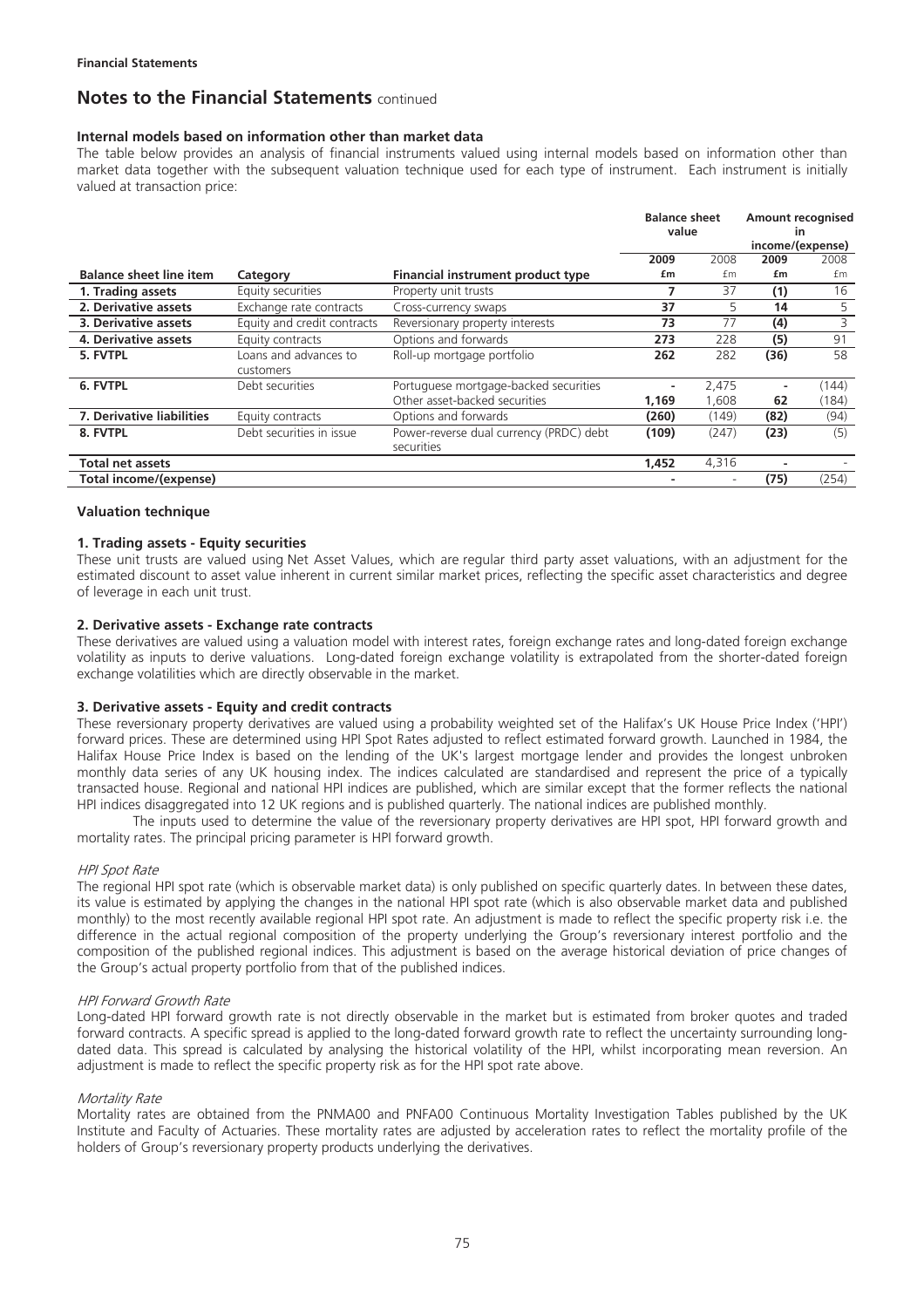### **4. Derivative assets - Equity contracts**

There are three types of derivatives within this category:

### **European derivatives (vanilla call and put options)**

These derivatives are valued using a modified Black-Scholes model where the HPI index is log-normally distributed with the forward rates determined from the HPI forward growth.

### **Asian options**

Asian (or average value) options are valued using a modified Black-Scholes model, with an amended strike price and volatility assumption to account for the average exercise period, through a closed form adjustment that reflects the strike price relative to the distribution of stock prices at each relevant date. This is also known as the Curran model.

### **Forward contracts**

Forward contracts are valued using a standard forward pricing model.

The inputs used to determine the value of the above instruments are HPI spot rate, HPI forward growth rate and HPI volatility. The principal pricing parameter is HPI forward growth rate. Discussion of the HPI spot and HPI forward growth rates for these financial instruments is the same as for Instrument 3 above.

#### HPI Volatility

Long-dated HPI volatility is not directly observable in the market but is estimated from the most recent traded values. An adjustment is applied to the long-dated HPI volatility rate to reflect the uncertainty surrounding long-dated data. This adjustment is based on the empirical standard deviation of historical volatility over a range of time horizons.

#### **5. FVTPL – Loans and advances to customers**

Roll-up mortgages are an equity release scheme, where the property owner takes out a loan secured against their home. The loan is repaid upon the owner's vacation of the property. The value of the loan is only repaid from the value of the property. This is known as a "no negative pledge". The Group suffers a loss if the sale proceeds from the property are insufficient to repay loan. These roll-up mortgages are valued using a probability-weighted set of European option prices (puts) determined using the Black-Scholes model, where the put represents the values of the no negative pledges.

The inputs used to determine the value of these instruments are HPI spot, HPI forward growth, HPI volatility, mortality rates and repayment rates. The principal pricing parameter is HPI forward growth. Discussion of the HPI spot rate, HPI forward growth rate, and mortality rates for this financial instrument is the same as for Instrument 3 above. Discussion of the HPI volatility rate is the same as for Instrument 4 above.

#### Repayment rates

The costs to the Group arising from early repayment by customers (inherent specifically to this financial instrument) are estimated from prices of swaptions which reflect the costs associated with unwinding the swap hedges held by the Group against these roll-up mortgages in the event of early repayment. Early repayment most typically occurs following a fall in market interest rates. Prepayment rates were taken from the academic paper 'Pricing and Risk Capital in the Equity Release Market', presented to the Institute and Faculty of Actuaries in 2007.

#### **6. FVTPL – Debt securities**

There are three types of debt securities within this category:

## **Portuguese mortgage-backed securities**

In December 2009, Euro 190m of the Group's holdings of these securities were purchased by the issuer. As a result, the Group's remaining positions in these securities have been transferred to Level 2. Prior to 2009, these securities were valued using a valuation model with reference to the most relevant generic curve (in this case, Portuguese residential mortgage-backed securities) from a consensus pricing service and an assumption with respect to the specific credit spread for that instrument as inputs to derive valuations.

#### **Other asset-backed securities**

These other asset-backed securities consist of residential mortgage backed securities, securities backed by small business and automotive loans and other collateralised debt obligations almost all of which are AAA rated, and issued by Santander entities. Each instrument was valued with reference to the price from a consensus pricing service. This is then corroborated against the price from another consensus pricing service due to the lack of depth in the number of available market quotes. An average price is used where there is a more than an insignificant difference between the two sources.

#### **7. Derivative liabilities - Equity and credit contracts**

These derivatives are the same as Instrument 4 with the exception that they have a negative fair value.

#### **8. FVTPL - Debt securities in issue**

These debt securities in issue are valued using a three-factor Gaussian Model. The three factors used in the valuation are domestic interest rates, foreign interest rates and foreign exchange rates. The correlations between the factors are assumed to be zero within the valuation.

The Hull-White approach is used for estimating the future distribution of domestic and foreign zero-coupon rates, constructed from the relevant yield curves. A Geometric Brownian Motion model is used for estimating the future distribution of spot foreign exchange rates. The foreign exchange and interest rate volatilities are the most crucial pricing parameters; the model calibrates to the relevant swaption volatility surface.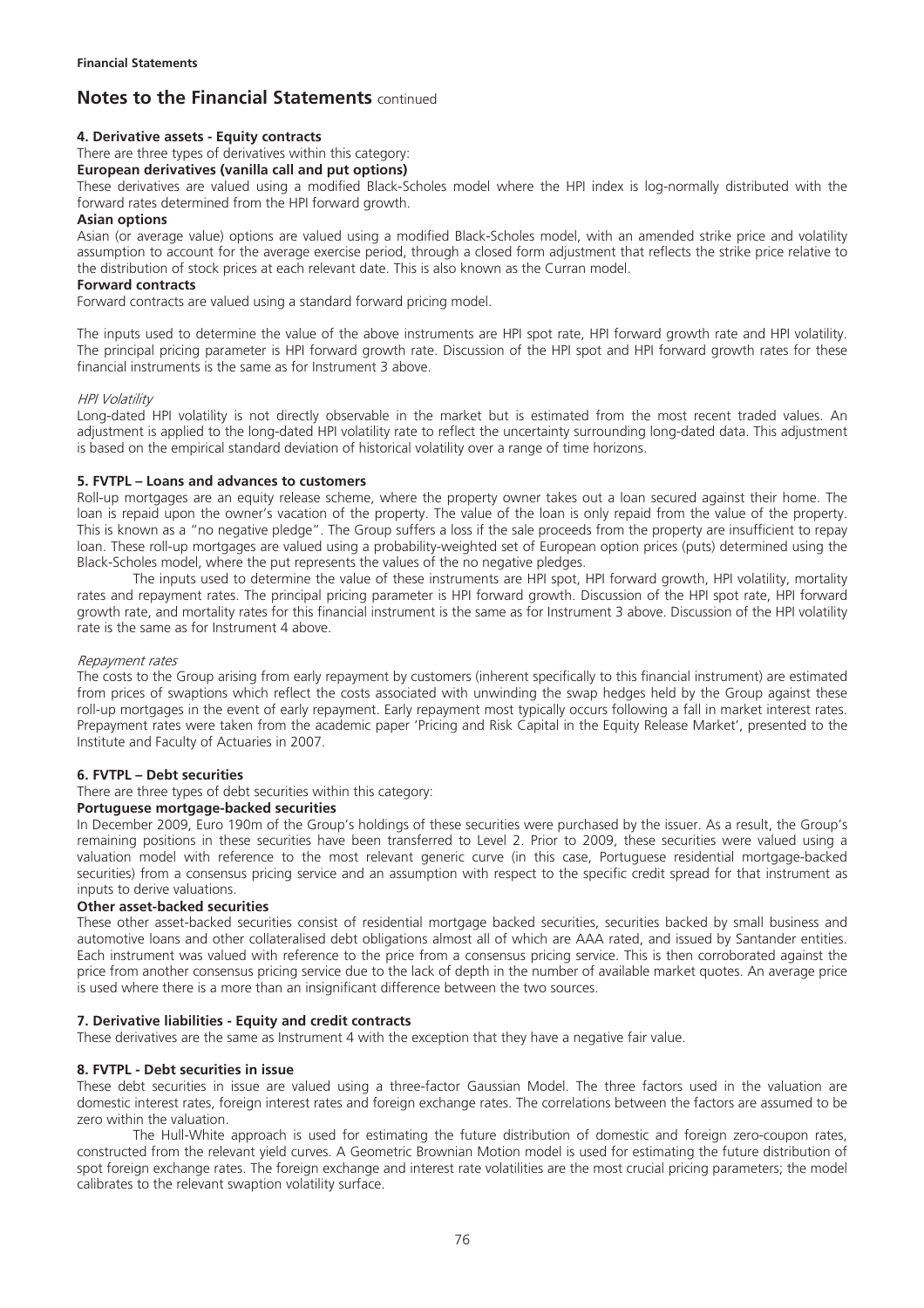#### **Internal valuation review**

In all instances, risk control teams review positions to assess a realistic realisable value for the position and develop a methodology for any adjustment to fair value which marks the position to that value using information relevant to that asset. Consideration is given to the quality of the information available that provides the current mark-to-model valuation and estimates of how different these valuations could be on an actual trade, taking into consideration how active the market is. For spot assets that cannot be sold due to illiquidity, forward estimates are discounted to provide an estimate of a realisable value over time. All adjustments for illiquid positions are regularly reviewed to reflect changing market conditions.

#### **Unrecognised gains as a result of the use of valuation models using unobservable inputs ("Day One profits")**

The table below shows the amount that has yet to be recognised in the income statement that relates to the difference between the transaction price (i.e. the fair value at initial recognition) and the amount that would have arisen had valuation models using unobservable inputs been used on initial recognition, less amounts subsequently recognised. This is calculated and reported on a portfolio basis:

|                                                      | 2009 | 2008 |
|------------------------------------------------------|------|------|
|                                                      | £m   | £m   |
| At 1 January                                         | 55   | 45   |
| New transactions                                     | 42   |      |
| Amounts recognised in profit or loss during the year | (5)  | (2)  |
| At 31 December                                       | 92   |      |

#### **Reconciliation of fair value measurements in Level 3 of the fair value hierarchy**

The following table provides a reconciliation of the movement between opening and closing balances of Level 3 financial instruments, measured at fair value using a valuation technique with significant unobservable inputs:

|                                                                                                      | <b>Assets</b>  |                          |                                     |                                     | <b>Liabilities</b>       |               |             |
|------------------------------------------------------------------------------------------------------|----------------|--------------------------|-------------------------------------|-------------------------------------|--------------------------|---------------|-------------|
|                                                                                                      | <b>Trading</b> |                          | <b>Fair value</b><br>through profit | <b>Fair value</b><br>through profit |                          |               |             |
|                                                                                                      | Assets<br>£m   | <b>Derivatives</b><br>£m | or loss<br>£m                       | <b>Total</b><br>£m                  | <b>Derivatives</b><br>£m | or loss<br>£m | Total<br>£m |
| At 1 January 2009                                                                                    | 37             | 310                      | 4,365                               | 4,712                               | (149)                    | (247)         | (396)       |
| Total gains/(losses) recognised in profit/(loss):                                                    |                |                          |                                     |                                     |                          |               |             |
| - Fair value movements                                                                               | (1)            | 5                        | 26                                  | 30                                  | (82)                     | (23)          | (105)       |
| - Foreign exchange and other movements                                                               | (3)            | 75                       | (122)                               | (50)                                | (38)                     | 5             | (33)        |
| Sales                                                                                                | (26)           |                          | (90)                                | (116)                               |                          | -             |             |
| Settlements                                                                                          |                | (7)                      | (487)                               | (494)                               | 9                        | 156           | 165         |
| Transfers out                                                                                        | ۰              |                          | (2,261)                             | (2,261)                             |                          | -             |             |
| At 31 December 2009                                                                                  |                | 383                      | 1,431                               | 1,821                               | (260)                    | (109)         | (369)       |
| Total gains/(losses) recognised in profit/(loss)<br>relating to those assets and liabilities held at | (4)            | 80                       | (96)                                | (20)                                | (120)                    | (18)          | (138)       |

the end of the year

|                                                                                                                             | Assets     |                          |                |       |                          | Liabilities              |                          |  |
|-----------------------------------------------------------------------------------------------------------------------------|------------|--------------------------|----------------|-------|--------------------------|--------------------------|--------------------------|--|
|                                                                                                                             | Fair value |                          |                |       | Fair value               |                          |                          |  |
|                                                                                                                             | Trading    |                          | through profit |       |                          | through profit           |                          |  |
|                                                                                                                             | Assets     | Derivatives              | or loss        | Total | <b>Derivatives</b>       | or loss                  | Total                    |  |
|                                                                                                                             | £m         | £m                       | £m             | £m    | £m                       | £m                       | £m                       |  |
| At 1 January 2008                                                                                                           |            | 118                      | 4,247          | 4,365 | (148)                    | (276)                    | (424)                    |  |
| Total gains/(losses) recognised in profit/(loss):                                                                           |            |                          |                |       |                          |                          |                          |  |
| - Fair value movements                                                                                                      | 16         | 99                       | (270)          | (155) | (94)                     | (5)                      | (99)                     |  |
| - Foreign exchange and other movements                                                                                      |            | 44                       | 291            | 335   | 93                       | 17                       | 110                      |  |
| Purchases                                                                                                                   | 21         | 49                       | 139            | 209   | $\overline{\phantom{a}}$ | $\overline{\phantom{a}}$ | $\overline{\phantom{a}}$ |  |
| Settlements                                                                                                                 |            | $\overline{\phantom{a}}$ | (42)           | (42)  |                          | 17                       | 17                       |  |
| At 31 December 2008                                                                                                         | 37         | 310                      | 4.365          | 4,712 | (149)                    | (247)                    | (396)                    |  |
|                                                                                                                             |            |                          |                |       |                          |                          |                          |  |
| Total gains/(losses) recognised in profit/(loss)<br>relating to those assets and liabilities held at<br>the end of the year | 16         | 143                      | 21             | 180   | (1)                      | 12                       |                          |  |

#### **Financial instrument assets and liabilities at 31 December 2009**

Financial instrument assets valued using internal models based on information other than market data were 2% (2008: 7%) of total assets measured at fair value and 1% (2008: 2%) of total assets at 31 December 2009.

Trading assets valued using internal models based on information other than market data decreased in 2009 principally due to assets being sold.

Derivatives valued using internal models based on information other than market data increased in 2009 principally due to gains reflecting changes in foreign exchange rates.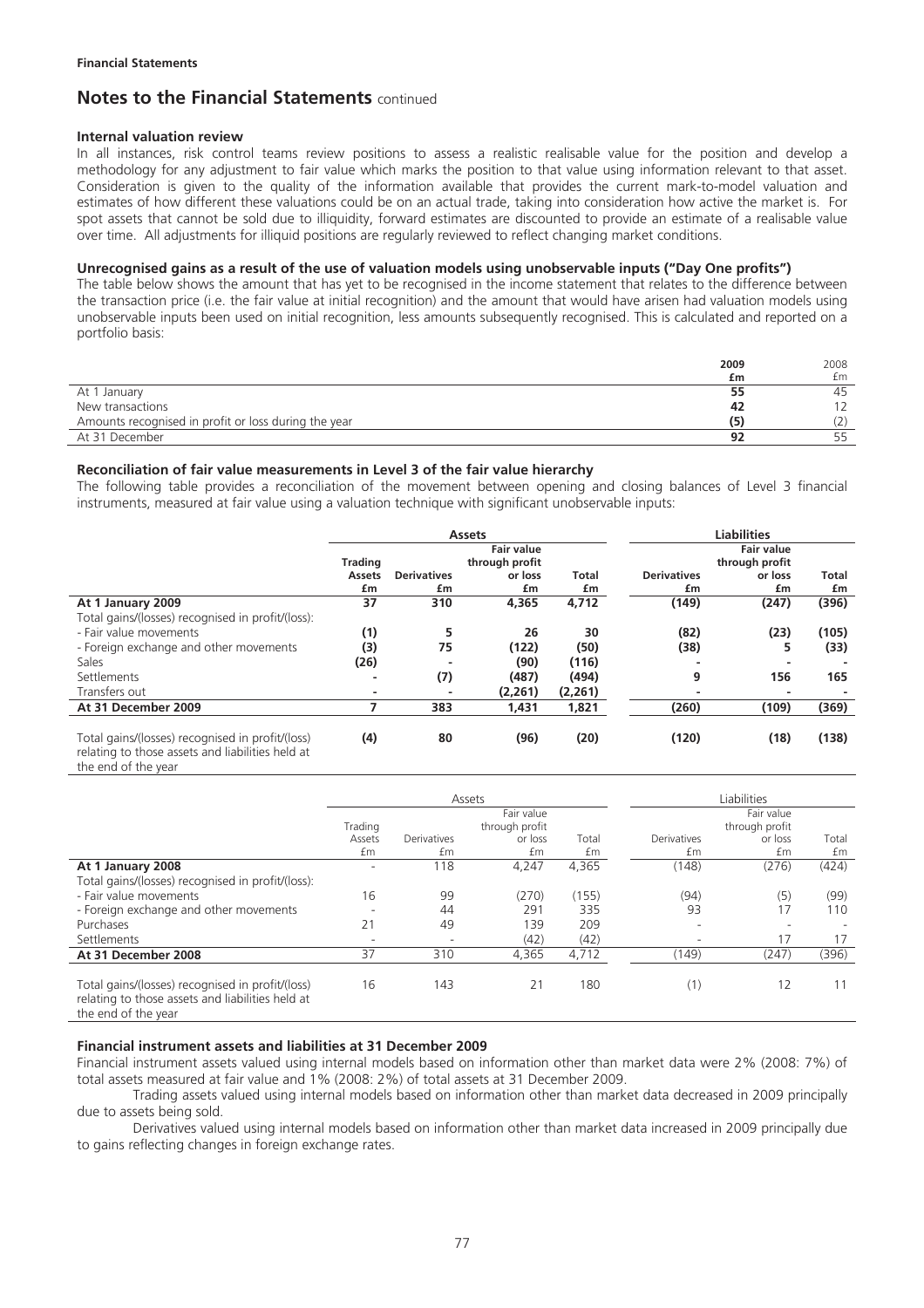Assets designated at fair value through profit or loss valued using internal models based on information other than market data decreased in 2009 principally due to transfers to Level 2. During December 2009, euro 190m of the Group's holdings of AAA rated prime mortgage backed securities were sold to the issuer. As a result, the Group's remaining positions in these securities of £2,261m were transferred to Level 2. During 2009, there were no acquisitions of financial instrument assets valued using internal models based on information other than market data.

Financial instrument liabilities valued using internal models based on information other than market data were 0.5% (2008: 0.5%) of total liabilities measured at fair value and 0.1% (2008: 0.1%) of total liabilities at 31 December 2009.

Derivative liabilities valued using internal models based on information other than market data increased in 2009 principally due to losses reflecting changes in credit spreads, the HPI index and foreign exchange rates.

Liabilities designated at fair value through profit or loss valued using internal models based on information other than market data decreased in 2009 principally due to maturities of debt securities in issue.

## **Gains and losses for the year ended 31 December 2009**

Losses of £4m in respect of trading assets valued using internal models based on information other than market data principally reflected the lack of market liquidity during the year.

Gains of £80m in respect of derivatives assets valued using internal models based on information other than market data principally reflected movements in foreign exchange rates.

Losses of £96m in respect of assets designated at fair value through profit or loss valued using internal models based on information other than market data principally reflected changes in foreign exchange rates partly offset by an increase in the value of the prime securities due to tightening of credit spreads of asset-backed and mortgage-backed securities.

Losses of £120m in respect of derivatives liabilities valued using internal models based on information other than market data principally reflected changes in credit spreads, the HPI index and foreign exchange rates.

Losses of £18m in respect of liabilities designated at fair value through profit or loss valued using internal models based on information other than market data principally reflected changes in credit spreads, foreign exchange and interest rates. They are fully matched with derivatives.

Gains and losses on assets and liabilities classified as held for trading are presented in the income statement under "Net trading and other income".

Fair value changes on long-term debt designated at fair value and related derivatives are presented in the income statement under 'Changes in fair value of long-term debt issued and related derivatives'. The income statement line item 'Net income/(expense) from other financial instruments designated at fair value' captures fair value movements on all other financial instruments designated at fair value and related derivatives.

#### **Gains and losses for the year ended 31 December 2008**

The value of the prime securities classified as FVTPL - Debt securities decreased due to an increase in credit spreads reflecting a general lack of demand for asset-backed and mortgage-backed securities, exacerbated by the collapse of wholesale funding activity which led to a significant decline in wider asset demand. The Group believes that the fair values of these instruments have diverged materially from the amounts it currently anticipates realising on maturity, because the mortgages underlying these securities continue to perform adequately.

The values of the HPI-related loans and advances to customers, debt securities and associated derivatives declined due to a further lack of market liquidity.

The terms of the instruments presented as FVTPL - debt securities in issue (instrument 8) and related exchange rate derivatives (instrument 2) are fully matched. The movement in these financial instruments reflects changes in foreign exchange rates and interest rates.

The Group risk manages the unit trusts using derivative positions valued using quoted prices in active markets, or internal models based on observable market data. The effects of these risk management activities are not reflected in the gains and losses included in the table above.

#### **Effect of changes in significant unobservable assumptions to reasonably possible alternatives**

As discussed above, the fair value of financial instruments are, in certain circumstances, measured using valuation techniques that incorporate assumptions that are not evidenced by prices from observable current market transactions in the same instrument and are not based on observable market data and, as such require the application of a degree of judgement. Changing one or more of the inputs to the valuation models to reasonably possible alternative assumptions may have a significant risk of causing a material adjustment to the carrying amount.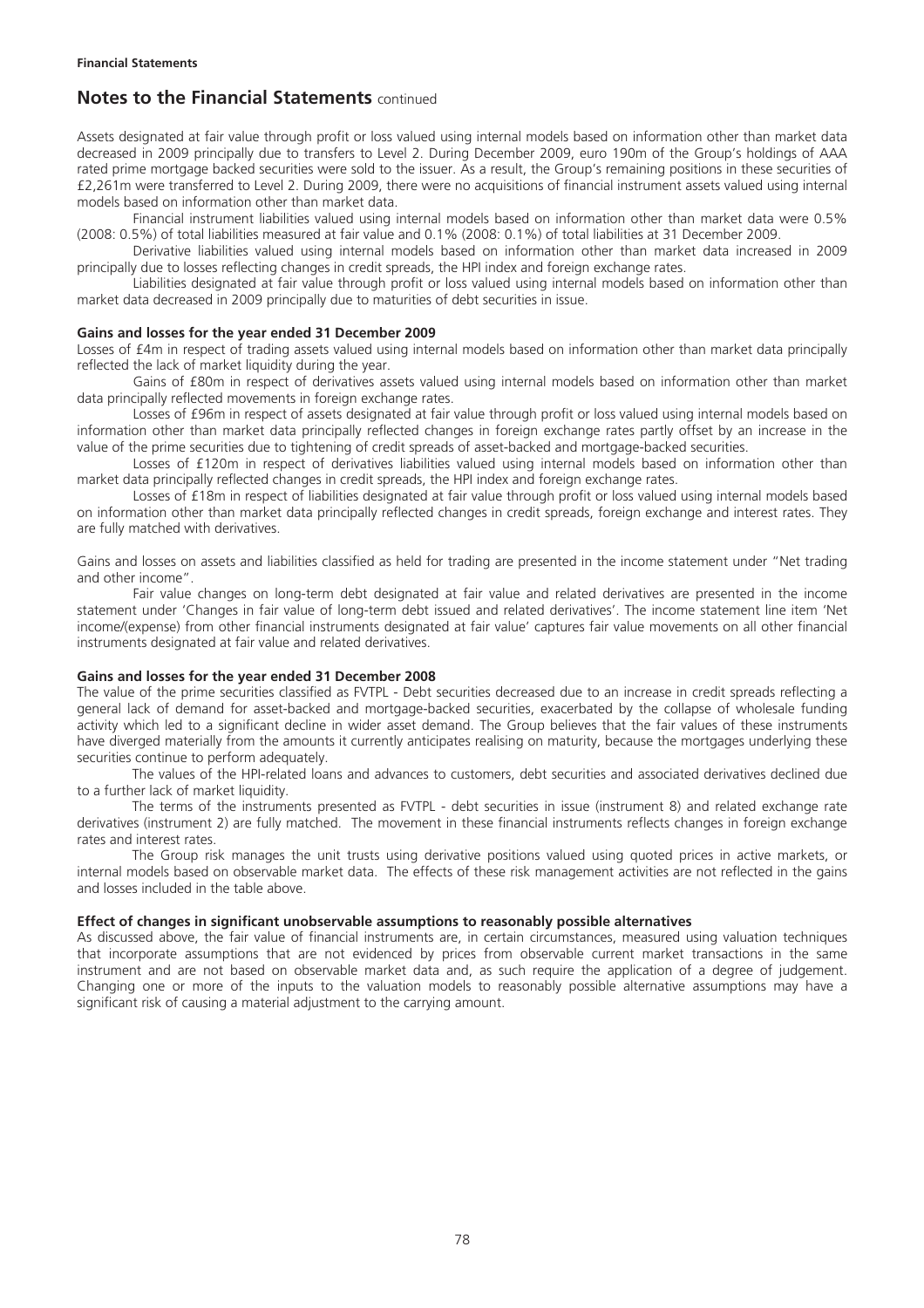The following tables show the potential income statement effects of using reasonably possible alternative assumptions. The potential effects do not take into effect any offsetting or hedged positions.

#### **At 31 December 2009**

|                                                                         |       |                                   |              | Reflected in income statement |                     |
|-------------------------------------------------------------------------|-------|-----------------------------------|--------------|-------------------------------|---------------------|
|                                                                         | Fair  |                                   |              | Favourable                    | <b>Unfavourable</b> |
|                                                                         | value |                                   |              | changes                       | changes             |
| Balance sheet note line item and product                                | £m    | <b>Assumptions</b>                | <b>Shift</b> | £m                            | £m                  |
| <b>1. Trading assets</b> – Equity securities:<br>- Property unit trusts | 7     | Estimated discount to asset value | 10%          |                               | (1)                 |
| <b>3. Derivative assets</b> - Equity and credit contracts:              | 73    | HPI Forward growth rate           | 1%           | 11                            | (11)                |
| - Reversionary property derivatives                                     |       | HPI Spot rate                     | 10%          | 8                             | (8)                 |
|                                                                         |       | Mortality rate                    | 2 yrs        |                               | (1)                 |
| 4. Derivative assets – Equity and credit contracts:                     | 273   | HPI Forward growth rate           | 1%           | 3                             | (3)                 |
| - Options and forwards                                                  |       | HPI Spot rate                     | 10%          |                               | (2)                 |
|                                                                         |       | <b>HPI Volatility</b>             | 1%           |                               | (1)                 |
| <b>5. EVTPL</b> – Loans and advances to customers:                      | 281   | HPI Forward growth rate           | 1%           | 28                            | (28)                |
| - Roll-up mortgage portfolio                                            |       | HPI Spot rate                     | 10%          | 9                             | (11)                |
|                                                                         |       | <b>HPI Volatility</b>             | 1%           |                               | (5)                 |
|                                                                         |       | Mortality rate                    | 2 yrs        |                               | (6)                 |
| <b>6. FVTPL</b> - Debt securities:                                      |       |                                   |              |                               |                     |
| - Other asset-backed securities                                         | 1,169 | Credit spread                     | 75 bps       | 15                            | (15)                |
| 7. Derivative liabilities - Equity and credit contracts:                | (260) | HPI Forward growth rate           | 1%           | 14                            | (14)                |
| - Options and forwards                                                  |       | HPI Spot rate                     | 10%          | 32                            | (37)                |
|                                                                         |       | <b>HPI Volatility</b>             | $1\%$        |                               | (2)                 |

No sensitivities are presented for the FVTPL - debt securities in issue (instrument 8) per page 76 and related exchange rate derivatives (instrument 2) per page 75 as the terms of these instruments are fully matched. As a result, any changes in the valuation of the debt securities in issue would be exactly offset by an equal and opposite change in the valuation of the exchange rate derivatives.

When the fair value of a financial instrument is affected by more than one unobservable assumption, the above table reflects the most favourable or most unfavourable change from varying the assumptions individually.

### **46. Capital management and resources**

#### **Capital management and capital allocation**

The Santander UK Board is responsible for capital management strategy and policy and ensuring that capital resources are appropriately monitored and controlled within regulatory and internal limits within Santander UK. Authority for capital management flows to the Chief Executive and from him to specific individuals who are members of Santander UK's Asset and Liability Management Committee ('ALCO').

 ALCO adopts a centralised capital management approach that is driven by Santander UK's corporate purpose and strategy. This approach takes into account the regulatory and commercial environment in which Santander UK operates, Santander UK's risk appetite, the management strategy for each of Santander UK's material risks (including whether or not capital provides an appropriate risk mitigant) and the impact of appropriate adverse scenarios and stresses on Santander UK's capital requirements. This approach is reviewed annually as part of Santander UK's Internal Capital Adequacy Assessment Process ('ICAAP').

Santander UK manages its capital requirements, debt funding and liquidity on the basis of policies and plans reviewed regularly at ALCO and as part of the ICAAP process. To support its capital and senior debt issuance programmes, Santander UK is rated on a standalone basis.

On an ongoing basis and in accordance with the latest ICAAP review, Santander UK forecasts its regulatory and internal capital requirements based on the approved capital volumes allocated to business units as part of the corporate planning process and the need to have access to a capital buffer. Capital allocation decisions are made as part of planning based on the relative returns on capital using both economic and regulatory capital measures. Capital allocations are reviewed in response to changes in risk appetite and risk management strategy, changes to the commercial environment, changes in key economic indicators or when additional capital requests are received.

The combination of regulatory and economic capital ratios and limits, internal buffers and restrictions, together with the relevant costs of differing capital instruments and a consideration of various other capital management techniques are used to shape the most cost-effective structure to fulfil Santander UK's capital needs.

### **Capital adequacy**

From 1 January 2008, the Group has managed its capital on a Basel II basis. Throughout 2009, the Group held capital over and above its regulatory requirements, and managed internal capital allocations and targets in accordance with its capital and risk management policies.